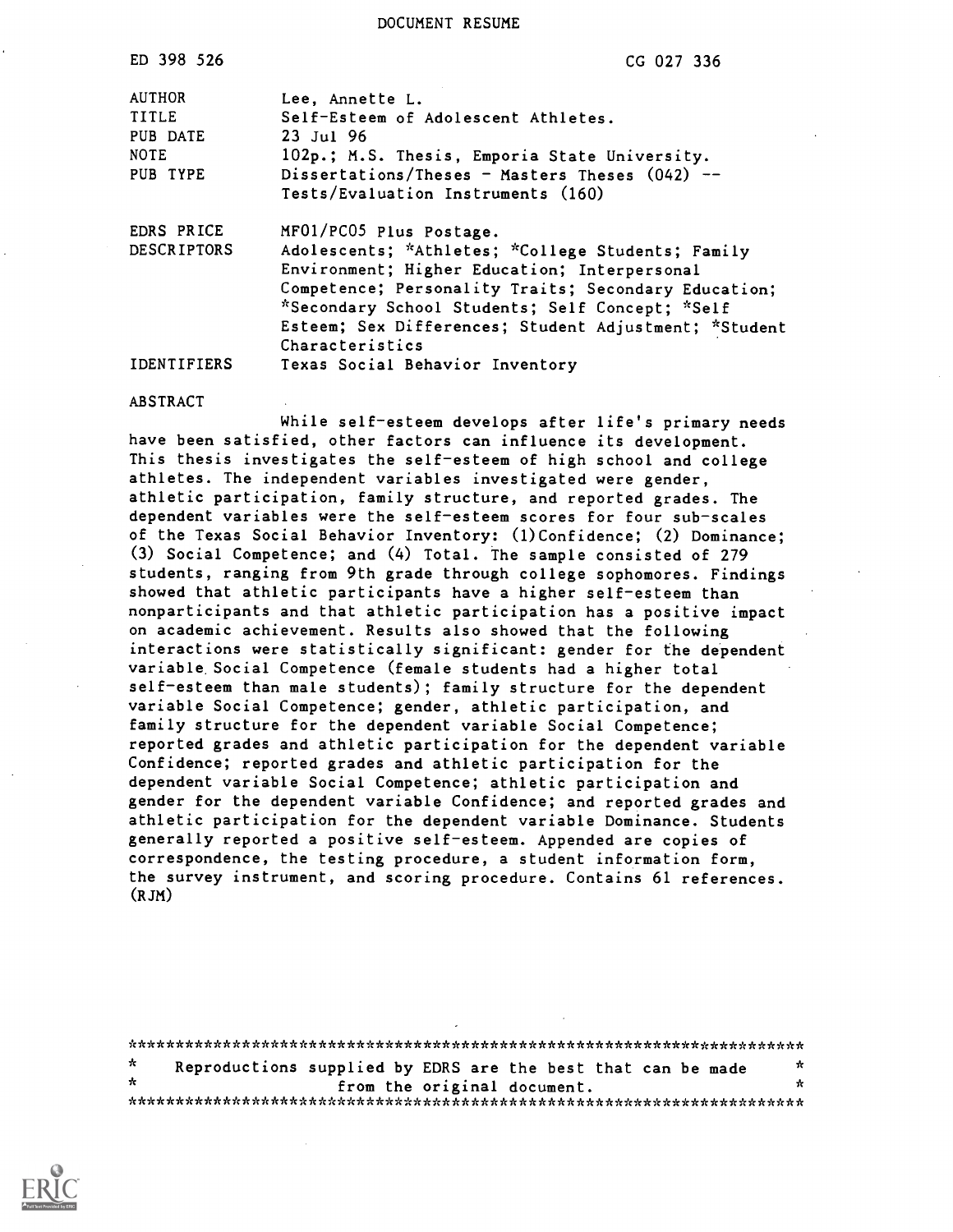#### SELF-ESTEEM OF ADOLESCENT ATHLETES

being

A Thesis Presented to the Graduate Faculty of the Fort Hays State University in Partial Fulfillment of the Requirements for the Degree of Master of Science

by

Annette L. Lee

B.S.E , Emporia State University

Date  $7 - 23 - 96$ 

Approved <u>Bell Klater</u>

Approved

|   |                                                                                                                                                                                                                                             | <b>Chair, Graduate Council</b>                                                        |
|---|---------------------------------------------------------------------------------------------------------------------------------------------------------------------------------------------------------------------------------------------|---------------------------------------------------------------------------------------|
|   | BEST COPY AVAILABLE                                                                                                                                                                                                                         |                                                                                       |
| o | U.S. DEPARTMENT OF EDUCATION<br>Office of Educational Research and Improvement<br>EDUCATIONAL RESOURCES INFORMATION<br>CENTER (ERIC)<br>This document has been reproduced as<br>received from the person or organization<br>originating it. | PERMISSION TO REPRODUCE AND<br>DISSEMINATE THIS MATERIAL<br>HAS BEEN GRANTED BY<br>ee |
| n | Minor changes have been made to<br>improve reproduction quality.                                                                                                                                                                            |                                                                                       |
|   | Points of view or opinions stated in this<br>document do not necessarily represent<br>official OERI position or policy.                                                                                                                     | TO THE EDUCATIONAL RESOURCES<br>4)<br>⊷<br><b>INFORMATION CENTER (ERIC)</b>           |

村村

 $672733$ 

 $\mathbf{C}^{\mathbf{A}_{\text{full}}}$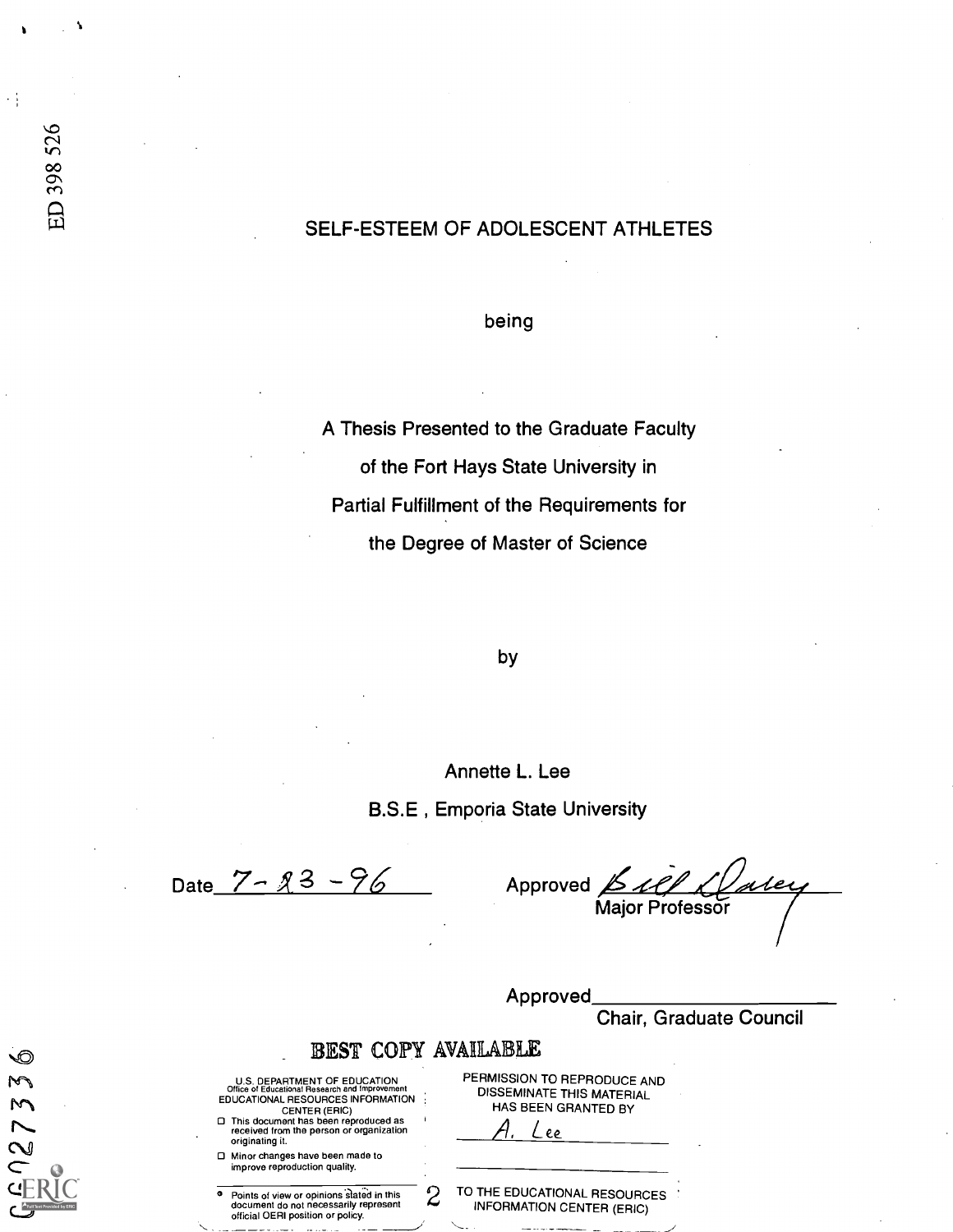Graduate Committee Approval

The Graduate Committee of Annette L. Lee hereby approves her thesis as meeting partial fulfillment of the requirements for the Degree of Master of Science.

Approved: Bell XQ Chair, Graduate Commit**⁄**ee

Approved:  $\Omega$ Committee Member

Approveg mittee Member

Approved: Committee Member /

Date  $7 - 23 - 96$ 



ii. 3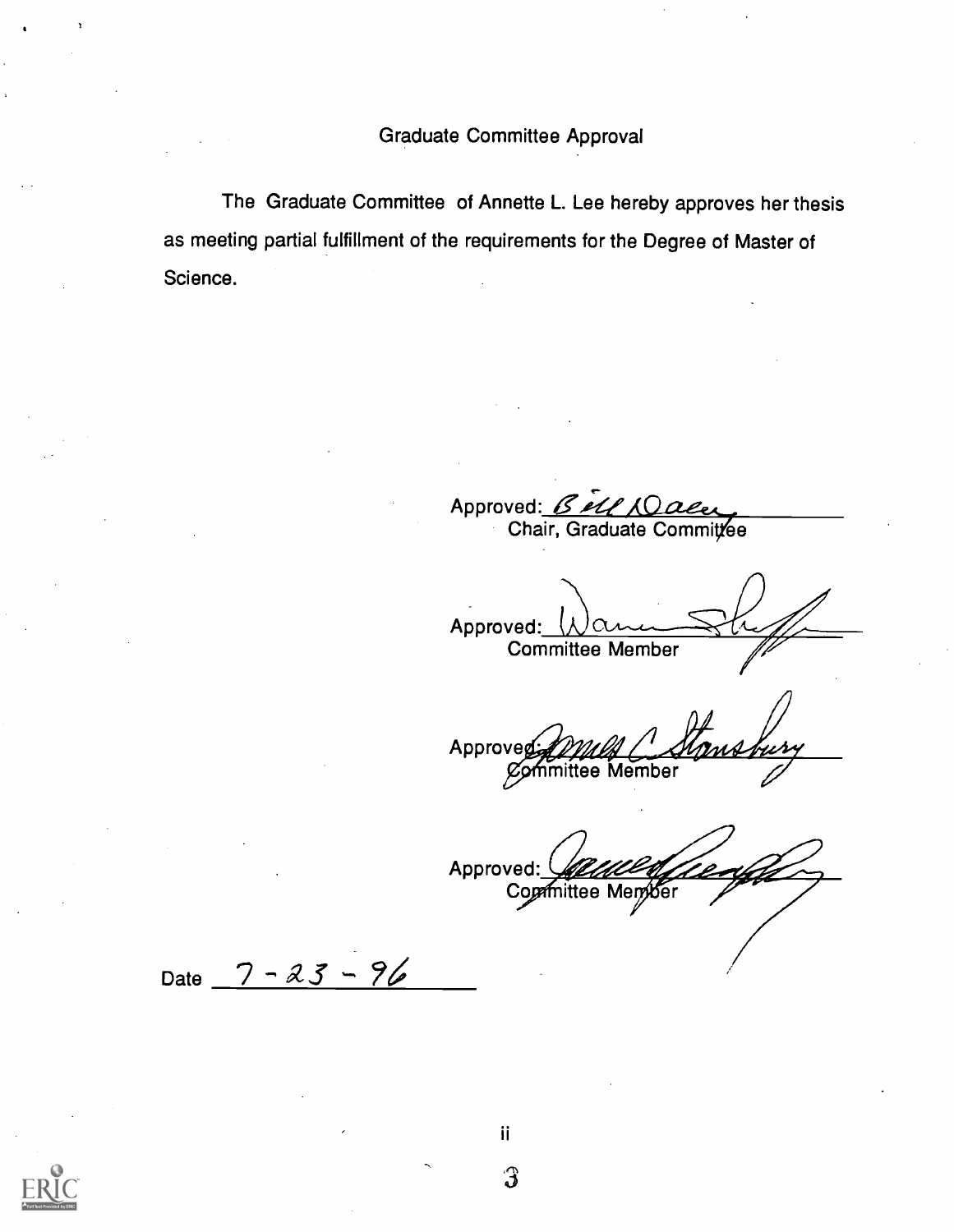#### Acknowledgments

I would like to express my gratitude to the members of my graduate committee, Dr. Stansbury, Dr. Shaffer, and Dr. Murphy for their time, input and encouragement. I would especially like to thank Dr. Daley for his help, patience and time.

A very special thank you and much love goes to my family for their encouragement, moral support, and for allowing me the time to complete my goal. Without them I would never have completed this project. Thanks to my mother Anna Marie DaVault for feeding my crew. To my fabulous husband Jimmy - thanks a million for your unconditional love, support and reassurance.



iii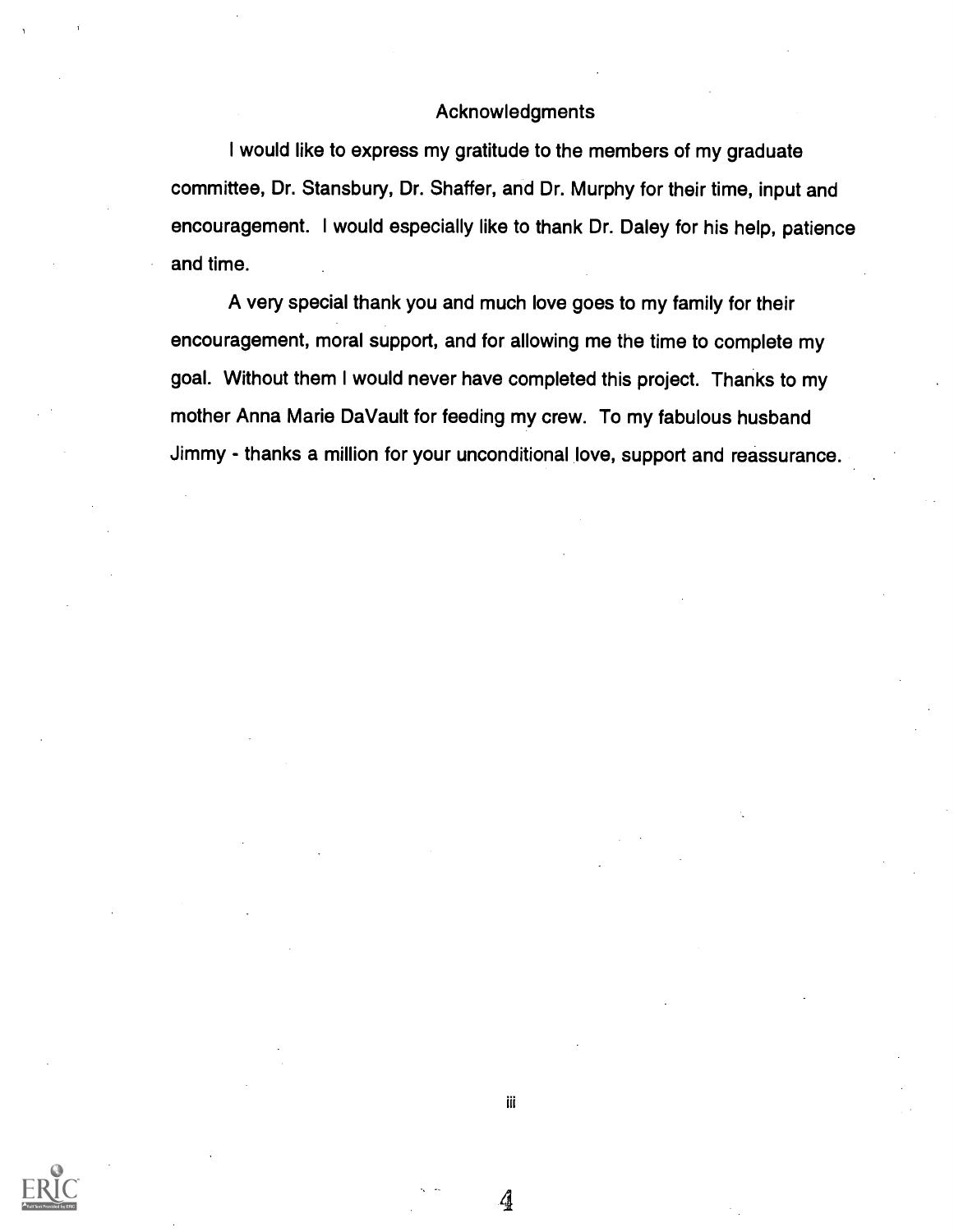### Table of Contents

|                                          | $\mathbf{1}$ |
|------------------------------------------|--------------|
|                                          | 1            |
|                                          | 4            |
|                                          | 9            |
|                                          | 13           |
|                                          | 17           |
|                                          | 19           |
|                                          | 19           |
| Rationale and Importance of the Research | 20           |
|                                          | 21           |
|                                          | 22           |
|                                          | 22           |
|                                          | 22           |
|                                          |              |
|                                          |              |
|                                          |              |
|                                          |              |
|                                          |              |
|                                          |              |
| Student Information Form                 | 25           |
| Texas Social Behavior Inventory          | 25           |
|                                          | 26           |
|                                          | 27           |
|                                          | 27           |
|                                          | 28           |

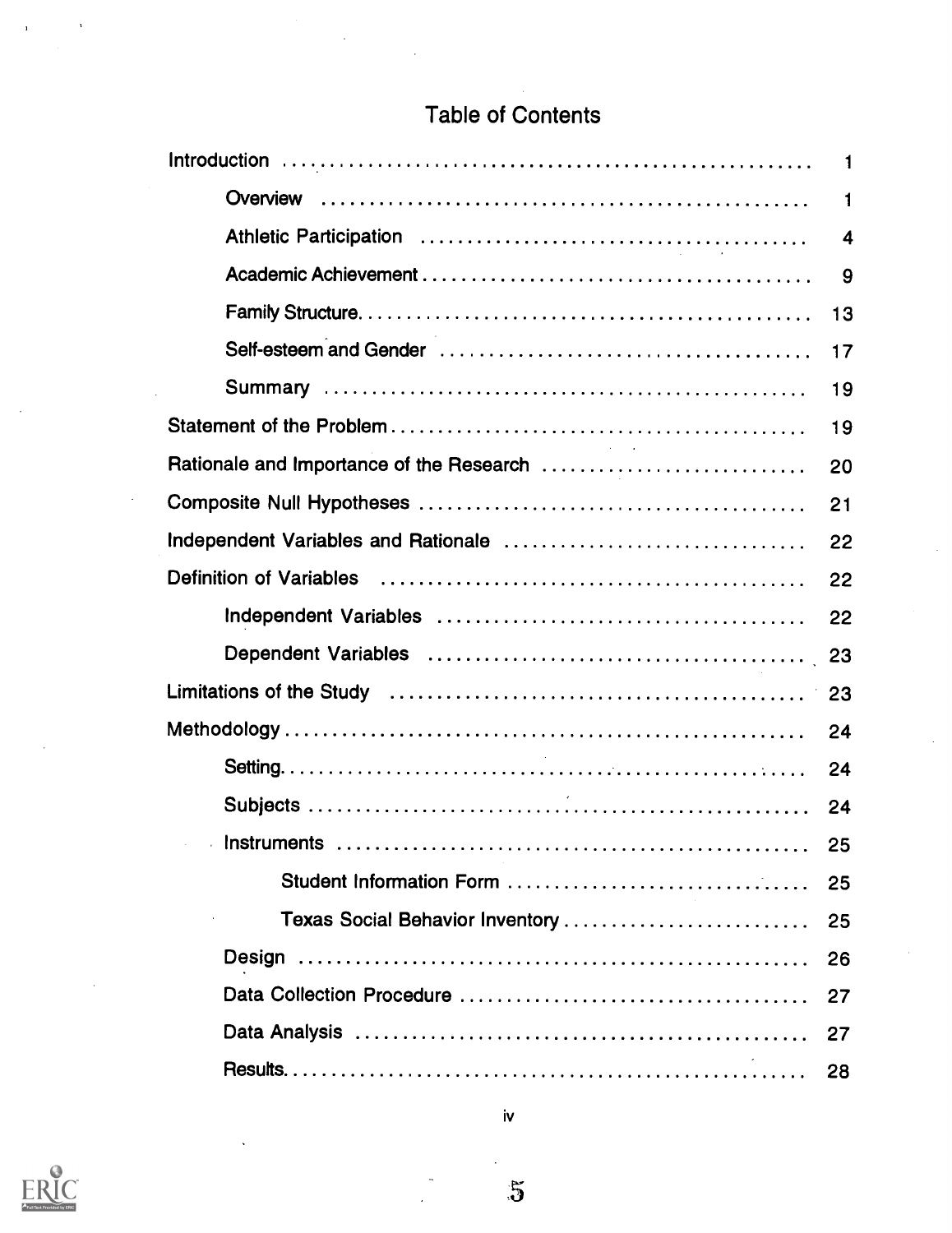| <b>Table of Contents (continued)</b> |  |
|--------------------------------------|--|
|                                      |  |
|                                      |  |
|                                      |  |
|                                      |  |
|                                      |  |
|                                      |  |

 $\sim$ 

 $\frac{1}{2}$ 

 $\hat{\mathcal{A}}$ 

 $\ddot{\phantom{a}}$ 

v

 $\cdot$ 

6

 $\hat{t}$ 



 $\mathcal{L}$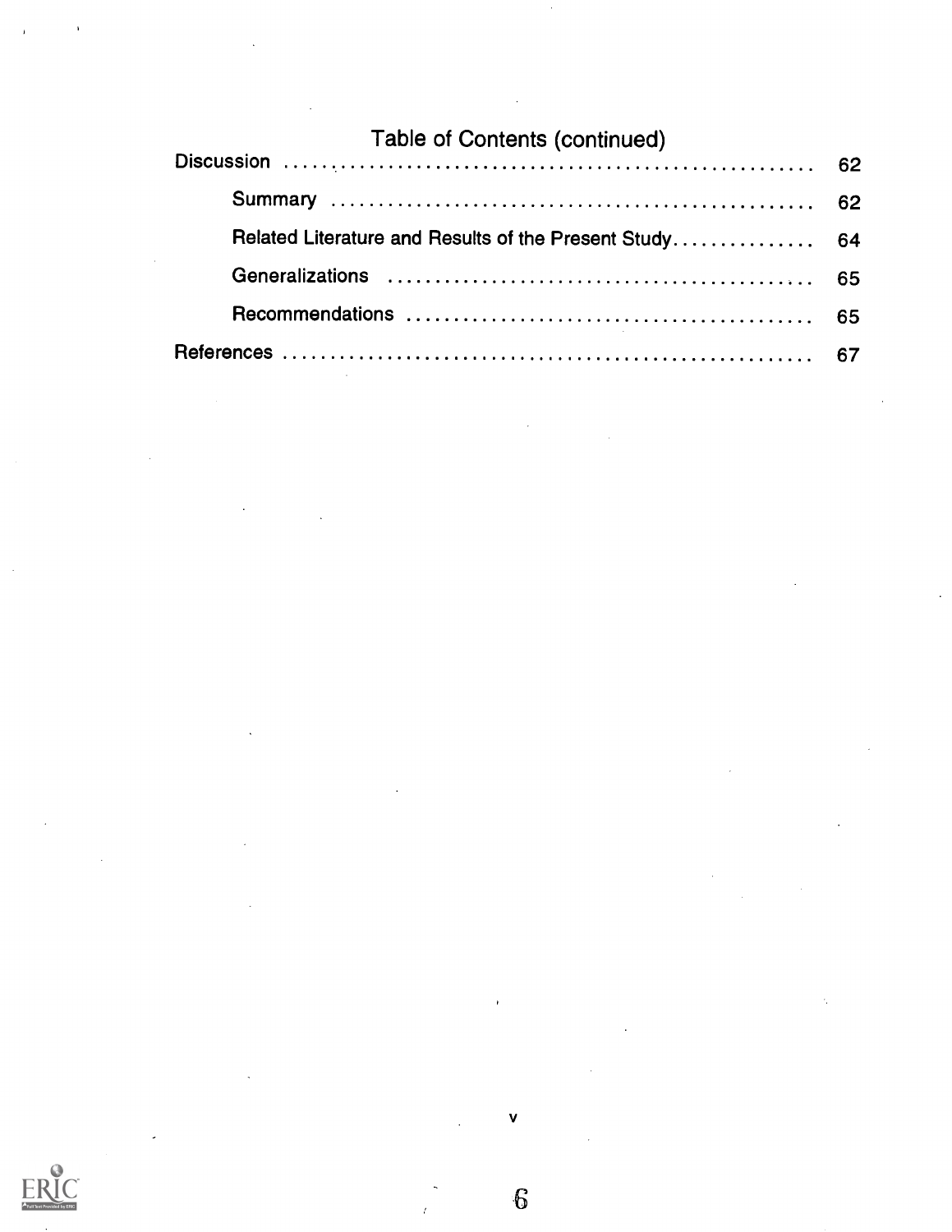# List of Appendixes

| Appendix C - Letter to Drivers Education teacher 80         |  |
|-------------------------------------------------------------|--|
|                                                             |  |
|                                                             |  |
| Appendix F - Texas Social Behavior Inventory 87             |  |
| Appendix G - Scoring of Texas Social Behavior Inventory  90 |  |

vi

 $\boldsymbol{z}$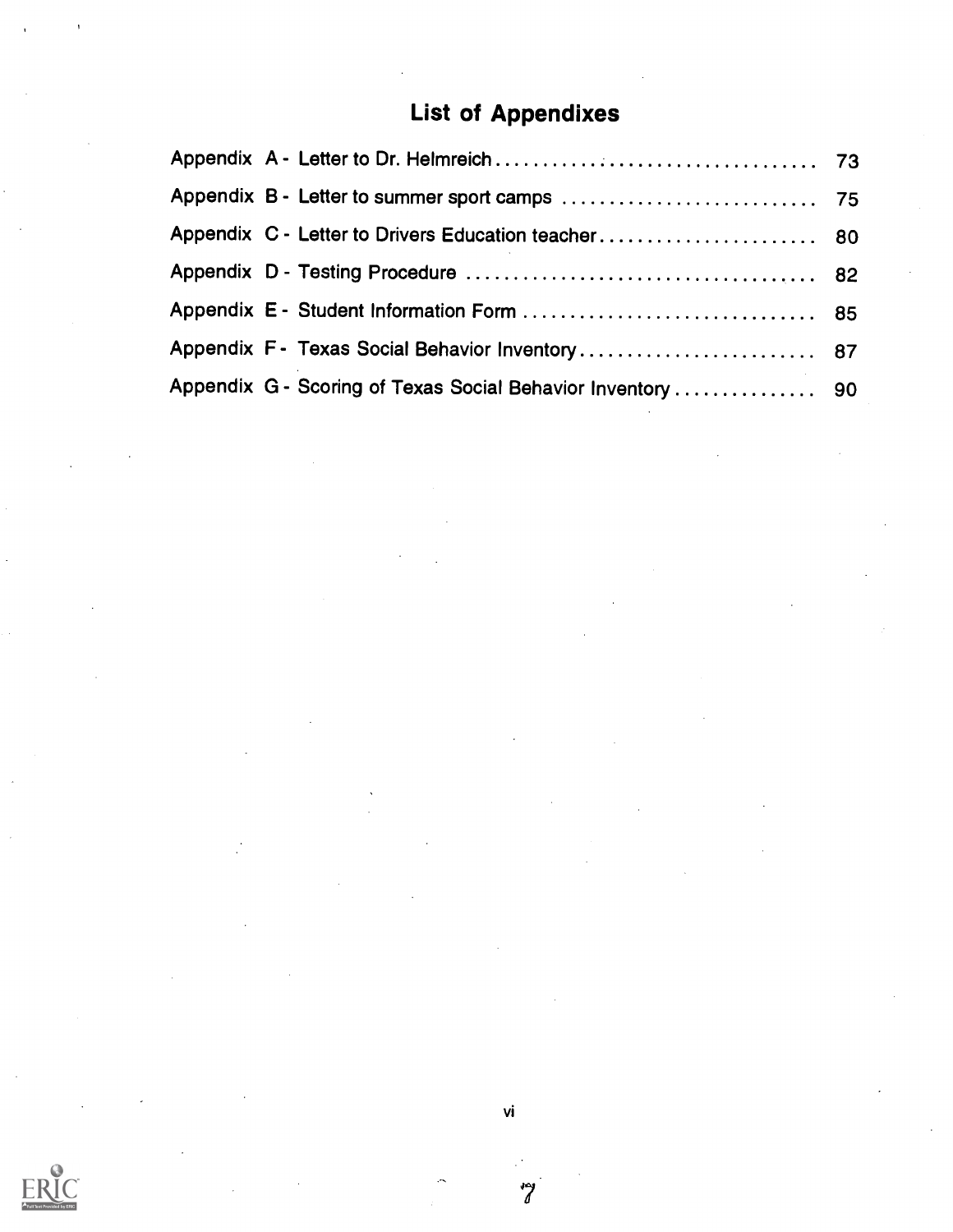### List of Tables

| Table 1: | A Comparison of Mean Texas Social Behavior Inventory       |    |
|----------|------------------------------------------------------------|----|
|          | Scores for Students According to Gender, Athletic          |    |
|          | Participation and Family Structure Employing a             |    |
|          | Three-way Analysis of Variance (General Linear             |    |
|          |                                                            | 29 |
| Table 2: | A Comparison of Mean Texas Social Behavior Inventory       |    |
|          | Scores for Students According to Reported Grades, Athletic |    |
|          | Participation and Family Structure Employing a Three-way   |    |
|          | Analysis of Variance (General Linear Model)                | 36 |
| Table 3: | A Comparison of Mean Texas Social Behavior Inventory       |    |
|          | Scores for Students According to Reported Grades, Athletic |    |
|          | Participation and Gender Employing a Three-way Analysis    |    |
|          |                                                            |    |
| Table 4: | A Comparison of Mean Texas Social Behavior Inventory       |    |
|          | Scores for Students According to Reported Grades, Family   |    |
|          | Structure and Gender Employing a Three-way Analysis of     |    |
|          | Variance (General Linear Model)                            | 58 |
|          |                                                            |    |



vii

 $\mathcal{S}% _{M_{1},M_{2}}^{\alpha,\beta}(\mathcal{M}_{M_{1},M_{2}}^{\alpha,\beta}(\mathcal{M}_{M_{1},M_{2}}^{\alpha,\beta}(\mathcal{M}_{M_{1},M_{2}}^{\alpha,\beta}(\mathcal{M}_{M_{1},M_{2}}^{\alpha,\beta}(\mathcal{M}_{M_{1},M_{2}}^{\alpha,\beta}(\mathcal{M}_{M_{1},M_{2}}^{\alpha,\beta}(\mathcal{M}_{M_{1},M_{2}}^{\alpha,\beta}(\mathcal{M}_{M_{1},M_{2}}^{\alpha,\beta}(\mathcal{M}_{M_{1},M_{2}}^{\alpha,\beta}(\mathcal{M}_{M_{1},M_{2}}^{\alpha,\$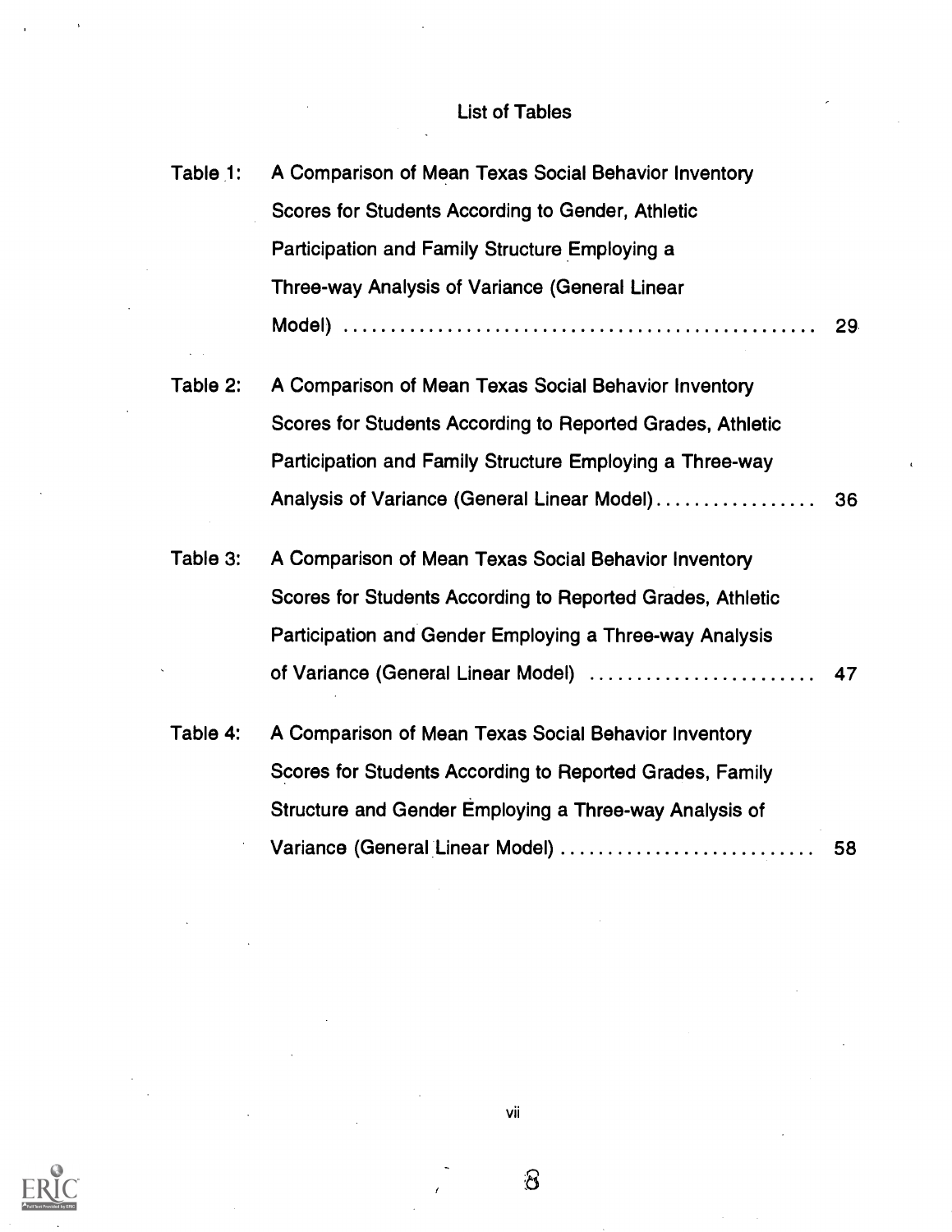## List of Figures

| Figure 1: | The Interaction Among the Independent Variables     |  |
|-----------|-----------------------------------------------------|--|
|           | Gender, Athletic Participation and Family Structure |  |
|           | for the Dependent Variable Social Competence  34    |  |
| Figure 2: | The Interaction Between the Independent Variables   |  |
|           | Reported Grades and Athletic Participation for the  |  |
|           | Dependent Variable Confidence  41                   |  |
| Figure 3: | The Interaction Between the Independent Variables   |  |
|           | Reported Grades and Athletic Participation for the  |  |
|           | Dependent Variable Social Competence  43            |  |
| Figure 4: | The Interaction Between the Independent Variables   |  |
|           | Reported Grades and Athletic Participation for the  |  |
|           |                                                     |  |
| Figure 5: | The Interaction Between the Independent Variables   |  |
|           | Athletic Participation and Gender for the Dependent |  |
|           |                                                     |  |
| Figure 6: | The Interaction Between the Independent Variables   |  |
|           | Athletic Participation and Reported Grades for the  |  |
|           | Dependent Variable Dominance  54                    |  |
| Figure 7: | The Interaction Among the Independent Variables     |  |
|           | Athletic Participation, Gender and Reported Grades  |  |
|           | for the Dependent Variable Social Competence  56    |  |



9

viii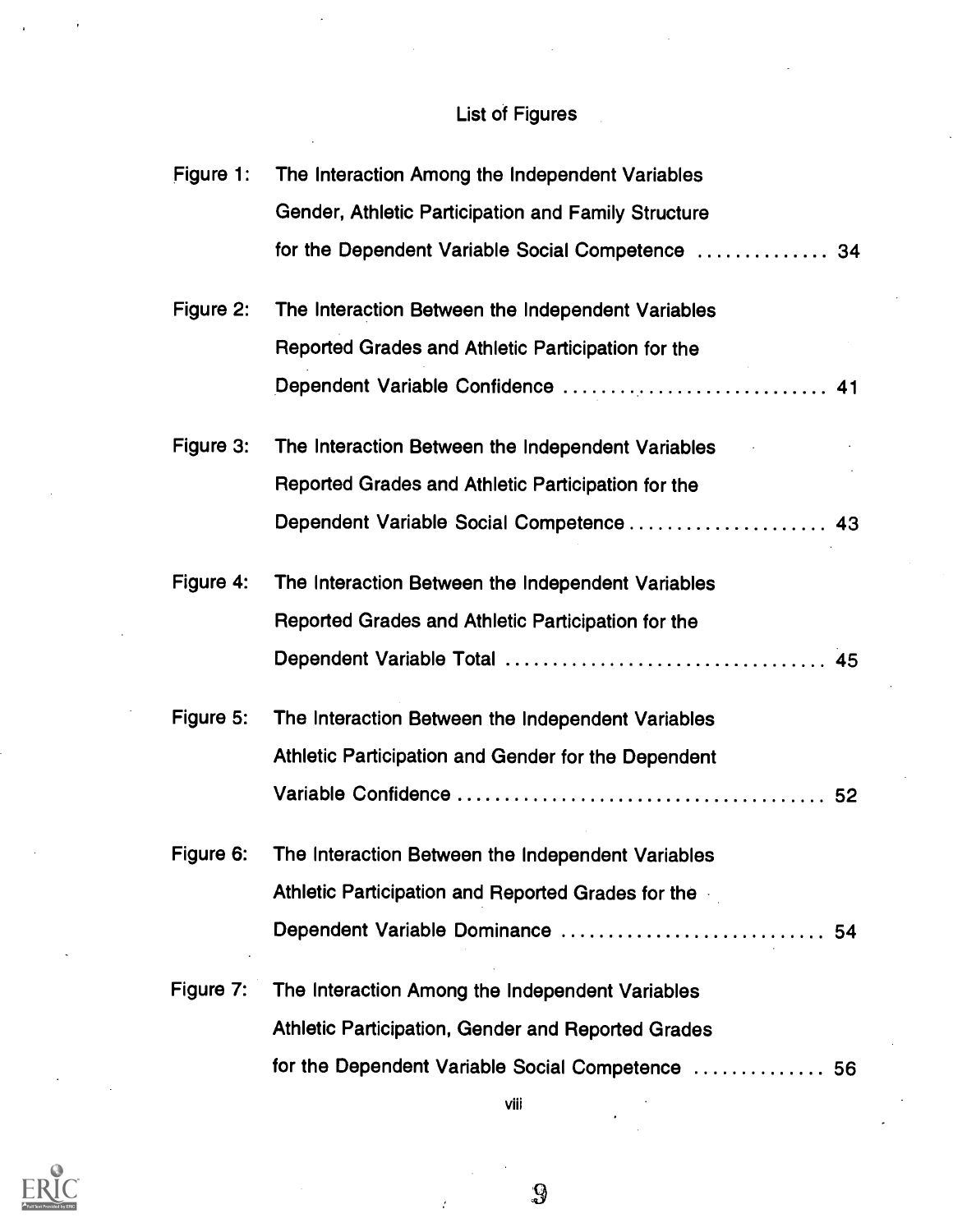#### **Abstract**

The purpose of the researcher was to investigate the self-esteem of high school athletes. The independent variables investigated were gender, athletic participation, family structure, and reported grades. The dependent variables were the self-esteem scores from the following sub-scales of the Texas Social Behavior Inventory: Confidence, Dominance, Social Competence and Total. The sample consisted of 279 students 9th grade through college sophomores. Four composite null hypotheses were tested with three-way analysis of variance (general linear model).

A total of 52 comparisons were made plus 60 recurring. Of the 52 comparisons 12 were for main effects and 40 were for interactions. Of the 12 main effects 3 were statistically significant at the .05 level. The following main effects were statistically significant.

1. gender for the dependent variable Social Competence,

2. gender for the dependent variable Total, and

3. family structure for the dependent variable Social Competence.

Of the 40 interactions, 7 were statistically significant at the .05 level. The following interactions were statistically significant:

1. among gender, athletic participation, and family structure for the dependent variable Social Competence,

2. between reported grades and athletic participation for the dependent variable Confidence,

3. between reported grades and athletic participation for the dependent variable Social Competence,

4. between reported grades and athletic participation for the dependent variable Total,



ix

 $\widehat{A}$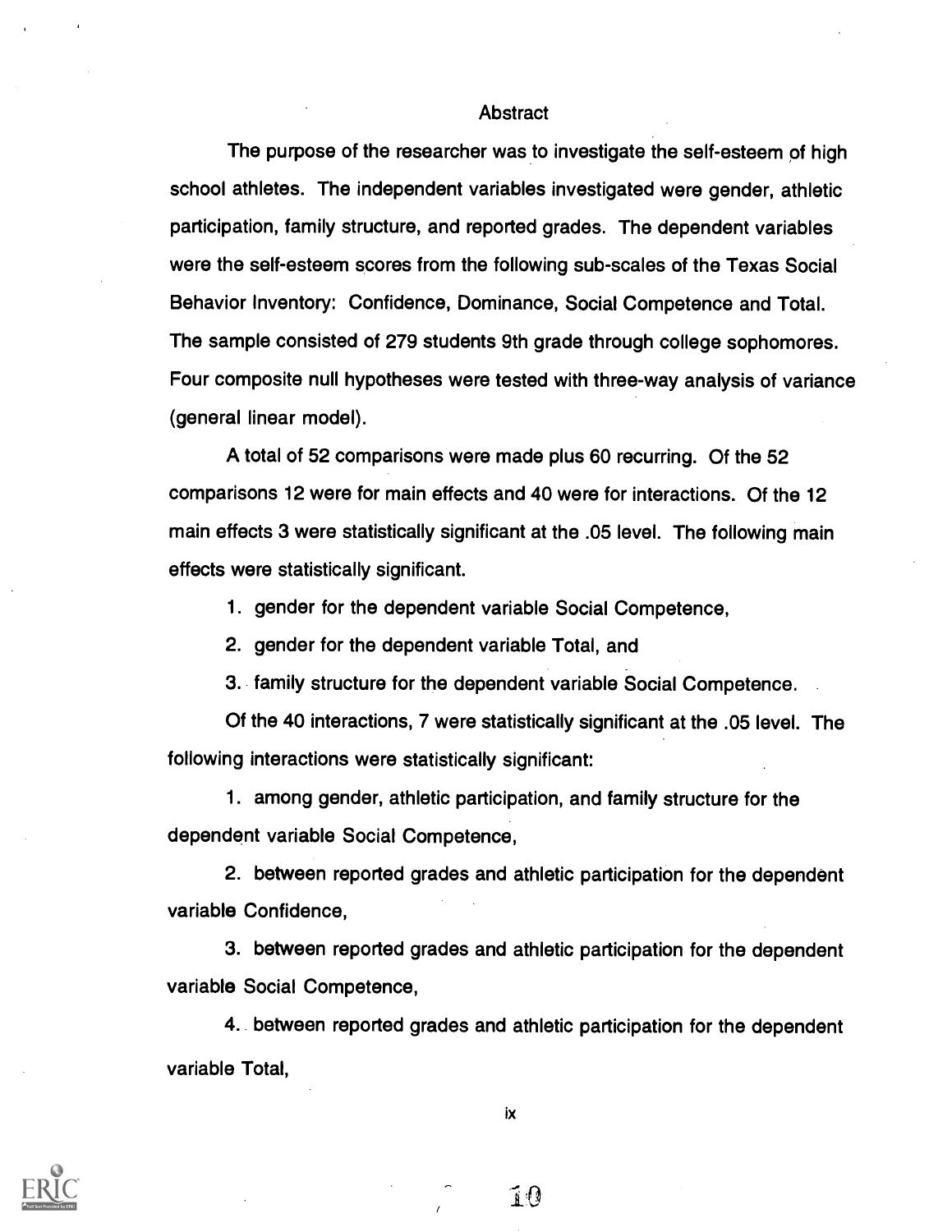5. between athletic participation and gender for the dependent variable Confidence,

6. between reported grades and athletic participation for the dependent variable Dominance, and

7. among reported grades, athletic participation, and gender for the dependent variable Social Competence.

The results of the present study appeared to support the following generalizations:

1. female students have higher total self-esteem than male students,

2. students gender, athletic participation and family structure should be interpreted concurrently for Social Competence,

3. students reported grades and athletic participation should be interpreted concurrently for Confidence,

4. students reported grades and athletic participation should be interpreted concurrently for Social Competence

5. students reported grades and athletic participation should be interpreted concurrently for Total,

6. students athletic participation and gender should be interpreted concurrently for Confidence,

7. students grades and athletic participation should be interpreted concurrently for Dominance,

8. students grades, athletic participation, and gender should be interpreted concurrently for Social Competence, and

9. students have positive self-esteem.



x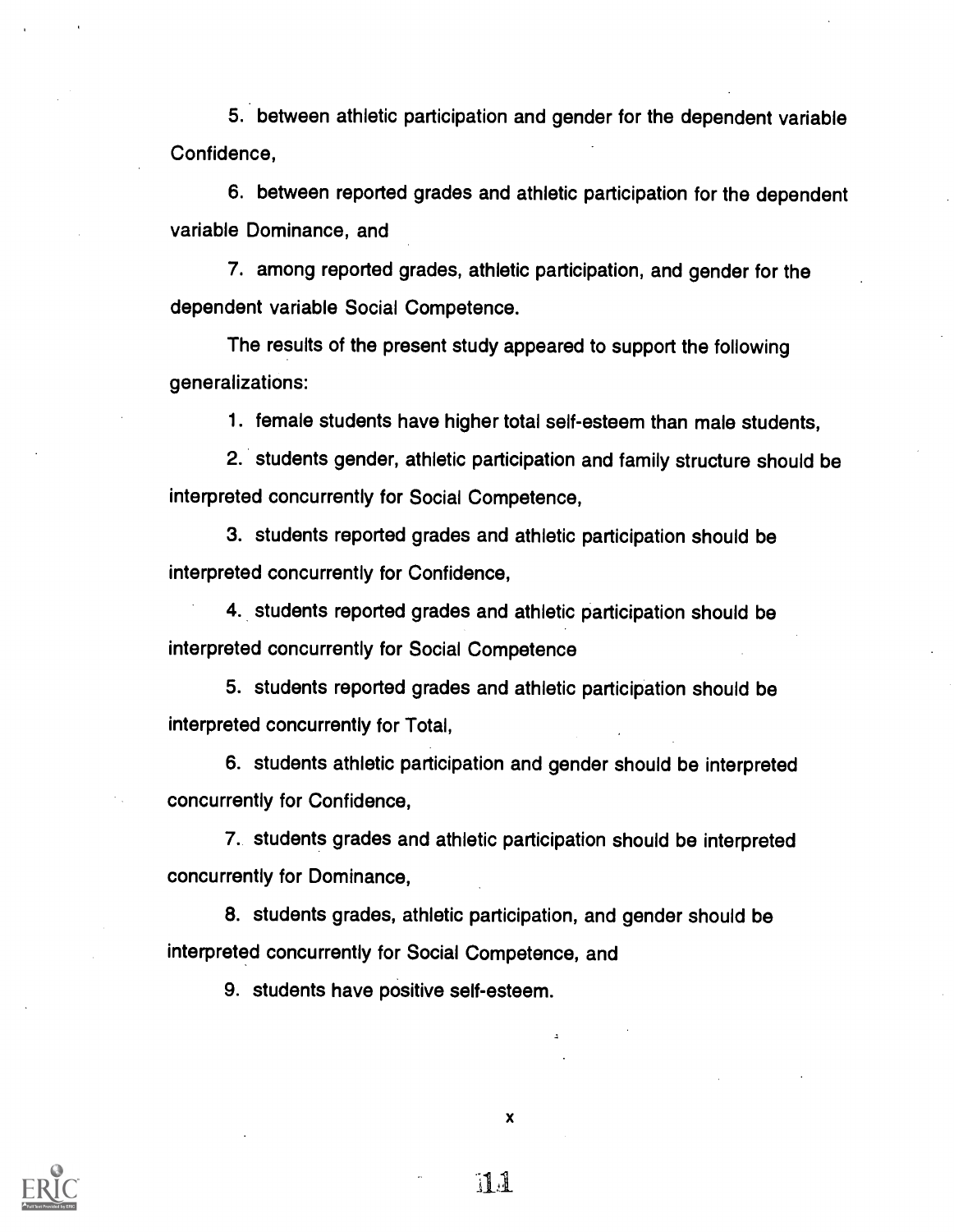#### Introduction

#### **Overview**

Public opinion is a weak tyrant compared with our own private opinion. What a man thinks of himself, that it is which determines...his fate.

#### Thoreau, Walden, 1854

The importance of the self-concept has been attested to by laymen and professionals alike. Van Ness (1995, p. 7) stated "Self-concept is the totality of how persons view themselves. It is composed of self-identity (who and what I believe I am), self-evaluation (how worthy and capable I believe I am), and selfideal (what I would like to be or believe I should be)."

Samuels (1977) expressed "The important dimensions of self-concept are body self, cognitive self, social self, and self-esteem. In other words, we put a value on our bodies our academic ability, and ourselves in roles as student, friend, or son or daughter and we use adjectives such as good and bad to describe ourselves in each of these dimensions"(p. 24). According to Purkey (1988), self-concept has three major qualities of interest to counselors: (1) it is leamed,  $(2)$  it is organized, and  $(3)$  it is dynamic.

Self-concept is different from self-esteem. Self-esteem is the evaluative sector of the self-concept. Self-esteem is learned, not inborn. "The term selfesteem comes from a Greek word meaning 'reverence for self" (Van Ness, 1995, p. 12). It is estimated that more than 10,000 scientific studies of selfesteem have been conducted. Researchers have measured it with more than 200 different tests (Adler et al., 1992). Yet there is no agreement on what it is.

"People with self-esteem view their ideal selves and their actual selves

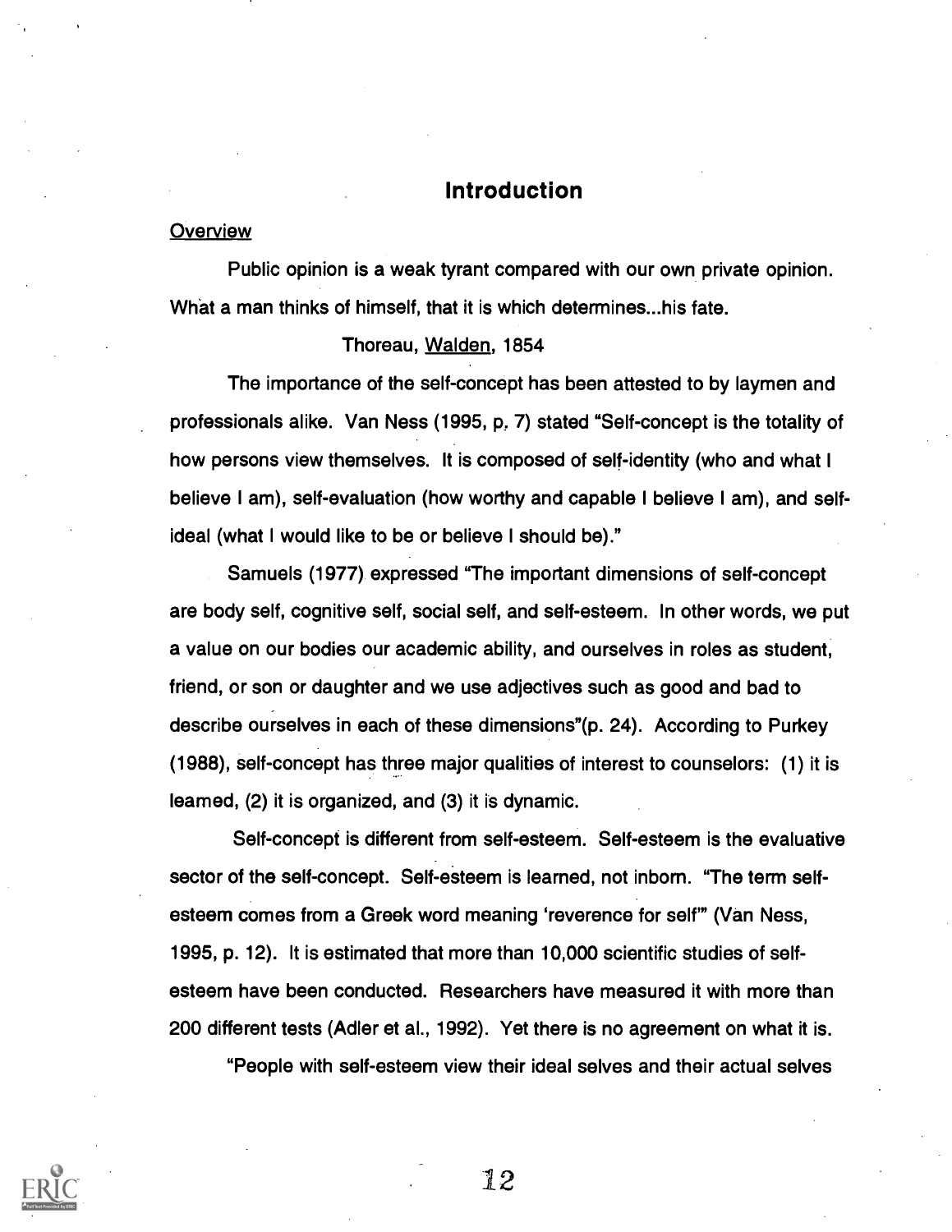as nearly one and the same" (Sheenan, 1993, p.16). Self-esteem may be defined as the overall positive or negative attitude held by an individual toward him/herself. Rosenberg (1965) stated,

When we speak of high self-esteem. . . we shall simply mean that the individual respects himself, considers himself worthy; he does not necessarily consider himself better than others, but he definitely does not consider himself worse; he does not feel that he is the ultimate in perfection but, on the contrary, he recognizes his limitations and expects to grow and improve. (p. 31)

Coopersmith (1967) developed a list of related terms to positive selfesteem which included self-love, self-confidence, self-respect, self-acceptance, self-evaluation, self-worth, superiority, and pride. Negative self-esteem is often equated with inferiority, timidity, and self-hatred. Each of these words carries connotations of the others and the terms are used differently and interchangeably by authors.

Self-esteem runs on a continuum from low to high. Researchers have generally found self-esteem to be relatively constant (Baumeister, 1993; Coopersmith, 1967; Hyatt, 1991). Not all writers support this assumption. Selfesteem levels do fluctuate day to day, even moment to moment resulting in an "emotional yo-yo" (Van Ness, 1995; Campbell, 1984). "There is significant evidence of long-term change in level of self-esteem, particularly at certain periods in life" (Baumeister, 1993, p. 210).

Self-esteem develops when the primary needs of life have been appropriately satisfied. Researchers and writers show general although by no means complete agreement on the preconditions necessary for one to demonstrate high self-esteem. Abraham Maslow (as cited in Hyatt, 1991), the



13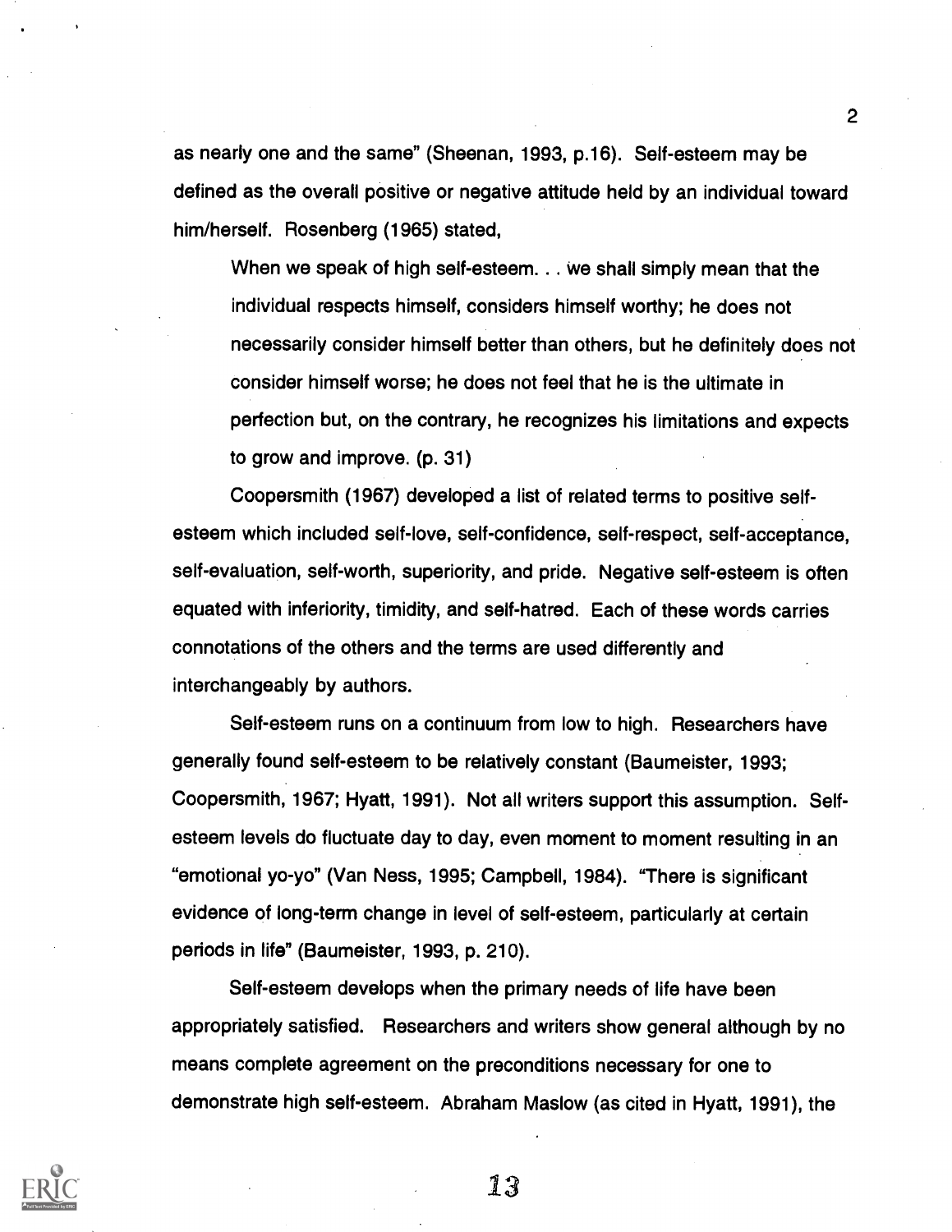noted humanistic psychologist, considered self-esteem as a core psychological need for humans - -not a want, but a necessity, like food and oxygen. Clark, Clemes, & Bean (1978) found that high self-esteem can be gained when children and teenagers experience positive feelings within four distinct conditions. They are: connectiveness, uniqueness, power and models. Walz (1991) adds assertiveness, competence, and spirituality to the list of preconditions.

Coopersmith (1967) summarized the following factors considered significant as they relate to self-esteem: the amount of respectful, accepting, and concerned treatment received from significant others, the history of successes and status and position held in the world, the interpretation and modification of experiences that accord with values and aspirations, and the individual's manner of responding to devaluation. The four sources of selfesteem are power, significance, virtue and competence. "It may be possible for an individual to attain high self-esteem by notable attainment in any of the four areas. This might occur even where attainment in the other areas was mediocre or even poor"(p. 38).

"Self-esteem is awareness of goods possessed by self. . . .Thus, helping to increase or maintain self-esteem is any good actual or potential, that one can consider as his own: his ancestry, affiliation with other groups, achievements, talents, friends and loved ones, etc." (Campbell, 1984, p. 25). Weaver (1991) observed that self-esteem is the result of the development of a sense of belonging. To be a part of a group is to be accepted and valued by other members of that group. Lerner (1986) stated,

Earned self-esteem is based on success in meeting the tests of reality measuring up to standards--at home and in school. It is necessarily



14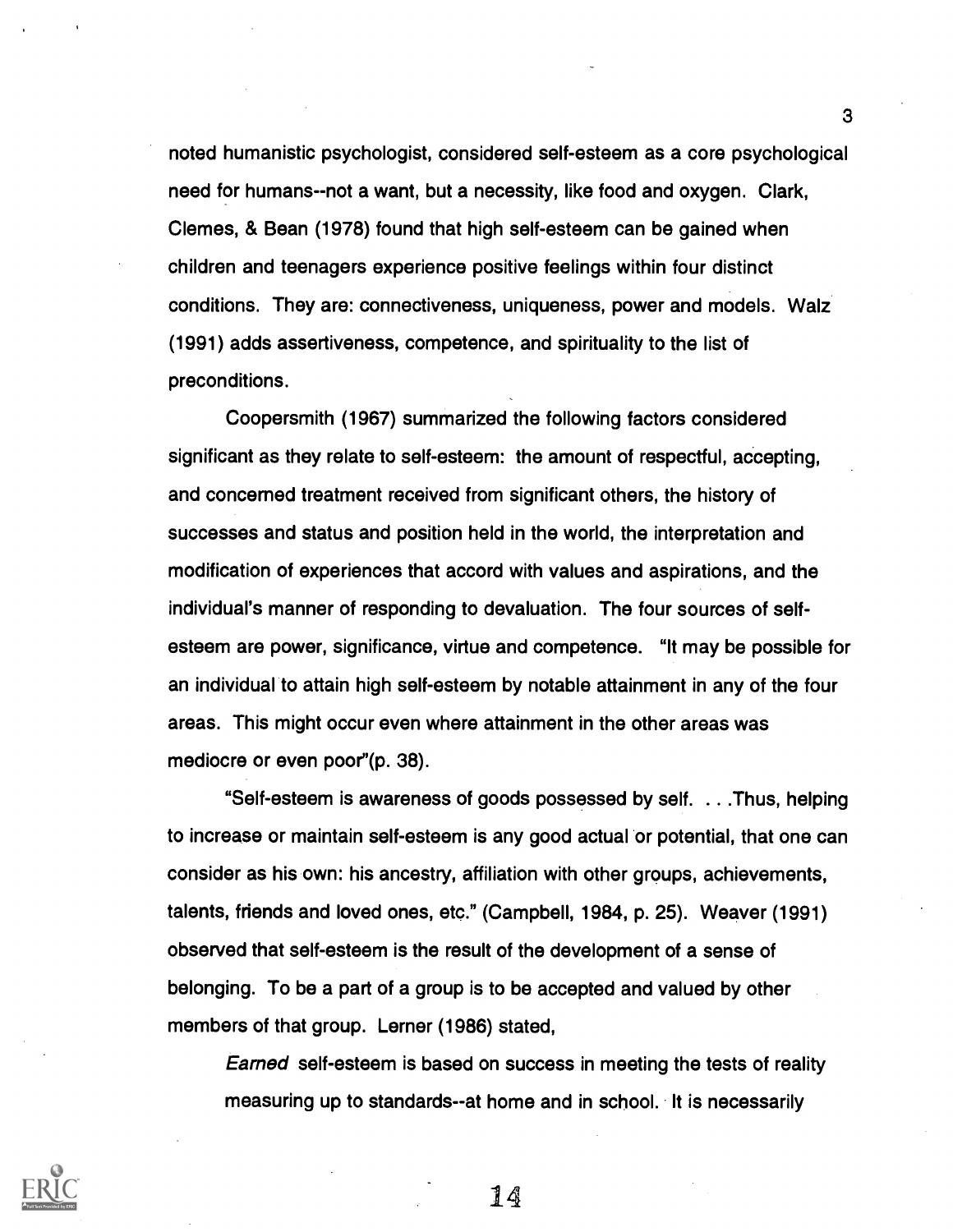hard-won and develops slowly, but it is stable and long-lasting, and provides a secure foundation for further growth and development. (p. 33) Athletic Participation

Coopersmith (1967) alleged that sports competition is an important achievement area for children in which motor competence is publicly demonstrated and socially evaluated. According to Ryan (1989), coaching folkore attributes affective growth to the experiences of goal-setting, team orientation and sportsmanship in the athletic arena. The athletic environment can successfuly develop interpersonal skills through experiences in cooperative task group processes. Athletic participation may therefore develop interpersonal skills and leadership abilities in students, through various learning experiences that are included in the athletic environment. Taffel (1995) maintained that children need sports for emotional and physical reasons. "Athletics can also boost self-esteem and give kids a greater sense of security" (p. 120).

A study by Taylor (1995) was conducted to determine whether participating in intercollegiate athletics enhances self-esteem. The independent variable was intercollegiate athletic participation. The dependent variable was global self-esteem. Self-esteem was assessed with the Rosenberg Self-Esteem Scale. The subjects were 651 full-time students at a NCAA Division II school. The 230 athletic participants were members of the varsity athletic teams. The nonparticipant group was a random sample from the entire student body.

In the  $t$  test analysis, the athletic participants had higher levels of selfesteem than the nonparticipants in each class except the freshman class. None of the differences were significant, although the difference



15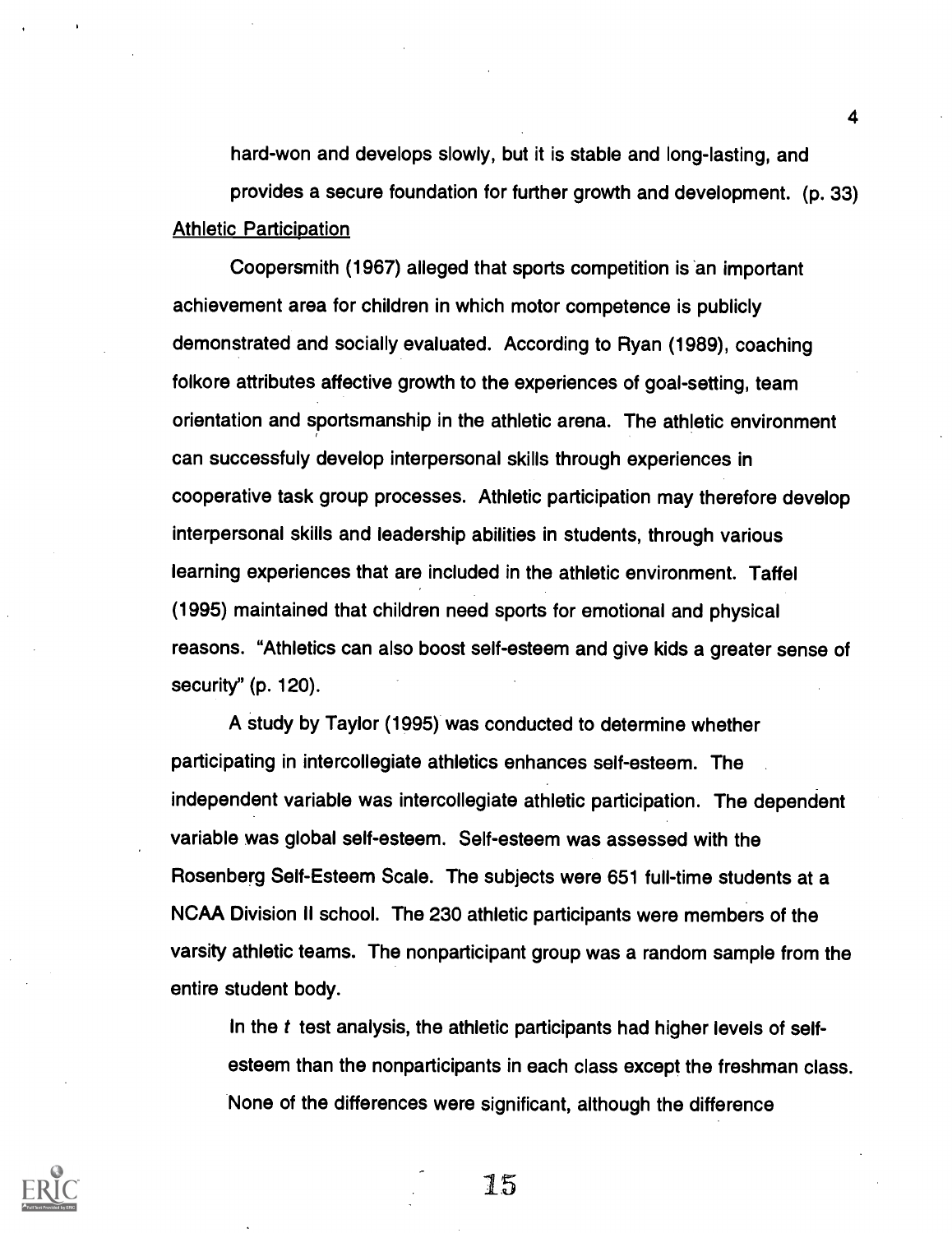between seniors approached significance at the .05 level ( $p = .056$ ). [p. 447]

These findings suggest that athletic participation has a positive effect on self-esteem, but it is not strong enough to have a statistically significant effect by itself. (p. 449)

Holland & Andre (1994a) duplicated a study conducted by Kane in 1988. The purpose of the study was to determine if the type of sport students participate in influences the social status of athletes. Social status of male and female athletes was measured by criteria selected for remembance after high school, type of sport participant preferred for a date or friend, and self-esteem scores of different participant groups. The subjects were 741 high school and college students. Self-esteem was measured by a modification of Rosenberg's (1965) Self-Esteem Scale.

Chi-square was used to determine differences among the groups on their distribution among categories.

Females who participated in sex-appropriate sports had significantly higher self-esteem scores than female nonathletes ( $p < .05$ ), but the difference between females who participated in sex-inappropriate sports and female nonathletes was not significant. Males who participated in both sex-appropriate and sex-inappropriate sports had significantly higher self-esteem scores than male nonathletes ( $p < 001$ ). There were no significant differences between sex-appropriate and sexinappropriate sport participants on the self-esteem scores for either males or females.

Hines & Groves (1989) conducted a study of 201 participants in a



Is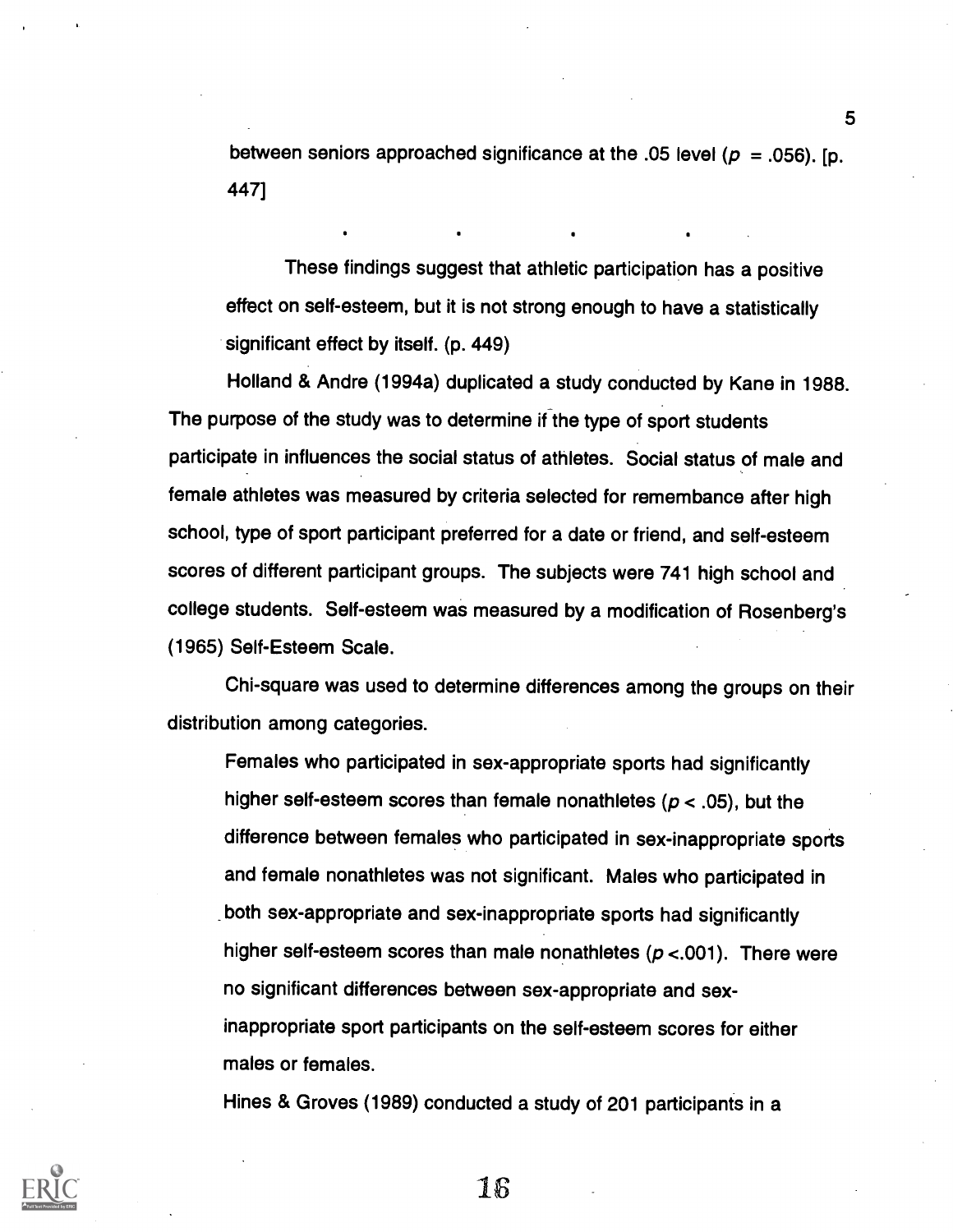recreational basketball league to examine the relationship between competition and the development of self-esteem. The independent variables were gender, win-loss record, will to win, ability, and reasons for participation. The dependent variable was self-esteem and its associated factors. The Coopersmith Self-Esteem Inventory was used to measure self-esteem. The basic four components of self-esteem measured were: self-degradation, leadership-popularity, family-parents, and assertiveness-anxiety.

Analysis of variance and Pearson's correlation coefficient were used to examine relationships between self-esteem and the independent variables. No significant relationships were established at the .05 probability level between win/loss record, gender, and total self-esteem.

A significant inverse relationship was identified between will to win and the component of family-parents. When the relationship between skill as a reason for participation and self-esteem and its associated factors was examined, the only variable found to be not significant was anxiety/assertiveness. Those who participate in order to develop skills are serious about their participation and through a disciplined program develop positive self-esteem associated with all factors. This suggests that proficiency is a key element in the development of self-esteem in youth sports. (p. 866)

The key question Ryan (1989) addressed was "How does athletic participation influence affective development as indicated by self-reported personal growth, motivation, and satisfaction" (p. 123)? Fifty independent variables were used to control for the influences of many different factors. The impact of athletic participation was evaluated in predicting interpersonal skills and leadership abilities. The Cooperative Institutional Research Program



17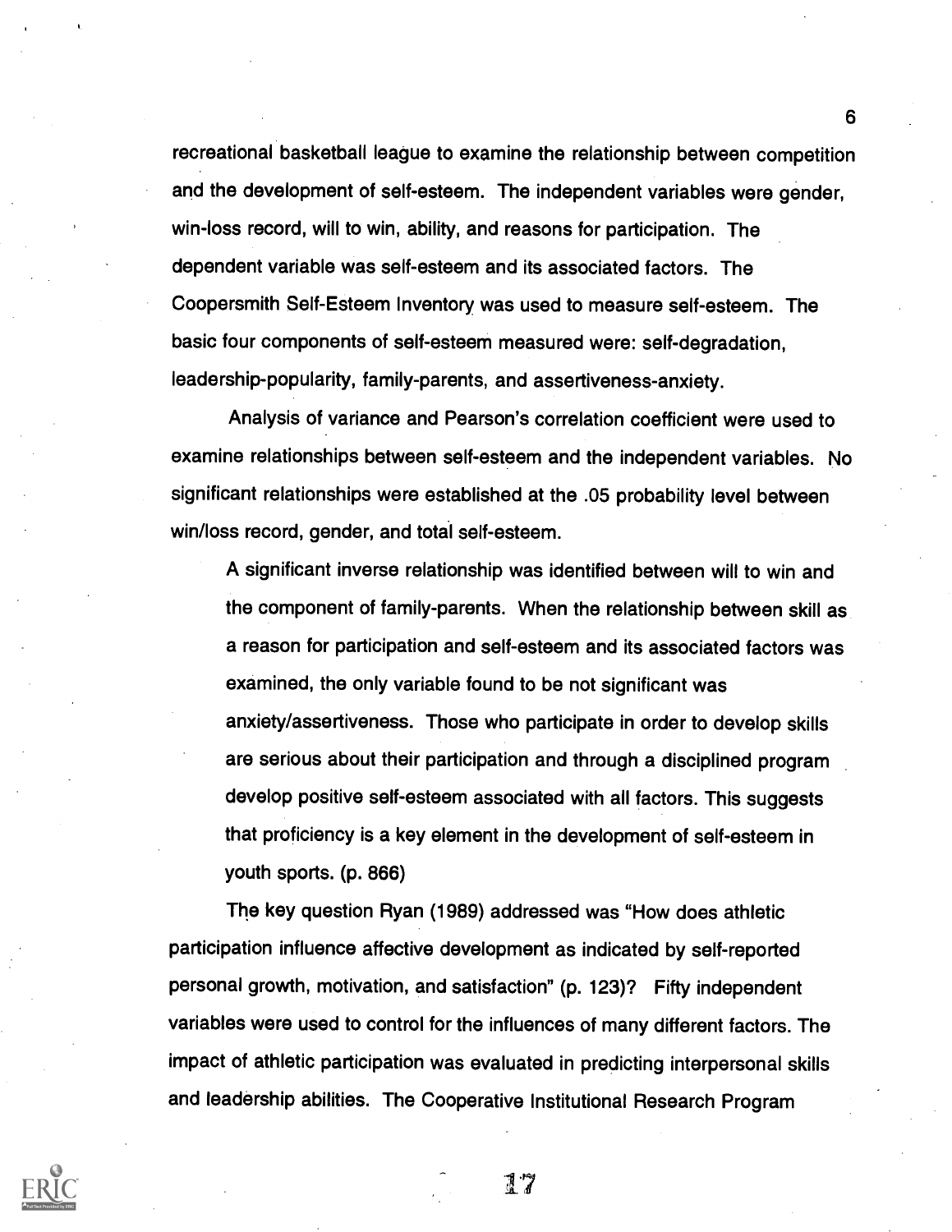administered a Student Information Form randomly to freshmen students in the fall. A follow up survey was then given 4 years later. The dependent variables were measured on 5-point Likert scales. A nationally representative sample of 11,862 college freshmen in 368 schools was used. Multiple regression analyses were performed separately for each of the dependent variables. The following was found:

7

Athletic participation entered all four regression equations as a modest but statistically significant predictor of the criterion variable. Thus, these results may be regarded as showing minimal or lower-bounds estimates of the effects of athletic participation. Participation in intercollegiate athletics was related to positive self-report of changes in interpersonal skills and leadership abilities. The analytical skills involved in decision making and tailoring actions to a given setting increase athletes' selfesteem and interpersonal interactions. (pp. 124-125)

Spreitzer (1994) conducted a study with 10,536 students from private and public secondary schools across the nation. They participated in the High School and Beyond Survey in 1980 and 3 follow up surveys in 1982, again in 1984, and 1986. The data collection included student questionnaires and information taken from school records. The dependent variable was the actual level of educational attainment. The independent variables included academic orientation, socioeconomic status, cognitive ability, alcohol use, and selfesteem. Rosenberg's (1969) 12-item scale was used to measure self esteem.

The significance tests were evaluated at the .01 level. "The data clearly showed that for both sexes the following characteristics were associated in a linear manner with participation in varsity athletics . . .higher academic grade average and a higher level of self-esteem" (pp. 372-373).

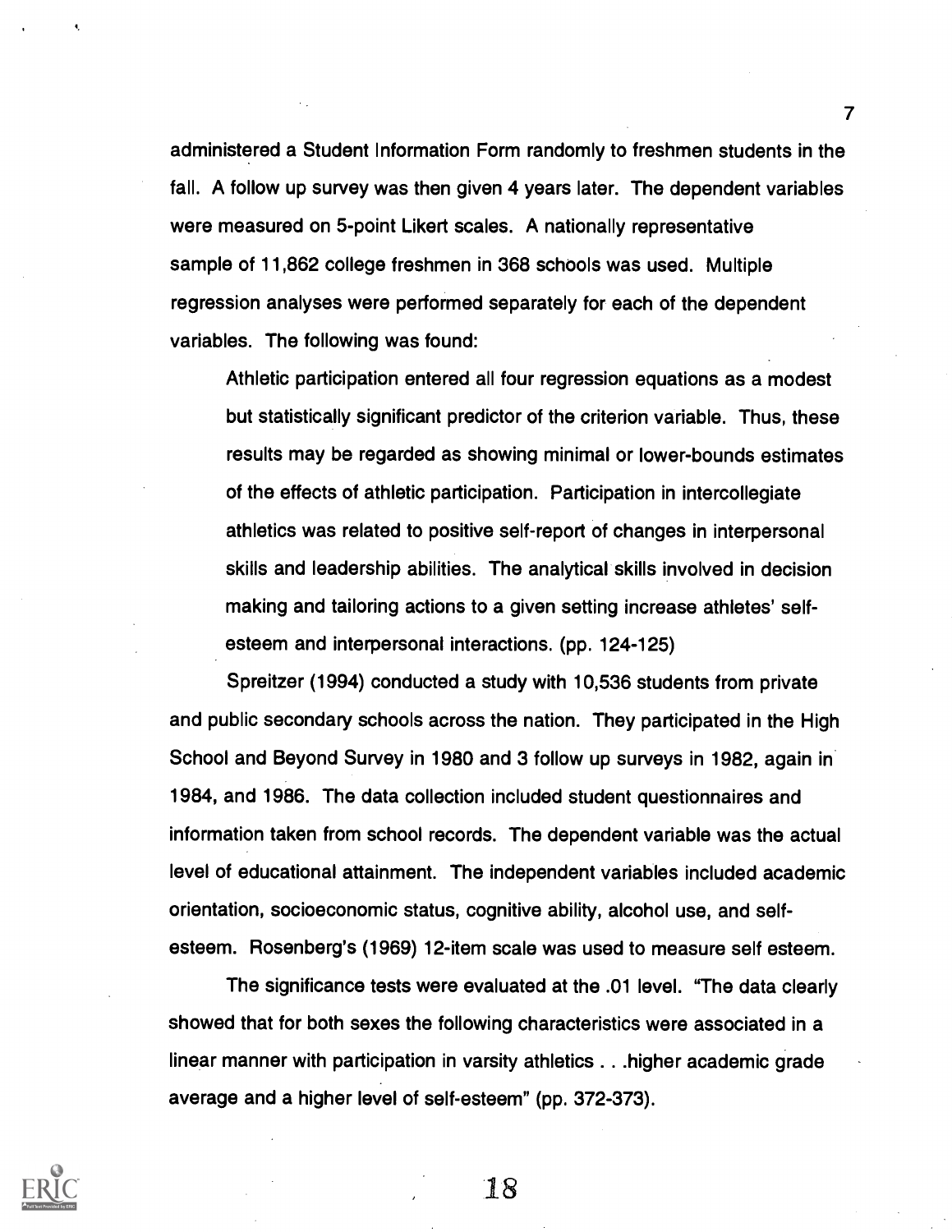The data from this national probability sample of American youths clearly show that those who begin and continue with high school athletics tend to be from more advantaged social backgrounds in terms of parental social class, level of cognitive ability, academic achievement, and level of self-estem.( p. 384)

Holland and Andre (1994b) examined the relationship of selected variables to self-esteem among 648 high school and college students. Multiple regression analyses, with self-esteem as the dependent variable, were computed separately for both males and females . A predictor variable was high school athletic participation. "All of the multiple regression analyses were significant at the  $p < .001$  level. The students who participated to a greater extent reported higher self-esteem scores" (p. 350). It was concluded that activity participation ( $E = 16.45$ ,  $p < .001$ ) was more instrumental in the development of self-esteem among adolescents than were environmental characteristics (parents marital status). Gender ( $F = 1.59$ ,  $p = .21$ ) did not significantly influence self-esteem.

On the other hand, Black (1976) found that in males "there are no differences between varsity athletes and nonparticipants in the overall self concept and its parts" (p. 58). Frey and Eitzen (as cited in Spreitzer, 1994) reported,

There is little evidence to support the claims made for the contribution of sport to the socialization process. Studies comparing male athletes and male nonathletes (there are very few studies comparing women) yield little evidence to support the idea that sport is nescessary for complete and adequate socialization. . . . sport seems to make little difference. Athletes and nonathletes are comparable on various personality traits



19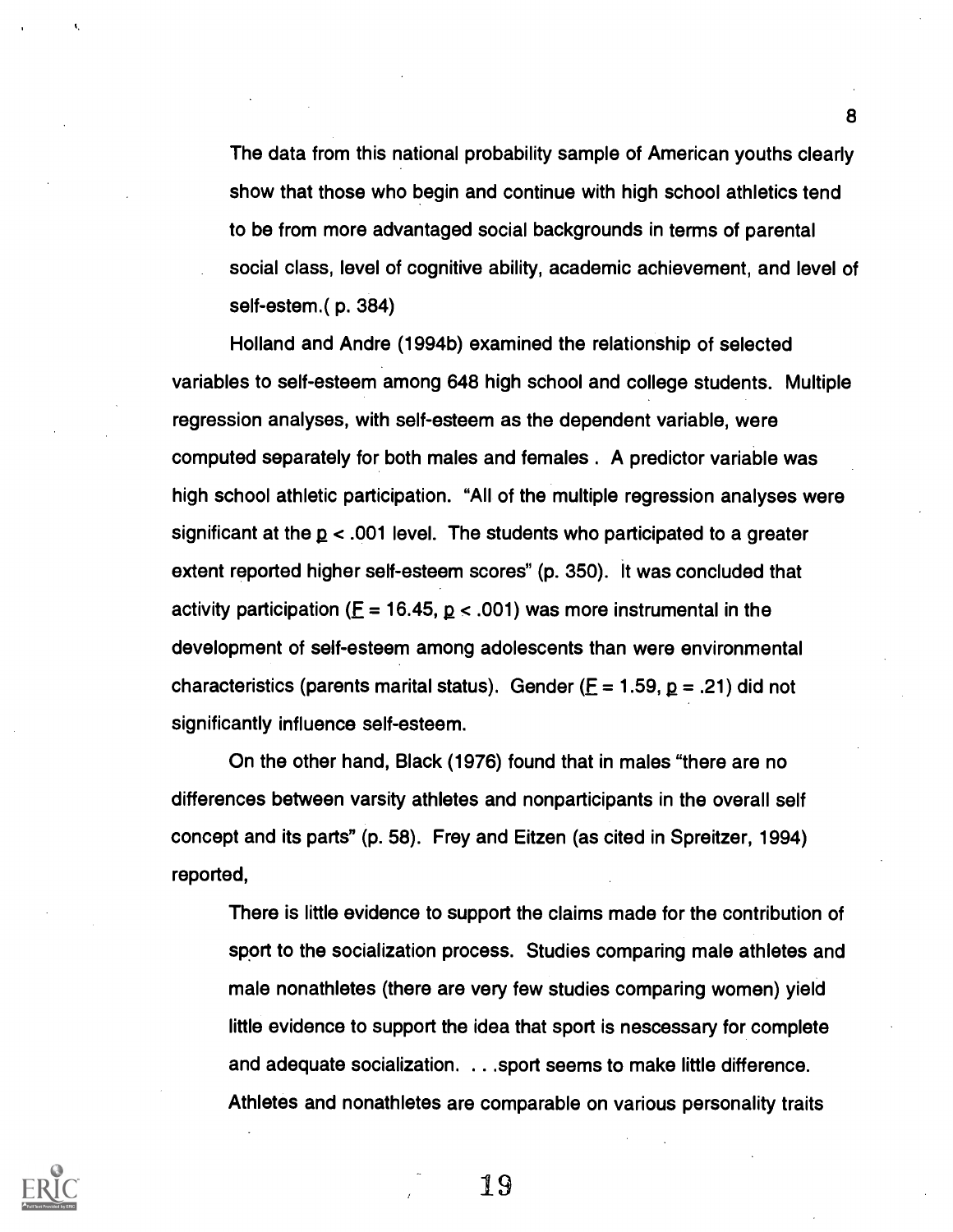and value orientatins. Sport participation has no general effect on selfimage. (p. 369)

#### Academic Achievement

A major goal in schools today is to increase the self-esteem of students. The importance of children's self-esteem in school achievement is far from certain. The self-esteem debate is really a chicken-egg predicament. It is not clear what comes first, achievement or self-esteem. It is not even clear that one comes before the other.

According to Lerner (1986), the modern principle that self-esteem is the critical variable for intellectual development--the master key to learning--is rarely challenged today. This view suggests children with high self-esteem forge ahead academically; children with low self-esteem fall behind, until their self-esteem is raised. Black (1991) stated "Most of the teachers and administrators I know assume raising students' self-esteem caused higher achievement and improved behavior. They believe programs designed to promote high self-esteem have desirable outcomes, but few are asking whether any research evidence backs up that assumption" ( p. 28).

The California Task Force to Promote Self-Esteem and Personal and Social Responsibility (as cited in "Children", 1993) uncovered this information: "Some evidence suggests that low self-esteem actually leads to increased school achievement, as struggling students redouble their efforts to get ahead. One of the disappointing aspects. . . is how low the associations between selfesteem and its consequences are in research to date" ( p. 2). Chandler (1985) reported that there is a negative side to positive self-concept. If a student feels extremely positive about themselves, they may perceive there is less room for growth than if they felt negatively. Therefore, students are probably better off

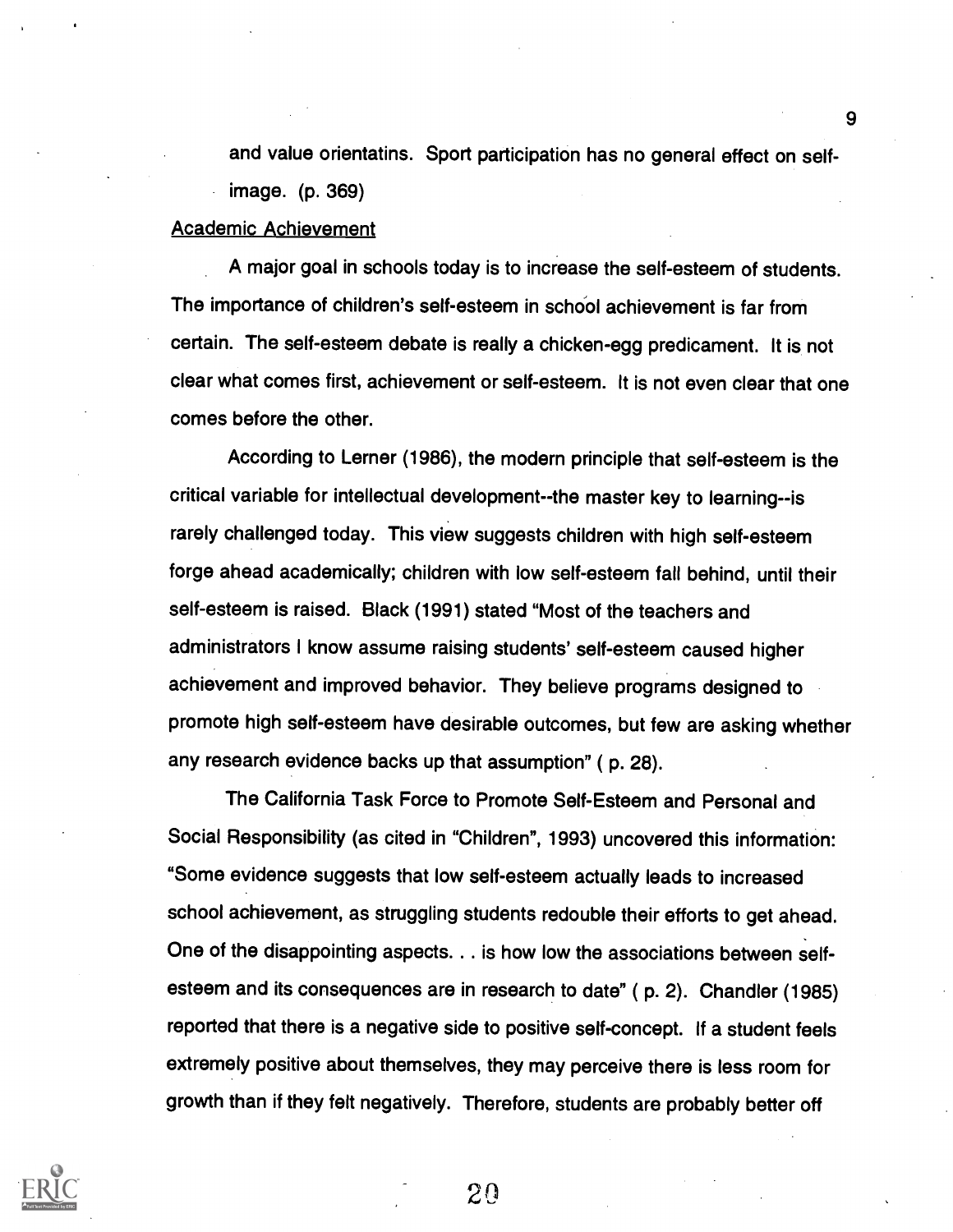with a somewhat negative view of themselves. It gives them the impetus to effect growth and change.

In a study by Brookover, Thomas & Patterson (1963) a significant positive relationship was found between self-concept of ability (the individuals concept of their ability) and grade point average. Saroken (1986) found that one of the most significant by-products of improved self-esteem seems to be advanced academic achievement. Green & Vroff (1989) wrote about Apollo High school, located in California, which provided an alternative education program for atrisk secondary students. The Apollo staff postulated that self-esteem improves achievement. A 3 year survey of Apollo students ". . . provides hard evidence that the Apollo approach is working" (p. 42).

Many educators maintain achievement improves self-esteem. Leo (1990) stated, "Real self-esteem is released when a child learns something and develops a sense of mastery. It is a by-product of, and not a substitute for, real education" (p. 16). Young children who develop the tools for academic success improve in both academic performance and self-esteem; however, attempts to increase self-esteem in the absence of improved academic performance do not appear to be successful (Moeller, 1994). According to Black (1991), "Research consistently shows that improved self-esteem is an outcome rather than a cause of success and achievement. Study after study emphasizes that students gain considerable self-esteem from putting forth effort to achieve" (p. 29).

A study conducted by Leonardson (1986) examined the usefulness of selected academic and personal variables in explaining (predicting) selfconcept scores of high school students. The independent variables were grade point average and extracurricular activities. There were 165 high school students from a private high school in the Intermountain West. A survey was



21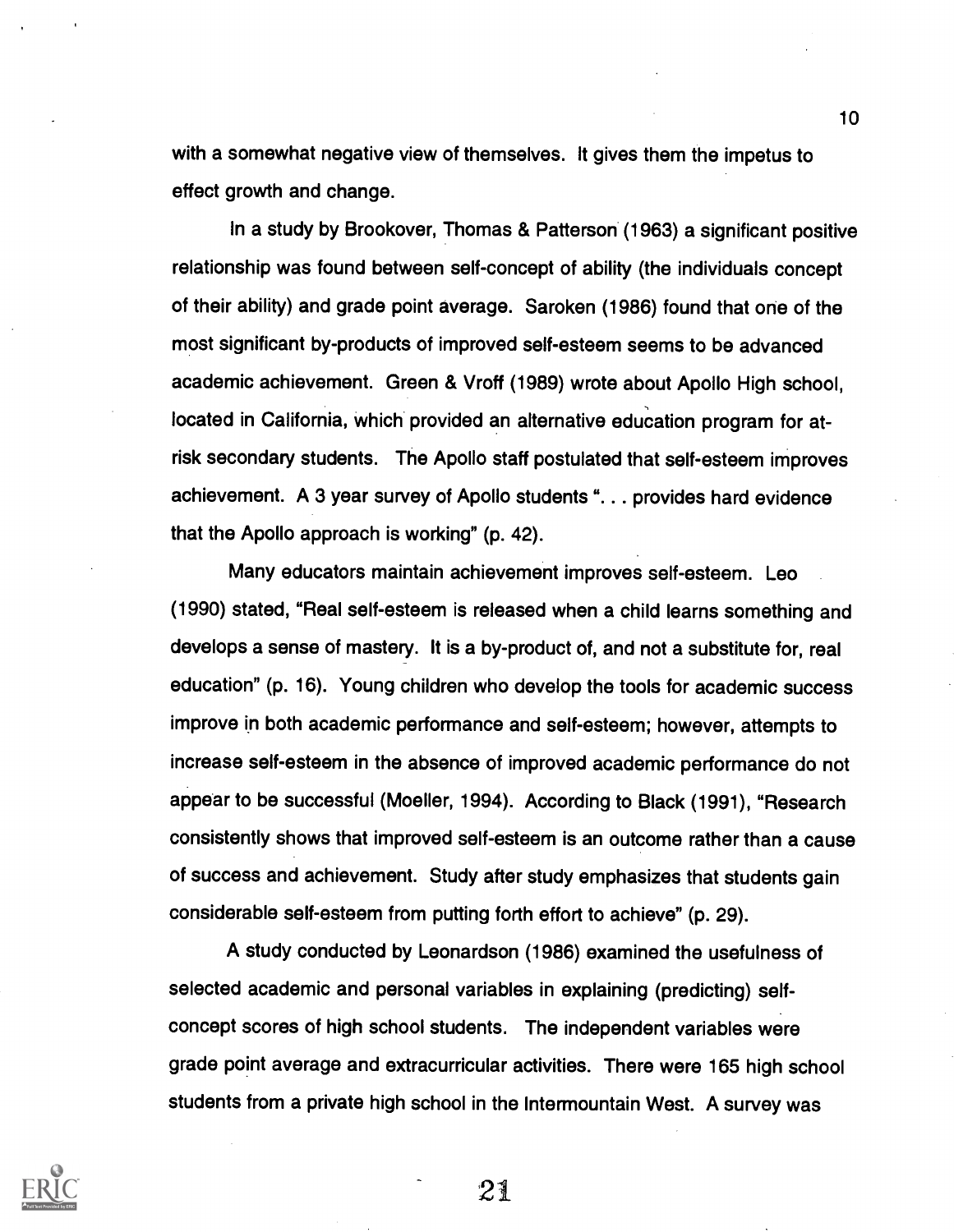used to determine the marital status of the parents and the extent of participation by the student in extra-curricular activities. Information on GPA and gender was obtained from school records. Self-esteem was assessed with the Piers-Harris Children's Self-Concept Scale.

The results of the study showed that self-concept was significantly correlated at the .01 level with the following independent variables: GPA (.47), parents married (.22), parents divorced (-.22), and extracurricular activities (.49). He also found that gender did not significantly predict self-esteem (Leonardson, 1986).

It is speculated that the time investment and commitment necessary for success as a competitive athlete detracts from the time available to develop those skills and behaviors necessary for identity development, academic work, and personal competence. Coleman (1961, as cited in Snyder & Spreitzer, 1992) remarked "Students who put their energies into sports are less likely to pursue academic objectives. Youth will not have the time or energy to achieve excellence and satisfaction in both roles" (p. 508). On the other hand Marks (1977, as cited in Snyder & Spreitzer, 1992) argued that when individuals are seriously committed to more than one activity, they often experience more energy. According to his view, we have sufficient time and energy for several roles if we are seriously committed to them, and we are more energetic as a result of these multiple involvements.

"Participation in interscholastic athletics can have a positive impact on academic achievement" (Goldberg and Chandler, 1995, p. 39). Both sport and schoolwork loom large in the lives of U.S. adolescents. "In general, the relationship between athletic participation and academic achievement is positive at the high school level. That is, athletes tend to perform better



11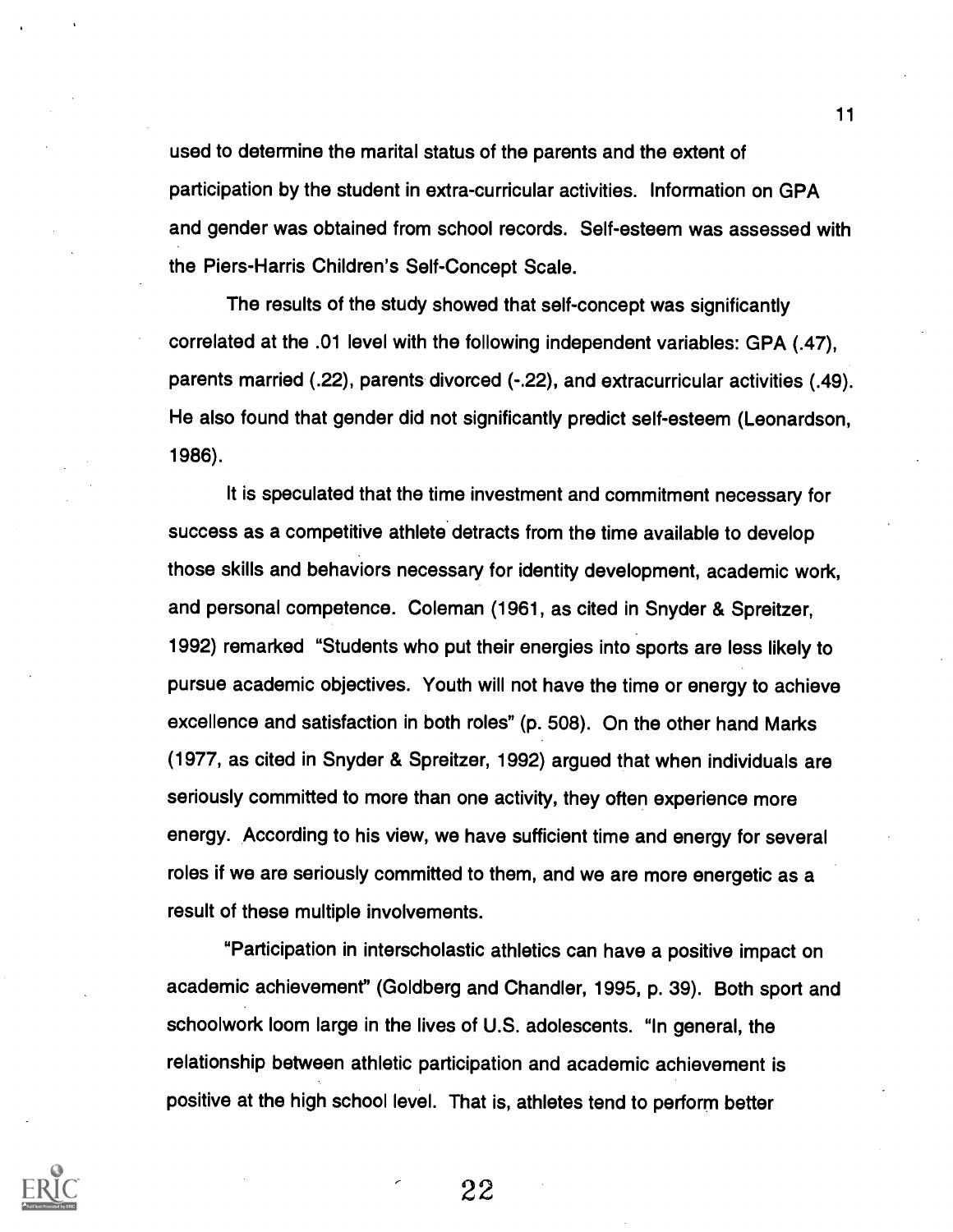academically that nonathletes" (Snyder & Spreitzer, 1992, p. 507). Crafty (1973, as cited in Goldberg, 1991) found that a direct parallel has been drawn between the skills required for success in athletic competition and those necessary for academic and career success.

A study conducted by Snyder & Spreitzer (1992) focused on the social, psychological and behavioral correlates of the academic and athletic roles among adolescents. A student was put into one of four categories: the scholarathlete, pure scholars, pure athletes, and the nonscholar-nonathletes. An athlete was a member of a varsity or junior varsity school sports team. A scholar had to have two criteria: score in the top half of the distribution on a cognitive aptitude test and achieve a cumulative grade average of 3.5 or higher on a 4.0 scale. The sample consisted of 1,172 male high school students using data from the High School and Beyond Study sponsored by the U.S. Department of Education in 1980 and 1982.

The findings indicate that students who can perform the joint roles of scholar and athlete are outstanding in terms of social psychological attributes. Apparently, the involvement in the multiple roles of scholar and athlete either provides more opportunity to display these characteristics, or the students develop these social characteristics through their involvement in these roles. . . . we find that scholarship and athletic participation are positively correlated with self-esteem. Both roles provide social "payoffs" in the high school social structure and are important for the development of adolescents. Students should be encouraged at an early age to see the value of both roles and supported in the development of these skill clusters. (pp. 520-521)



23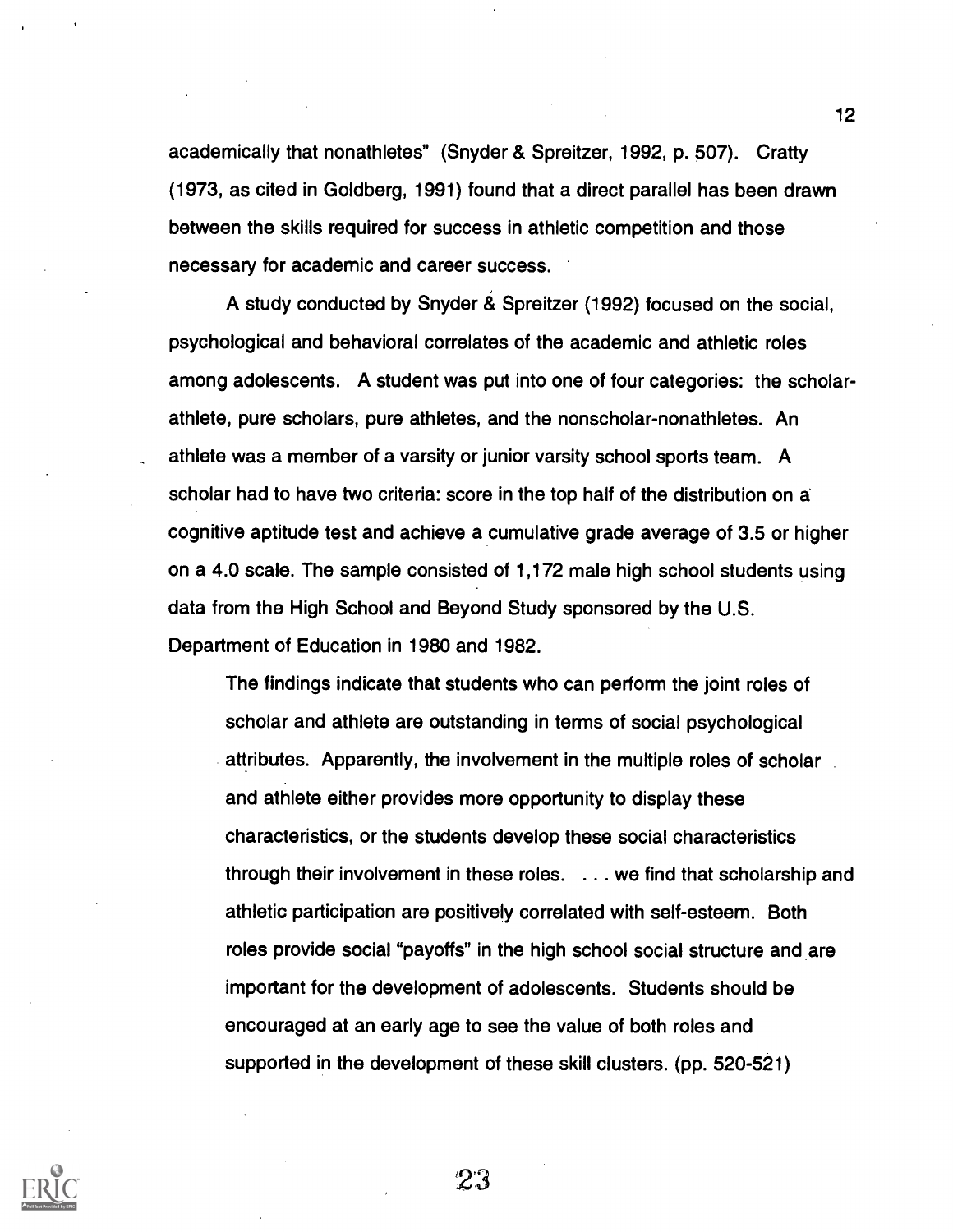#### **Family structure**

Variations in family and household composition are an increasing phenomenon in American society. The rising number of "nontraditional" families is reflected in recent statistics. The divorce rate in the United States has risen at a monumental rate. In 1994 there were 1,191,000 divorces granted in the United States (Famighett, 1995). Divorce affects not only husbands and wives, but children as well. There were 1,075,000 children involved in divorce in 1990. Another way to view the trend toward the increasing number of children affected by divorce is to examine the rate per 1,000 children under 18 years of age per 1000 divorces. In 1970 it was 12.5, in 1990 it had increased to 16.8 (Bureau, 1995 ).

Between 1980 and 1990 there were 8,422,000 children living in families that did not include their biological mother and father. The percent of children living with their biological mother and father was 81.5% during the same time period. Of all children, only 14.6% lived with their biological mother-stepfather. Father-stepmothers had 1.3% of their own children living in their households (Bureau, 1995).

According to Scheirer & Kraut (1979) divorce and disrupted families have a profound impact on the development of self esteem. "For children the most important social influences are those of the nuclear family, especially the parents" (p. 142). "The intact nuclear family, with father, mother, and children living together, is still regarded by most as the optimal child-rearing unit in our society; and deviations from the two natural parent norm are commonly believed to have deleterious effects"(Touliatos & Lindholm, 1980, p. 265). Much has been written on the effects of marital separation on children with contradictory results.



24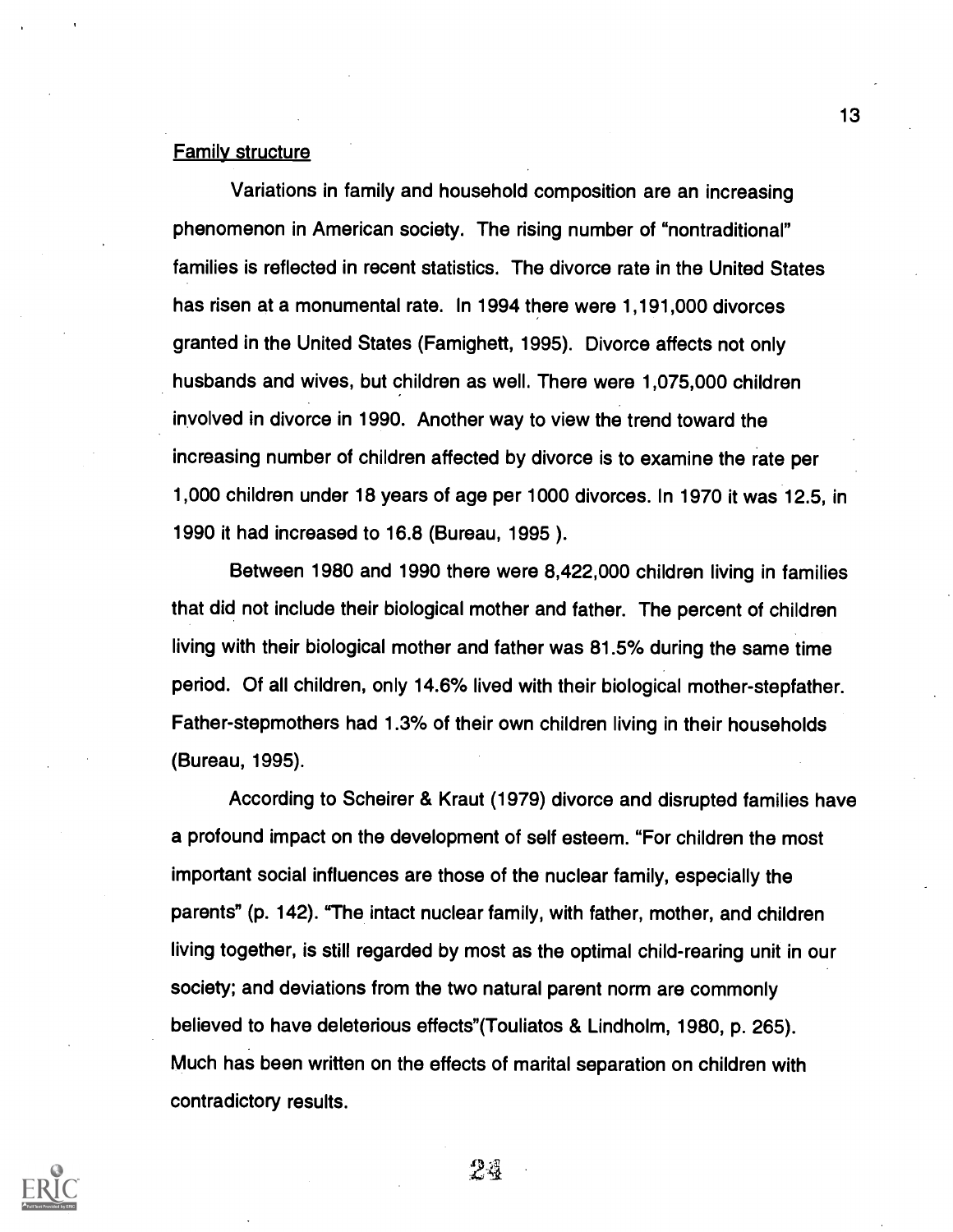Goode (1956) stated, "Few parents divorce without considering the effects of divorce upon the children. Almost all American parents agree that when there are children the decision to divorce should be made reluctantly" (p. 307). It is generally assumed that unless the behavior of the parents is already harming the children, the divorce process and the withdrawal of one parent from the home will damage the children.

Nunn, Parish & Worthing (1983) studied the effects of divorce on the selfconcept of children. The Personal Attribute Inventory for Children was given to 566 children and adolescents in grades 5-10. A series of two-way unweighted means analyses of variance were employed to compare children's psychosocial adjustment as a function of family type: i.e., intact family, reconstituted family, and single-parent family.

Regarding self-concept, significant findings were found with respect to a main effect of family type,  $E(2,560) = 32.01$ ,  $p < .0001$ . Post hoc means comparisons indicated that children of intact families ( $M = 12.93$ ) held significantly higher self-concepts than either those from reconstituted

families ( $M = 10.51$ ) or from single-parent homes ( $M = 10.31$ ). (p. 169) Findings from this study by Nunn, Parish & Worthing generally revealed that children from intact families demonstrated significantly more positive adjustment ratings than did children from divorced-reconstituted families or from singleparent families.

Parish & Parish (1983) implemented a study to see if individuals' selfconcepts varied across family structure: ie., intact, reconstituted, and divorced families. Students were asked to complete The PAIC, developed by Parish & Taylor in 1978. The inventory was used to measure the childrens' self-concepts and family concepts. A total of 471 children from the 5th through 8th grade in

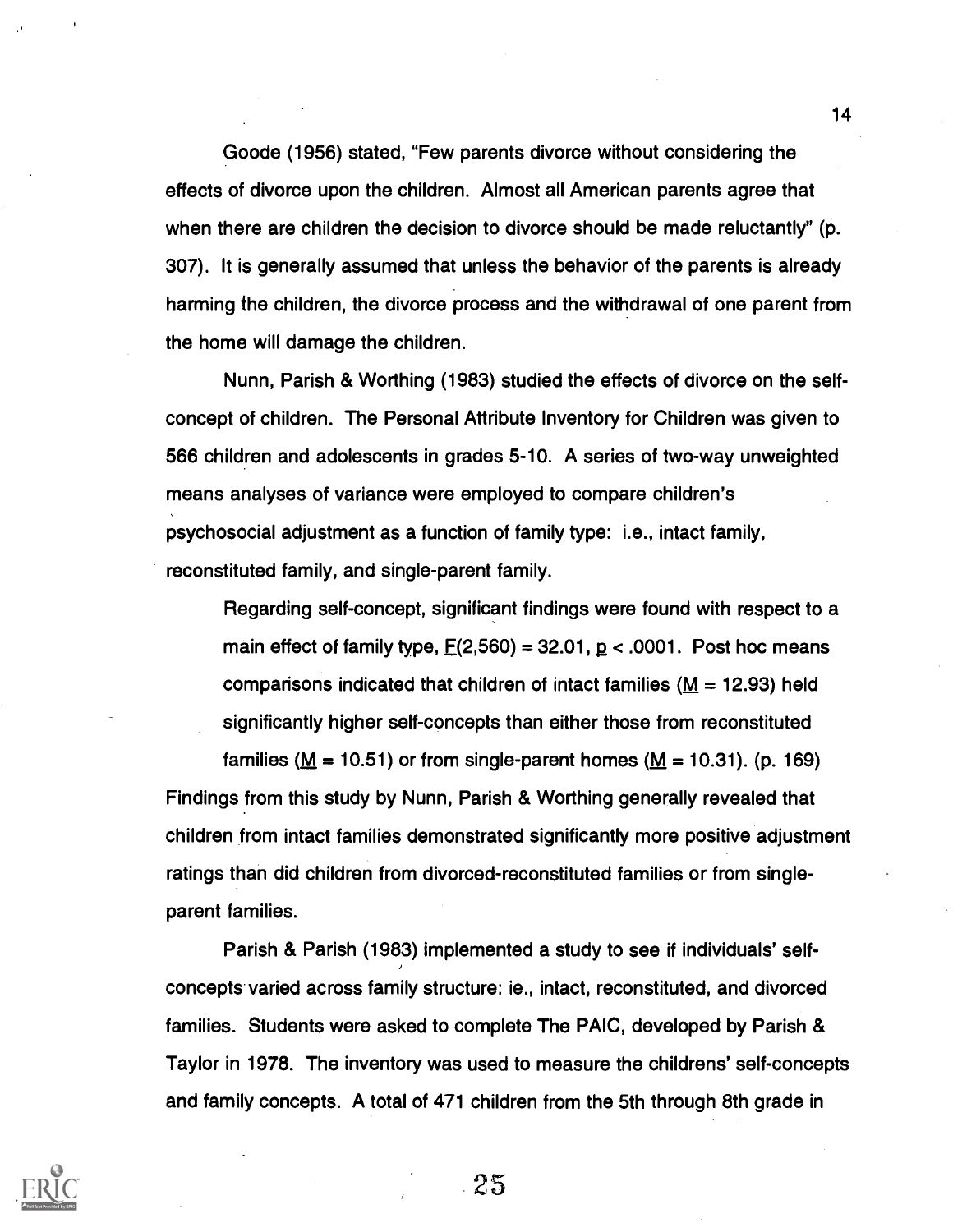schools in the eastern half of Kansas participated in the study.

By means of Pearson product-moment correlations, it was found that, as a total group, the students self-concepts were significantly correlated with their evaluations of their families ( $r = .37$ ,  $p < .00001$ ). For those from intact families ( $r = .36$ ,  $p < .00001$ ) and divorced remarried families ( $r =$ .35,  $p < .00001$ ), similar significant correlations were found. (p. 294)

These findings by Parish & Parish seem to indicate that the presence of two parents--rather than one parent--fosters a somewhat higher relationship between children's self-concepts. They also suggested the presence of two parents, be they natural or otherwise, may promote the development of selfconcept more than if they were from a one-parent family.

Nunn & Parrish (1982) assessed personal and familial adjustment in 633 children in grades 5-10. Three instruments including the PAIC were used to measure self-concept. A series of one-way analyses of variance were employed to determine if the children's responses on the instruments varied as a function of the three family types. "All nine measures of adjustment varied significantly as functions of family type ( $p < .0001$ ). The findings indicate that children from intact families are significantly better off . . . than are children from families where the father has died . . . or children from divorced families" (p. 141).

Wallerstein & Kelly (1980) found that parental divorce generally has a negative impact on self-concepts of children across various ages. Coopersmith (1967) also found that children in families resulting from divorce and separation were lower in self-esteem. "On the other hand, recent research on the developmental characteristics of children from various types of unbroken and broken homes suggest that the widely held apprehension about the detrimental



15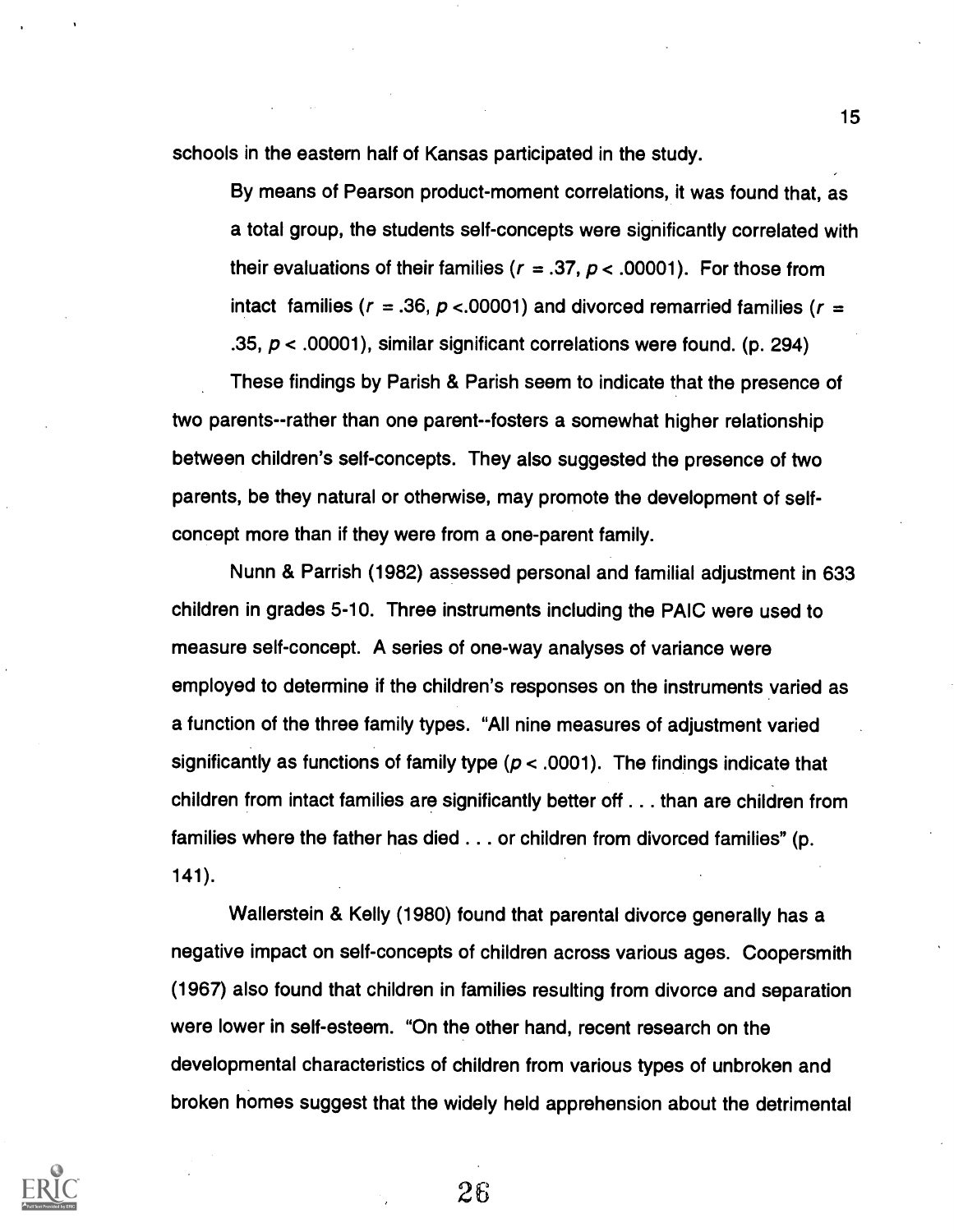influences of divorce upon children is not well founded" (Burchinal,1964, p.44). "Although almost all mothers worried about the effects of divorce upon their children, almost all remarried mothers subsequently thought their children's lives had improved after divorce" (Goode, 1956, p. 329).

A study conducted by Burchinal (1964) involving 1,566 students enrolled in the 7th and 11th grades discovered "there was no evidence of clear-cut superiority of adolescents from one family type in comparison with adolescents from other types of families" (p. 47). Moreover, in a few areas, adolescents from broken homes seemed better adjusted than those from unbroken homes. Atkinson & Ogston (1974) reported no difference in academic performance when comparing male children from homes without fathers to children from intact homes.

A study conducted by Raschke & Raschke (1979) assessed the effects of family conflict and family structure (i.e., intact, single-parent, reconstituted) on children's self-concepts. The Piers-Harris Children's Self-Concept Scale was used to measure self-concept. The subjects were 289 students in grades three, six, and eight in the public schools in a large Southeastern city.

In the analysis of the data, correlational analysis and factor analysis were used to test the hypotheses. The Pearson's product moment correlations were used. "In examining the relationship between Self-Concept score and family structure, none of the 9 comparisons had a significant correlation" (Raschke & Raschke, p. 371). No significant differences in self-concept scores of children from intact, single-parent, reconstituted or other types of families were found. "In summary, the findings lend support to the proposition that children are not adversely affected by living in a single-parent family" (p. 373).

In a study where the sample came from 2,000 families, Bohannan &



27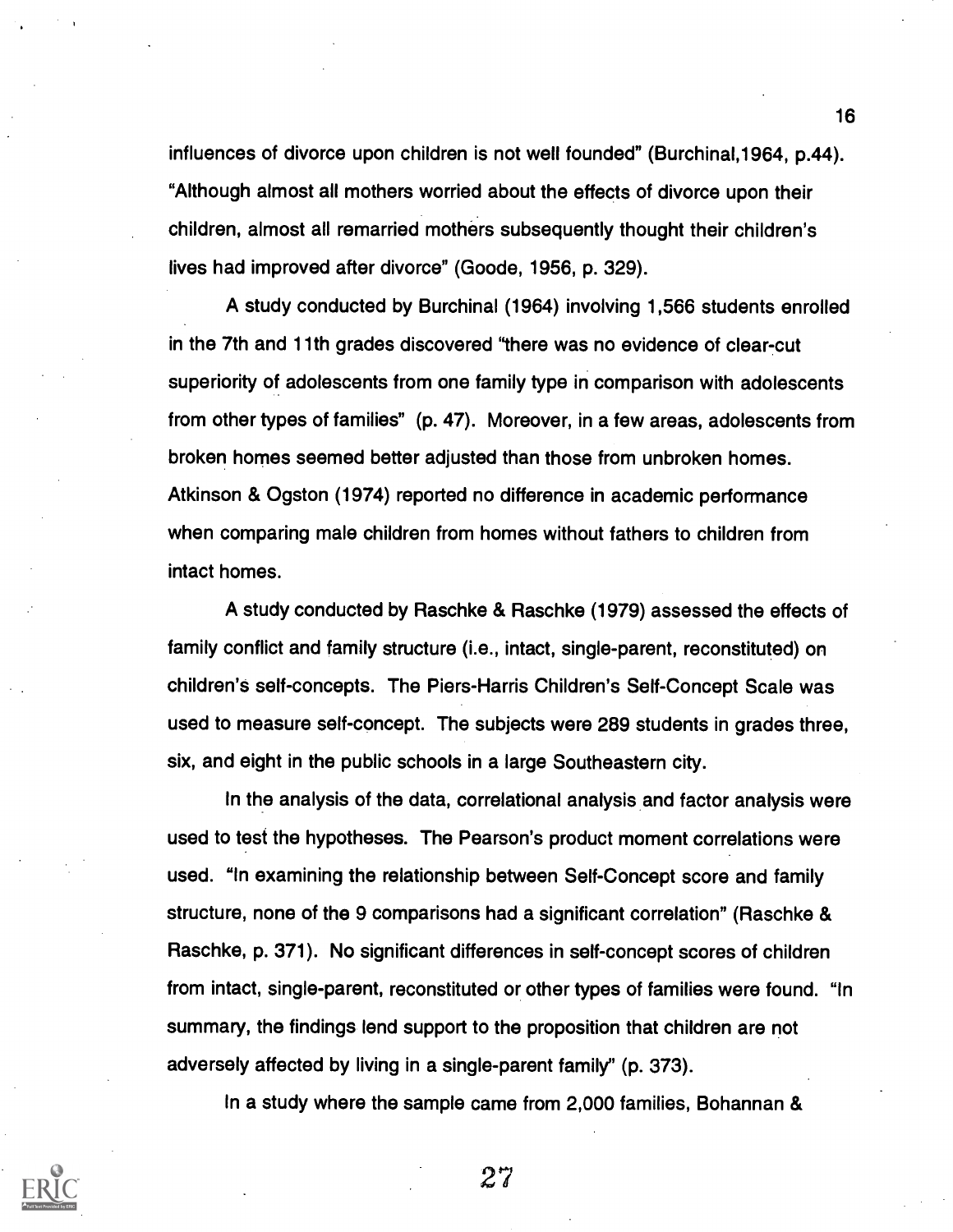Erickson (1978) included families headed by stepfathers, natural parents and women without spouses. The children ranged in age from 7-15. The results from a questionnaire, which included a scale for self-esteem, showed that the 106 stepchildren compared favorably with the 84 children of natural parents. Rutter (1971) concluded that children from unhappy homes whose parents live together are in many respects worse off than children from homes broken by separation.

The results of a study conducted by Hammond (1979), which included 165 elementary-school children, indicated that there were no significant differences in self-concept between children of intact and divorced families. Holland & Andre (1994b) found that variables related to marital status of parents did not account for a significant amount of variance in the self-esteem scores and also had nonsignificant zero-order correlations with self-esteem. Shook & Jurich (1992) studied the relationship between students from divorced families and self-esteem. The 10-item Rosenberg Self-Esteem Inventory was administered to 81 college students in a large midwestem university.

The findings of this study are consistent with those other researchers who report 'that parental divorce does not adversely affect the average, overall level of self-esteem of offspring. The fact that offspring from divorced families appear to rate themselves similarly to their classmates from intact families suggests that family structure does not predispose individuals to lower levels of self-esteem. (p. 172)

#### Self-esteem and Gender

Adolescents often experience a decline in self-esteem as they enter their adolescent years. Black (1991) expressed, "Self-esteem is usually higher among elementary school children and generally becomes more negative as



28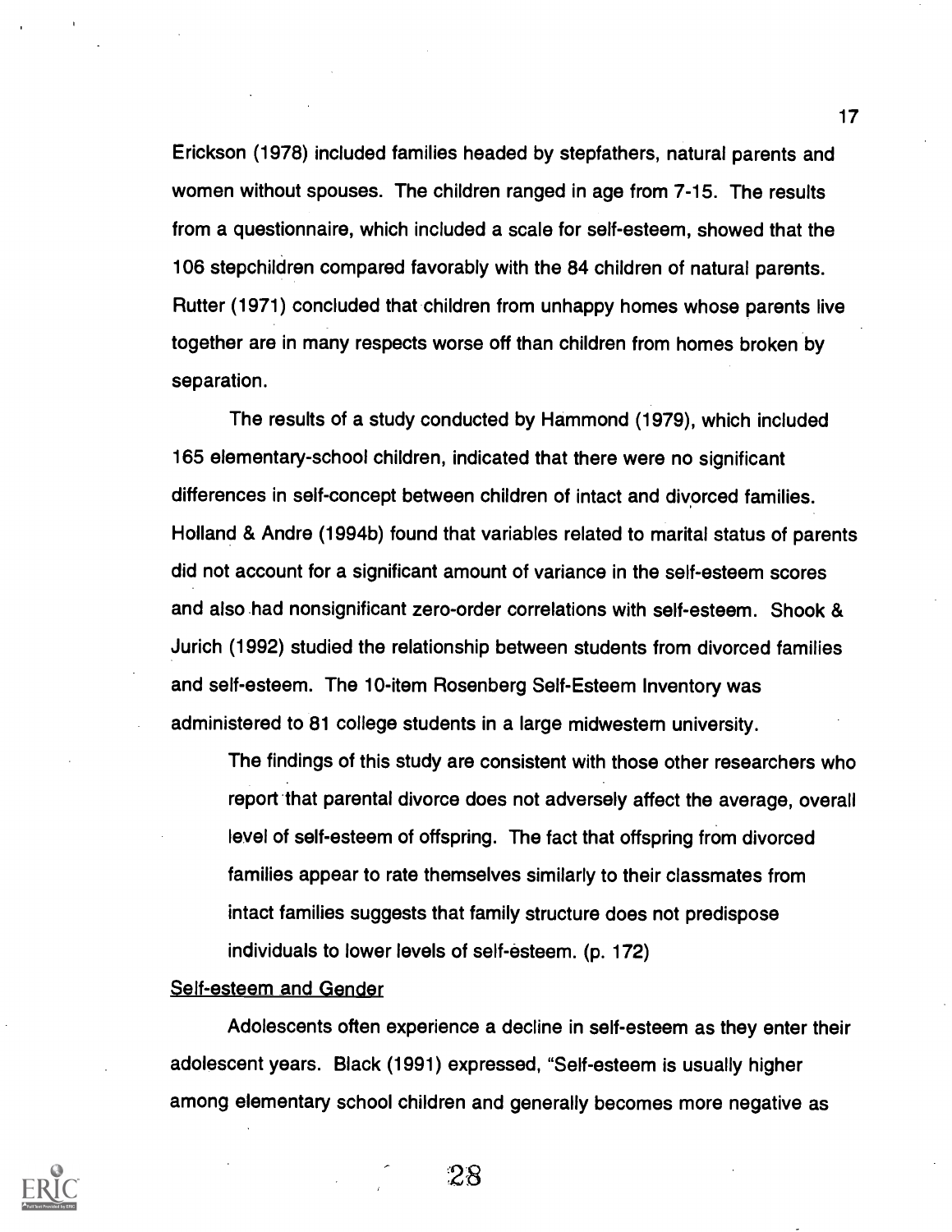students progress through the grades" (p. 29). Researchers have found that self-esteem change is most likely to occur during times of transition (Baumeister, 1993; Lackovic-Grgin & Dekovic,1990; Taylor, 1995).

Steitz & Owen (1992) examined the self-esteem of 442 high school students. They found that an "analysis of variance indicated . . . a significant main effect of gender,  $E(1,431) = 13.44$ ,  $p < .001$ " (pp. 41-42). The girls had lower self-esteem than the boys at all grade levels. "The significantly lower self-esteem for the girls as compared to the boys, across grade levels and even for those who participated in school activities, is consistent with previous research on adolescent self-esteem" (p. 46).

According to a survey by the American Association of University Women (1990, as cited in Bower, 1991) from grade school to graduate school, women do as well as or better than men academically, but their self-esteem plummets over the years. The survey suggests that adolescent girls experience genuine, substantial drops in self-esteem that far out pace those reported by boys. Bower (1991) commented that over the past 20 years this trend of declining selfesteem is "... often more pronounced among girls" (p. 184). Grady (1992) reported "social scientists discovered that girls' self-esteem declines markedly during the early teenage years" (p. 184). Orenstein (1994) concluded "although all children experience confusion and a faltering sense of self at adolescence, girls' self-regard drops further than boys' and never catches up" (xvii).

In the past, girls who participated in sports were viewed as tomboys; masculine, not feminine. According to Harris (1978) it may be that athletes, male and female, who compete in sport are more alike than different. Harris worked with masculine-feminine sex roles and found that females who display independence, assertiveness, and competitiveness do not fit the mold of what



29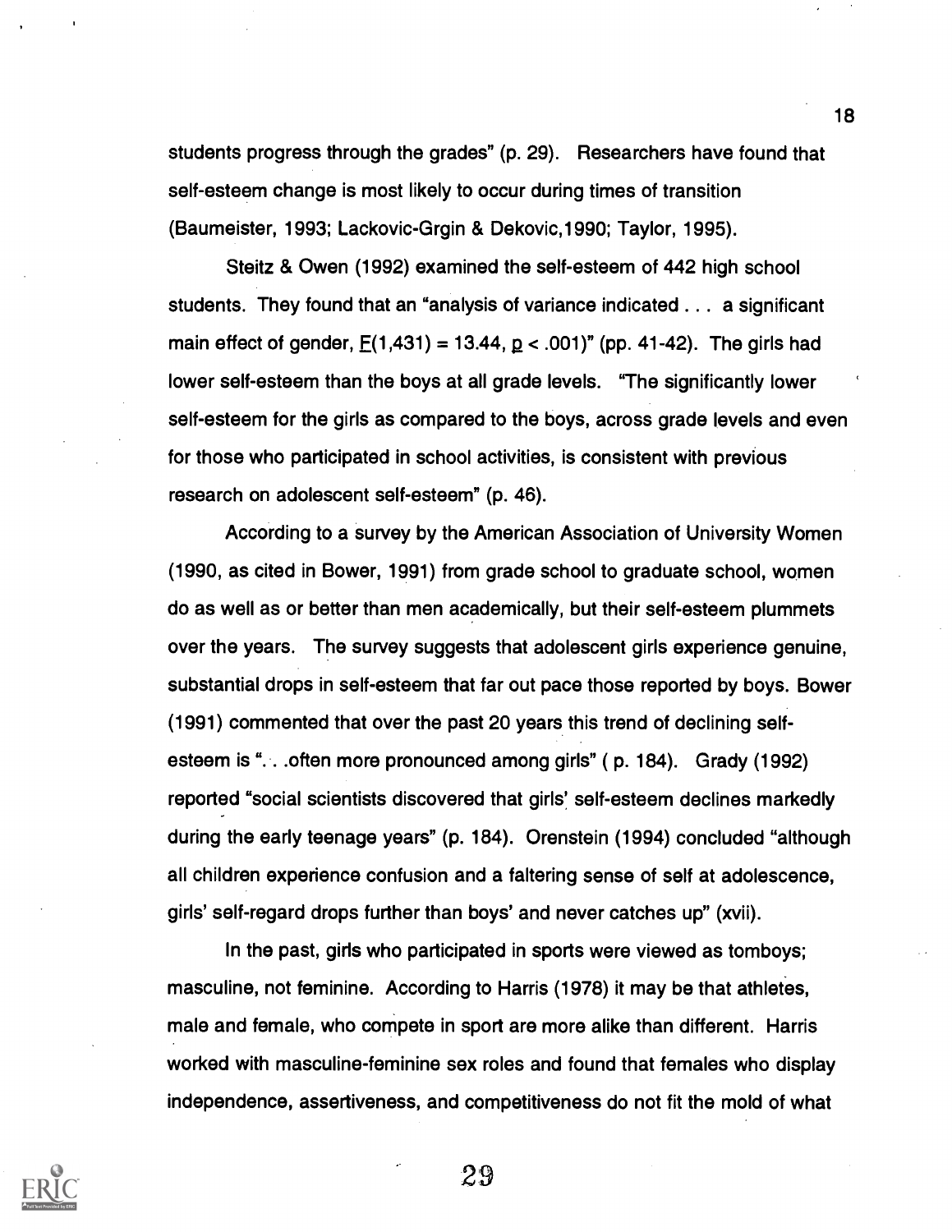society calls feminine. "These are achievement behaviors that are considered important in competitive athletic performance. Also, it may be that the behavioral demands associated with specific competitive sports attract individuals who are less rigidly sex-typed than previously assumed" (pp. 4-5).

Butcher (1989) commented, "It seems quite reasonable that girls with these characteristics (athletic, dominant, achievement-motivated, independent, poised, tough-minded, inner-controlled, less sociable, and are anxious) would be involved in sports and would probably experience success. Sports are a highly achievement-oriented activity, requiring feelings of competency and efficacy" (p. 591). Competitive sports may represent an opportunity to participate for the achievement oriented female.

#### **Summary**

The literature reviewed found various studies with similar research designs which reported divergent and contrary findings. A review of the literature pertaining to academic achievement, gender, and family structure provided no conclusive evidence about the effects of participation in competitive sports and its effect on self-esteem. Neither advocates nor critics of athletics can offer substantial evidence to prove that athletics per se are either beneficial or harmful in specific areas. Continued research with athletes and nonathletes is needed to help determine the role, contribution and proper functioning of athletics in students' lives today and in the future.

#### Statement of the Problem

The purpose of the researcher was to investigate the self-esteem of high school athletes.



30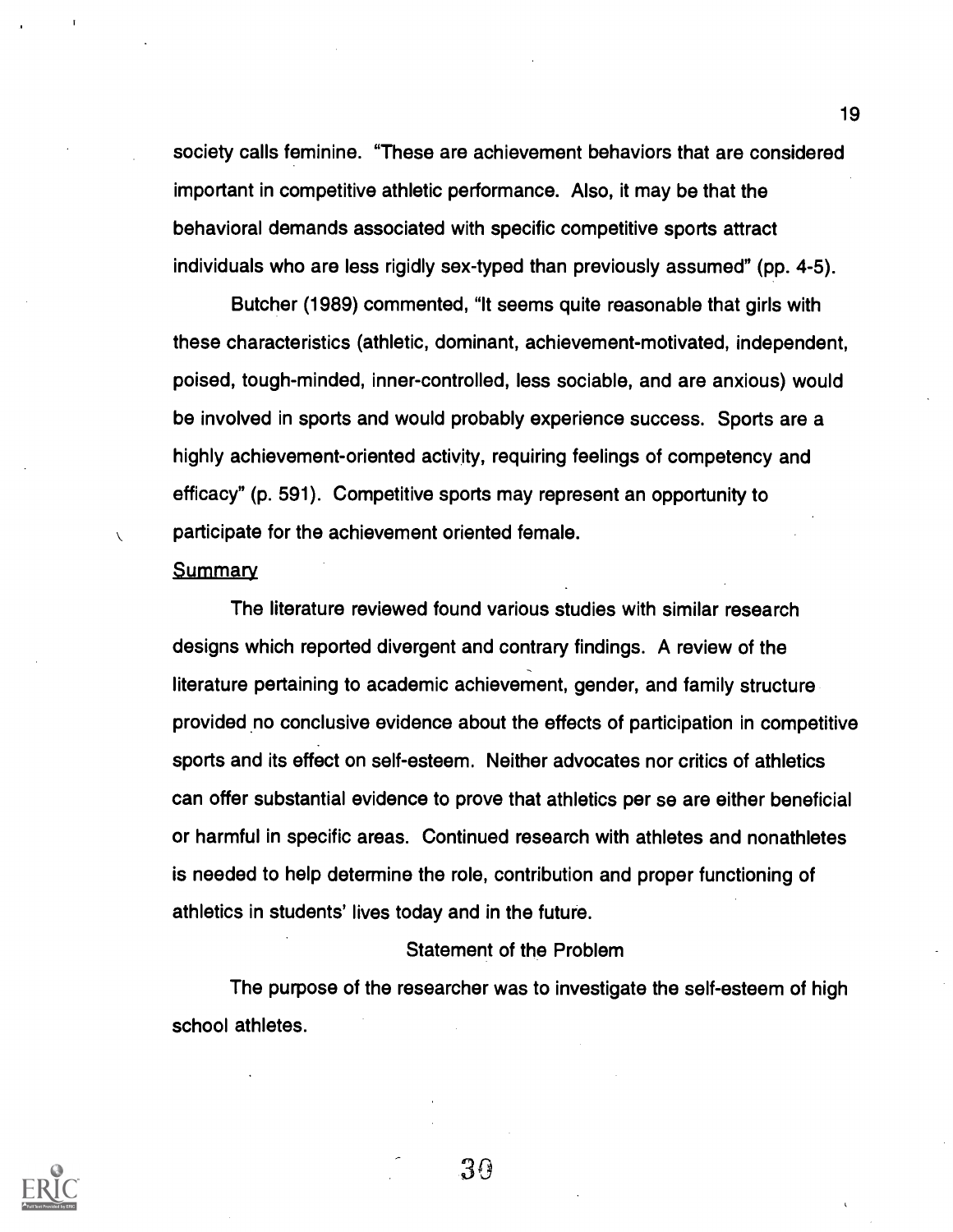#### Rationale and Importance of the Research

As the number of student athletes and students involved in family structural changes increase there is an enlarged need for counselors to expand their knowledge of the student athlete. The school counselor needs to be aware of the impact of athletic participation and the role of the family on the development of self-esteem of adolescents. They should be informed about some of the benefits of athletic participation and some of the problems experienced by student athletes. They should be aware of the lack of research on female athletes. Counselors need to understand the positive and negative influences of both academics and athletics on the well-being of the athlete. They can use this information to try to increase the positive school experience of all athletes.

Many of the developmental problems student athletes experience result from their attempts to balance conflicting roles, values, and experiences. An athlete often has trouble maintaining a balance between time & energy. High school athletes frequently find themselves in a double bind coming from their roles of a student and athlete. Counselors can help athletes cope with these dual roles and examine the value of both roles. School counselors can help athletes develop the skills and values that can extend beyond athletics. The training counselors need to help athletes with life enhancement, skill enhancement, and career/educational focus would also benefit others.

Counselors need to establish a positive working alliance with the athletic triangle of athlete, parent, and coach. To understand the relationship of athletic participation to self-esteem would be very beneficial to this group. They can assist in open communication within this triangle to help emphasize the



31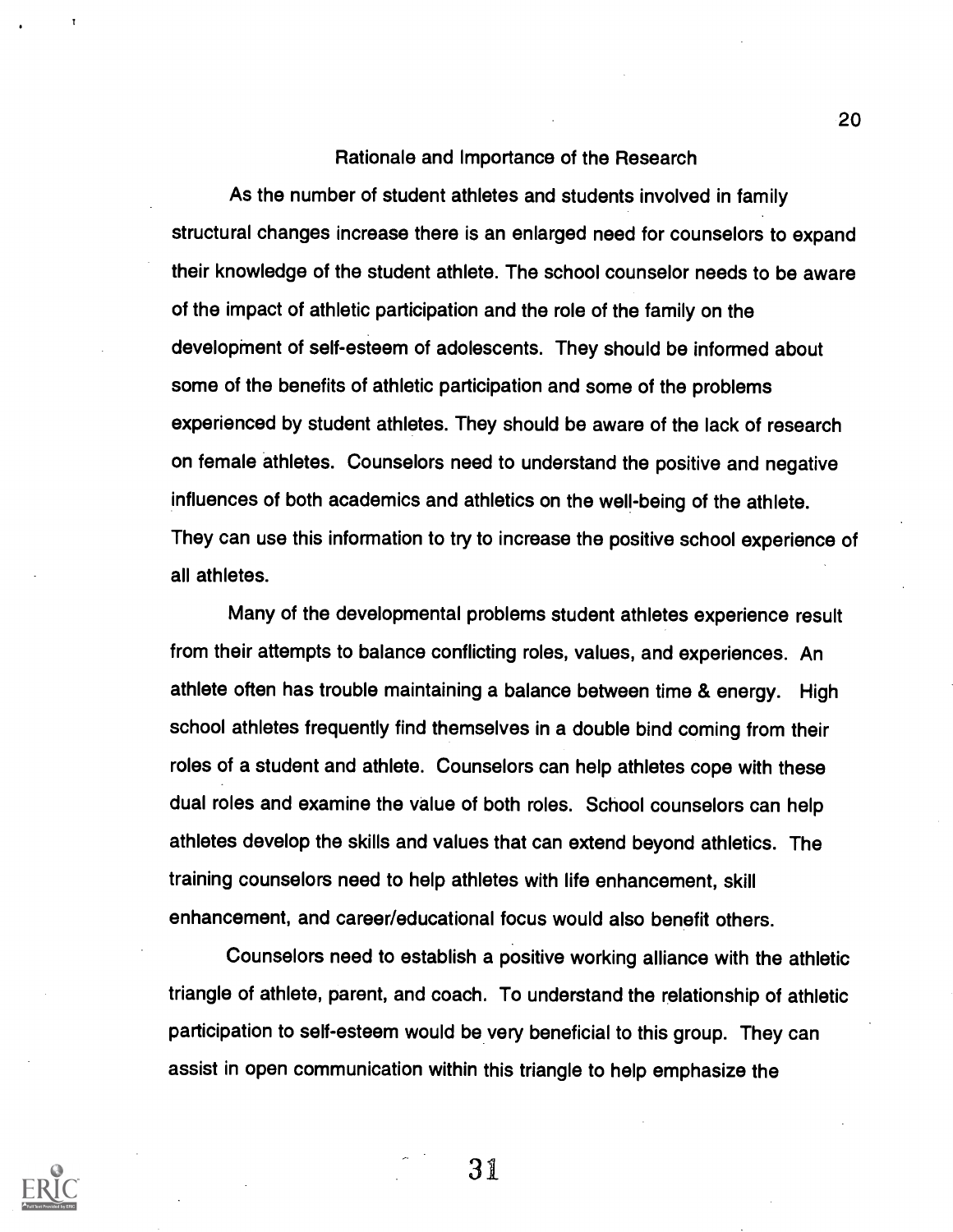importance of creating positive relationships between athletic coaches and players. Counselors can help coaches acquire skills necessary to create environments in which participants interact positively with one another and provide positive learning experiences. Workshops jointly organized and sponsored by the guidance and athletic departments can be held to help the student athlete plan his career and the next step of college athletics.

The insight provided by these findings should prove useful to parents, counselors, coaches, educators, and other helping professionals who seek to understand the needs of athletic participants from various family situations. The results of the present study provided information pertaining to the following questions:

- 1. Is there an association between gender and self-esteem?
- 2. Is there an association between participation in competitive sports and self-esteem?
- 3. Is there an association between family structure and self-esteem?
- 4. Is there an association between reported grades and self-esteem? Composite Null Hypotheses

All null hypotheses were tested at the .05 level.

- 1. The differences among the mean Texas Social Behavior Inventory scores according to gender, participation in competitive sports and family structure will not be statistically significant.
- 2. The differences among the mean Texas Social Behavior Inventory scores according to participation in competitive sports, family structure and reported grades will not be statistically



32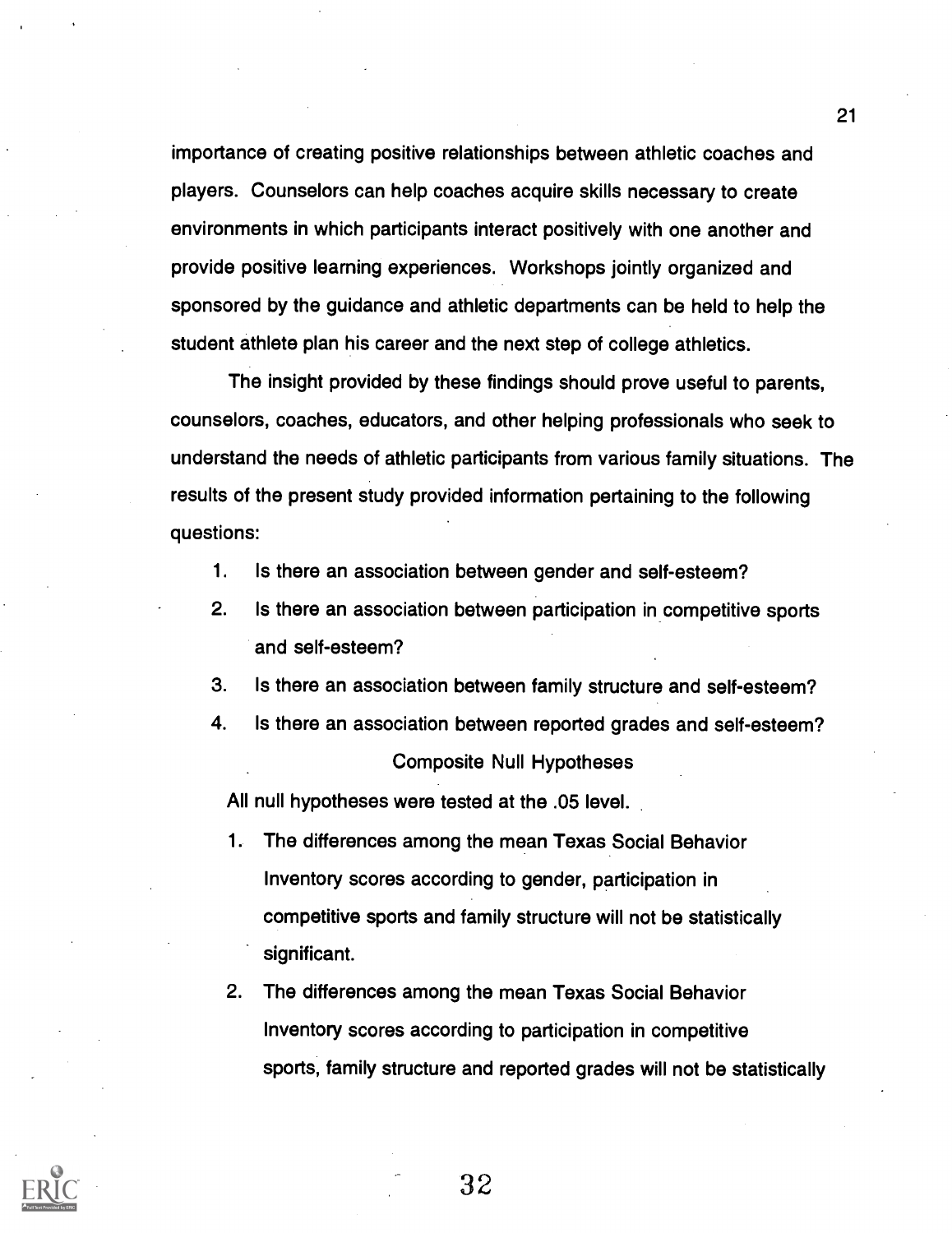significant.

- 3. The differences among the mean Texas Social Behavior Inventory scores according to gender, participation in competitive sports and reported grades will not be statistically significant.
- 4. The differences among the mean Texas Social Behavior Inventory scores according to gender, family structure and reported grades will not be statistically significant.

Independent Variables and Rationale

The following independent variables were investigated: gender, athletic participation, family structure, and reported grades. These variables were investigated for the following reasons:

- 1. few studies were found in which all or a similar combination of these independent variables were associated with self-esteem,
- 2. lack of research with female athletes, and
- 3. the studies found provided inconclusive results.

#### Definition of Variables

#### Independent Variables

All independent variables were self-reported. The following independent variables were investigated:

- 1. gender two levels, level one, male, and level two, female;
- 2. participation in competitive sports -two levels, level one, participant, and

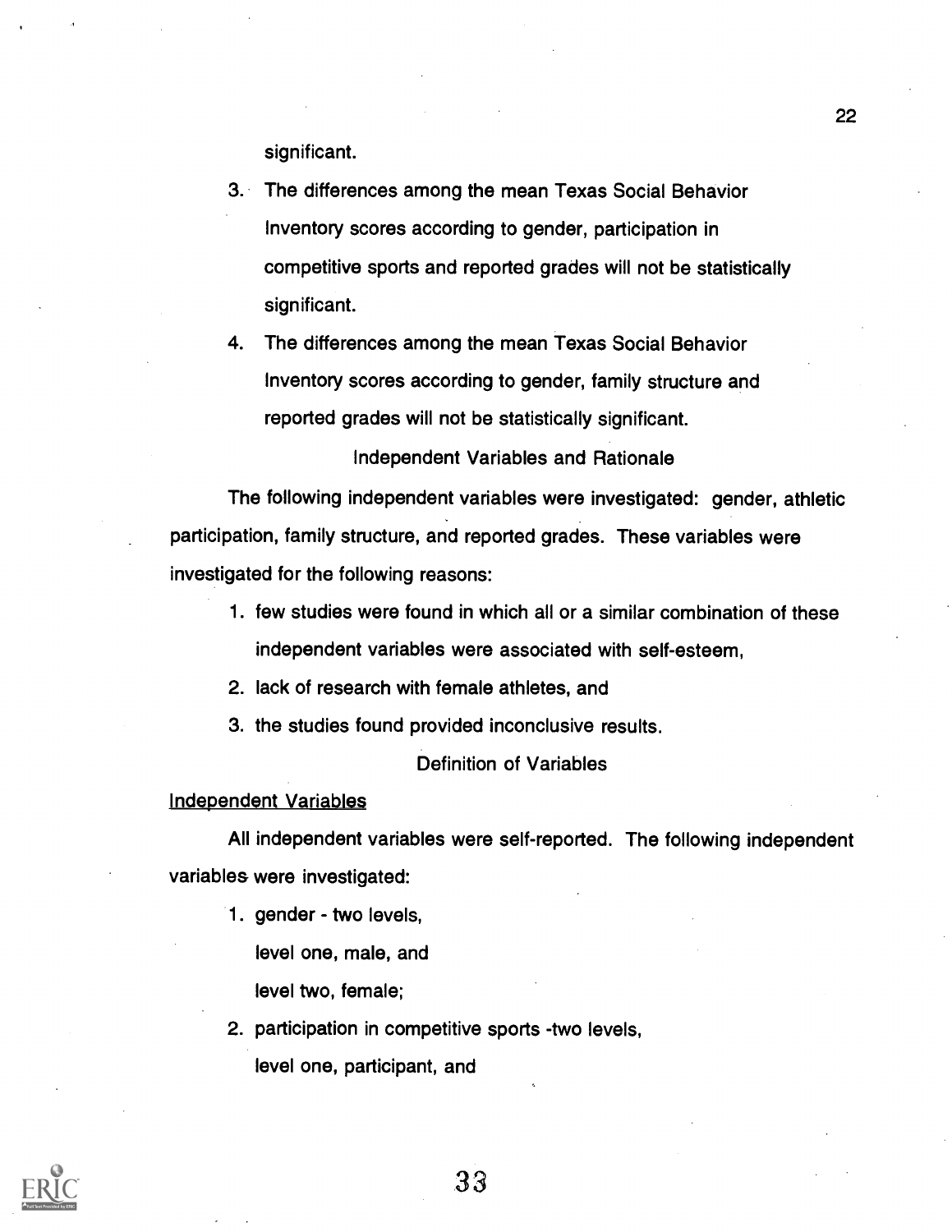level two, nonparticipant;

3. family structure - four levels

level one, both biological parents,

level two, mother or father only,

level three, one biological parent and one stepparent, and level four, other;

4. reported grades - four levels;

level one, all A's,

level two, mostly A's and B's,

level three, A's, B's and C's, and

level four, B's, C's D's and F's.

#### Dependent Variables

Scores from the following scales of the Texas Social Behavior Inventory

(TSBI) were employed as dependent variables:

- 1. Confidence;
- 2. Dominance;
- 3. Social Competence; and
- 4. Total.

#### **Limitations**

The following may have effected the results of this study:

- 1. the sample was not random;
- 2. information was self-reported;
- 3. subjects all came from a single geographical area; and
- 4. size of non-participant group.

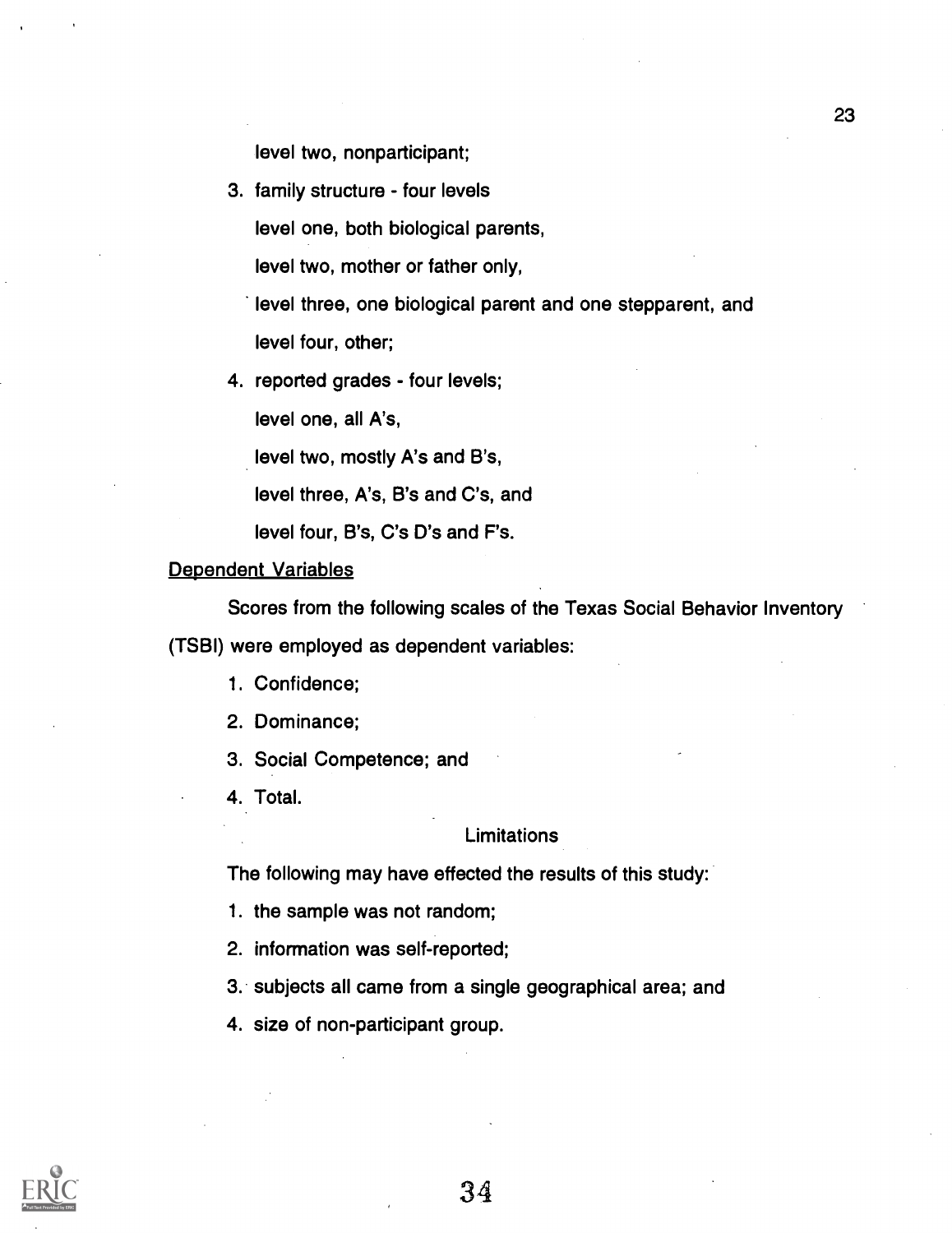#### Methodology

#### **Setting**

The research was conducted in the southcentral portion of Kansas. The population is predominately white middle-class. The schools in this area are public and small, with the largest school in the area having an enrollment of 467 students in grades 9-12. Income in this rural area is generated mainly from agriculture and retail. The largest city in the area has a population of 6,674 (Kansas, 1995-96). There are many smaller towns in the surrounding area. **Subjects** 

The subjects were 9th grade through college sophomores participating in 3 activities during the summer of 1996. The activities included:

- 1. summer leagues at a community college (volleyball, ladies basketball, and mens basketball);
- 2. high intensity--a pre-season conditioning program at a high school; and
- 3. drivers education class.

The sample consisted of all students who were present and volunteered to complete copies of the questionnaire. The vast majority of students did complete the questionnaire; less than 15 didn't volunteer to participate. The total sample was made up of 248 participating athletes. The sample consisted of 119 males and 129 females. The athletes tested had participated in one or more of the following sports at a competitive level: baseball, basketball, cross country, football, golf, softball, tennis, track,volleyball, and wrestling.

The control group was made up of 31 students who did not participate in sports during the last school year. There were 11 males and 20 females. The



 $35\,$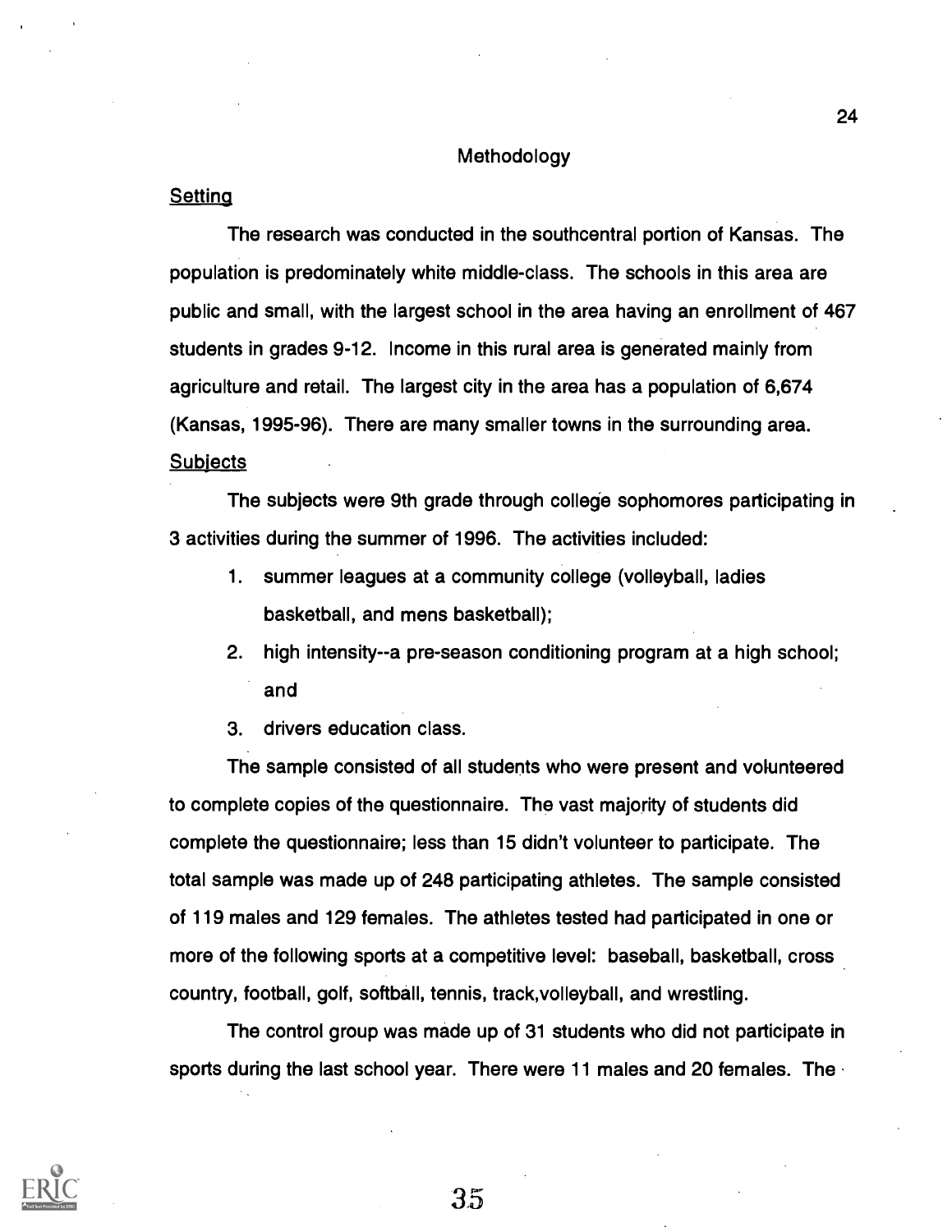researcher used school records and an annual to compile a list of 80 nonparticipant students. The researcher then tried to contact the students. Many of the students were on vacation or were not at home. The first 30 students who were available and completed copies of the questionnaire made up the control group.

25

#### **Instruments**

Two instruments were employed. These were a Student Information Form and the Texas Social Behavior Inventory.

Student Information Form. The Student Information Form (Appendix E) was developed by the present researcher. The instrument addressed the following: gender, grade level, athletic participation, family structure, reported grades, and size of school.

Texas Social Behavior Inventory. The Texas Social Behavior Inventory [TSBI, (Appendix F)] was developed in 1969 by Dr. Robert Helmreich of The University of Texas at Austin (Helmreich, Stapp & Ervin, 1974). A factoranalysis of the original 60 item pool was used to determine the 32 items on the TSBI (Helmreich & Stapp, 1974). Permission to administer the inventory in this study was obtained by letter (Appendix A).

The TSBI consists of 32 items. Of the 32 items, 10 were negative items. Each item has 5 options: Not at all characteristic of me, Not very characteristic of me, Slightly characteristic of me, Fairly characteristic of me, and Very much characteristic of me. Each item was given a score ranging from 1 to 5 with 1 representing the response associated with lower self-esteem and 5 that associated with highest self esteem. The total score for each subject is the sum of all items giving a possible range of 32 to 160 (see scoring, Appendix G). Items numbers 1, 2, 3, 12, 13, 21, 23, 28, 29 and 31 were negative items so the

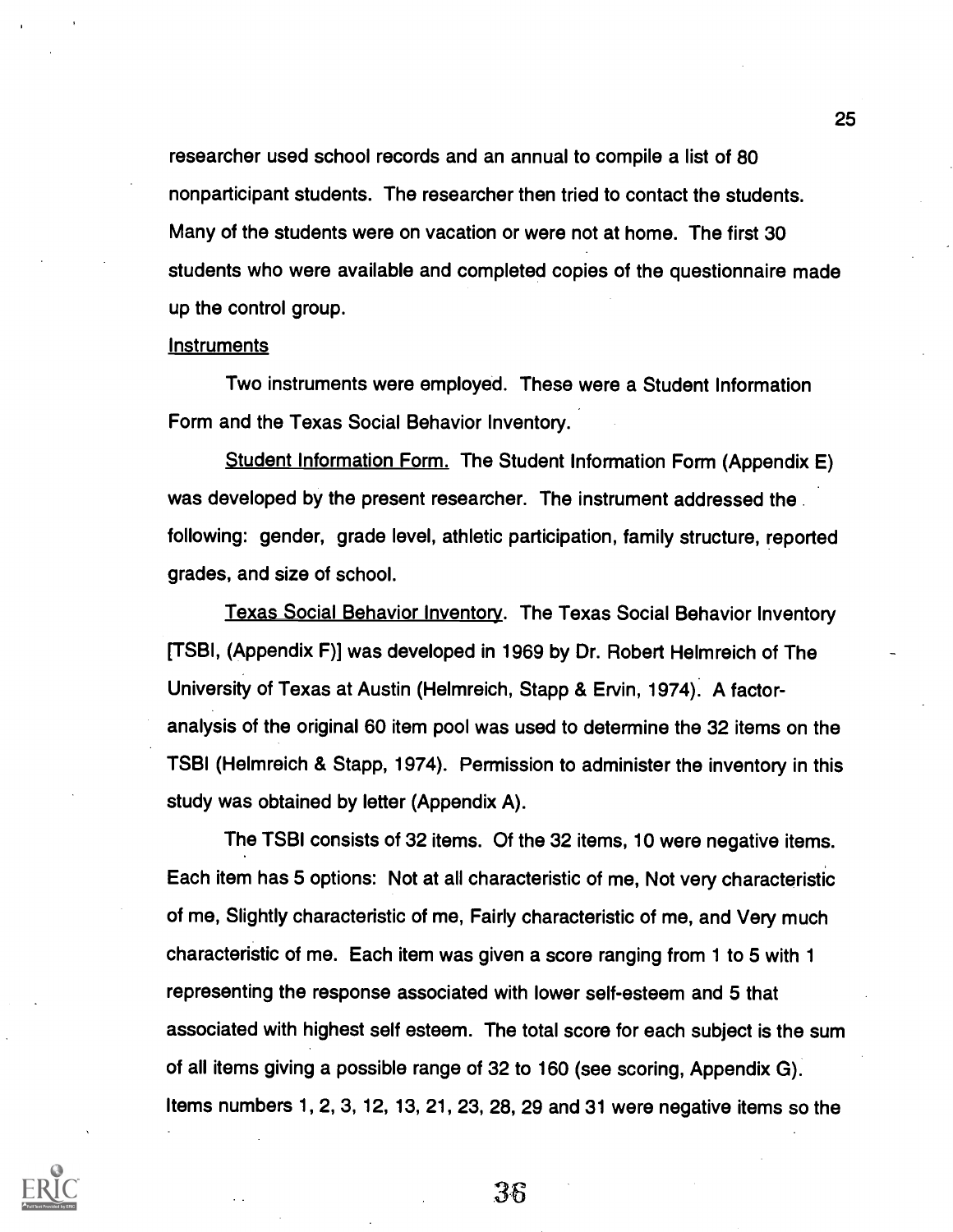scoring was reversed.

Three subscales were used; Confidence, Dominance and Social Competence. These scores were obtained by totaling the scores from the items included in the appropriate subscale. The scores for Confidence have a possible range of 6 to 30. The item numbers for Confidence include 6, 7, 8, 15, 21,and 28. The scores for Dominance have a possible range of 10 to 50. The item numbers for Dominance include 3, 4, 5, 14, 17, 19, 20, 24, 27 and 31. The scores for Social Competence have a possible range of 9 to 45. The item numbers for Social Competence include 3, 9, 11, 12, 13, 22, 23, 26 and 28.

Helmreich, Stapp & Ervin (1974) reported that the Texas Social Behavior Inventory has been useful in measuring self-esteem and has a test-retest reliability of .94 for males and .93 for females. Stapp (1974, as cited in Helmreich & Stapp, 1974) stated, "The TSBI is not related to intelligence (as measured by the Scholastic Aptitude Test), although it is significantly and positively related to the achievement of academic and other honors" (p. 473). Helmreich investigated validity as reflected by factor loading. The correlation coefficient between each item and the total score varied from .35 to .75 for males and .32 to .76 for females.

Design

A status survey factorial design was employed. The independent variables were gender, participation in competitive sports, family structure, and reported grades. The dependent variables were the self-esteem scores from the three sub-scales of the Texas Social Behavior Inventory and the total score. Four composite null hypotheses were rested with three-way analysis of variance (general linear model). The following designs were employed for the composite null hypotheses:



37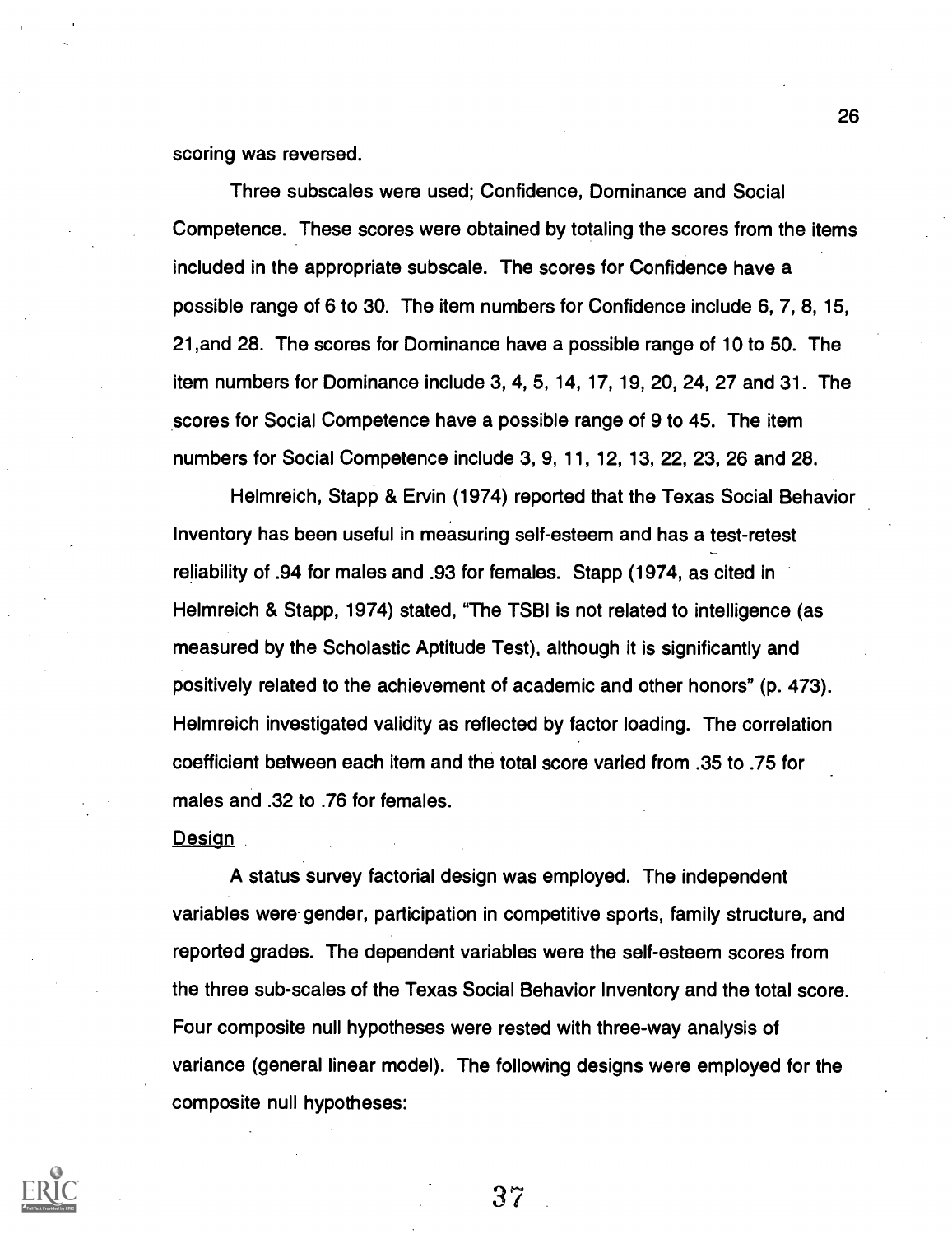Composite null hypothesis number 1, a 2 X 2 X 4 factorial design; Composite null hypothesis number 2, a 2 X 4 X 4 factorial design; Composite null hypothesis number 3,  $a 2 X 2 X 4$  factorial design; and Composite null hypothesis number 4, a 2 X 4 X 4 factorial design.

## Data Collection Procedures

The directors of the sports program, summer leagues, and the teacher of the drivers education class were contacted personally and in writing (Appendixes B and C) to inform them of the purpose of the research and to obtain permission to survey the students. The present researcher collected all data using standardized instructions (Appendix D). The researcher read preliminary instructions then each student received a packet of materials consisting of a Demographic Information Sheet and the Texas Social Behavior Inventory (Appendixes E and F). The researcher continued with the instructions and answered questions. All returned copies of the Demographic Information Sheet and the questionnaire were examined by the researcher for completeness. Data were prepared by the researcher for main frame computer analysis at the computing center at Fort Hays State University.

Data Analysis

The following were compiled:

- 1. appropriate descriptive statistics,
- 2. three-way analysis of variance (general linear model),
- 3. Bonferroni (Dunn), t-test for means, and
- 4. Duncan's Multiple Range test for means.



38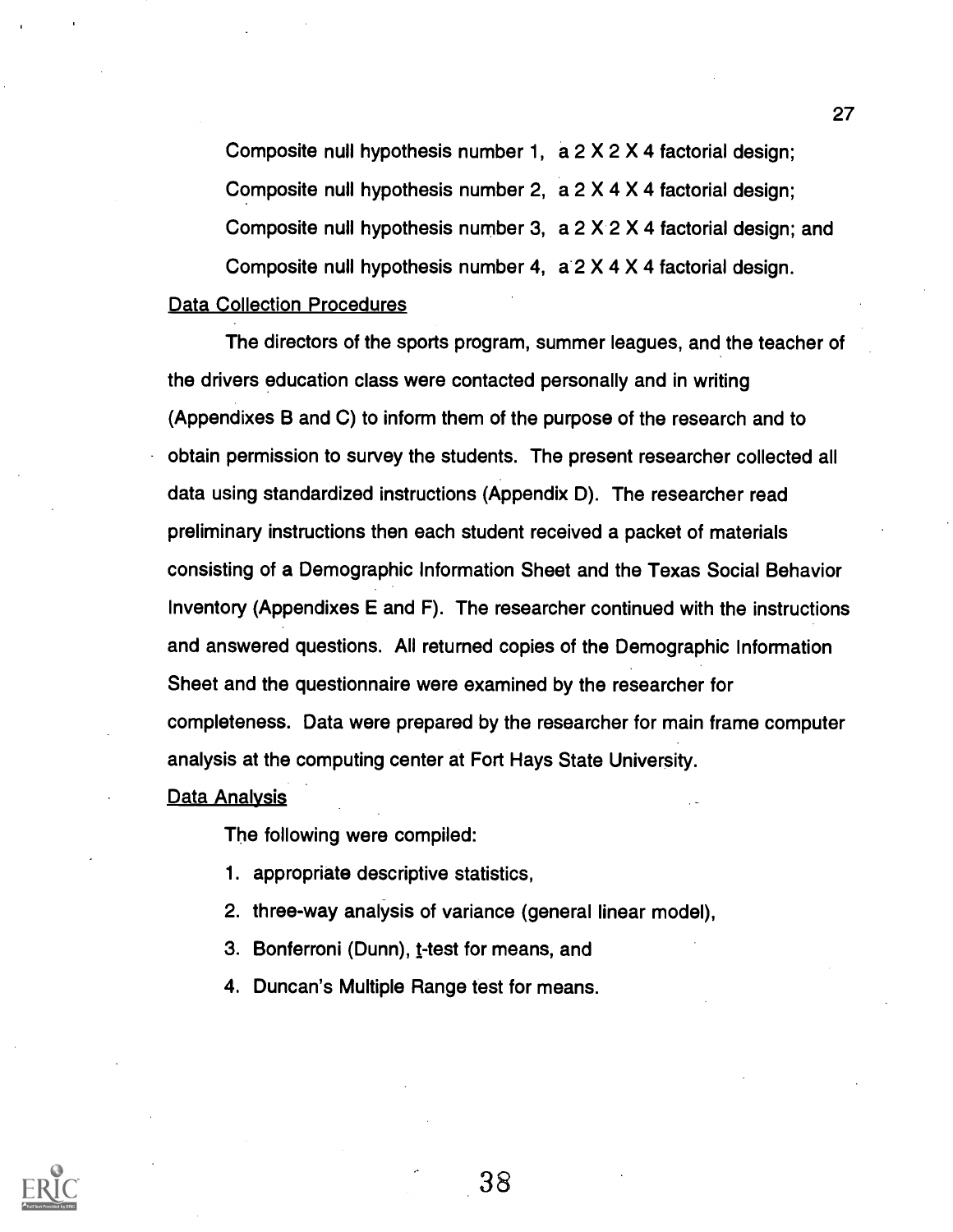#### **Results**

The purpose of the researcher was to investigate the self-esteem of high school athletes. The independent variables investigated were gender, athletic participation, family structure, and reported grades. The dependent variables were the self-esteem scores from the following sub-scales of the Texas Social Behavior Inventory: Confidence, Dominance, Social Competence, and Total. The sample consisted of 279 students 9th grade through college sophomores. Four composite null hypotheses were tested with three-way analysis of variance (general linear model). The following designs were employed for the composite null hypotheses:

Composite null hypothesis number 1, a 2 X 2 X 4 factorial design; Composite null hypothesis number 2, a 2 X 4 X 4 factorial design; Composite null hypothesis number 3, a 2 X 2 X 4 factorial design; and

Composite null hypothesis number 4, a 2 X 4 X 4 factorial design. The results section was organized according to composite null hypotheses for ease of reference. Information pertaining to each null hypothesis was presented in a common format for ease of comparison.

It was hypothesized in composite null hypothesis number 1 that the differences among the mean Texas Social Behavior Inventory scores according to gender, participation in competitive sports, and family structure would not be statistically significant. Table 1 contains information pertaining to composite null hypothesis number 1. The following were cited in Table 1: variables, group sizes, means, standard deviations,  $E$  values and  $p$  levels.



39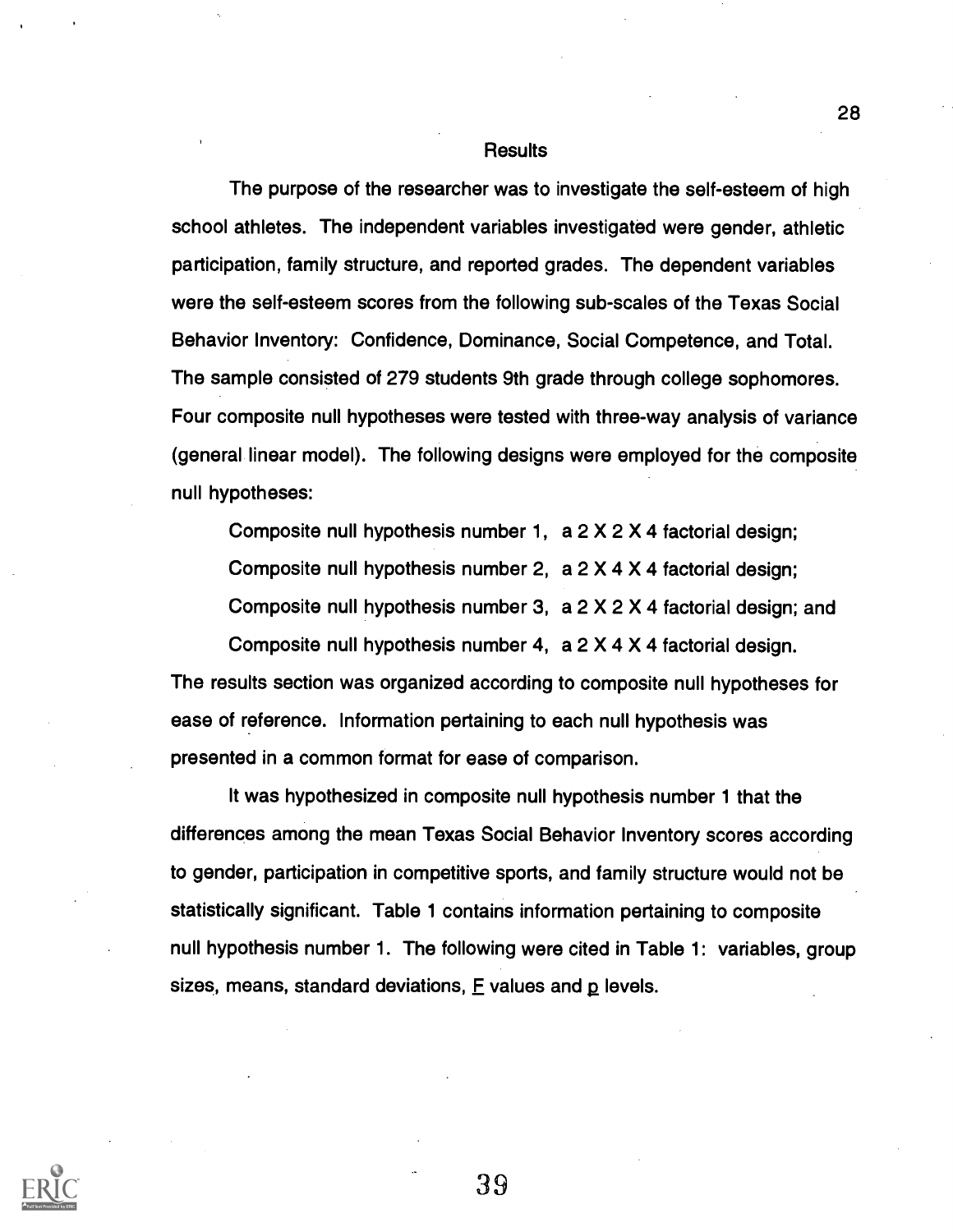Table 1: A Comparison of Mean Texas Social Behavior Inventory Scores for Students According to Gender, Athletic Participation and Family Structure Employing a Three-way Analysis of Variance (General Linear Model)

| $\mathbf n$ | $\overline{M}^*$      | $\mathbf{S}$ | E value      | p level                             |
|-------------|-----------------------|--------------|--------------|-------------------------------------|
|             |                       |              |              |                                     |
|             |                       |              |              |                                     |
| 130         | 23.5                  | 3.81         |              | .0632                               |
| 149         | 23.2                  | 4.29         |              |                                     |
|             |                       |              |              |                                     |
| 248         | 23.3                  | 4.07         |              | .9881                               |
| 31          | 23.4                  | 4.13         |              |                                     |
|             |                       |              |              |                                     |
| 225         | 23.2                  | 4.16         |              | .6479                               |
| 21          | 24.6                  | 3.23         |              |                                     |
| 27          | 23.7                  | 4.10         |              |                                     |
| 6           | 23.8                  | 2.71         |              |                                     |
|             |                       |              |              |                                     |
| AXB         |                       |              | 2.51         | .1149                               |
| AXC         |                       |              | 0.93         | .4257                               |
| <b>BXC</b>  |                       |              | 0.08         | .9251                               |
|             |                       |              | 0.40         | .6617                               |
|             | Interactions<br>AXBXC |              | Confidence** | 3.48<br>0.00<br>0.55<br>(continued) |



40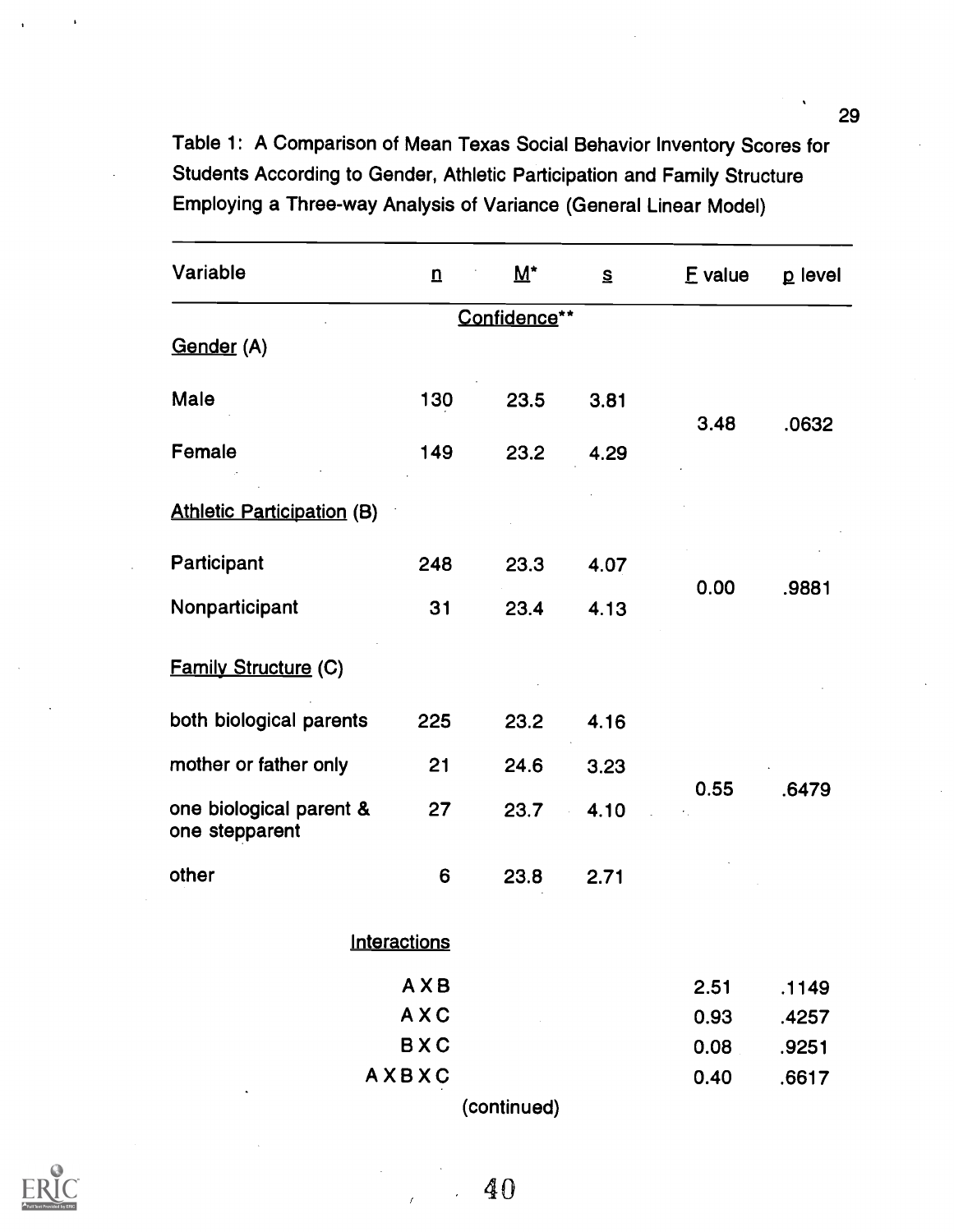| Variable                                  | $\overline{\mathbf{n}}$ | $\underline{\mathbf{M}}$ | $\mathbf{s}$ | E value | p level |
|-------------------------------------------|-------------------------|--------------------------|--------------|---------|---------|
|                                           |                         | Dominance                |              |         |         |
| Gender (A)                                |                         |                          |              |         |         |
| Male                                      | 130                     | 33.7                     | 6.18         |         |         |
| Female                                    | 149                     | 35.7                     | 6.80         | 2.46    | .1179   |
| <b>Athletic Participation (B)</b>         |                         |                          |              |         |         |
| Participant                               | 248                     | 34.8                     | 6.70         |         |         |
| Nonparticipant                            | 31                      | $-34.2$                  | 5.66         | 0.07    | .7862   |
| <b>Family Structure (C)</b>               |                         |                          |              |         |         |
| both biological parents                   | 225                     | 34.6                     | 6.65         |         |         |
| mother or father only                     | 21                      | 35.4                     | 4.76         |         |         |
| one biological parent &<br>one stepparent | 27                      | 34.4                     | 6.99         | 1.14    | .3338   |
| other                                     | $6 -$                   | 38.8                     | 7.76         |         |         |
|                                           | <b>Interactions</b>     |                          |              |         |         |
|                                           | AXB                     |                          |              | 0.07    | .7963   |
|                                           | AXC                     |                          |              | 0.37    | .7747   |
|                                           | <b>BXC</b>              |                          |              | 0.90    | .4092   |
|                                           | AXBXC                   |                          |              | 0.60    | .5511   |

Table 1 (continued)

(continued)

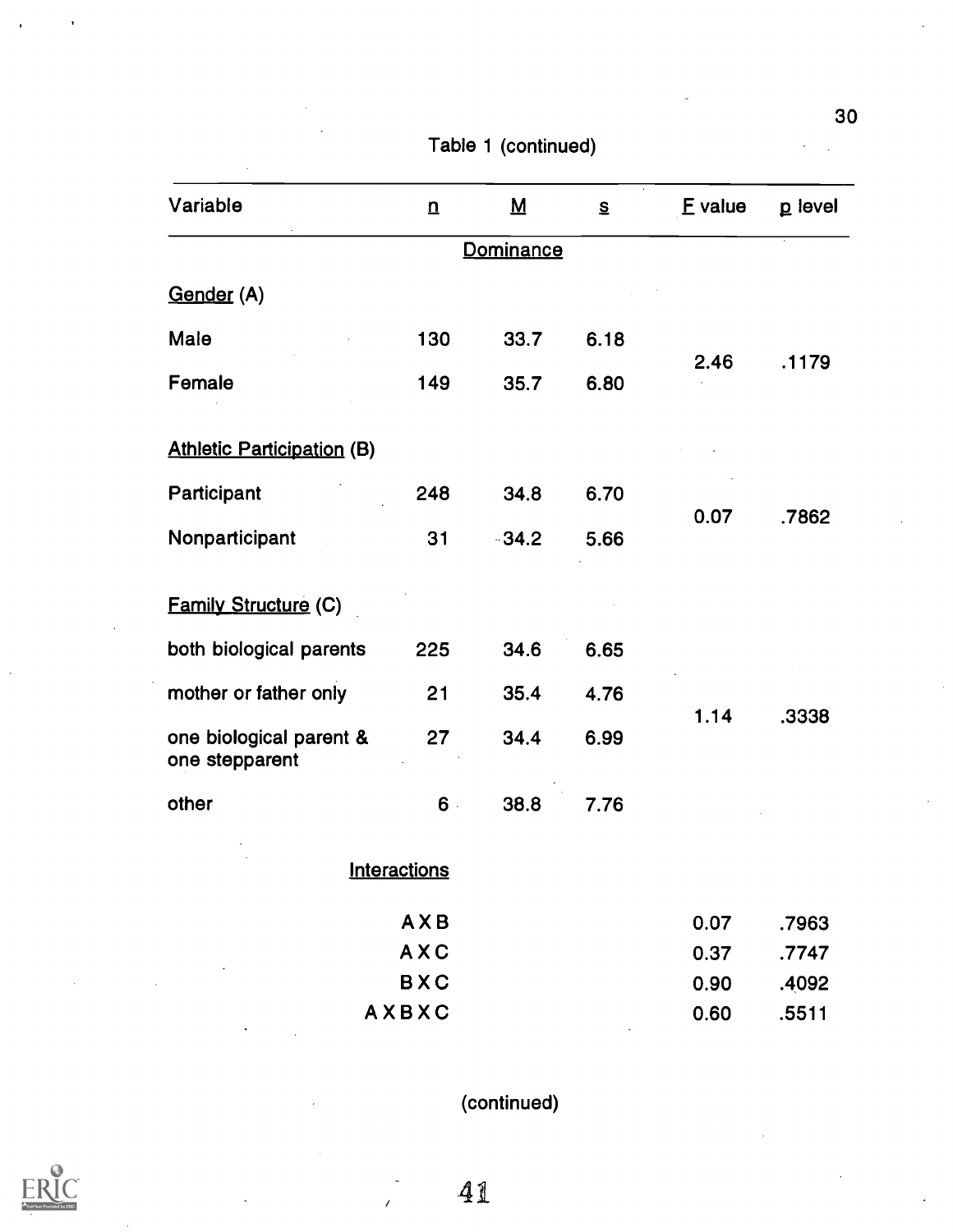| Variable                                  | $\mathbf n$  | $\underline{\mathsf{M}}$ | S    | E value | p level |
|-------------------------------------------|--------------|--------------------------|------|---------|---------|
|                                           |              | Social Competence        |      |         |         |
| Gender (A)                                |              |                          |      |         |         |
| Male                                      | 130          | 32.4a                    | 5.07 |         |         |
| Female                                    | 149          | 35.1 <sup>b</sup>        | 6.07 | 4.71    | .0309   |
| <b>Athletic Participation (B)</b>         |              |                          |      |         |         |
| Participant                               | 248          | 33.9                     | 5.68 |         |         |
| Nonparticipant                            | 31           | 32.9                     | 6.44 | 0.00    | .9867   |
| <b>Family Structure (C)</b>               |              |                          |      |         |         |
| both biological parents                   | 225          | 33.49                    | 5.69 |         |         |
| mother or father only                     | 21           | 35.0 <sup>h</sup>        | 4.74 |         |         |
| one biological parent &<br>one stepparent | 27           | 35.8                     | 6.41 | 2.62    | .0510   |
| other                                     | 6            | 36.7 <sup>i</sup>        | 6.89 |         |         |
|                                           | Interactions |                          |      |         |         |
|                                           | AXB          |                          |      | 0.89    | .3451   |
|                                           | <b>AXC</b>   |                          |      | 1.04    | .3739   |
|                                           | <b>BXC</b>   |                          |      | 1.26    | .2853   |
|                                           | AXBXC        |                          |      | 5.15    | .0064   |

Table 1 (continued)

(continued)

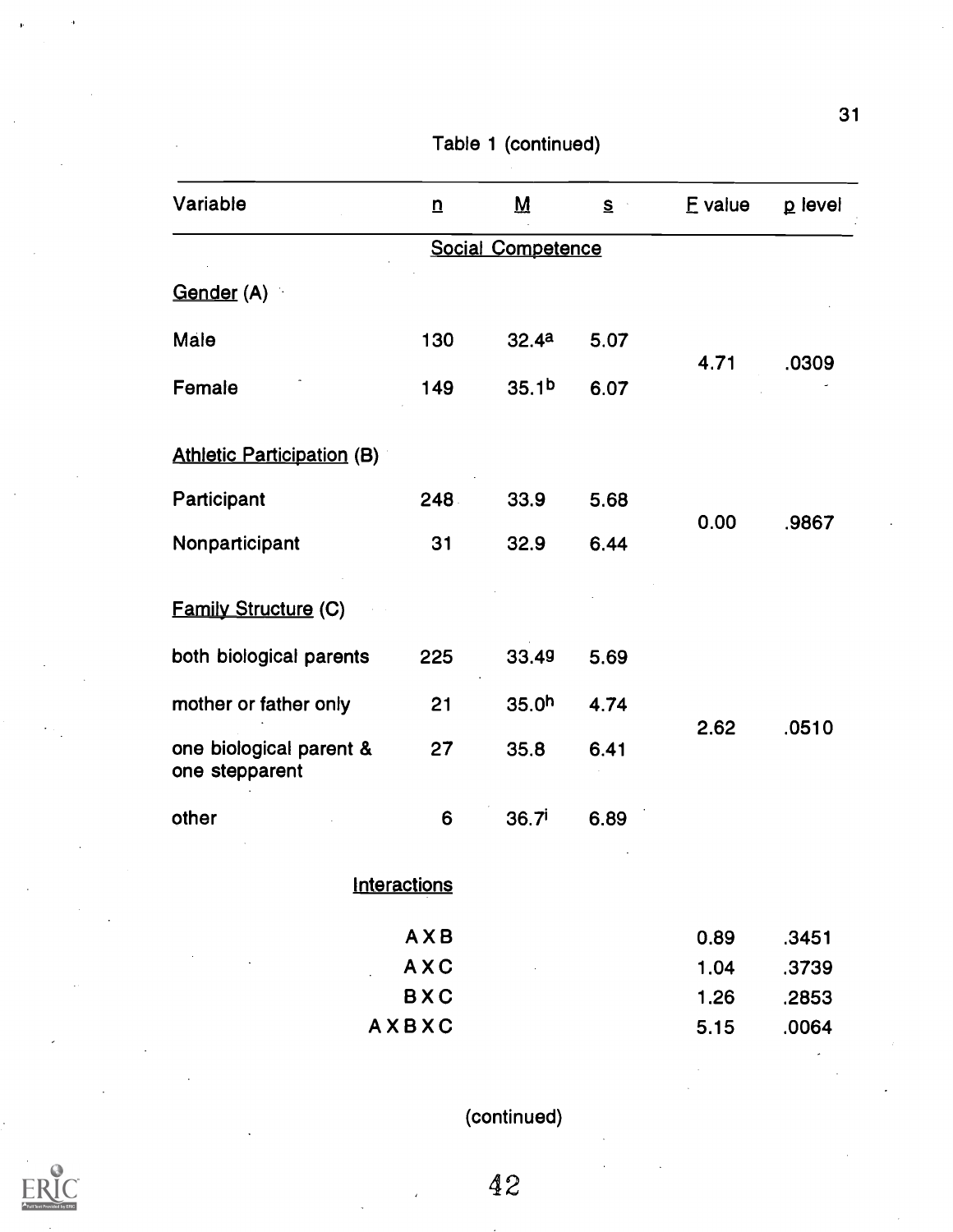| Variable                                  | $\underline{n}$ | $\underline{\mathsf{M}}$ | S     | E value | p level |
|-------------------------------------------|-----------------|--------------------------|-------|---------|---------|
|                                           |                 | <b>Total</b>             |       |         |         |
| Gender (A)                                |                 |                          |       |         |         |
| Male                                      | 130             | 114.9a                   | 16.64 | 4.35    | .0379   |
| Female                                    | 149             | 120.7 <sup>b</sup>       | 18.81 |         |         |
| <b>Athletic Participation (B)</b>         |                 |                          |       |         |         |
| Participant                               | 248             | 118.2                    | 18.07 | 0.02    | .8754   |
| Nonparticipant                            | 31              | 116.6                    | 18.01 |         |         |
| <b>Family Structure (C)</b>               |                 |                          |       |         |         |
| both biological parents                   | 225             | 117.0                    | 18.08 |         |         |
| mother or father only                     | 21              | 121.7                    | 14.95 |         |         |
| one biological parent &<br>one stepparent | 27              | 121.0                    | 18.51 | 1.71    | .1644   |
| other                                     | 6               | 127.7                    | 22.46 |         |         |

Table 1 (continued)

**Interactions** 

| AXB                                           | 0.95 | .3317  |  |
|-----------------------------------------------|------|--------|--|
| $\cdot$<br>AXC<br><b>Contractor</b><br>$\sim$ | 0.57 | .6331  |  |
| <b>BXC</b>                                    | 0.52 | .5931  |  |
| <b>AXBXC</b>                                  | 1.72 | .1808  |  |
|                                               |      | $\sim$ |  |

 $\bullet$ The larger the value the greater the self-esteem.

\*\*The possible scores and theoretical means are the following: Confidence (6-30, 18); Dominance (10-50, 30); Social Competence (9-45, 27); and Total (32-160, 96).

ab The difference is statistically significant at the .05 level according to Bonferroni (Dunn) t test for means

ghi The difference is statistically significant at the .05 level

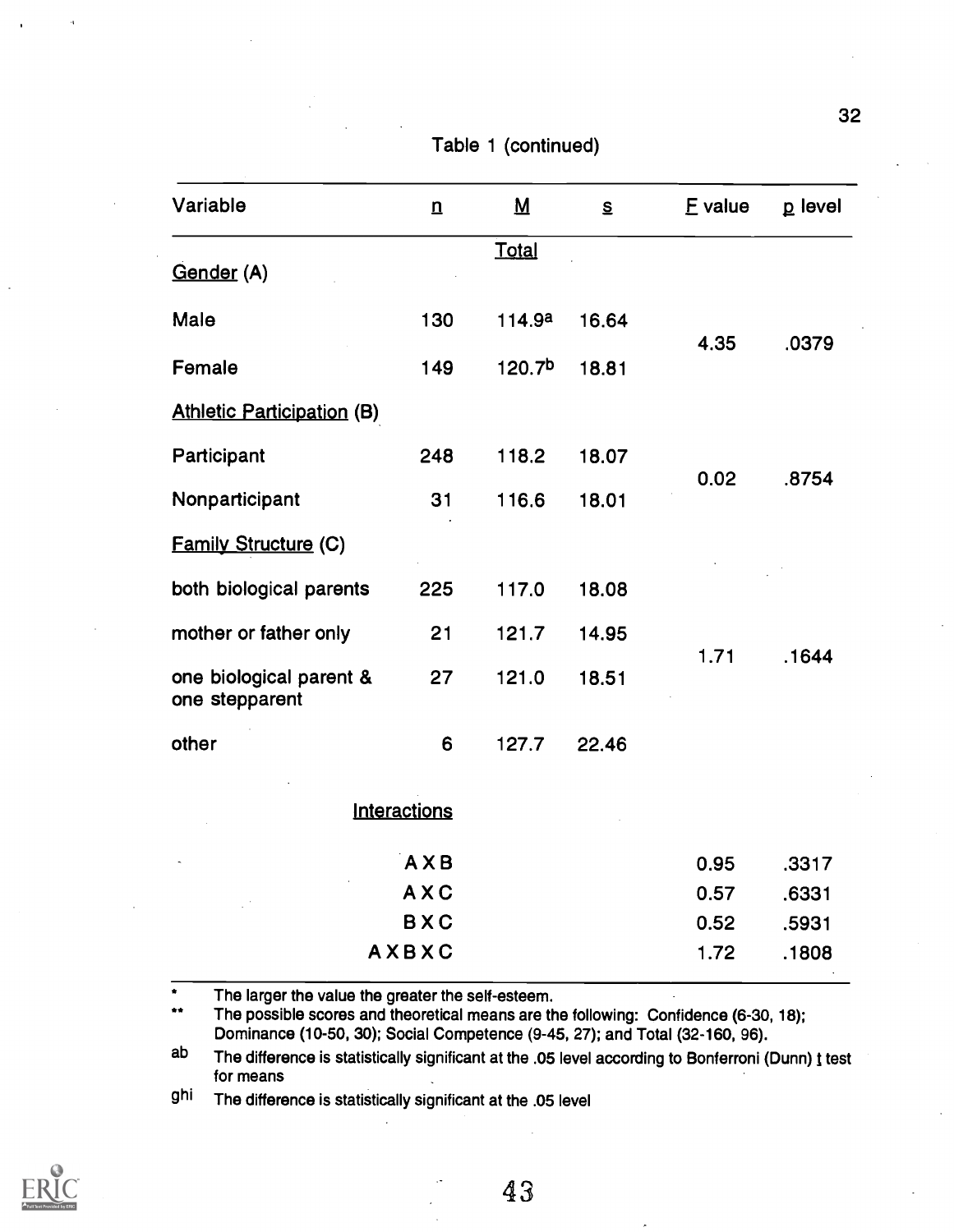Four of the 28 g-values were statistically significant at the .05 level; therefore, the null hypotheses for these comparisons were rejected. Three of the statistically significant comparisons were for main effects. The following main effects were statistically significant at the .05 level:

1. the independent variable gender for the dependent variable Social Competence,

2. the independent variable gender for the dependent variable Total, and

3. the independent variable family structure for the dependent variable Social Competence.

The results cited in Table 1 indicated the following:

1. female students had a statistically higher mean on the Social Competence scale than males,

2. female students had a statistically higher mean on the Total score than males, and

3. students from the family structures other than both biological parents had a statistically higher mean on the Social Competence scale than students with both biological parents.

The fourth statistically significant comparison was for an interaction. The statistically significant interaction was among the independent variables gender, athletic participation, and family structure for the dependent variable Social Competence. The interaction among gender, athletic participation and family structure for the dependent variable Social Competence was depicted in a profile plot. The following were cited in Figure 1: mean Social Competence scores and curves for gender and athletic participation.

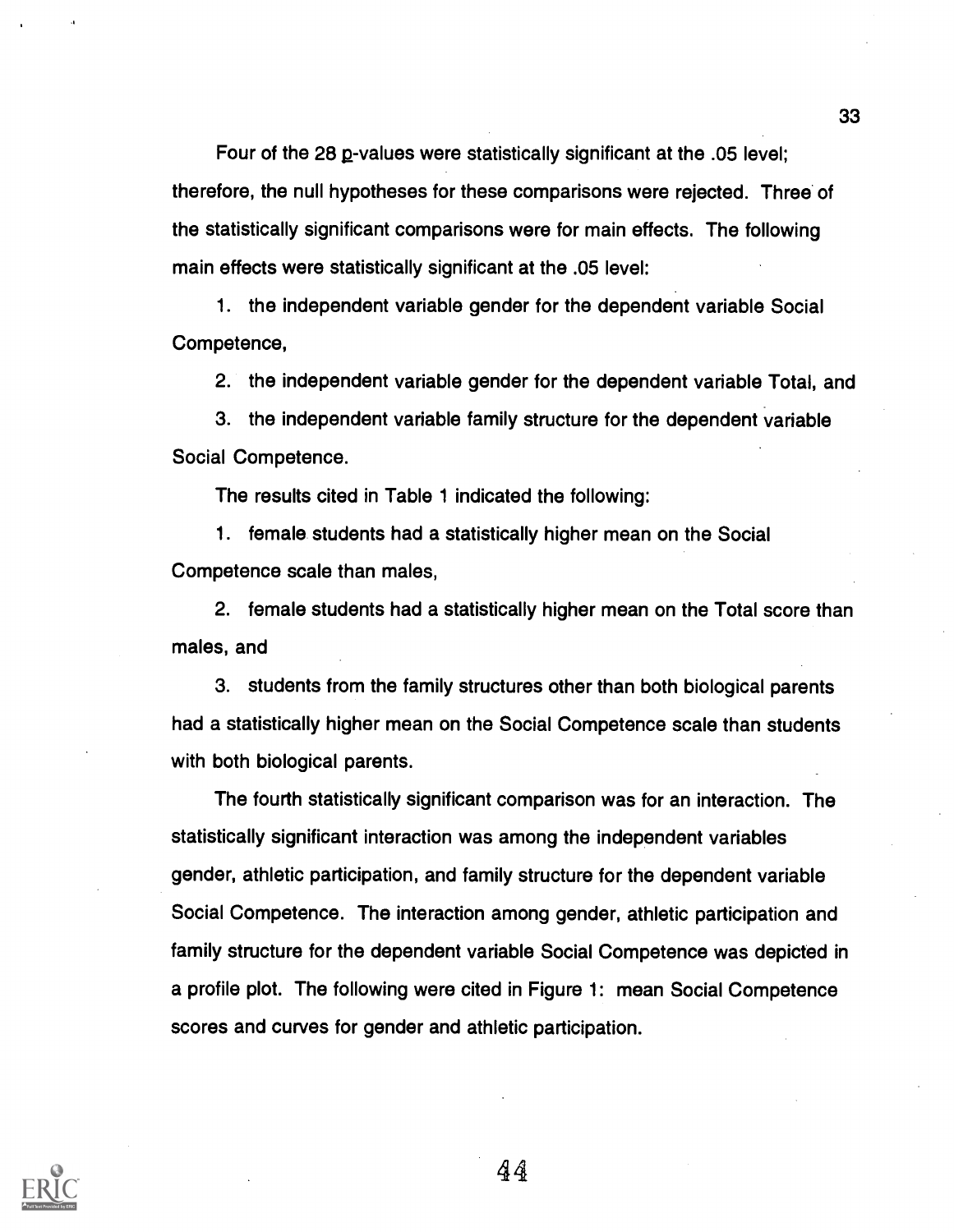Figure 1: The Interaction Among Gender, Athletic Participation and Family Structure for the Dependent Variable Social Competence

### Gender and Athletic Participation

- Male Nonparticipant
- Female Nonparticipant
- Male Participant  $\blacksquare$
- Female Participant



Family Structure

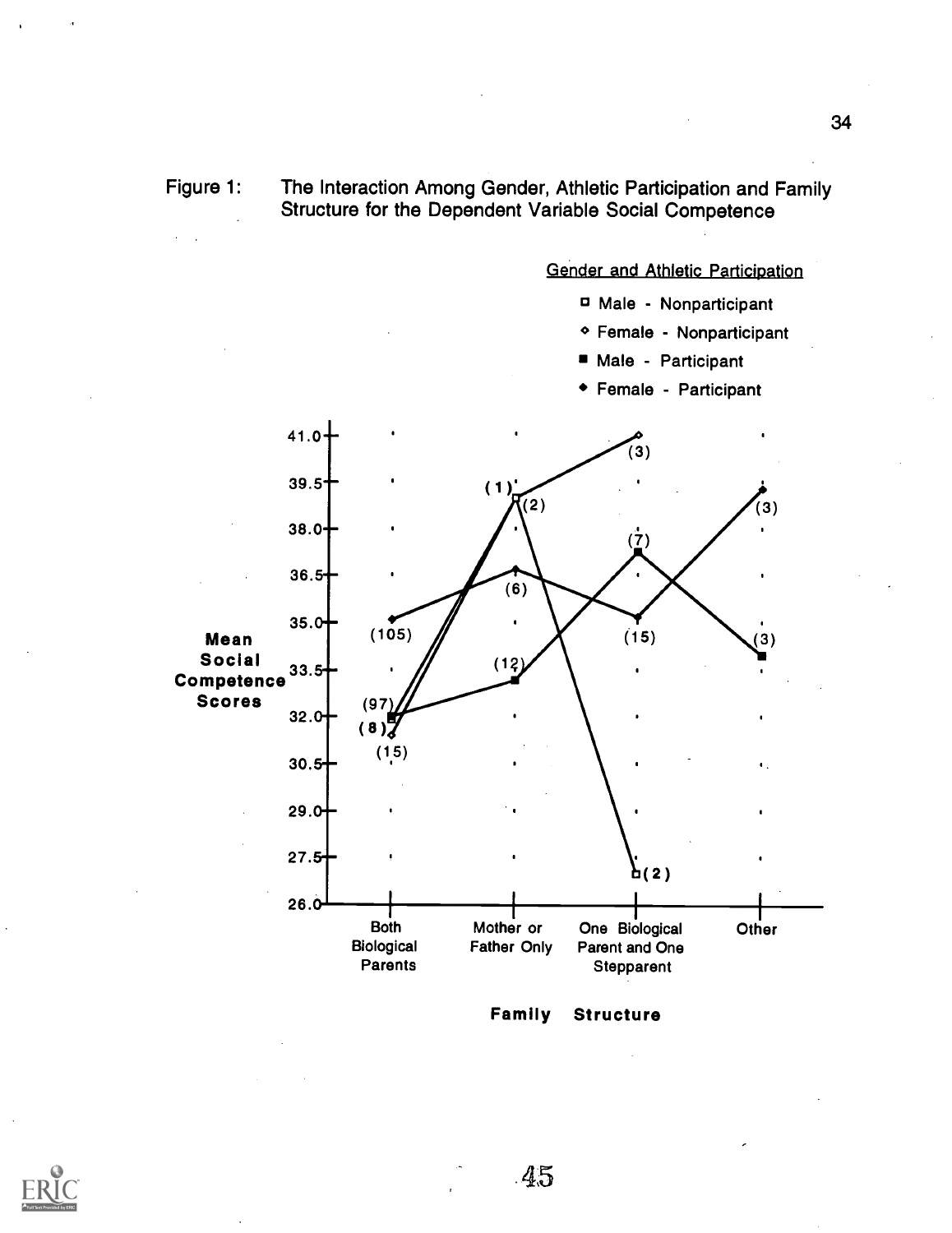The interaction among gender, athletic participation, and family structure for the dependent variable Social Competence was disordinal. The results cited in Figure 1 indicated the following:

1. female students who were nonparticipants from families with one biological parent and one stepparent and female students who were athletic participants from other family structures had numerically the largest mean Social Competence scores of any sub groups, and

2. female nonparticipants who were from homes with both biological parents and male nonparticipants who were from step families had numerically the lowest mean Social Competence scores of any sub group.

It was hypothesized in composite null hypothesis number 2 that the differences among the mean Texas Social Behavior Inventory scores according to athletic participation, family structure, and reported grades would not be statistically significant. Table 2 contains information pertaining to composite null hypothesis number 2. The following were cited in Table 2: variables, group sizes, means, standard deviations,  $E$  values and  $p$  levels.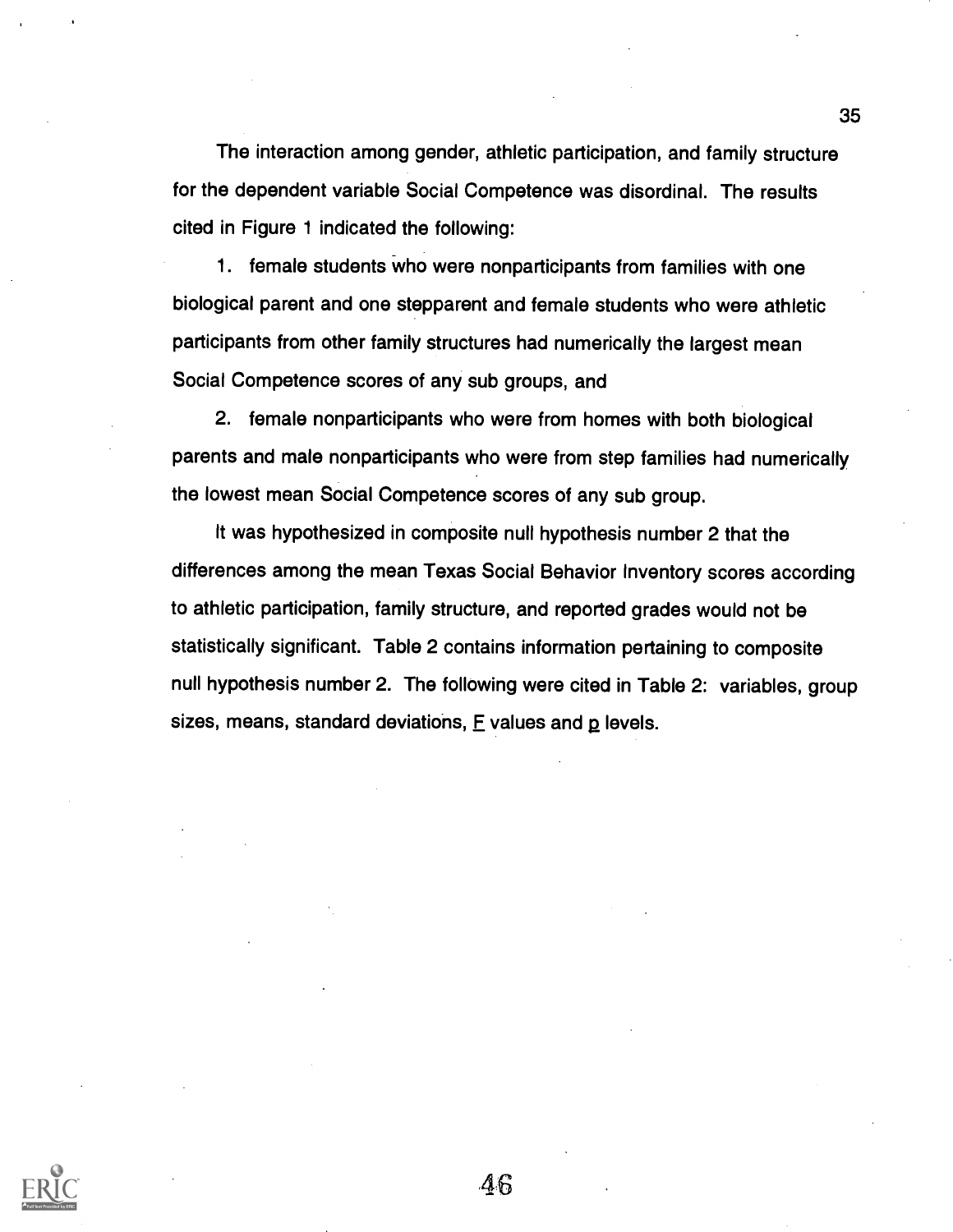Table 2: A Comparison of Mean Texas Social Behavior Inventory Scores for Students According to Reported Grades, Athletic Participation and Family Structure Employing a Three-way Analysis of Variance (General Linear Model)

| Variable                                  | $\underline{n}$ | $\overline{\mathsf{M}}^{\star}$ | $S_{\cdot}$ | <b>E</b> value | p level |
|-------------------------------------------|-----------------|---------------------------------|-------------|----------------|---------|
|                                           |                 | Confidence**                    |             |                |         |
| Reported Grades (D)                       |                 |                                 |             |                |         |
| A's                                       | 45              | 24.4                            | 3.32        |                |         |
| A's and B's                               | 145             | 23.5                            | 3.95        |                |         |
| A's, B's and C's                          | 50              | 23.3                            | 3.40        | 0.22           | .8825   |
| B's, C's, D's and F's                     | 39              | 21.7                            | 5.50        |                |         |
| <b>Athletic Participation (B)</b>         |                 |                                 |             |                |         |
| Participant                               | 248             | 23.3                            | 4.07        |                |         |
| Nonparticipant                            | 31              | 23.4                            | 4.13        | 0.03           | .8666   |
| <b>Family Structure (C)</b>               |                 |                                 |             |                |         |
| both biological parents                   | 225             | 23.2                            | 4.16        |                |         |
| mother or father only                     | 21              | 24.6                            | 3.23        |                |         |
| one biological parent &<br>one stepparent | 27              | 23.7                            | 4.10        | 0.76           | .5167   |
| other                                     | 6               | 23.8                            | 2.71        |                |         |
|                                           | Interactions    |                                 |             |                |         |
|                                           | <b>DXB</b>      |                                 |             | 4.54           | .0041   |
|                                           | <b>DXC</b>      |                                 |             | 0.50           | .8309   |
|                                           | <b>BXC</b>      |                                 |             | 0.36           | .6956   |
|                                           | DXBXC           |                                 |             | 0.30           | .7411   |
|                                           |                 | (continued)                     |             |                |         |



47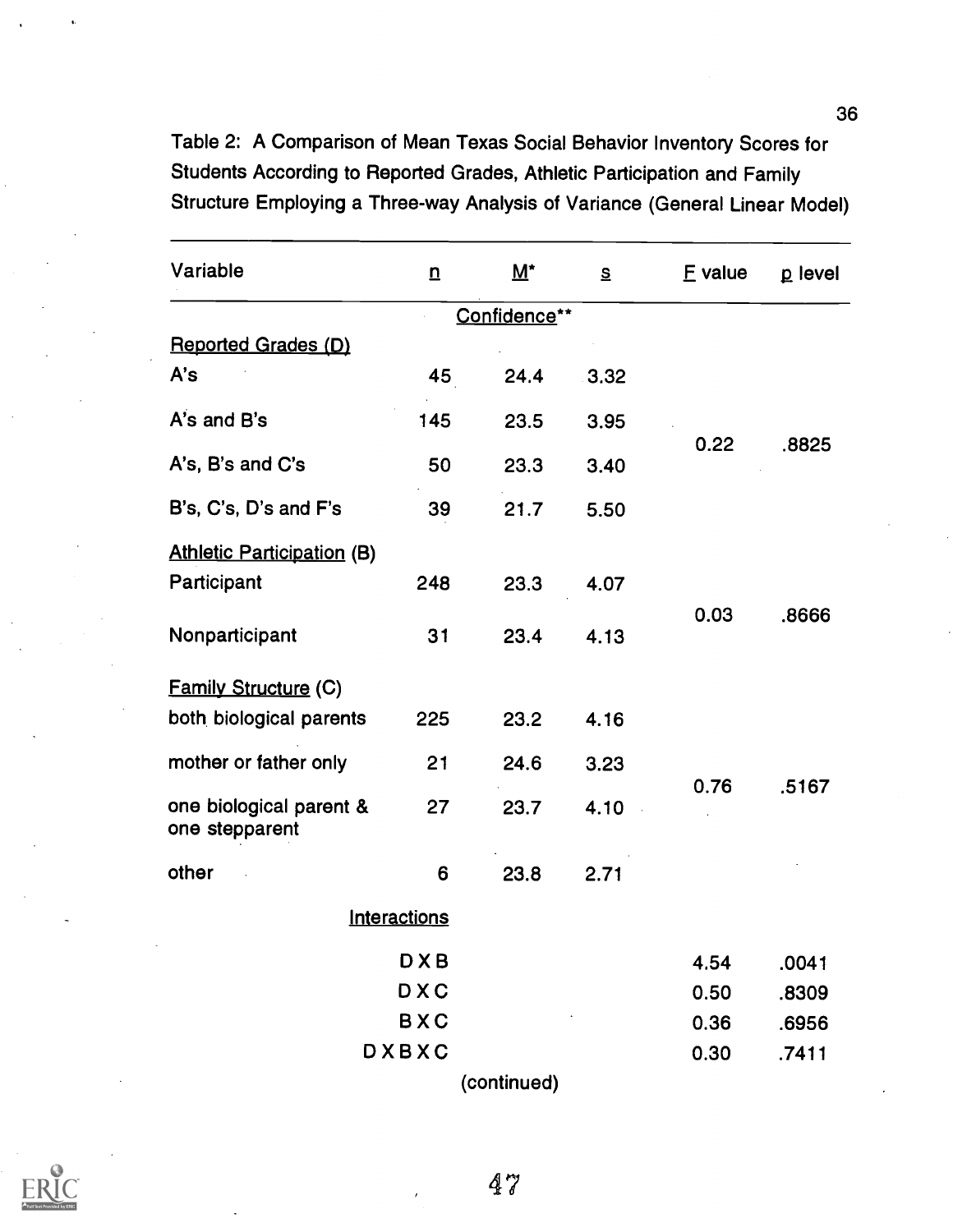| Variable                                  | $\overline{u}$      | <u>М</u>  | $\mathbf{S}$ | E value | p level |
|-------------------------------------------|---------------------|-----------|--------------|---------|---------|
|                                           |                     | Dominance |              |         |         |
| Reported Grades (D)                       |                     |           |              |         |         |
| A's                                       | 45                  | 37.8      | 6.52         |         |         |
| A's and B's                               | 145                 | 35.0      | 6.36         |         |         |
| A's, B's and C's                          | 50                  | 33.7      | 5.97         | $-0.34$ | .7944   |
| B's, C's, D's and F's                     | 39                  | 31.6      | 6.75         |         |         |
| <b>Athletic Participation (B)</b>         |                     |           |              |         |         |
| Participant                               | 248                 | 23.3      | 4.07         |         |         |
| Nonparticipant                            | 31                  | 23.4      | 4.13         | 0.11    | .7373   |
|                                           |                     |           |              |         |         |
| <b>Family Structure (C)</b>               |                     |           |              |         |         |
| both biological parents                   | 225                 | 23.2      | 4.16         |         |         |
| mother or father only                     | 21                  | 24.6      | 3.23         |         |         |
| one biological parent &<br>one stepparent | 27                  | 23.7      | 4.10         | 1.10    | .3479   |
| other                                     | 6                   | 23.8      | 2.71         |         |         |
|                                           | <b>Interactions</b> |           |              |         |         |
|                                           | <b>DXB</b>          |           |              | 2.24    | .0844   |
|                                           | <b>DXC</b>          |           |              | 0.53    | .8079   |
|                                           | <b>BXC</b>          |           |              | 0.20    | .8155   |

Table 2 (continued)

(continued)

DXBXC 0.86 .4228

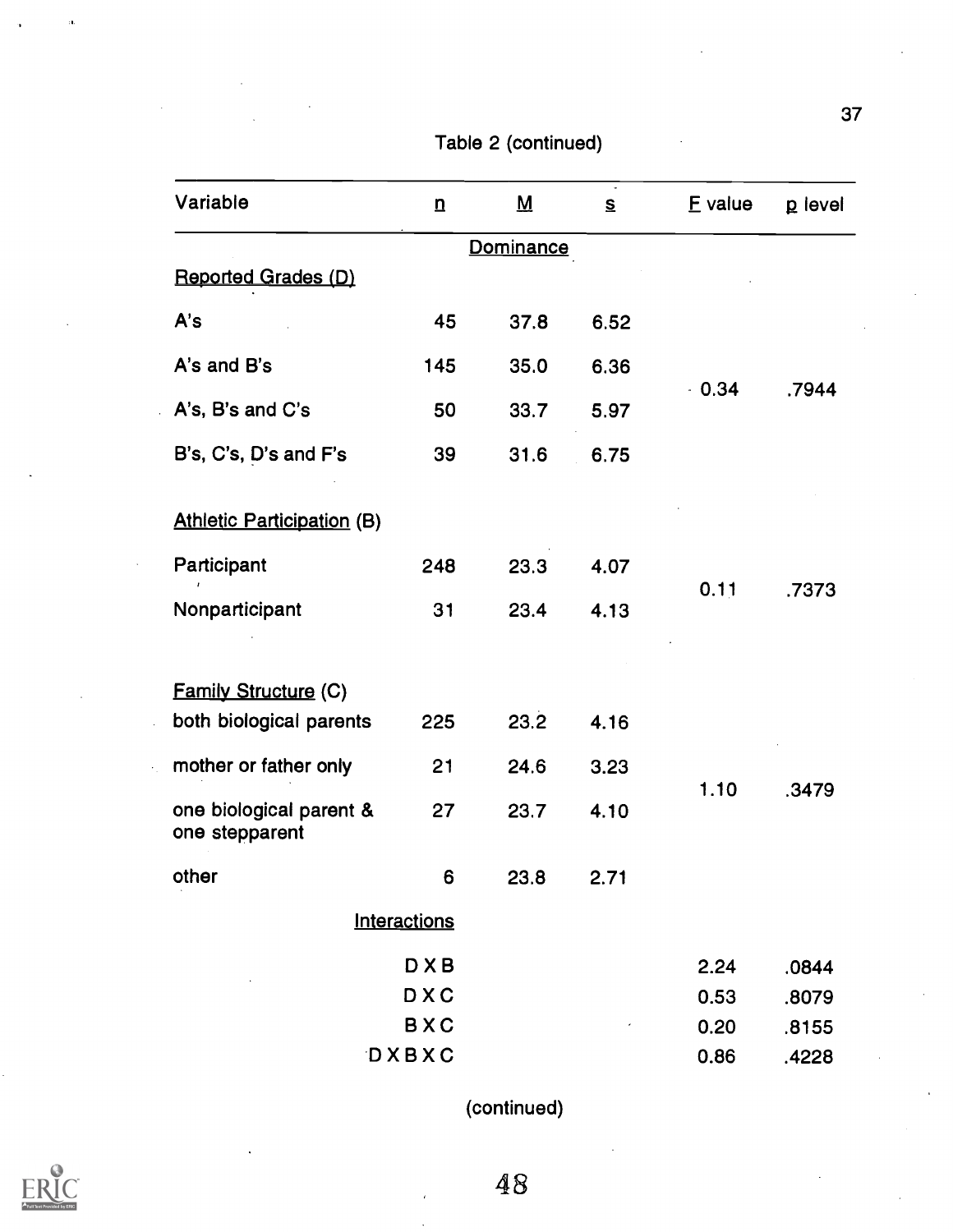| Variable                                  | $\mathbf{n}$ | $\underline{\mathsf{M}}$ | $\mathbf{s}$ | E value | p level |
|-------------------------------------------|--------------|--------------------------|--------------|---------|---------|
|                                           |              | <b>Social Competence</b> |              |         |         |
| <b>Reported Grades (D)</b>                |              |                          |              |         |         |
| A's                                       | 45           | 35.9                     | 5.20         |         |         |
| A's and B's                               | 145          | 33.9                     | 5.41         |         |         |
| A's, B's and C's                          | 50           | 33.0                     | 6.49         | 1.39    | .2460   |
| B's, C's, D's and F's                     | 39           | 32.3                     | 6.18         |         |         |
| <b>Athletic Participation (B)</b>         |              |                          |              |         |         |
| Participant                               | 248          | 33.9                     | 5.68         |         |         |
| Nonparticipant                            | 31           | 32.9                     | 6.44         | 0.57    | .4513   |
| <b>Family Structure (C)</b>               |              |                          |              |         |         |
| both biological parents                   | 225          | 33.49                    | 5.69         |         |         |
| mother or father only                     | 21           | 35.0 <sup>h</sup>        | 4.74         |         |         |
| one biological parent &<br>one stepparent | 27           | 35.8 <sup>h</sup>        | 6.41         | 2.60    | .0524   |
| other                                     | 6            | 36.7 <sup>h</sup>        | 6.89         |         |         |
|                                           | Interactions |                          |              |         |         |
|                                           | <b>DXB</b>   |                          |              | 3.71    | .0122   |
|                                           | <b>DXC</b>   |                          |              | 1.23    | .2860   |
|                                           | <b>BXC</b>   |                          |              | 1.21    | .3000   |
|                                           | DXBXC        |                          |              | 0.57    | .5680   |

Table 2 (continued)

(continued)



 $\ddot{\phantom{0}}$ 

49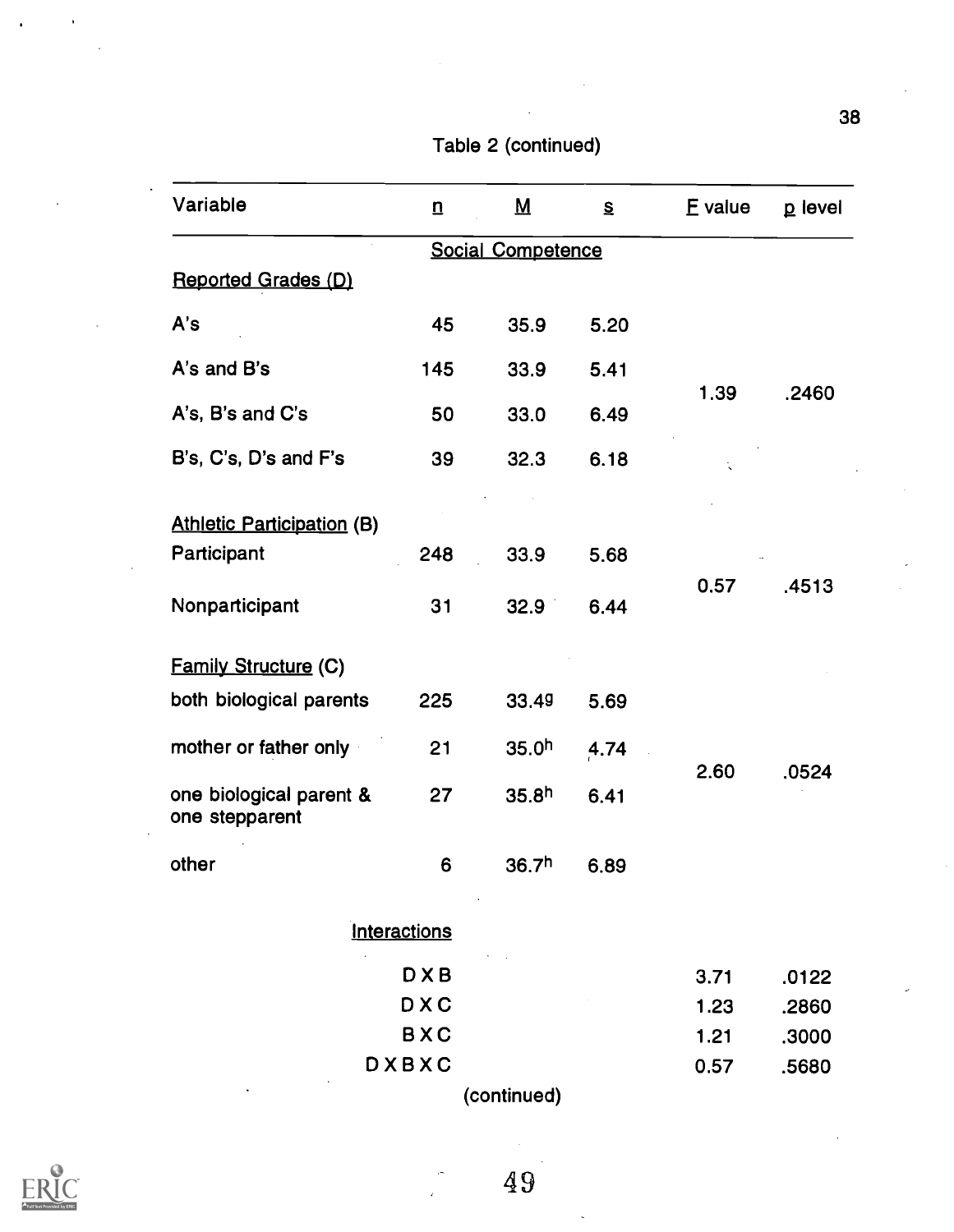| Variable                                  | $\overline{u}$   | $\underline{\mathsf{M}}$ | $\mathbf{s}$ | E value | p level |
|-------------------------------------------|------------------|--------------------------|--------------|---------|---------|
|                                           |                  | Total                    |              |         |         |
| <b>Reported Grades (D)</b>                |                  |                          |              |         |         |
| A's                                       | 45               | 126.1                    | 16.79        |         |         |
| A's and B's                               | 145 <sup>°</sup> | 118.5                    | 16.98        |         |         |
| A's, B's and C's                          | 50               | 115.6                    | 17.12        | 0.71    | .5458   |
| B's, C's, D's and F's                     | 39               | 109.7                    | 20.66        |         |         |
| <b>Athletic Participation (B)</b>         |                  |                          |              |         |         |
| Participant                               | 248              | 118.2                    | 18.07        |         |         |
| Nonparticipant                            | 31               | 116.6                    | 18.01        | 0.21    | .6440   |
| Family Structure (C)                      |                  |                          |              |         |         |
| both biological parents                   | 225              | 117.0                    | 18.08        |         |         |
| mother or father only                     | 21               | 121.7                    | 14.95        |         |         |
| one biological parent &<br>one stepparent | 27               | 121.0                    | 18.51        | 1.86    | .1364   |
| other                                     | 6                | 127.7                    | 22.46        |         |         |
|                                           | Interactions     |                          |              |         |         |
|                                           | <b>DXB</b>       |                          |              | 3.85    | .0102   |
|                                           | <b>DXC</b>       |                          |              | 0.79    | .5948   |
|                                           | <b>BXC</b>       |                          |              | 0.44    | .6476   |
|                                           | DXBXC            |                          |              | 0.41    | .6637   |
|                                           |                  |                          |              |         |         |

Table 2 (continued)

 $\bullet$ The larger the value the greater the self-esteem.

The possible scores and theoretical means were the following: Confidence (6-30, 18);  $\star\star$ Dominance (10-50, 30); Social Competence (9-45, 27); and Total (32-160, 96).

gh The difference is statistically significant at the .05 level

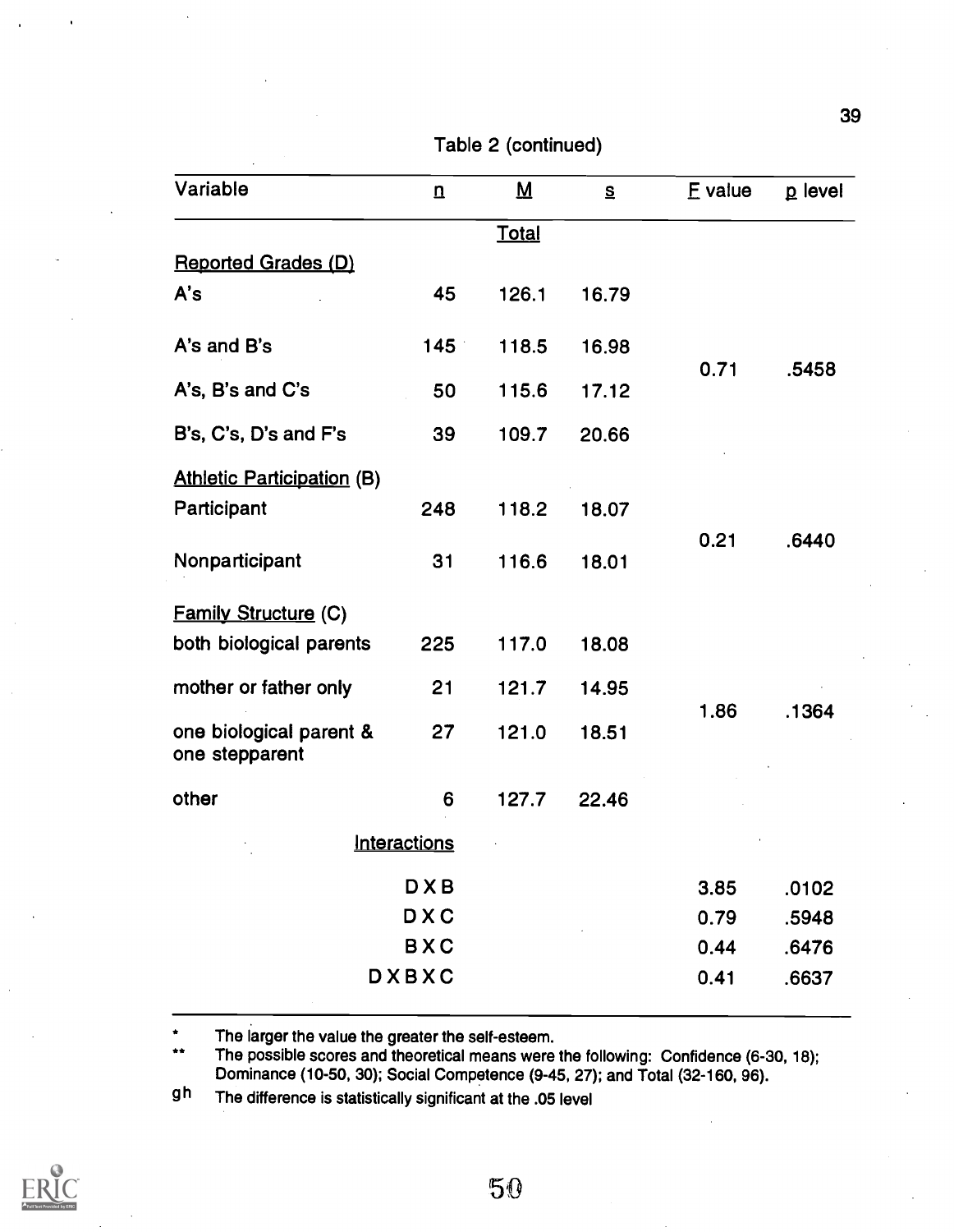Four of the 28  $\mu$  values were statistically significant at the .05 level: therefore, the null hypotheses for these comparisons were rejected. One of the statistically significant comparisons was for the main effect family structure and the dependent variable Social Competence. The results cited in Table 2 indicated the following for main effects. Students from family structures other than both biological parents had statistically higher mean Social Competence scores than those with both biological parents.

Three of the 4 statistically significant comparisons were for interactions. The following interactions were statistically significant at the .05 level:

1. the independent variables reported grades and athletic participation for the dependent variable Confidence,

2. the independent variables reported grades and athletic participation for the dependent variable Social Competence, and

3. the independent variables reported grades and athletic participation for the dependent variable Total.

The interaction between reported grades and athletic participation for the dependent variable Confidence was depicted in a profile plot. Figure 2 contains mean Confidence scores and curves for athletic participation.



51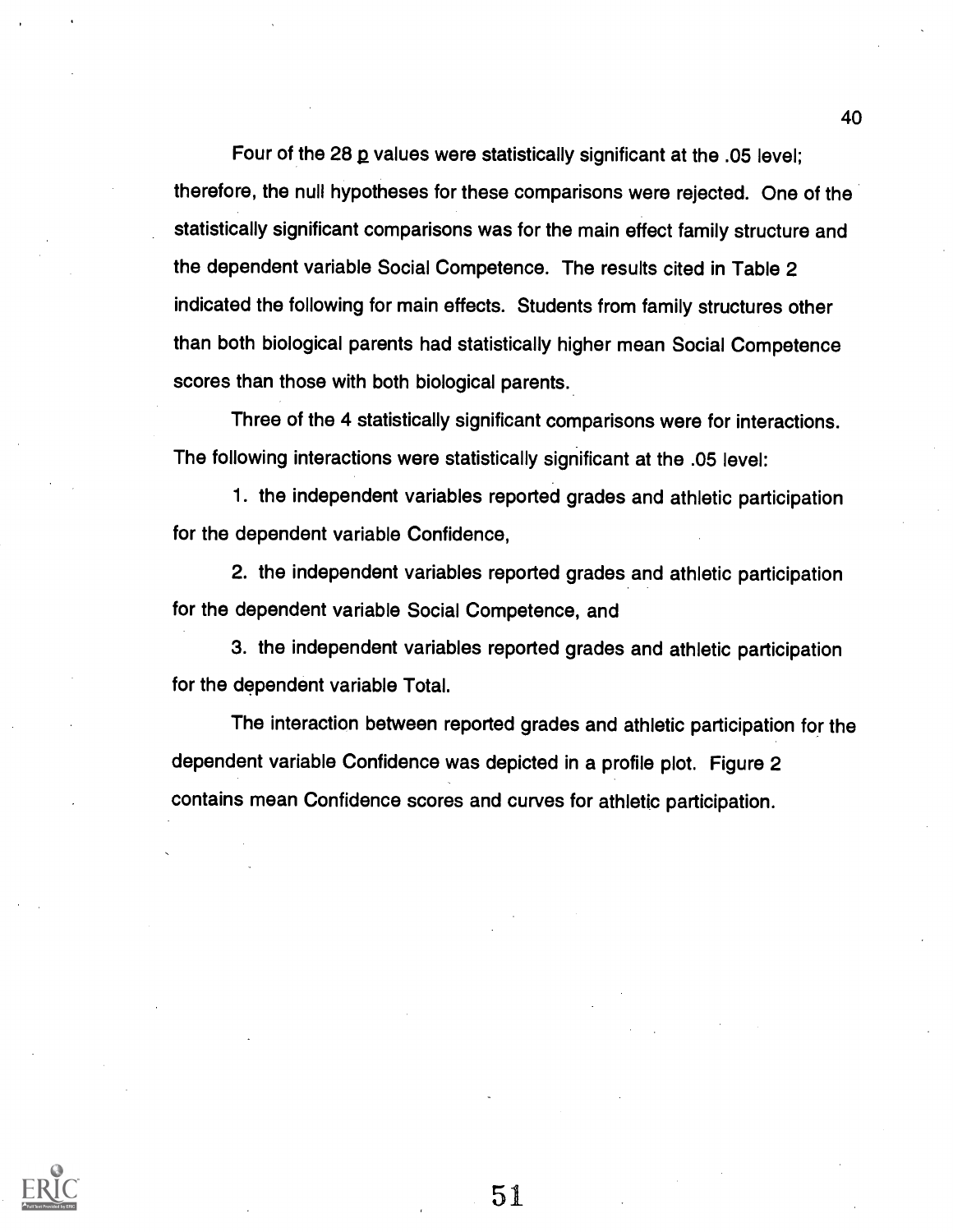



Reported Grades

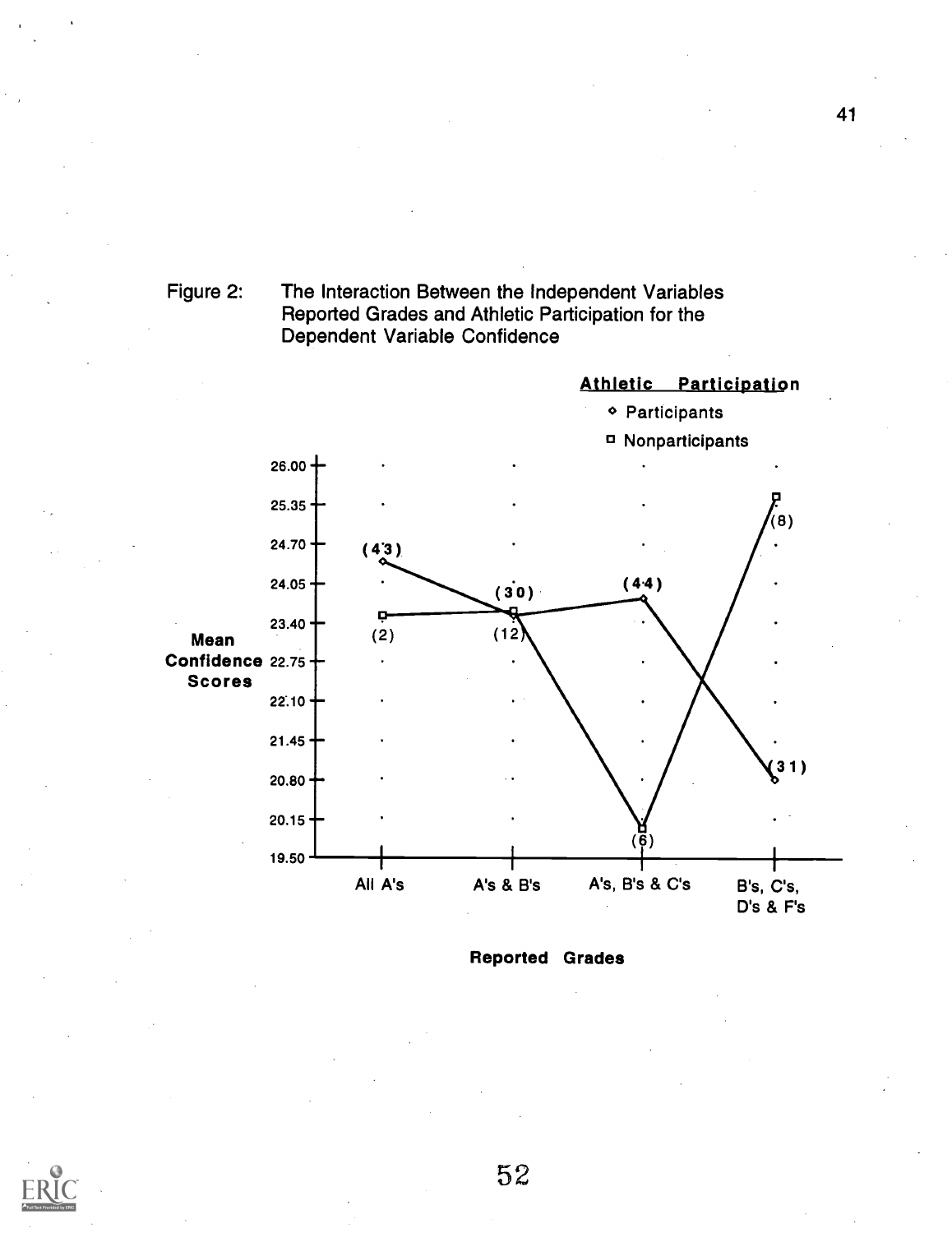The interaction between reported grades and athletic participation for the dependent variable Confidence was disordinal. The results reported in Figure 2 indicated the following:

1. students who were nonparticipants in athletics who reported the lowest grades had numerically the highest mean Confidence score of any sub group, and

2. students who were nonparticipants in athletics who reported grades of A's, B's and C's had the numerically lowest mean Confidence score of any sub group.

The interaction between reported grades and athletic participation for the dependent variable Social Competence was depicted in a profile plot. Figure 3 contains mean Social Competence scores and curves for athletic participation.

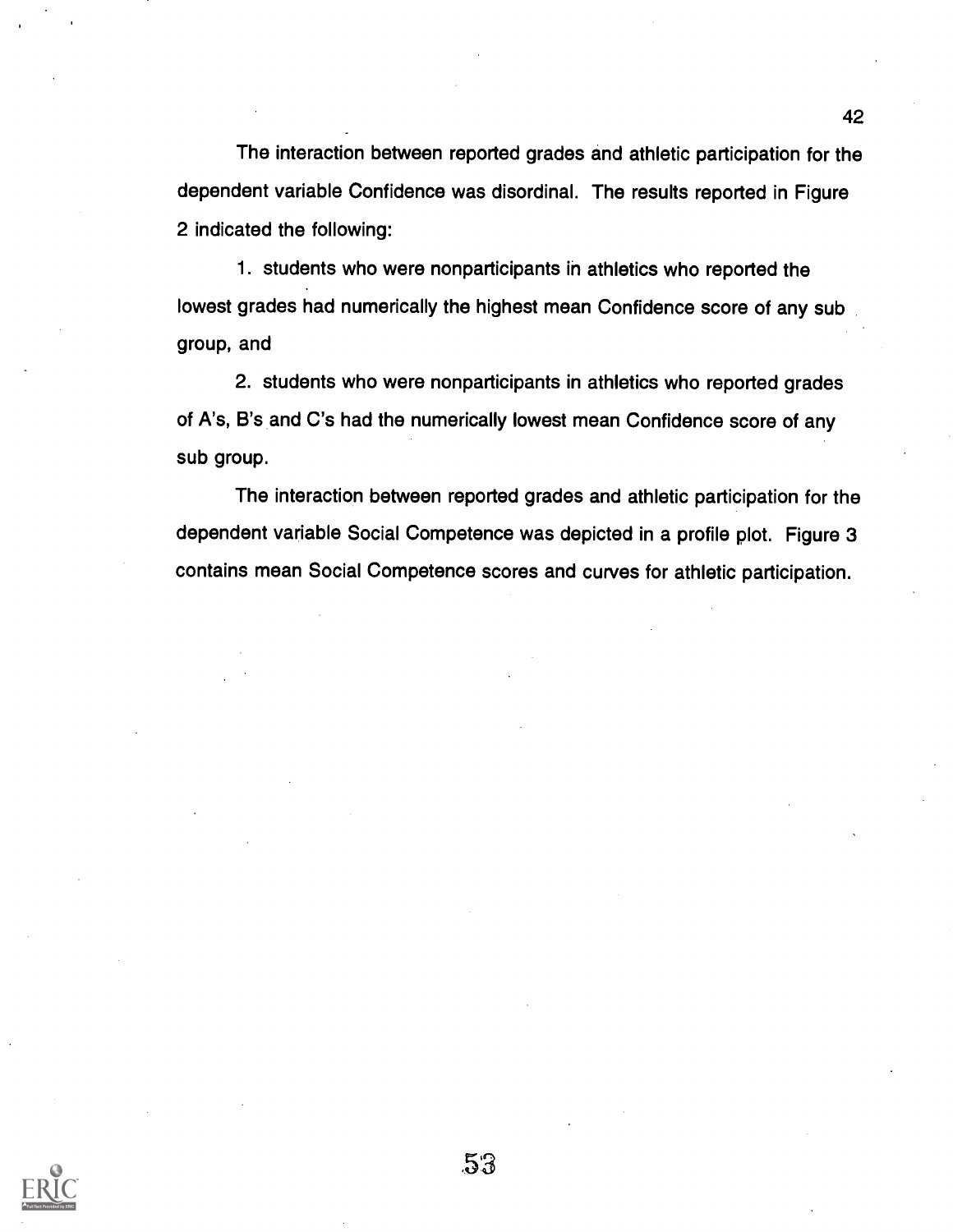

Athletic Participation



o Participants



Reported Grades

![](_page_53_Picture_6.jpeg)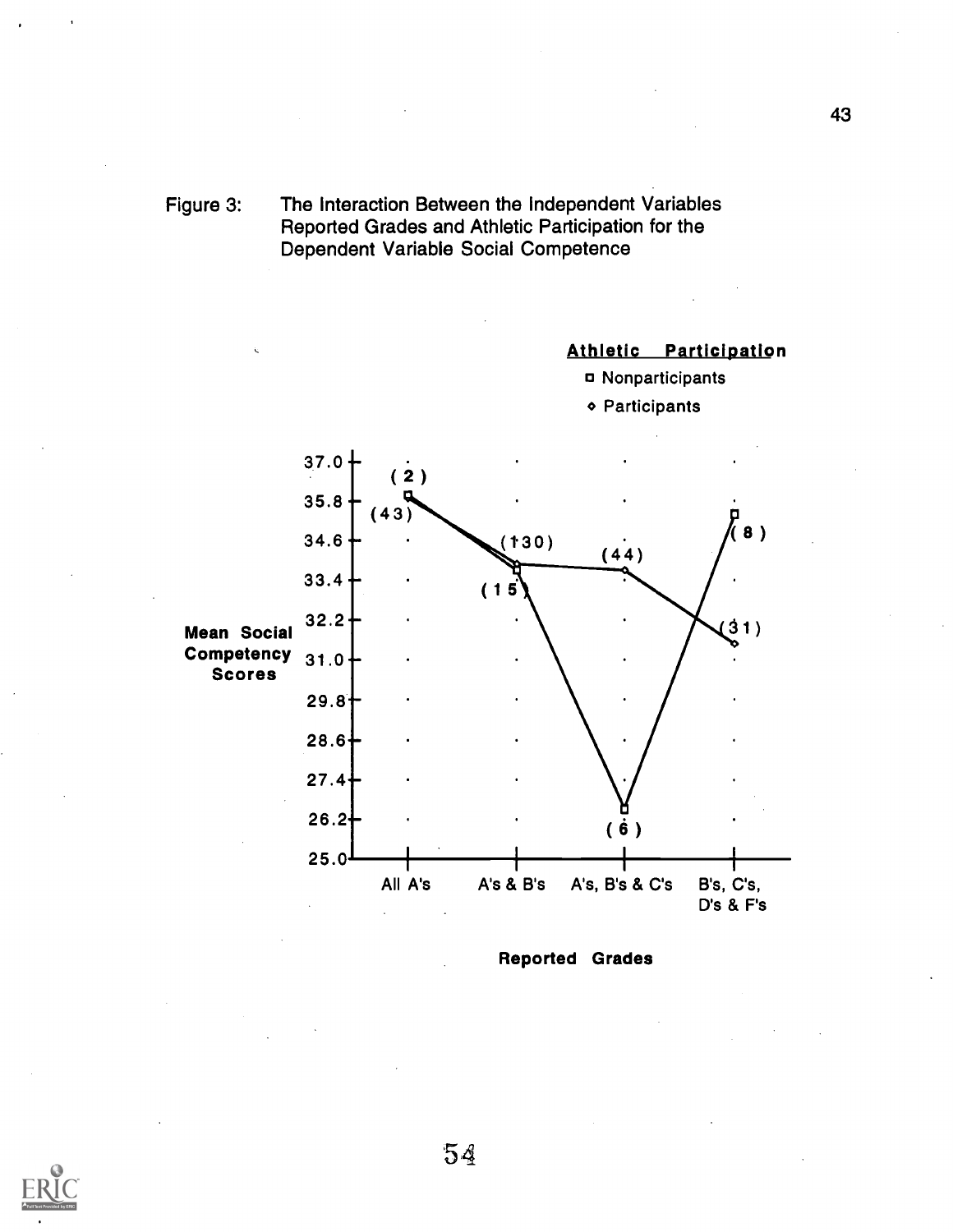The interaction between reported grades and athletic participation for the dependent variable Social Competence was disordinal. The results reported in Figure 3 indicated the following:

1. students who were nonparticipants in athletics who reported all A's had numerically the highest mean Social Competence score of any sub group, and

2. students who were nonparticipants in athletics who reported grades of A's, B's and C's had numerically the lowest mean Social Competence score of any sub group.

The interaction between reported grades and athletic participation for the dependent variable Total was depicted in a profile plot. Figure 4 contains mean Total scores and curves for athletic participation.

![](_page_54_Picture_5.jpeg)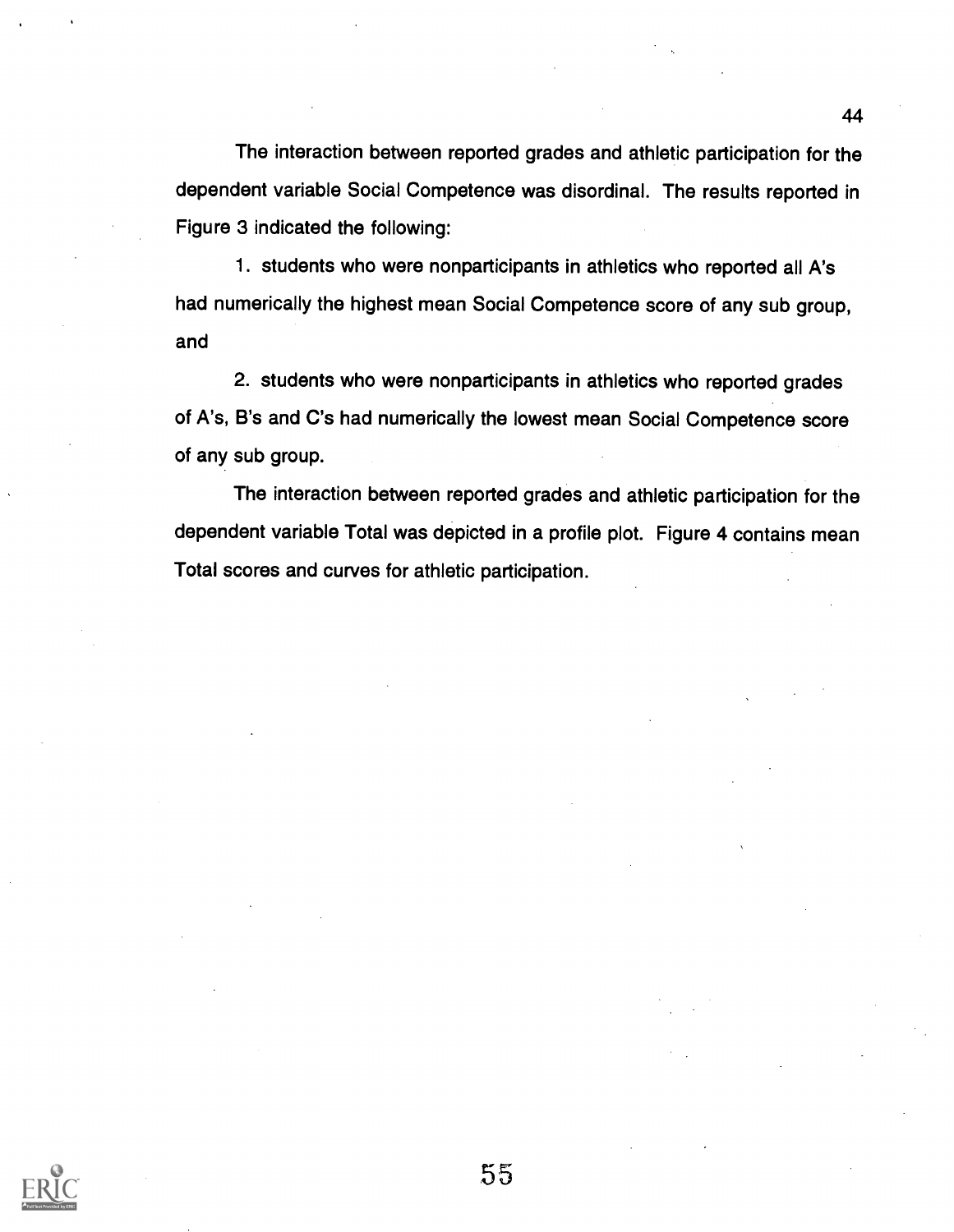![](_page_55_Figure_0.jpeg)

### Athletic Participation

a Nonparticipant

![](_page_55_Figure_2.jpeg)

Reported Grades

![](_page_55_Picture_4.jpeg)

![](_page_55_Picture_5.jpeg)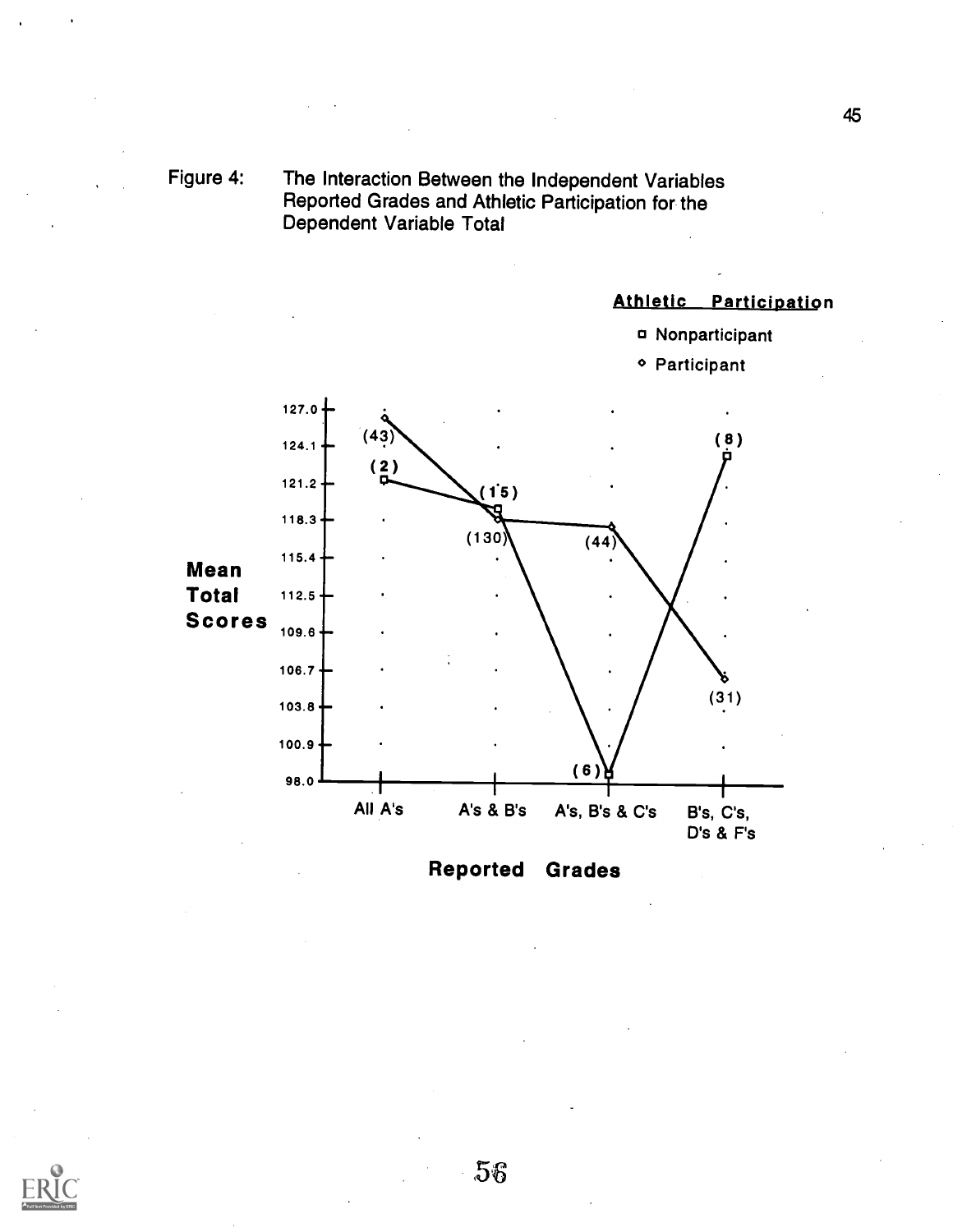The interaction between the independent variables reported grades and athletic participation for the dependent variable Total was disordinal. The results cited in Figure 4 indicated the following:

1. students who participated in athletics who reported all A's had numerically the highest mean Total score of any sub group, and

2. students who were nonparticipants in athletics who reported grades of A's, B's and C's had numerically the lowest mean Total score of any sub group.

It was hypothesized in composite null hypothesis number 3 that the differences among the mean Texas Social Behavior Inventory scores according to reported grades, sports participation, and gender would not be statistically significant. Table 3 contains information pertaining to composite null hypothesis 3. The following were cited in Table 3: variable, group sizes, means, standard deviations,  $E$  values and  $E$  levels

![](_page_56_Picture_4.jpeg)

![](_page_56_Picture_5.jpeg)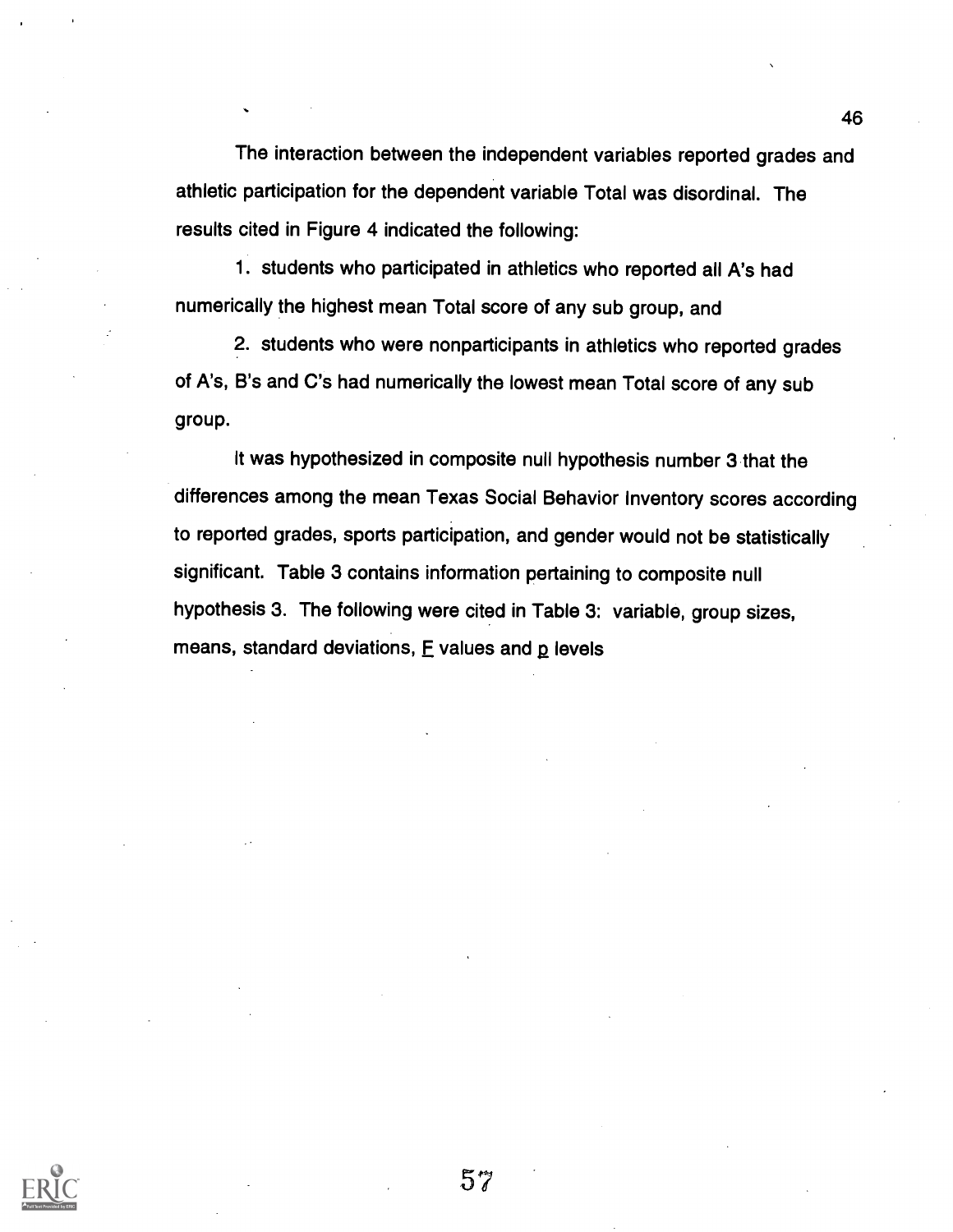Table 3: A Comparison of Mean Texas Social Behavior Inventory Scores for Students According to Reported Grades, Athletic Participation and Gender Employing a Three-way Analysis of Variance (General Linear Model)

| Variable                          | $\underline{\mathbf{n}}$ | $M^*$        | $S$ . | E value | p level |
|-----------------------------------|--------------------------|--------------|-------|---------|---------|
|                                   |                          | Confidence** |       |         |         |
| <b>Reported Grades (D)</b>        |                          |              |       |         |         |
| A's                               | 45                       | 24.4         | 3.32  |         |         |
| A's and B's                       | 145                      | 23.5         | 3.95  | 0.90    | .4436   |
| A's, B's and C's                  | 50                       | 23.3         | 3.40  |         |         |
| B's, C's, D's and F's             | 39                       | 21.7         | 5.50  |         |         |
| <b>Athletic Participation (B)</b> |                          |              |       |         |         |
| Participant                       | 248                      | 23.3         | 4.07  | 0.06    |         |
| Nonparticipant                    | 31                       | 23.4         | 4.13  |         | .8073   |
| Gender (A)                        |                          |              |       |         |         |
| Male                              | 130                      | 23.5         | 3.81  |         | .2527   |
| Female                            | 149                      | 23.2         | 4.29  | 1.31    |         |
|                                   | Interactions             |              |       |         |         |
|                                   | <b>DXB</b>               |              |       | 5.69    | .0009   |
|                                   | <b>DXA</b>               |              |       | 0.31    | .8172   |
|                                   | AXB                      |              |       | 4.61    | .0327   |
|                                   | <b>DXBXA</b>             |              |       | 0.59    | .5532   |

(continued)

![](_page_57_Picture_3.jpeg)

47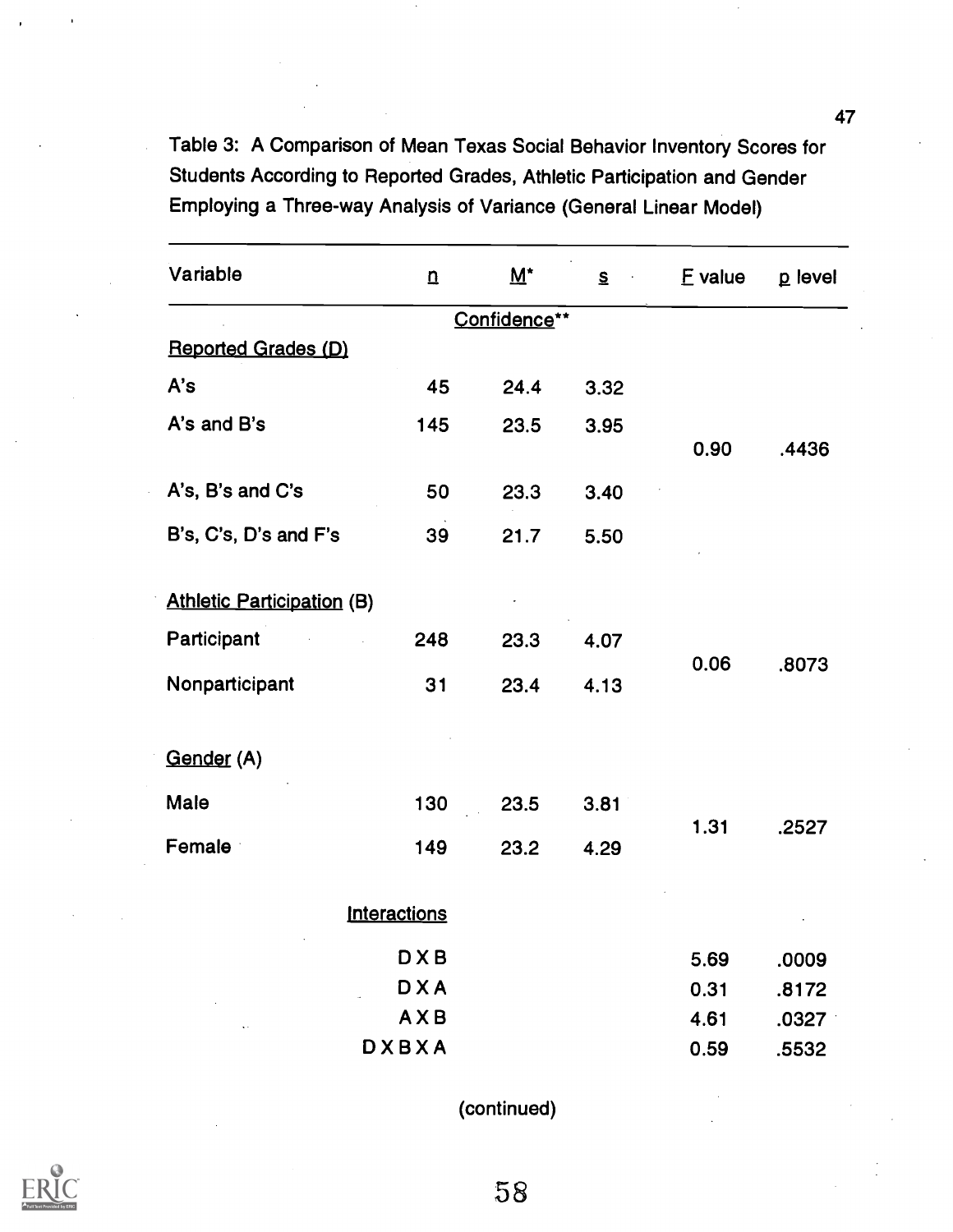| Variable                          | $\underline{n}$     | $\underline{\mathsf{M}}$ | $\mathbf{s}$ | E value | p level |
|-----------------------------------|---------------------|--------------------------|--------------|---------|---------|
|                                   |                     | Dominance                |              |         |         |
| <b>Reported Grades (D)</b>        |                     |                          |              |         |         |
| A's                               | 45                  | 37.8                     | 6.52         |         |         |
| A's and B's                       | 145                 | 35.0                     | 6.36         |         |         |
| A's, B's and C's                  | 50                  | 33.7                     | 5.97         | 1.28    | .2816   |
| B's, C's, D's and F's             | 39                  | 31.6                     | 6.75         |         |         |
| <b>Athletic Participation (B)</b> |                     |                          |              |         |         |
| Participant                       | 248                 | 34.8                     | 6.70         |         |         |
| Nonparticipant                    | 31                  | 34.2                     | 5.66         | 0.22    | .6375   |
| Gender (A)                        |                     |                          |              |         |         |
| Male                              | 130                 | 33.7                     | 6.18         |         |         |
| Female                            | 149                 | 35.7                     | 6.80         | 0.71    | .4018   |
|                                   |                     |                          |              |         |         |
|                                   | <b>Interactions</b> |                          |              |         |         |
|                                   | <b>DXB</b>          |                          |              | 2.96    | .0326   |
|                                   | <b>DXA</b>          |                          |              | 0.17    | .9166   |
|                                   | AXB                 |                          |              | 0.00    | .9711   |
|                                   | <b>DXBXA</b>        |                          |              | 0.96    | .3849   |

Table 3 (continued)

(continued)

![](_page_58_Picture_3.jpeg)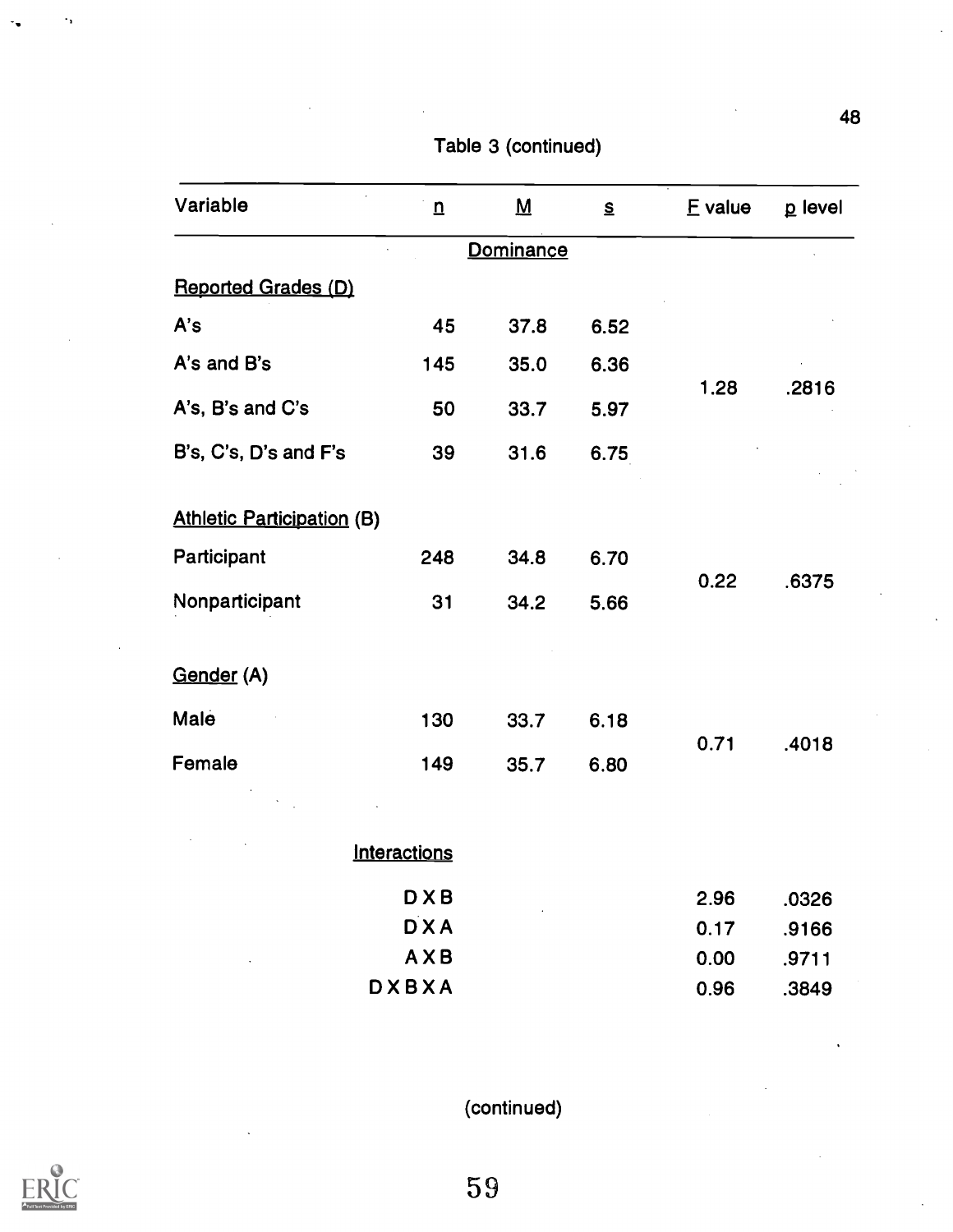| <b>Variable</b>                   | $\underline{n}$ | $\underline{\mathsf{M}}$ | $\underline{\underline{\mathsf{S}}}$ | E value | p level |
|-----------------------------------|-----------------|--------------------------|--------------------------------------|---------|---------|
|                                   |                 | <b>Social Competence</b> |                                      |         |         |
| Reported Grades (D)               |                 |                          |                                      |         |         |
| A's                               | 45              | 35.9                     | 5.20                                 |         |         |
| A's and B's                       | 145             | 33.9                     | 5.41                                 |         |         |
| A's, B's and C's                  | 50              | 33.0                     | 6.49                                 | 1.59    | .1918   |
| B's, C's, D's and F's             | 39              | 32.3                     | 6.18                                 |         |         |
| <b>Athletic Participation (B)</b> |                 |                          |                                      |         |         |
| Participant                       | 248             | 33.9                     | 5.68                                 | 0.61    |         |
| Nonparticipant                    | 31              | 32.9                     | 6.44                                 |         | .4362   |
| Gender (A)                        |                 |                          |                                      |         |         |
| Male                              | 130             | 32.4                     | 5.07                                 |         |         |
| Female                            | 149             | 35.1                     | 6.07                                 | 2.96    | .0865   |
|                                   |                 |                          |                                      |         |         |

Table 3 (continued)

| Interactions | $\cdot$            | $\bullet$ |
|--------------|--------------------|-----------|
| <b>DXB</b>   | 2.99               | .0315     |
| <b>DXA</b>   | 1.52               | .2107     |
| AXB          | $\epsilon$<br>0.31 | .5797     |
| <b>DXBXA</b> | 3.89               | .0215     |

(continued)

![](_page_59_Picture_4.jpeg)

GO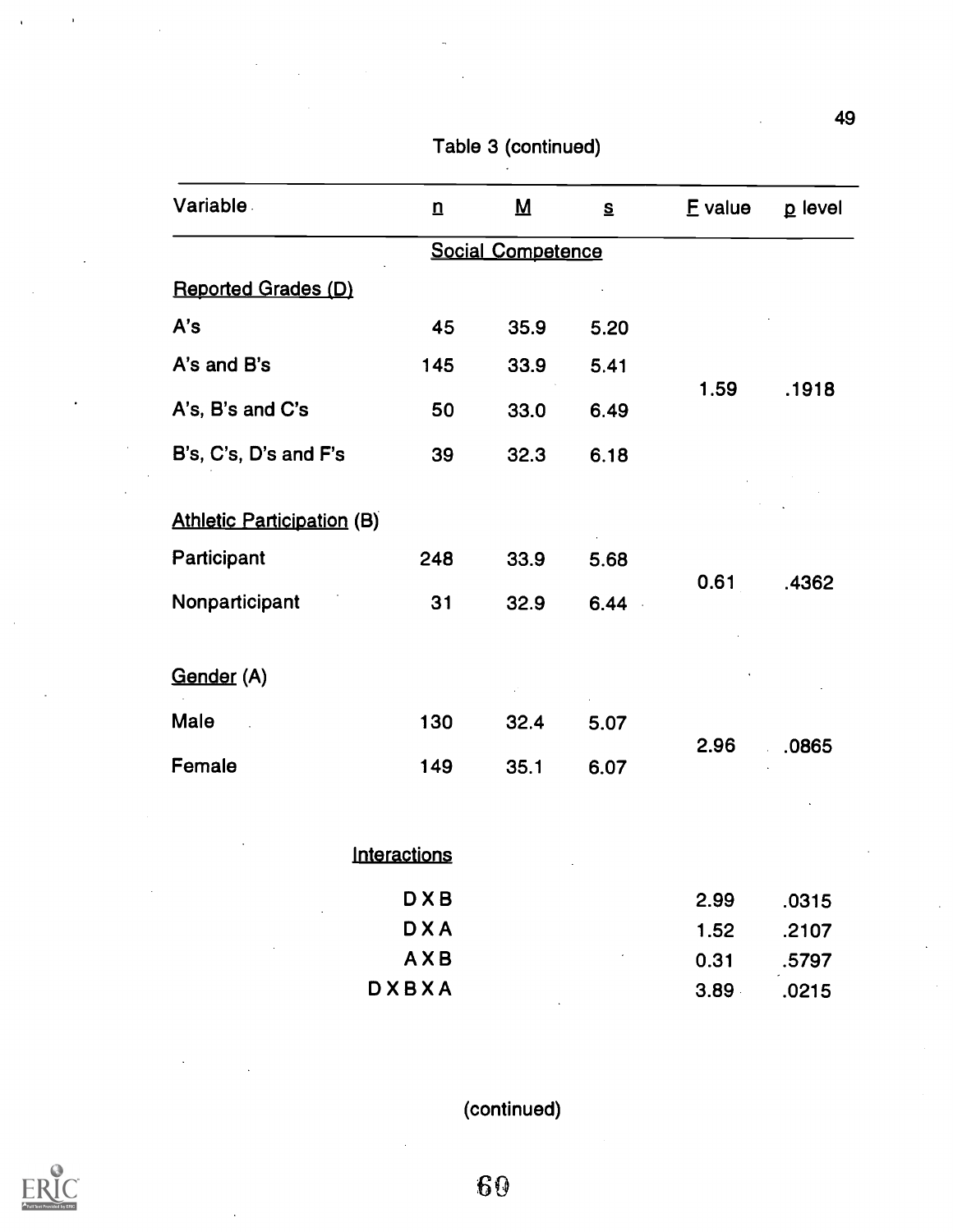Table 3 (continued)

| Variable                                   | $\overline{\mathbf{n}}$ | $\underline{\mathsf{M}}$ | $\mathbf{s}$ | E value | p level |
|--------------------------------------------|-------------------------|--------------------------|--------------|---------|---------|
|                                            |                         | <b>Total</b>             |              |         |         |
| Reported Grades (D)                        |                         |                          |              |         |         |
| A's                                        | 45                      | 126.1                    | 16.79        | 1.58    | .1943   |
| A's and B's                                | 145                     | 118.5                    | 16.98        |         |         |
| A's, B's and C's                           | 50                      | 115.6                    | 17.12        |         |         |
| B's, C's, D's and F's<br>$\sim$ $^{\circ}$ | 39                      | 109.7                    | 20.66        |         |         |
| <b>Athletic Participation (B)</b>          |                         |                          |              |         |         |
| Participant                                | 248                     | 118.2                    | 18.07        |         | .6134   |
| Nonparticipant                             | 31                      | 116.6                    | 18.01        | 0.26    |         |
| Gender (A)                                 |                         |                          |              |         |         |
| Male                                       | 130                     | 114.9                    | 16.64        |         |         |
| Female                                     | 149                     | 120.7                    | 18.81        | 2.35    | .1269   |
|                                            | Interactions            |                          |              |         |         |
|                                            | <b>DXB</b>              |                          |              | 4.36    | .0051   |
|                                            | <b>DXA</b>              |                          |              | 0.18    | .9099   |
|                                            | AXB                     |                          |              | 0.53    | .4691   |
|                                            | <b>DXBXA</b>            |                          |              | 1.95    | .1439   |

\*\* The larger the value the greater the self-esteem. The possible scores and theoretical means were the following: Confidence (6-30, 18); Dominance (10-50, 30); Social Competence (9-45, 27); and Total (32-160, 96).

![](_page_60_Picture_4.jpeg)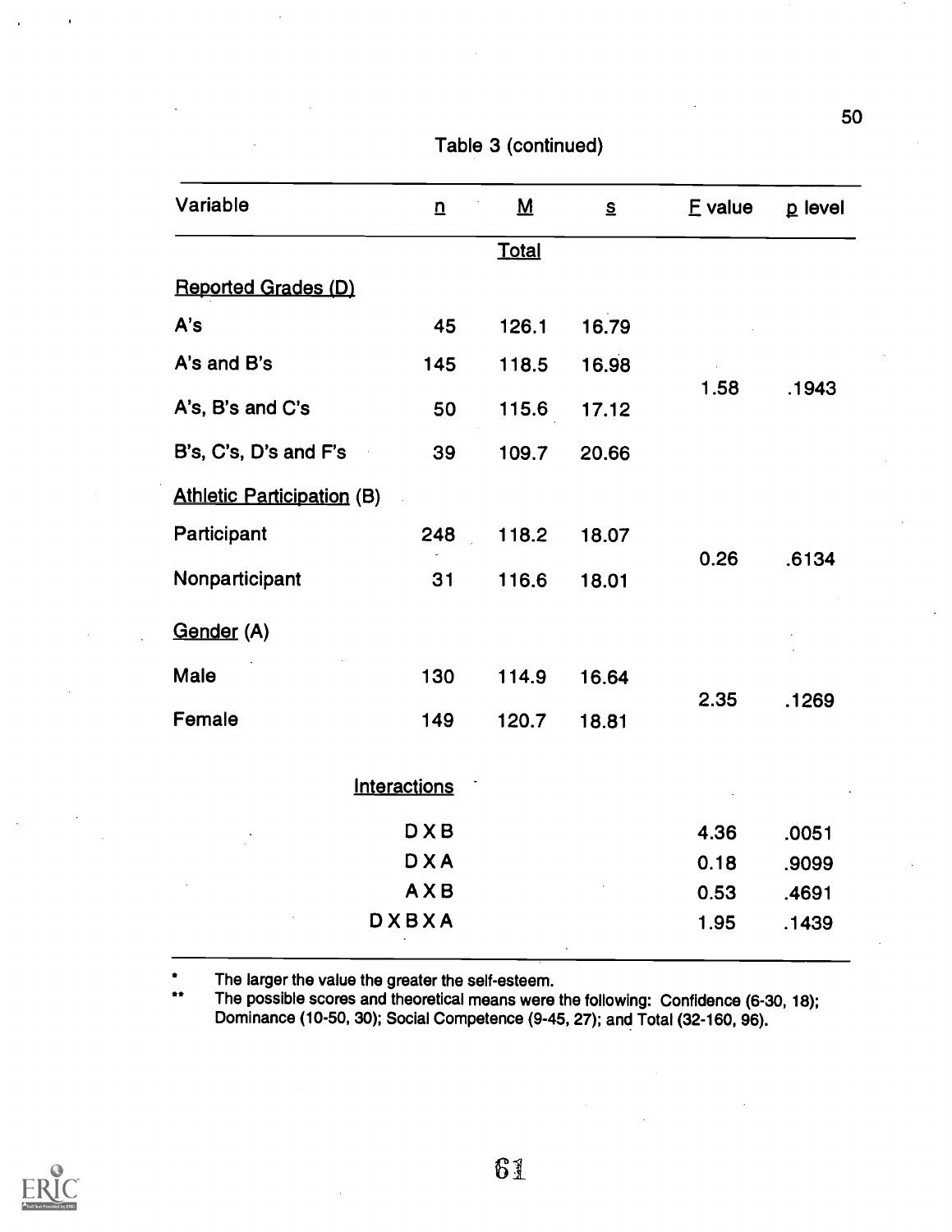Six of the 28 2 values were statistically significant at the .05 level; therefore, the null hypotheses for these comparisons were rejected. The 6 statistically significant comparisons were for interactions. The following interactions were statistically significant:

1. independent variables reported grades and athletic participation for the dependent variable Confidence (recurring, Figure 2),

2. independent variables athletic participation and gender for the dependent variable Confidence,

3. independent variables reported grades and athletic participation for dependent variable Dominance,

4. independent variables reported grades and athletic participation for dependent variable Social Competence (recurring, Figure 3)

5. independent variables reported grades, athletic participation and gender for the dependent variables Social Competence, and

6. independent variables reported grades and athletic participation for Total (recurring, Figure 4).

The interaction between athletic participation and gender for the dependent variable Confidence was depicted in profile plot Figure 5. Figure 5 contains mean Confidence scores and curves for gender.

![](_page_61_Picture_8.jpeg)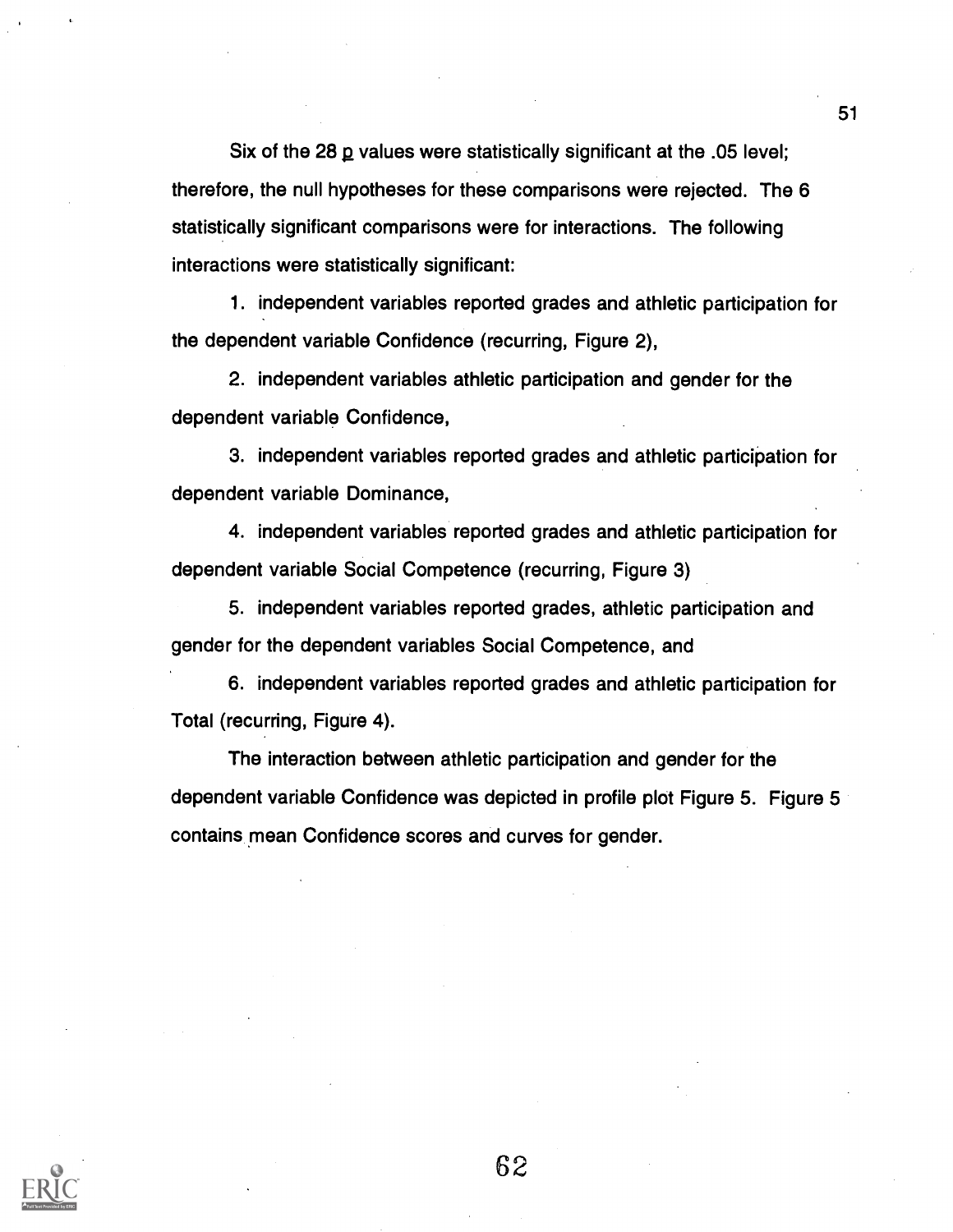![](_page_62_Figure_0.jpeg)

![](_page_62_Figure_1.jpeg)

![](_page_62_Picture_2.jpeg)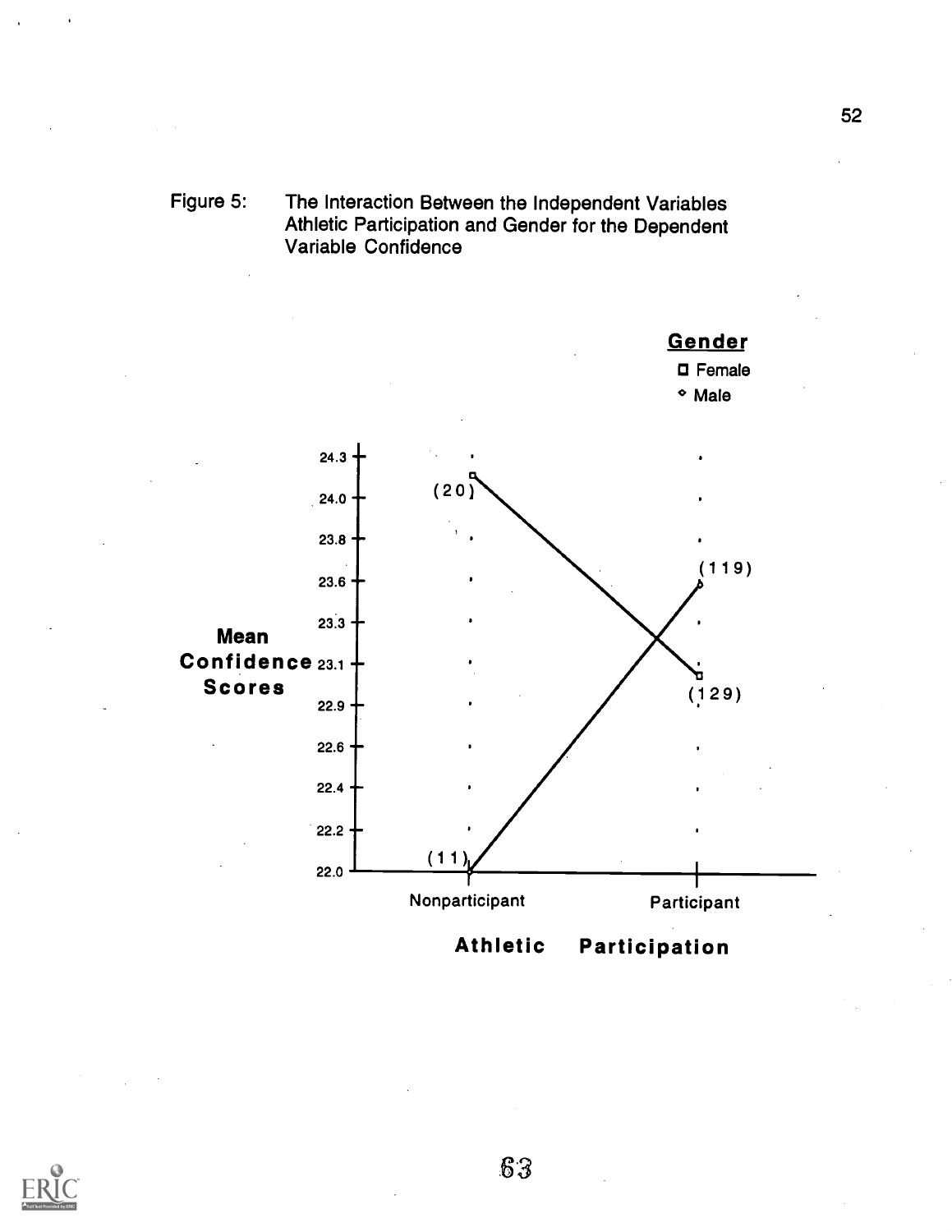Interaction between gender and athletic participation for the dependent variable Confidence was disordinal. The results reported in Figure 5 indicated the following:

1. females who were nonparticipants in athletics had numerically the highest mean Confidence score of any sub group, and

2. males who were nonparticipants in athletics had numerically the lowest mean Confidence score of any sub group.

The interaction between athletic participation and reported grades for the dependent variable Dominance was depicted in profile plot. Figure 6 contains mean Dominance scores and curves for athletic participation.

![](_page_63_Picture_4.jpeg)

![](_page_63_Picture_5.jpeg)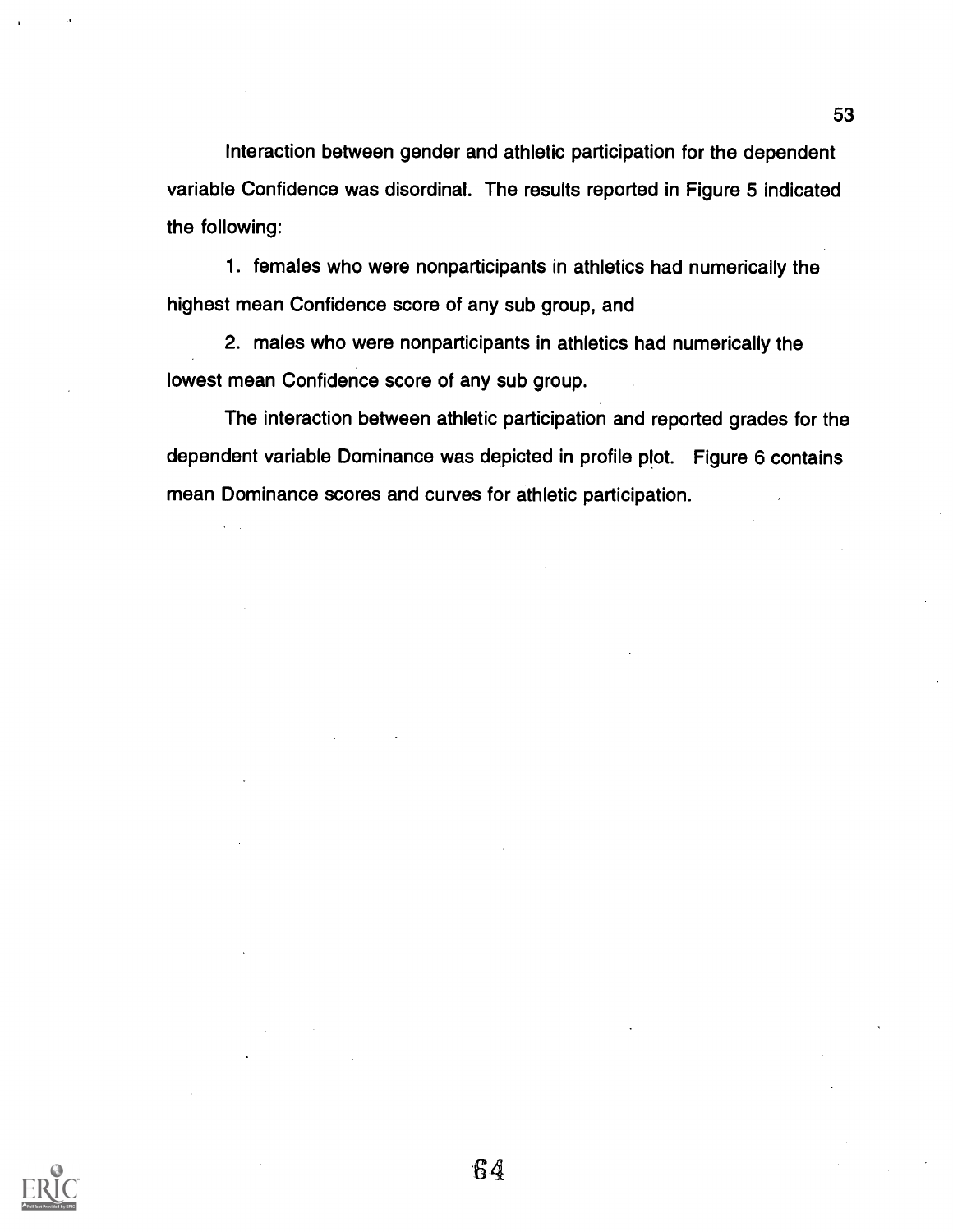# Figure 6: The Interaction Between the Independent Variables Athletic Participation and Reported Grades for the Dependent Variable Dominance

![](_page_64_Figure_1.jpeg)

![](_page_64_Figure_2.jpeg)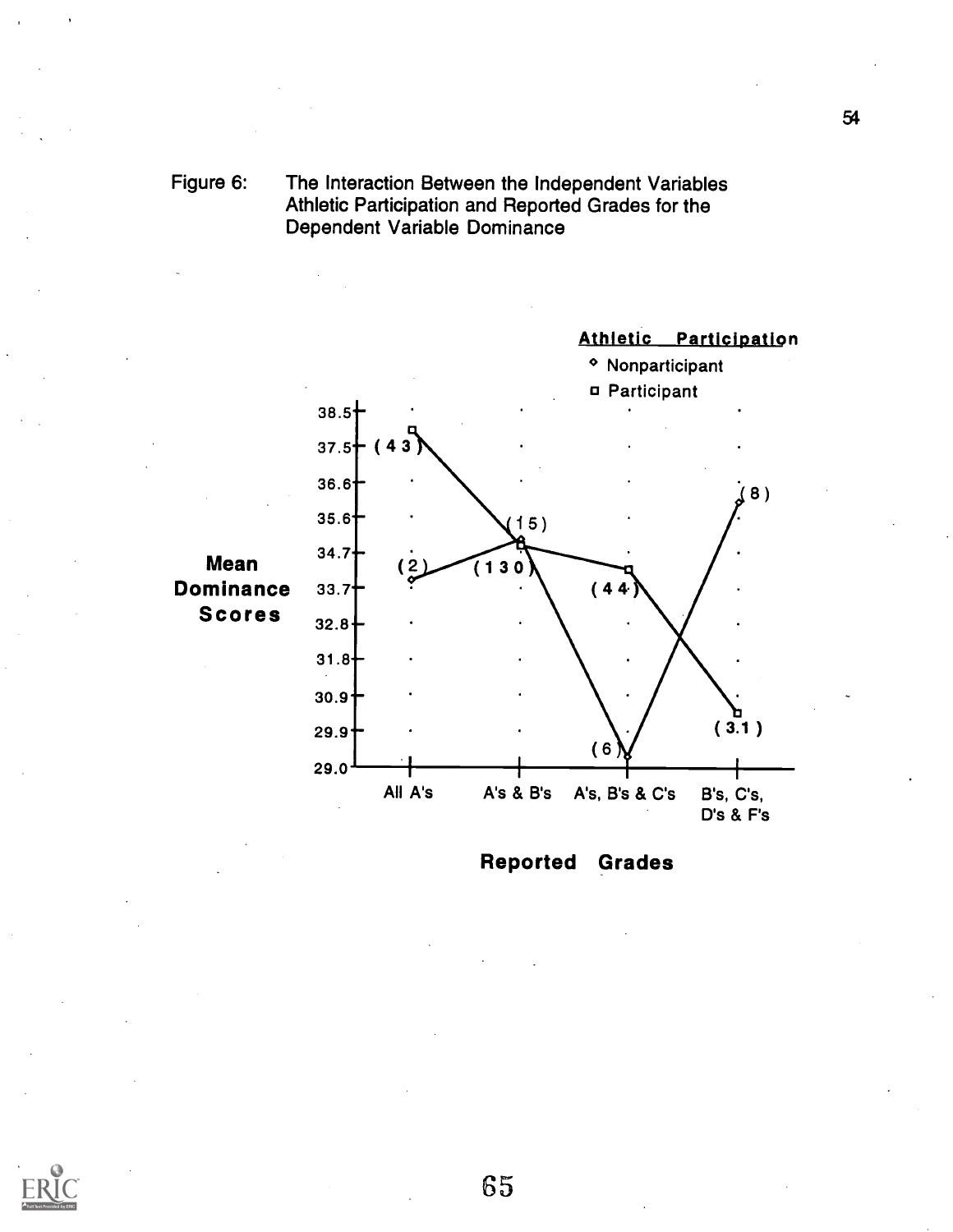The interaction among reported grades and athletic participation for the dependent variable Dominance was disordinal. The results cited in Figure 6 indicated the following:

1. Students who participated in athletics and reported all A's had numerically the highest Dominance score of any sub group, and

2. students who were nonparticipants in athletics and reported A's, B's and C's for grades had numerically the lowest mean Dominance score of any sub group.

The interaction among reported grades, athletic participation and gender for the dependent variable Social Competence was depicted in a profile plot. Figure 7 contains mean Social Competence scores and curves for gender and athletic participation.

![](_page_65_Picture_4.jpeg)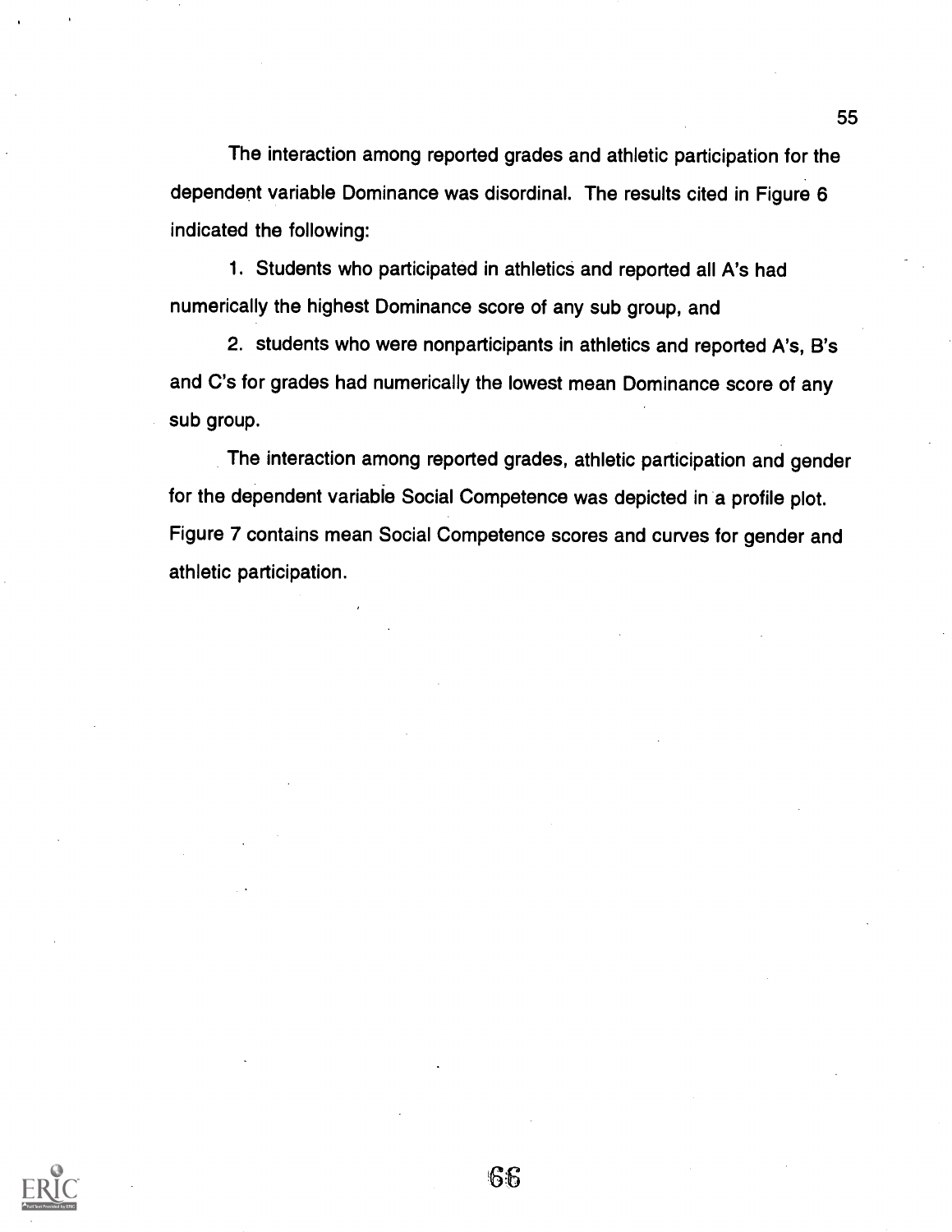Figure 7: The Interaction Among the Independent Variables Athletic Participation, Gender and Reported Grades for the Dependent Variable Social Competence

![](_page_66_Figure_1.jpeg)

Reported Grades

![](_page_66_Picture_3.jpeg)

67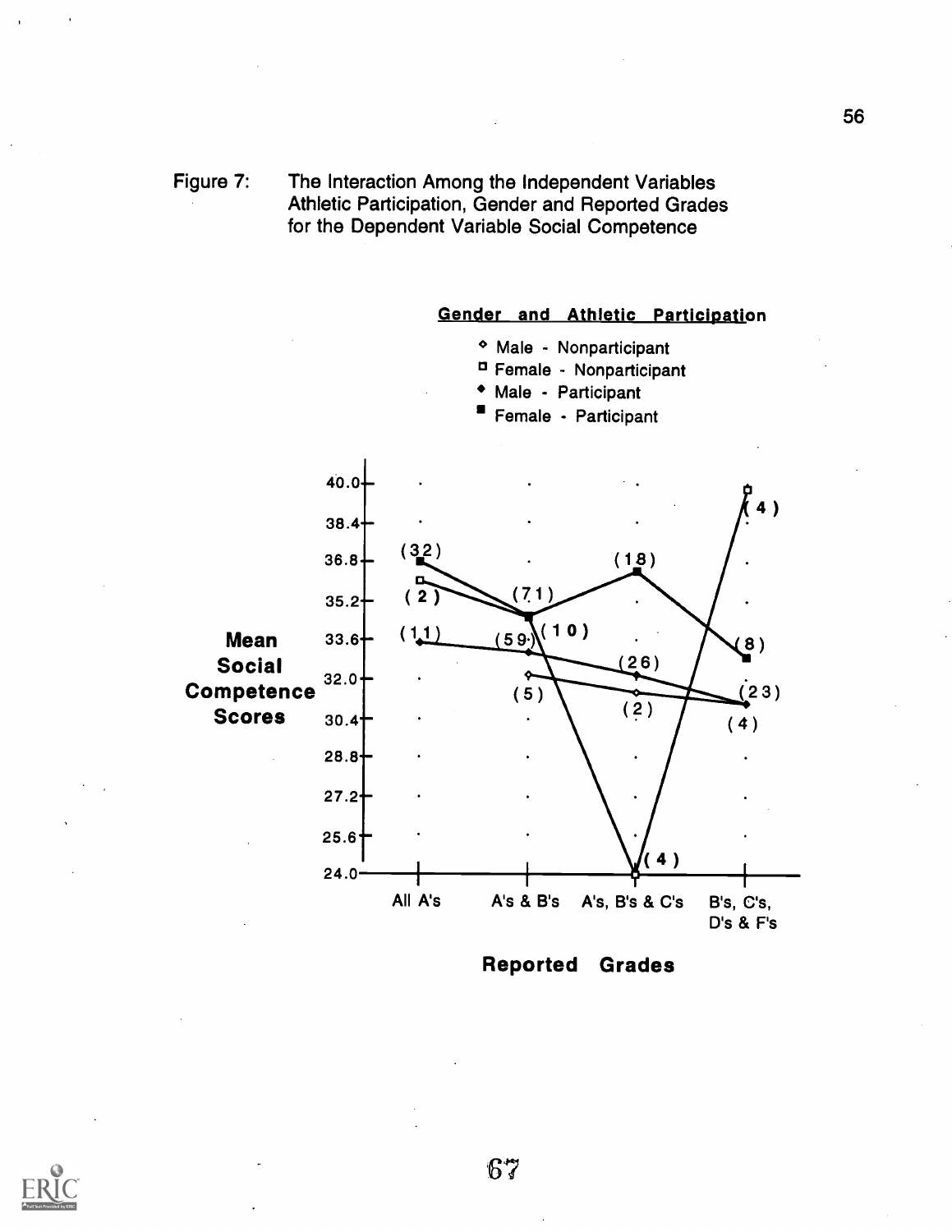The interaction among reported grades, athletic participation and gender for the dependent variable Social Competence was disordinal. The results cited in Figure 7 indicated the following:

1. female nonparticipants who reported B's, C's, D's and F's had numerically the highest mean Social Competence score of any subgroup, and

2. female nonparticipants who reported B's, C's, D's and F's had numerically the lowest mean Social Competence score of any subgroup.

It was hypothesized in composite null hypothesis number 4 that the differences among the mean Texas Social Behavior Inventory scores according to reported grades, family structure, and gender would not be statistically significant. Table 4 contains information pertaining to composite null hypothesis number 4. The following were cited in Table 4: variables, group sizes, means, standard deviations,  $E$  values and  $p$  levels

![](_page_67_Picture_4.jpeg)

![](_page_67_Picture_5.jpeg)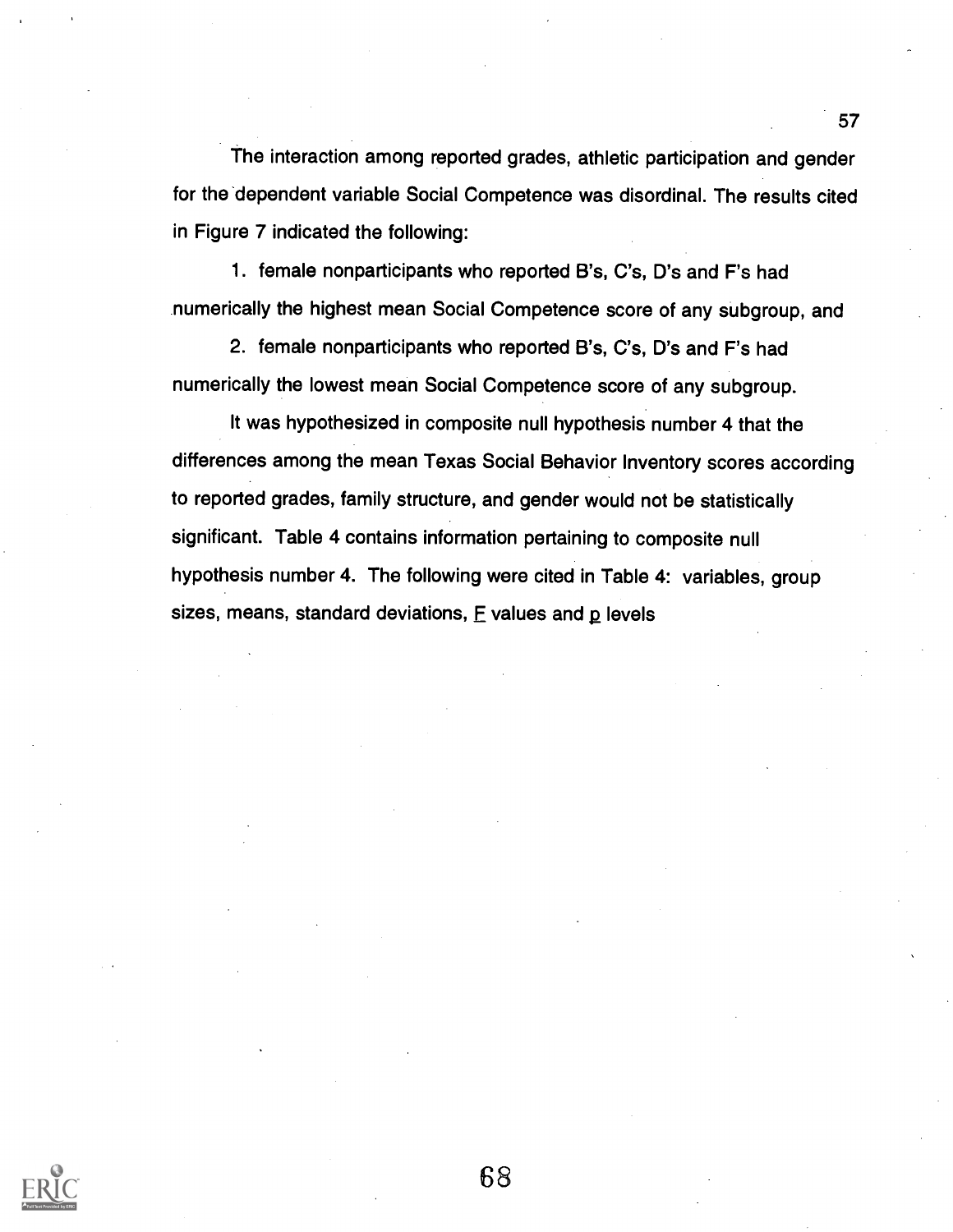Table 4: A Comparison of Mean Texas Social Behavior Inventory Scores for Students According to Reported Grades, Family Structure, and Gender Employing a Three-way Analysis of Variance (General Linear Model)

| Variable                                  | $\overline{u}$      | $\underline{\mathsf{M}}^{\star}$ | $\mathbf{s}$ | E value | p level |
|-------------------------------------------|---------------------|----------------------------------|--------------|---------|---------|
|                                           |                     | Confidence**                     |              |         |         |
| <b>Reported Grades (D)</b>                |                     |                                  |              |         |         |
| A's                                       | 45                  | 24.4                             | 3.32         |         |         |
| A's and B's                               | 145                 | 23.5                             | 3.95         | 0.48    | .6942   |
| A's, B's and C's                          | 50                  | 23.3                             | 3.40         |         |         |
| B's, C's, D's and F's                     | 39                  | 21.7                             | 5.50         |         |         |
| <b>Family Structure (C)</b>               |                     |                                  |              |         |         |
| both biological parents                   | 225                 | 23.2                             | 4.16         |         |         |
| mother or father only                     | 21                  | 24.6                             | 3.23         | 1.48    | .2208   |
| one biological parent &<br>one stepparent | 27                  | 23.7                             | 4.10         |         |         |
| other                                     | 6                   | 23.8                             | 2.71         |         |         |
| Gender (A)                                |                     |                                  |              |         |         |
| Male                                      | 130                 | 23.5                             | 3.81         |         |         |
| Female                                    | 149                 | 23.2                             | 4.29         | 2.38    | .1241   |
|                                           | <b>Interactions</b> |                                  |              |         |         |
|                                           | <b>DXC</b>          |                                  |              | 0.69    | .6765   |
|                                           | <b>DXA</b>          |                                  |              | 0.31    | .8182   |
|                                           | <b>AXC</b>          |                                  |              | 1.71    | .1651   |
|                                           | DXCXA               |                                  |              | 0.44    | .7823   |

(continued)

![](_page_68_Picture_3.jpeg)

58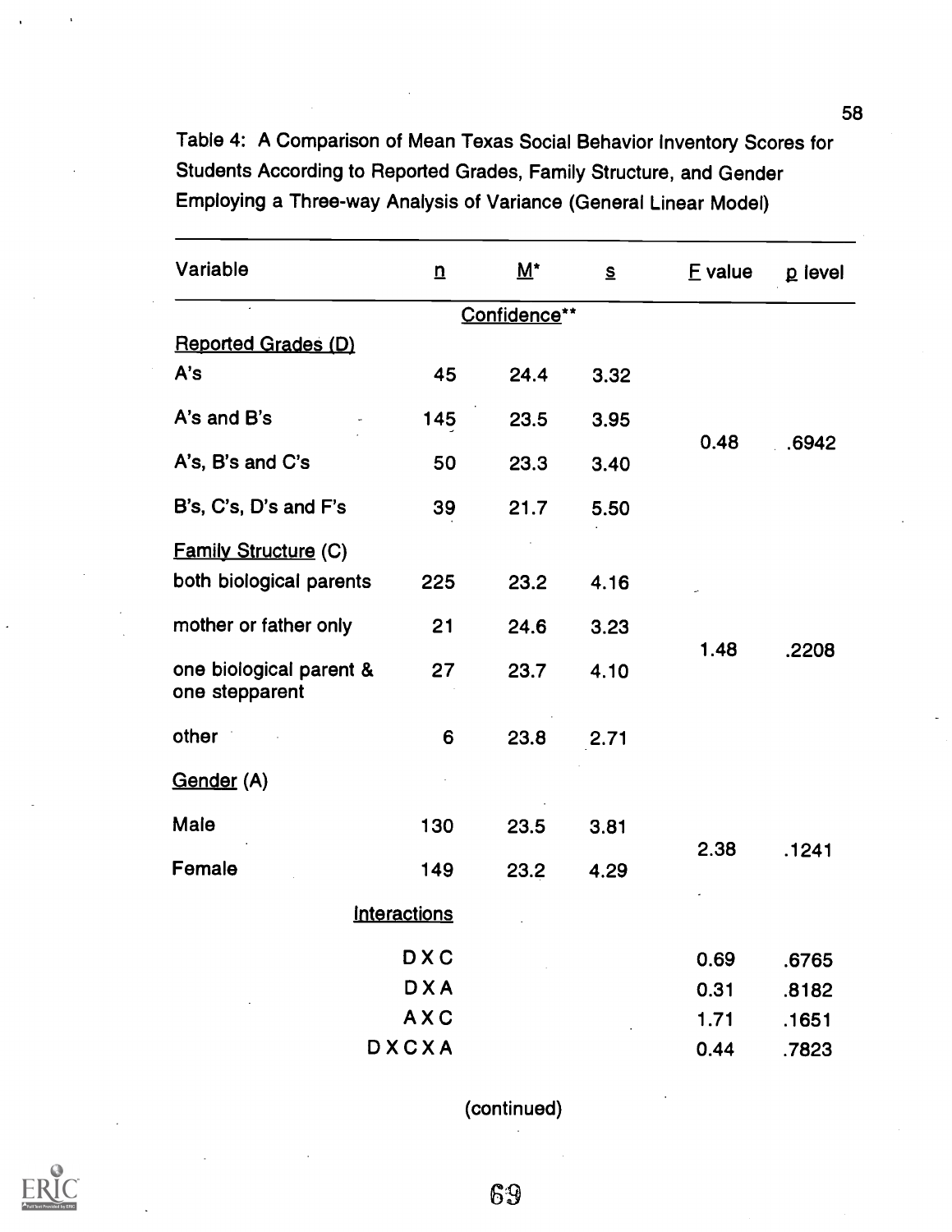| Variable                                               | $\mathbf n$  | $\overline{M}$ | $\mathbf{s}$ | E value | p level |
|--------------------------------------------------------|--------------|----------------|--------------|---------|---------|
|                                                        |              | Dominance      |              |         |         |
| <b>Reported Grades (D)</b>                             |              |                |              |         |         |
| A's                                                    | 45           | 37.8           | 6.52         |         |         |
| A's and B's                                            | 145          | 35.0           | 6.36         | 1.41    |         |
| A's, B's and C's                                       | 50           | 33.7           | 5.97         |         | .2405   |
| B's, C's, D's and F's                                  | 39           | 31.6           | 6.75         |         |         |
| <b>Family Structure (C)</b><br>both biological parents | 225          | 34.6           | 6.65         |         |         |
| mother or father only                                  | 21           | 35.4           | 4.76         |         | .4189   |
| one biological parent &<br>one stepparent              | 27           | 34.4           | 6.99         | 0.95    |         |
| other                                                  | 6            | 38.8           | 7.76         |         |         |
| Gender (A)                                             |              |                |              |         |         |
| Male                                                   | 130          | 33.7           | 6.18         |         |         |
| <b>Female</b>                                          | 149          | 35.7           | 6.80         | 2.67    | .1037   |
|                                                        | Interactions |                |              |         |         |
|                                                        | <b>DXC</b>   |                |              | 1.06    | .3891   |
|                                                        | <b>DXA</b>   |                |              | 0.11    | .9554   |
|                                                        | AXC          |                |              | 0.69    | .5573   |
|                                                        | DXCXA        |                |              | 0.31    | .8692   |

Table 4 (continued)

(continued)

59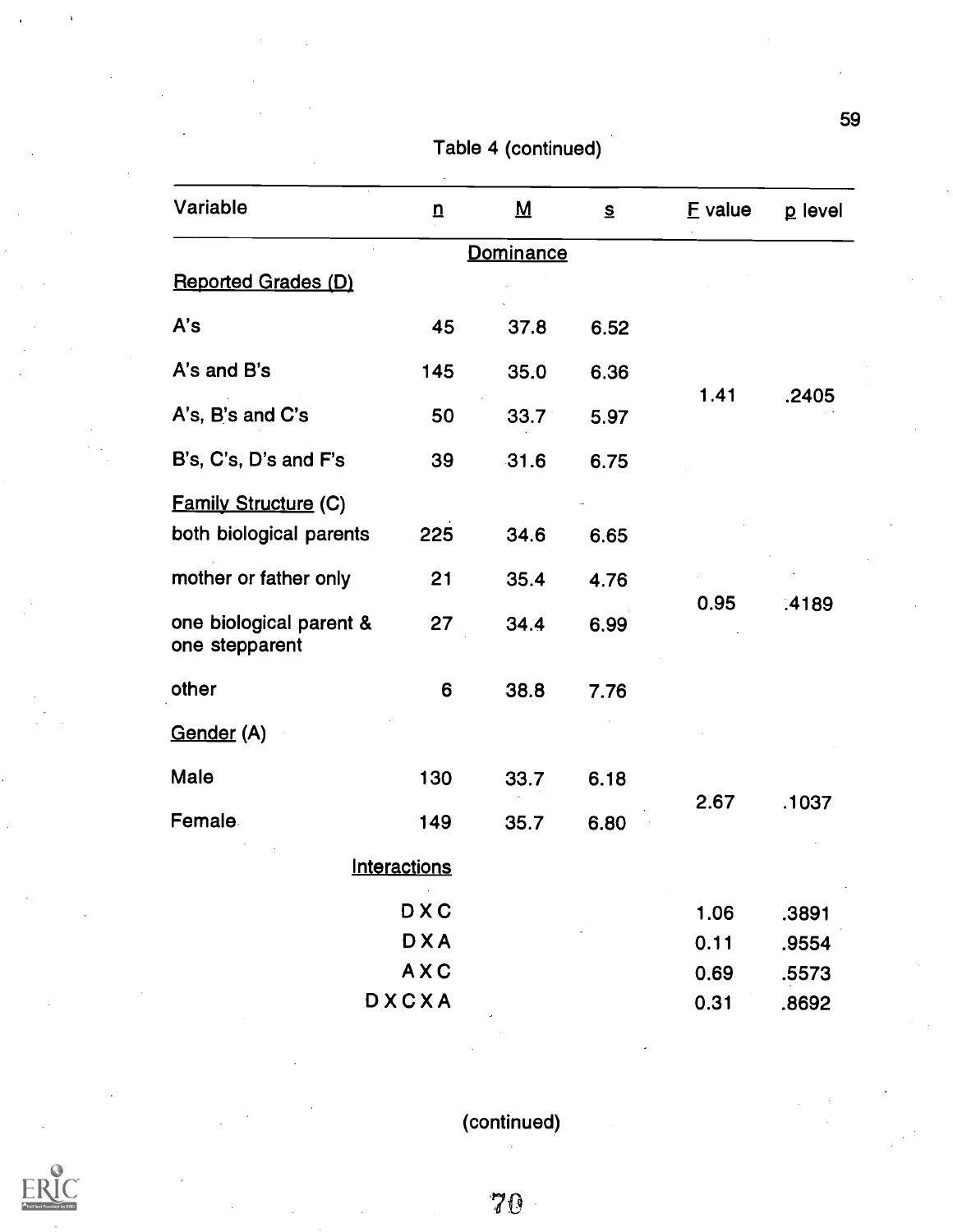| Variable                                               | $\mathbf n$         | $\overline{\mathsf{M}}$ | S    | E value | p level |
|--------------------------------------------------------|---------------------|-------------------------|------|---------|---------|
|                                                        |                     | Social Competence       |      |         |         |
| <b>Reported Grades (D)</b>                             |                     |                         |      |         |         |
| A's                                                    | 45                  | 35.9                    | 5.20 |         |         |
| A's and B's                                            | 145                 | 33.9                    | 5.41 | 1.26    | .2879   |
| A's, B's and C's                                       | 50                  | 33.0                    | 6.49 |         |         |
| B's, C's, D's and F's                                  | 39                  | 32.3                    | 6.18 |         |         |
|                                                        |                     |                         |      |         |         |
| <b>Family Structure (C)</b><br>both biological parents | 225                 | 33.4                    | 5.69 |         |         |
| mother or father only                                  | 21                  | 35.0                    | 4.74 |         | .0726   |
| one biological parent &<br>one stepparent              | 27                  | 35.8                    | 6.41 | 2.35    |         |
| other                                                  | 6                   | 36.7                    | 6.89 |         |         |
| <u>Gender</u> (A)                                      |                     |                         |      |         |         |
| Male                                                   | 130                 | 32.4a                   | 5.07 |         |         |
| Female                                                 | 149                 | 35.1 <sup>b</sup>       | 6.07 | 6.72    | .0101   |
|                                                        | <b>Interactions</b> |                         |      |         |         |
|                                                        | <b>DXC</b>          |                         |      | 1.45    | .1857   |
|                                                        | <b>DXA</b>          |                         |      | 0.97    | .4071   |
|                                                        | AXC                 |                         |      | 1.00    | .3945   |
|                                                        | DXCXA               |                         |      | 1.03    | .3904   |

Table 4 (continued)

(Continued)

![](_page_70_Picture_3.jpeg)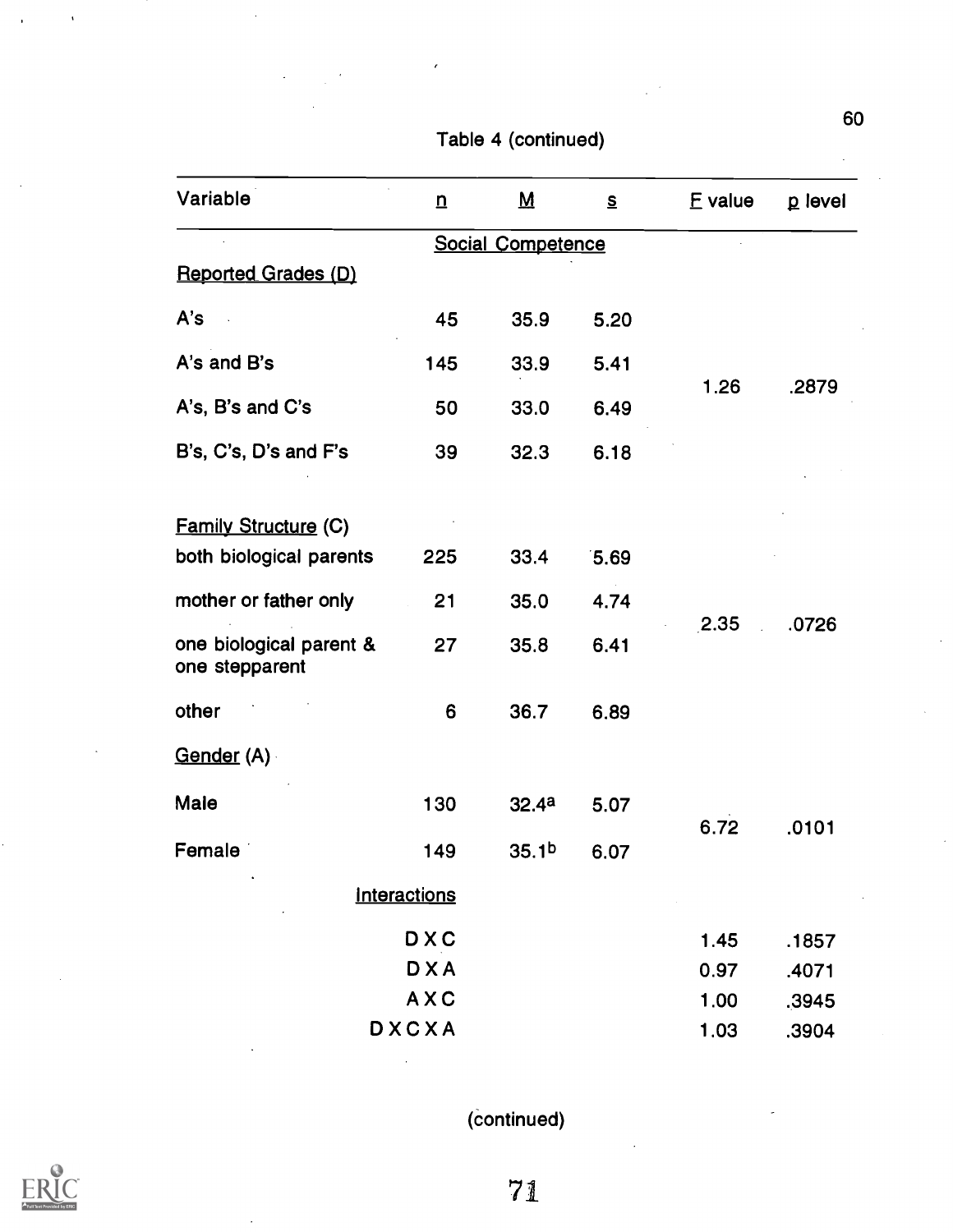| Variable                                  | $\overline{u}$ | $\underline{\mathbf{M}}$ | S     | E value | p level |
|-------------------------------------------|----------------|--------------------------|-------|---------|---------|
|                                           |                | <b>Total</b>             |       |         |         |
| Reported Grades (D)                       |                |                          |       |         |         |
| A's                                       | 45             | 126.1                    | 16.79 |         |         |
| A's and B's                               | 145            | 118.5                    | 16.98 | 1.24    |         |
| A's, B's and C's                          | 50             | 115.6                    | 17.12 |         | .2945   |
| B's, C's, D's and F's                     | 39             | 109.7                    | 20.66 |         |         |
| <b>Family Structure (C)</b>               |                |                          |       |         |         |
| both biological parents                   | 225            | 117.0                    | 18.08 |         |         |
| mother or father only                     | 21             | 121.7                    | 14.95 |         | .1482   |
| one biological parent &<br>one stepparent | 27             | 121.0                    | 18.51 | 1.80    |         |
| other                                     | 6              | 127.7                    | 22.46 |         |         |
| Gender (A)                                |                |                          |       |         |         |
| Male                                      | 130            | 114.9a                   | 16.64 |         |         |
| Female                                    | 149            | 120.7 <sup>b</sup>       | 18.81 | 4.72    | .0308   |
|                                           | Interactions   |                          |       |         |         |
|                                           | <b>DXC</b>     |                          |       | 1.22    | .2910   |
|                                           | <b>DXA</b>     |                          |       | 0.20    | .8941   |
|                                           | AXC            |                          |       | 0.93    | .4276   |
|                                           | <b>DXCXA</b>   |                          |       | 0.73    | .5729   |

Table 4 (continued)

 $\overline{\bullet}$ The larger the value the greater the self-esteem.

J

 $\star \star$ The possible scores and theoretical means were the following: Confidence (6-30, 18); Dominance (10-50, 30); Social Competence (9-45, 27); and Total (32-160, 96).

ab The difference is statistically significant at the .05 level according to Bonferroni (Dunn) <u>t t</u>est for means

![](_page_71_Picture_5.jpeg)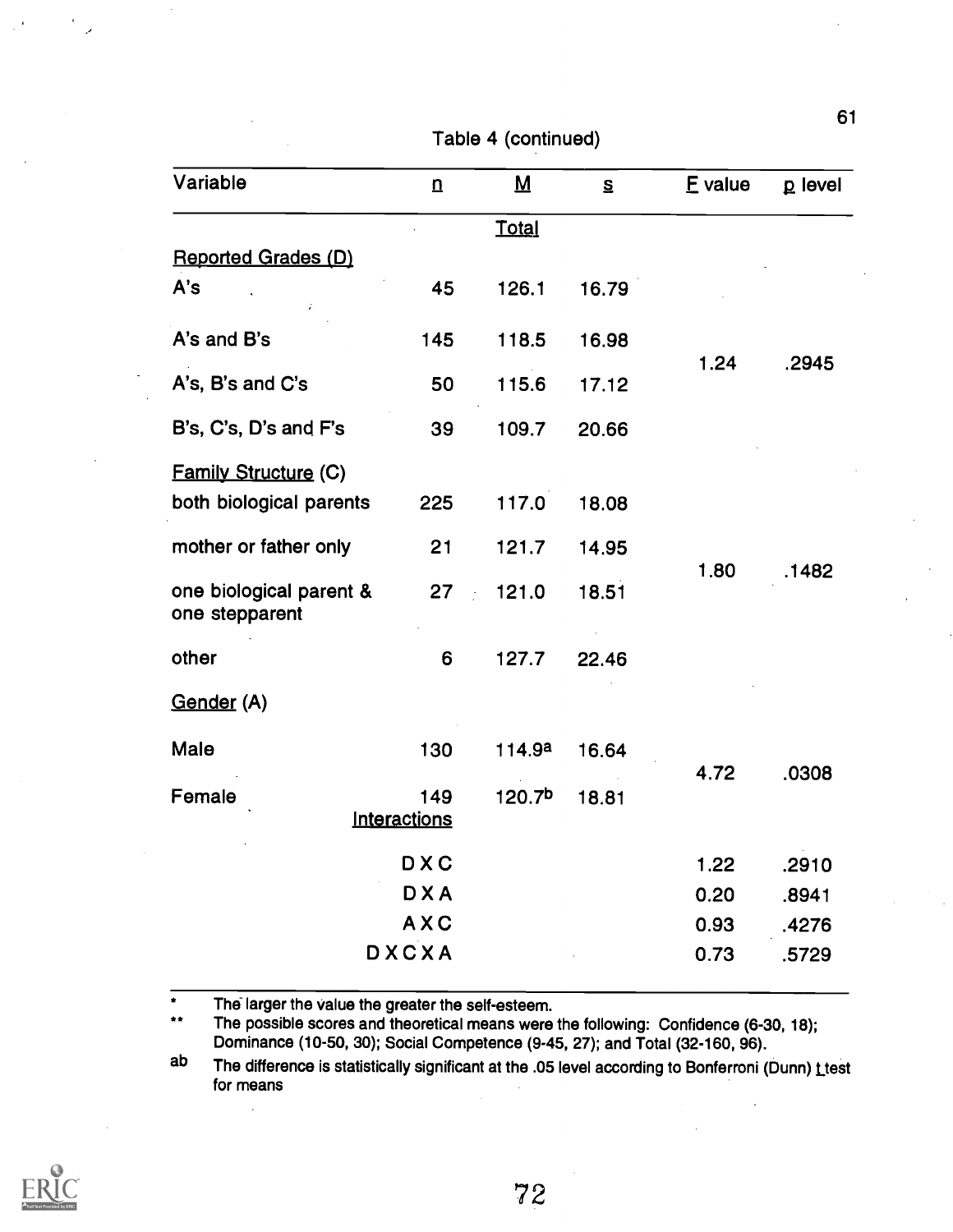Two of the  $28_p$  values were statistically significant at the .05 level; therefore, the null hypotheses for these comparisons were rejected. The statistically significant comparisons were for main effects. The following main effects were statistically significant:

1. the independent variable gender and the dependent variable Social Competence (recurring Table 1), and

2. the independent variable gender and the dependent variable Total (recurring Table 1).

The results cited in Table 4 indicated no additional associations between independent and dependent variables.

#### **Discussion**

#### **Summary**

The purpose of the researcher was to investigate the self-esteem of high school athletes. The independent variables investigated were gender, athletic participation, family structure, and reported grades. The dependent variables were the self-esteem scores from the following sub-scales of the Texas Social Behavior Inventory: Confidence, Dominance, Social Competence and Total. The sample consisted of 279 students 9th grade through college sophomores. Four composite null hypotheses were tested with three-way analysis of variance (general linear model).

A total of 52 comparisons were made plus 60 recurring. Of the 52 comparisons 12 were for main effects and 40 were for interactions. Of the 12 main effects 3 were statistically significant at the .05 level. The following main effects were statistically significant:

1. gender for the dependent variable Social Competence,



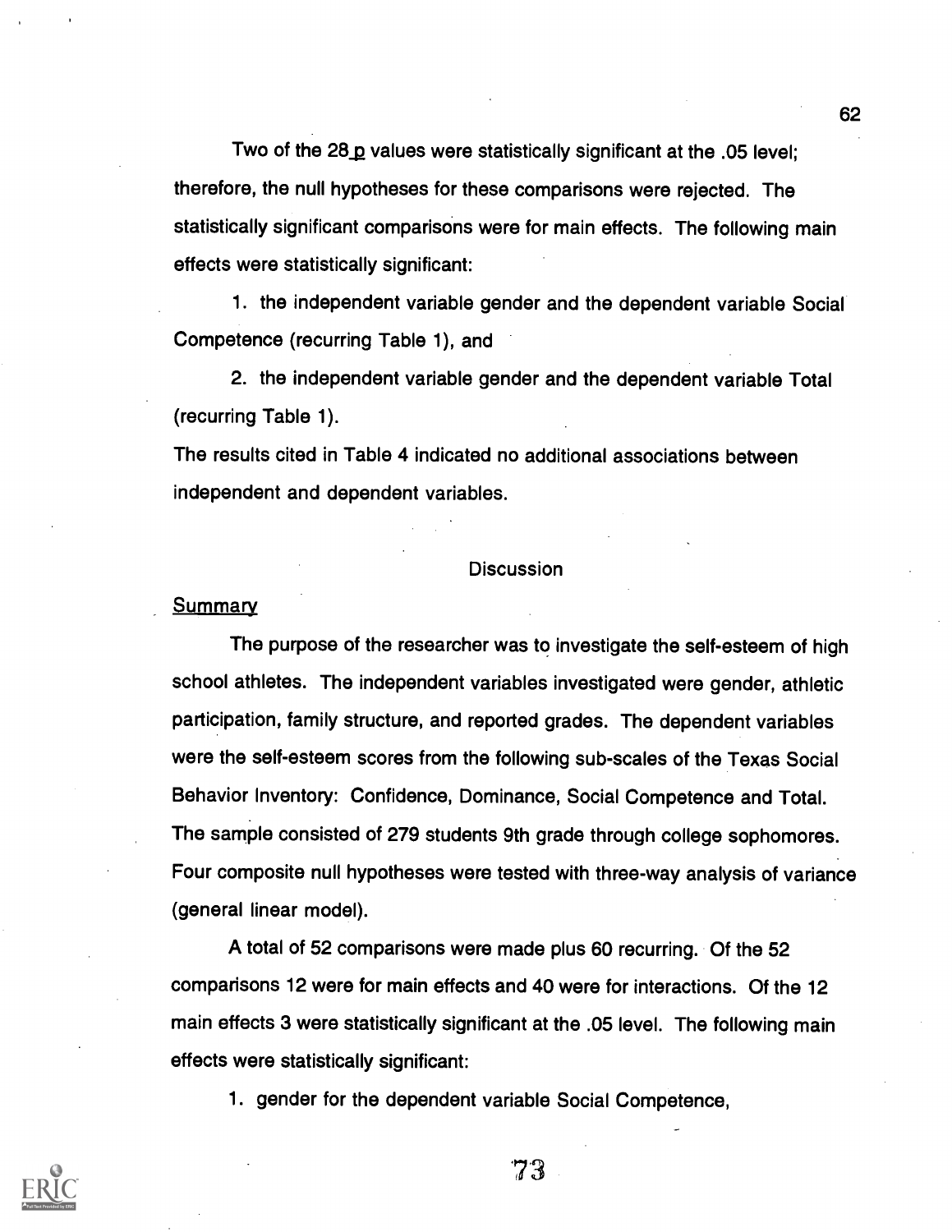2. gender for the dependent variable Total, and

3. family structure for the dependent variable Social Competence.

The results indicated the following for main effects:

1. female students had a statistically higher self-esteem than male students for Social Competence,

2. female students had a statistically higher self-esteem than male students for Total, and

3. students from family structures other than both biological parents had statistically higher self-esteem for Social Competence.

Of the 40 interactions, 7 were statistically significant at the .05 level. The following interactions were statistically significant:

1. among gender, athletic participation, and family structure for the dependent variable Social Competence,

2. between reported grades and athletic participation for the dependent variable Confidence,

3. between reported grades and athletic participation for the dependent variable Social Competence,

4. between reported grades and athletic participation for the dependent variable Total,

5. between athletic participation and gender for the dependent variable Confidence,

6. between reported grades and athletic participation for the dependent variable Dominance, and

7. among reported grades, athletic participation, and gender for the dependent variable Social Competence.



74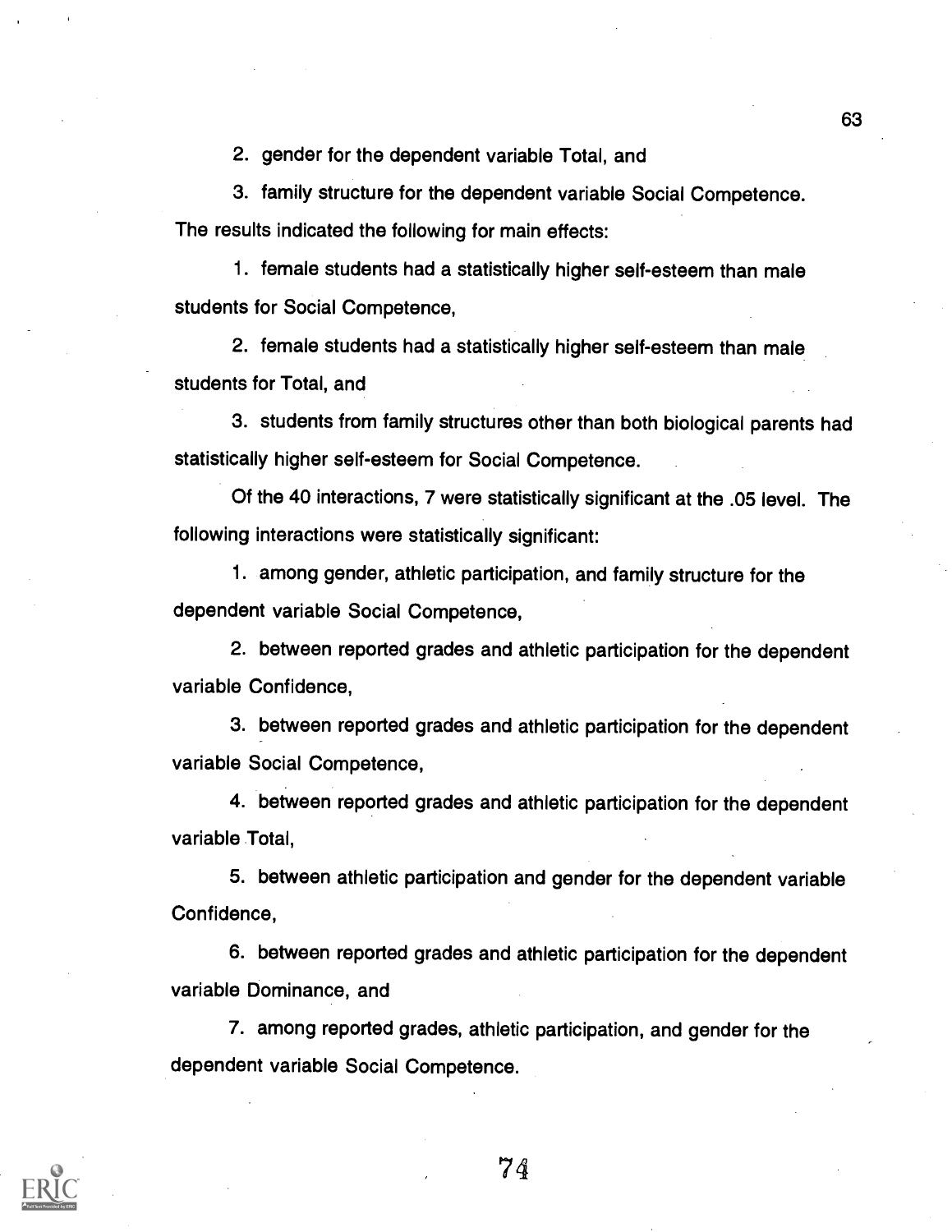#### The Related Literature and the Results of the Present Study

The results of the present study supported the findings by Holland & Andre (1994b), Spreitzer (1994), and Taylor (1995) that athletic participants have a higher self-esteem than nonparticipants. Black (1976) and Frey & Eitzen (1994) indicated that there was no difference in the self-esteem of male participants and male nonparticipants. The results of the present study supported these findings.

Goldberg & Chandler (1995), Holland and Andre (1994b), Snyder & Spreitzer (1992), and Spreitzer (1994) all concluded that athletic participation has a positive impact on academic achievement. The present study supported these findings; there was a relationship between the dual roles of scholar and athlete.

The results of the present study did not support the findings of Burchinal (1964), Hammond (1979), Holland & Andre (1994b), and Raschke & Raschke (1979), that there were no significant differences in self-esteem between children of intact and divorced families. The present study did find an association between family structure and self-esteem. Authors of several studies concluded that children from intact families were significantly better off than those from other family types. The authors were the following: Coopersmith (1967), Nunn & Parish (1982), Nunn, Parish & Worthing (1983), Parish & Parish (1983), and Wallerstein & Kelly (1980). The results of the present study contradicted these findings.

The survey conducted by the American Association of University of Women (1990) and a study by Orenstein (1994) concluded that girls' selfesteem is lower than boys' self-esteem. The results of the present study did not support these findings. Hines & Groves (1989) and Holland & Andre (1994b)



75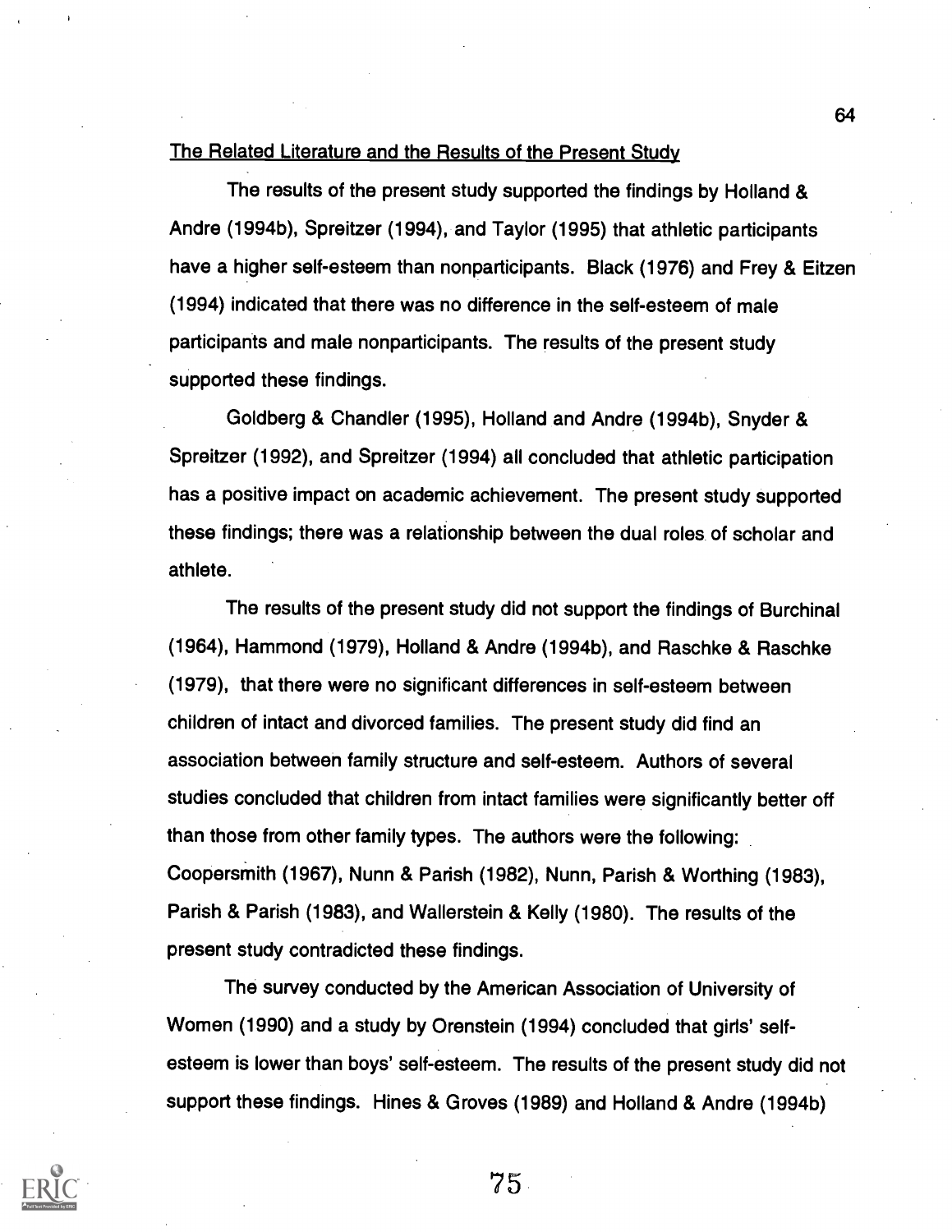found that gender did not influence self-esteem. The results of the current study did not support these findings.

Generalizations

The results of the present study appeared to support the following generalizations:

1. female students have higher total self-esteem than male students,

2. students gender, athletic participation and family structure should be interpreted concurrently for Social Competence,

3. students reported grades and athletic participation should be interpreted concurrently for Confidence,

4. students reported grades and athletic participation should be interpreted concurrently for Social Competence

5. students reported grades and athletic participation should be interpreted concurrently for Total,

6. students athletic participation and gender should be interpreted concurrently for Confidence,

7. students grades and athletic participation should be interpreted concurrently for Dominance,

8. students grades, athletic participation, and gender should be interpreted concurrently for Social Competence, and

9. students have positive self-esteem.

**Recommendations** 

The results of the present study appear to support the following recommendations:

1. the study should be replicated with a larger control group,

2. the study should be replicated with a large random sample,

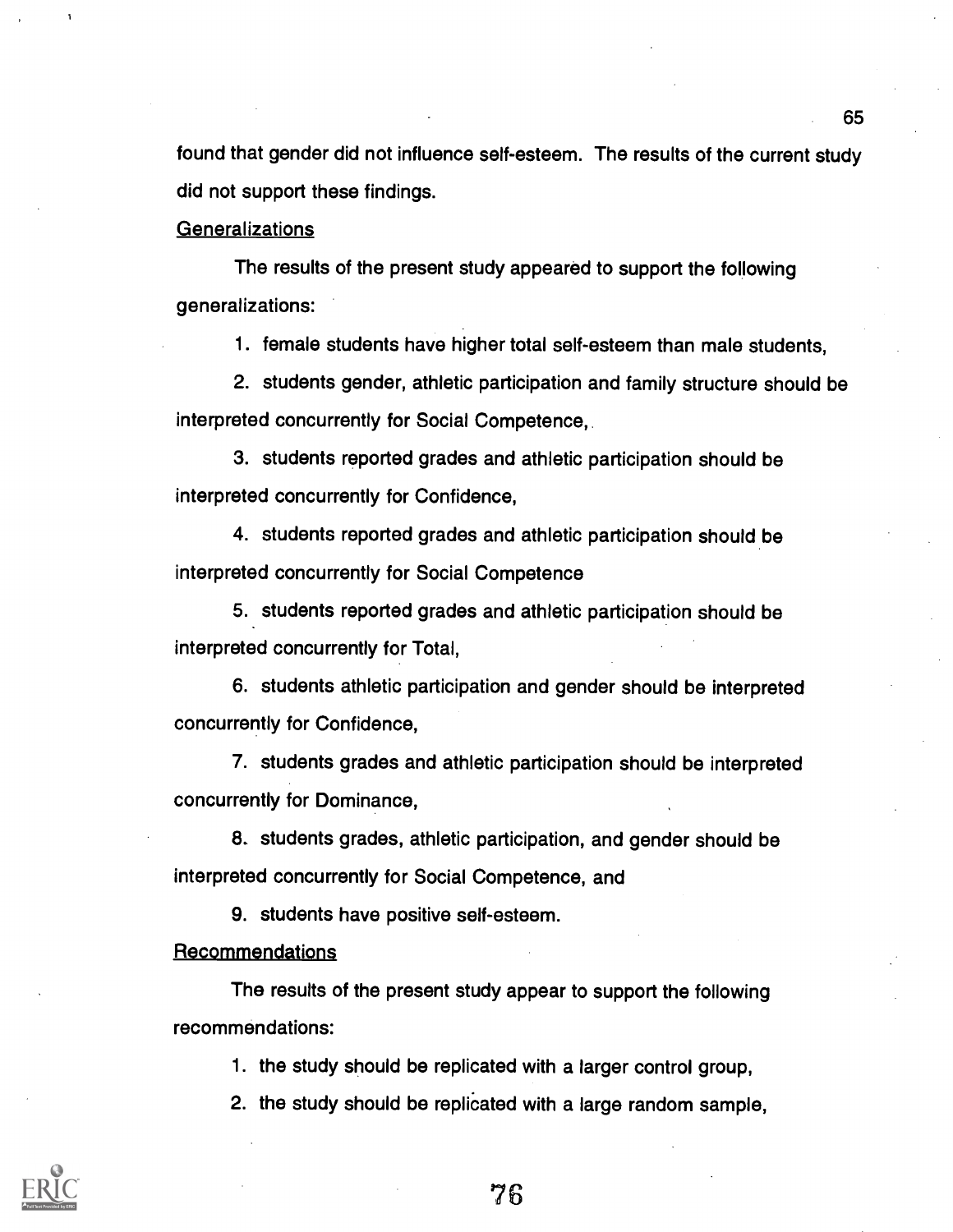3. the study should be replicated in other geographical areas, and

4. the study should be replicated in schools with varying sizes.

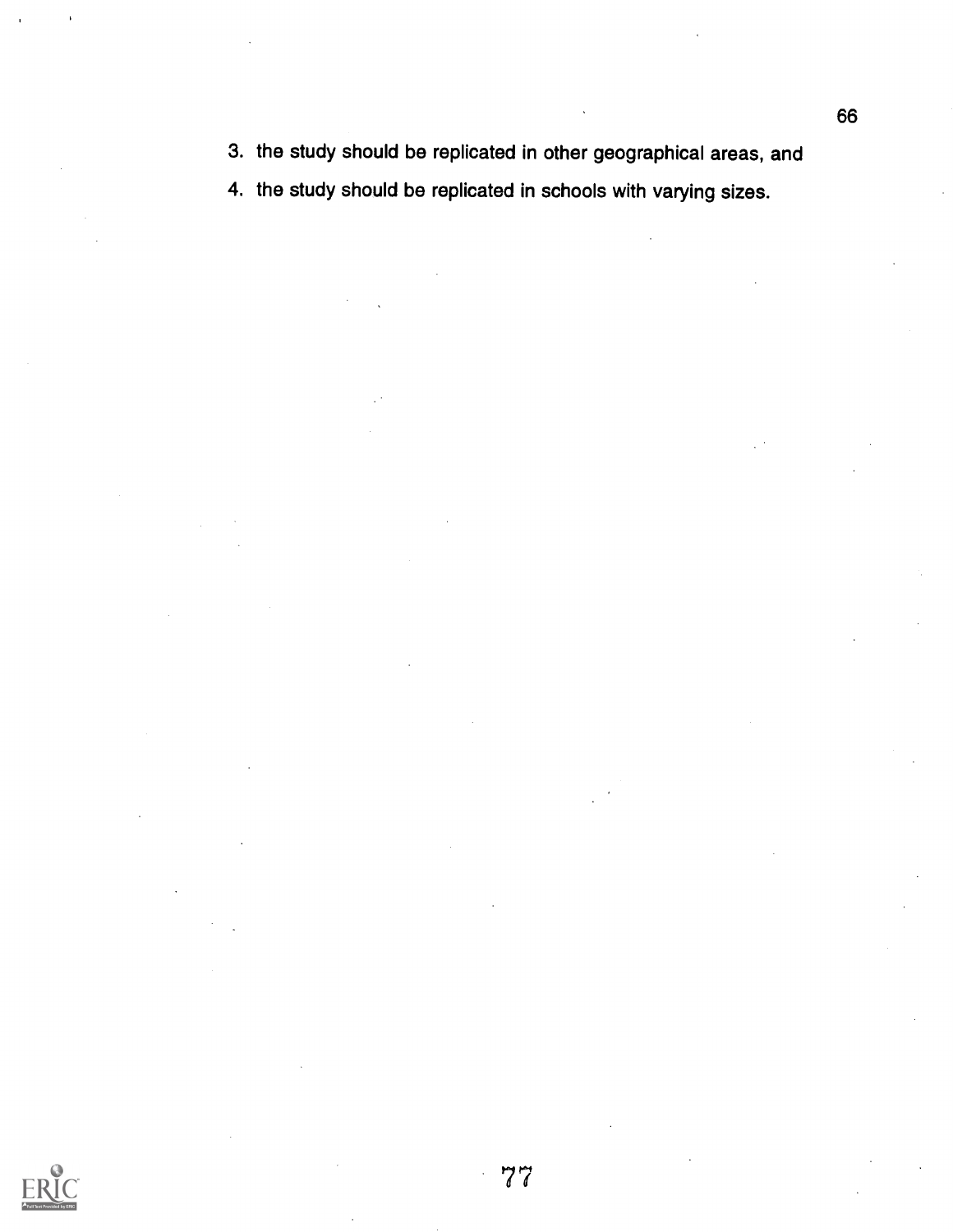#### References

Adler, J., Wingert, P., Wright, L., Houston, P., Manly, M., & Cohen, A. D., (1992, February 17). Hey, I'm terrific! Newsweek. 19. 46-51.

Atkinson, B.A., & Ogston, D.G. (1974). The effect of father absence on male children in the home and school. Journal of School Psychology, 12(3), 213-221.

Baumeister, R. F. (1993). Self-Esteem: The puzzle of low self-regard. New York: Plenum Press.

Black, B. M. (1976). The relationship of self concept to physical skill and athletic participation. Unpulbished Doctoral Dissertation, Springfield College.

Black, S. (1991). Self-esteem sense and nonsense. The American School Board Journal. 178(7), 27-29.

Bohannan, P. & Erickson, R. (1978, January). Stepping in. Psychology Today. 12. 53-54.

Bower, B. (1991, March 23). Teenage turning point. Science News. 12(12),184-186.

Brookover, W. B., Thomas, S. & Paterson, A. (1963). Self-concept of ability and school achievement. Sociology of Education. 37(1), 271-274.

Burchinal, L. (1964). Characteristics of adolescents from unbroken, broken, and reconstituted families. Journal of Marriage and The Family. 26. 44- 51.

Bureau of the Census, Statistical Abstract of the United States 1995 (115th ed.). Washington, D. C.

Butcher, J. E. (1989). Adolescent girls' sex role development: Relationship with sports participation, self-esteem, and age at menarche. Sex

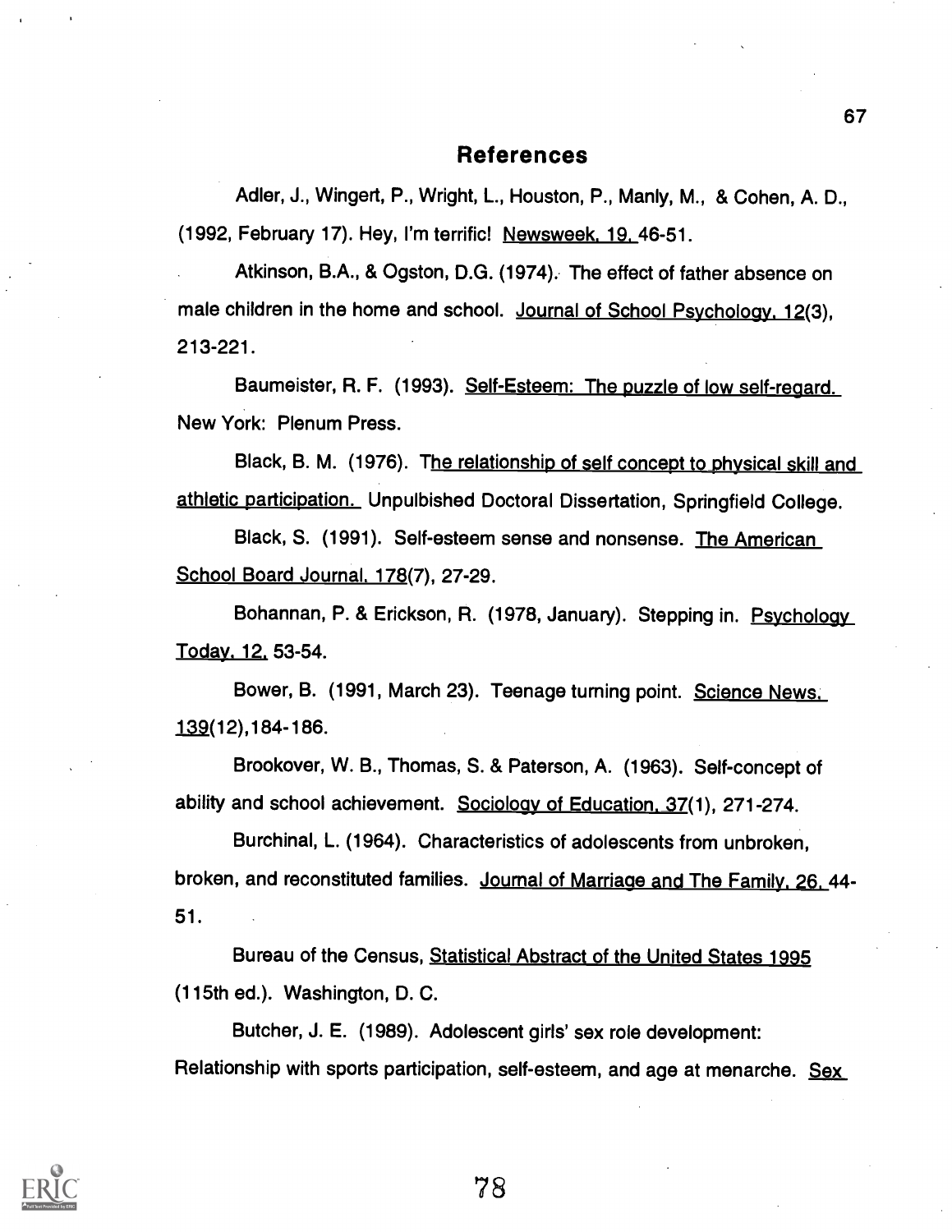Roles. 20(9/10), 575-593.

Campbell, R. N. (1984). The new science: Self-esteem psychology. Lanham, MD: University Press of America, Inc.

Chandler, T. A. (1985). What's negative about positive self concept? The Clearing House. 58. 225-227.

Children and self-esteem. (1993, September / October). Society. 30(6), 2.

Clark, A., Clemes, H., & Bean, R. (1978). How to raise teenagers' selfesteem. Los Angeles: Price Stern Sloan, Inc.

Coopersmith, S. (1967). The antecedents of self-esteem. San Francisco, CA: W. H. Freeman and Company.

Famighett, R. (Ed.). (1995). The world almanac and book of facts 1996. Mahwah, New Jersey: Funk & Wagnalls Corporation.

Goldberg, A.D. (1991). Counseling the high school student-athlete. The School Counselor. 38. 332-340.

Goldberg, A. D. & Chandler, T. (1995). Sports counseling: Enhancing the development of the high school student-athlete. Journal of

Counseling & Development. 74. 39-44.

Goode, W. (1956). After divorce. Glencoe, IL: The Free Press.

Grady, D. (1992, November). Winning the confidence game. Good Housekeeping. 215(5), 140-142.

Greene, B. & Vroff, S. (1989, February/March). Increased student achievement through increased self-esteem. Thrust. 17(6), 40-42.

Hammond, J. M. (1979). Children of divorce: A study of self-concept, academic achievement, and attitudes. The Elementary School Journal, 80 (2), 55-62.

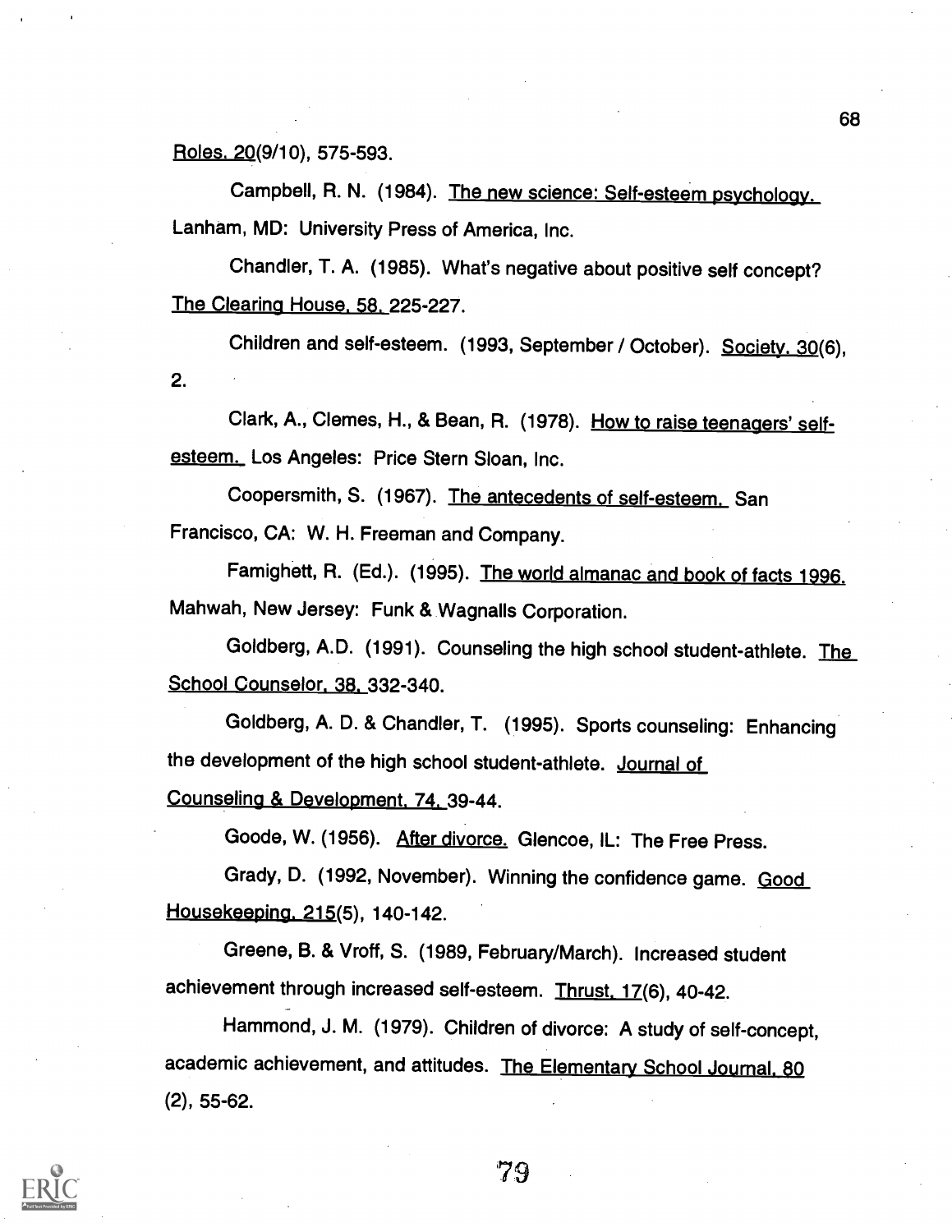Harris, B. L. (1978). Sex role orientation. fear of success. and competitive sport performance of high school athletes. Unpublished Doctoral Dissertation, University of North Carolina at Greensboro.

Helmreich, R. & Stapp, J. (1974). Short forms of the Texas Social Behavior Inventory (TSBI), an objective measure of self-esteem. Bulletin of the Psychonomic Society. 4(5A), 473-475.

Helmreich, R., Stapp, J., & Ervin, C. (1974). The Texas Social Behavior Inventory (TSBI): An objective measure of self-esteem or social competence. JSAS Catalog of Selected Documents in Psychology. 4. 79.

Hines, S. & Groves, D. (1989). Sports competition and it's influence on self-esteem development. Adolescence. 24. 861-869.

Holland, A. & Andre, T. (1994a). Athletic participation and the social status of adolescent males and females. Youth & Society. 25(3), 388-407.

Holland, A. & Andre, T. (1994b). The relationship of self-esteem to selected personal and environmental resources of adolescents. Adolescence. 29(114), 345-360.

Hyatt, R. (1991, March). Self-esteem: The keystone to happiness. USA Today. 119. 86-87.

Kansas Transportation Map. (1995-96). Kansas Department of Transportation; Bureau of Transportation and Planning. Topeka, Kansas.

Lackovic-Grgin, K. & Dekovic, M. (1990). The contributions of significant others to adolescents' self-esteem. Adolescence. 25(100), 839-846.

Leo, J. (1990, April 2). The trouble with self-esteem. U.S. News & World Report. 108. 16.

Leonardson, G. R. (1986). The relationship between self-concept and selected academic and personal factors. Adolescence. 21(82), 467-474.

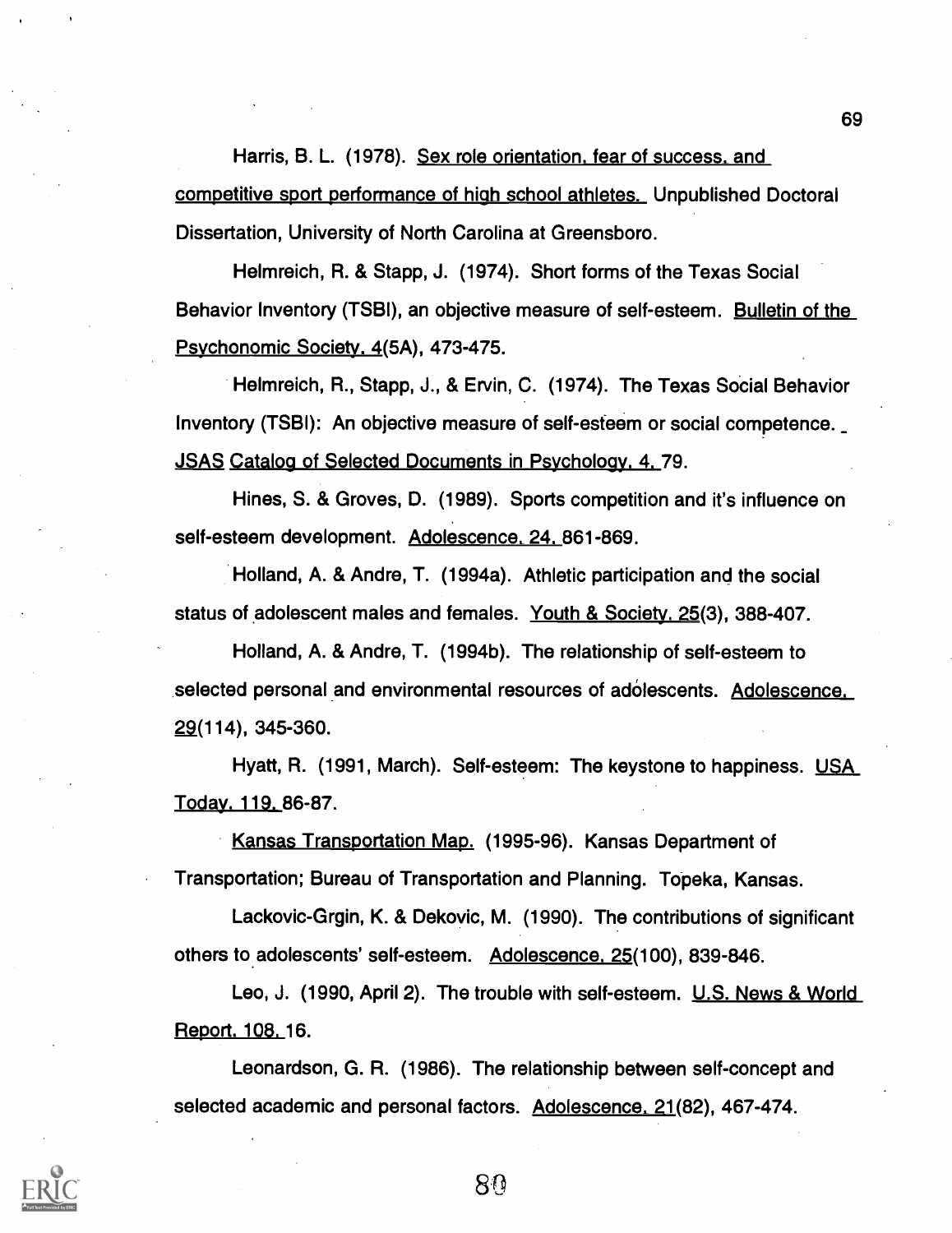Lerner, B. (1986). Student self-esteem and academic excellence. The Education Digest. 52(1), 32-35.

Moeller, T. G. (1994). What research says about self-esteem and academic performance. The Education Digest. 59(5), 34-37.

Nunn, G. D. & Parish, T.S. (1982, October). Personal and familial adjustment as a function of family type. Phi Delta Kappan, 64, 141.

Nunn, G.D., Parish, T.S., & Worthing, R.J. (1983, April). Perceptions of personal and familial adjustment by children from intact, single-parent, and reconstituted families. Psycholoay in the Schools. 20. 166-174.

Orenstein, P. (1994). Schoolgirls: Young women. self-esteem. and the confidence gap. New York: Doubleday.

Parish, T.S., & Parish, J. G. (1983). Relationship between evaluations of one's self and one's family by children from intact, reconstituted, and single-parent families. The Journal of Genetic Psychology. 143(2), 293-294.

Purkey, W. W. (1988). An overview of self-concept theory for counselors. (Machine-readable data file). Washington, D. C.: Office of Educational Research and Improvement. (ERIC Document Reproduction Service No. ED 304630)

Raschke, H.J., & Raschke, V.J. (1979). Family conflict and children's self-concept: A comparison of intact and single-parent families. Journal of Marriage and the Family.41. 367-374.

Rosenberg, M. (1965). Society and the adolescent self-image. Princeton, NJ: Princeton University Press.

Rutter, M. (1971). Parent child separation: Psychological effects on children. Journal of Child Psychology and Psychiatry.12 233-260.

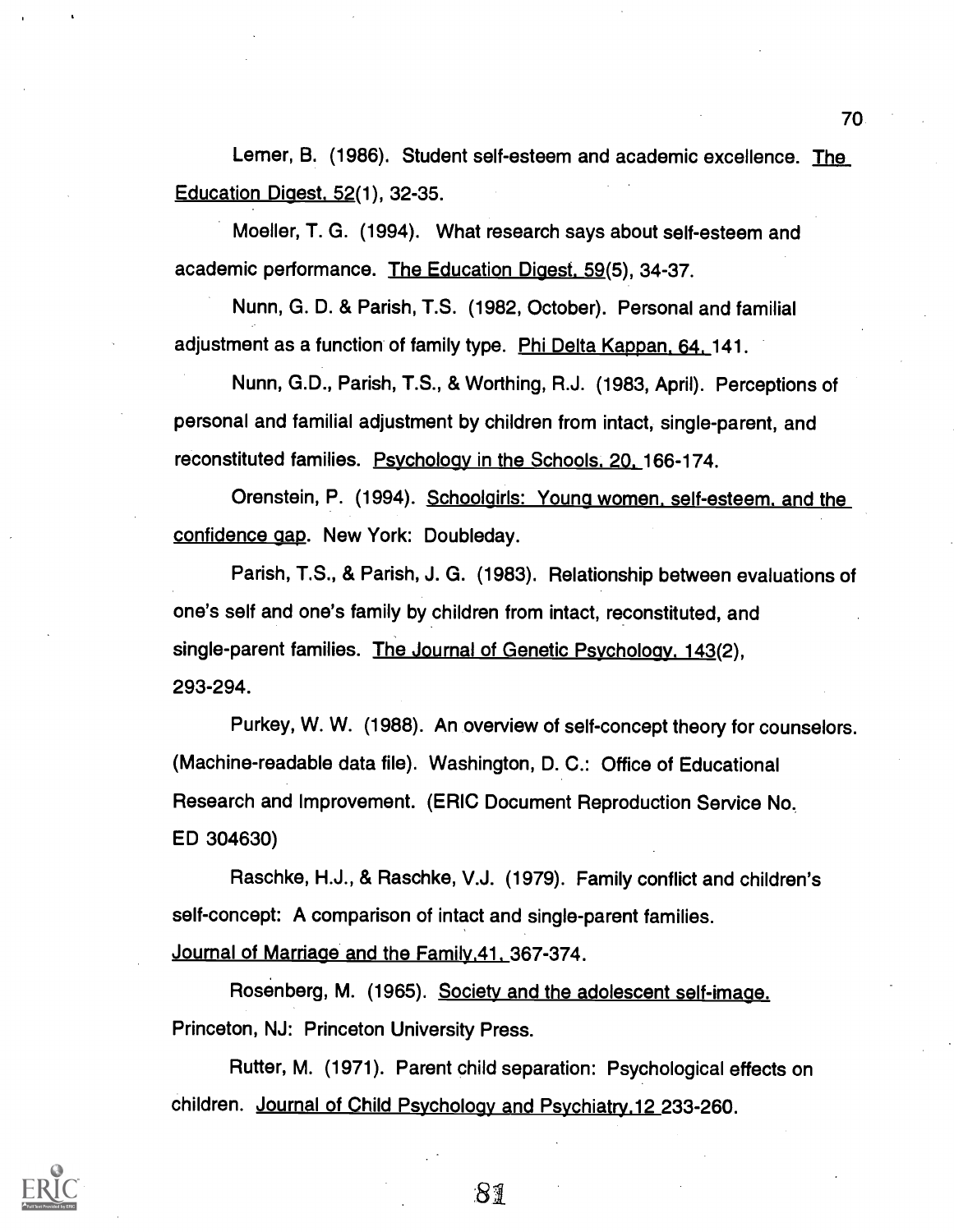Ryan, F. J. (1989). Participation in intercollegiate athletics: Affective outcomes. Journal of College Student Developoment. 30. 122-128.

Samuels, S. C. (1977). Enhancing self-concept in early childhood. New York: Human Sciences Press.

Sarokon, S. (1986, February). Student self-esteem: A goal administrators can help to achieve. NASSP Bulletin. 1-5.

Scheirer, M., & Kraut, R. E. (1979). Increasing educational achievement via self concept change. Review of Educational Research. 49(1), 131-150.

Sheehan, G. (1993, April). Viewpoint. Runner's world. 28(4), 16.

Shook, N. J., & Jurich, J. (1992). Correlates of self-esteem among college offspring from divorced families: A study of gender-based differences. In Everett, C.A. (Ed.), Divorce and the Next Generation Effects on Young Adults' Patterns of Intimacy and Expectations for Marriage (pp. 157-176). New York: The Haworth Press, Inc.

Snyder, E. E. & Spreitzer, E. (1992). Social psychological concomitants of adolescents' role identities as scholars and athletes. Youth & Society. 23 (4), 507-522.

Spreitzer, E. (1994). Does participation in interscholastic athletics affect adult development? Youth & Society. 25(3), 368-387.

Steitz, J. A., & Owen, T. P. (1992). School activities and work: Effects on adolescent self-esteem. Adolescence. 27(105), 37-50.

Taffel, R. (1995, September). A championship idea. McCall's. 122. 120- 122.

Taylor, D. L. (1995). A comparison of college athletic participants and nonparticipants on self-esteem. Journal of College Student Development.  $36(5)$ , 444-451.

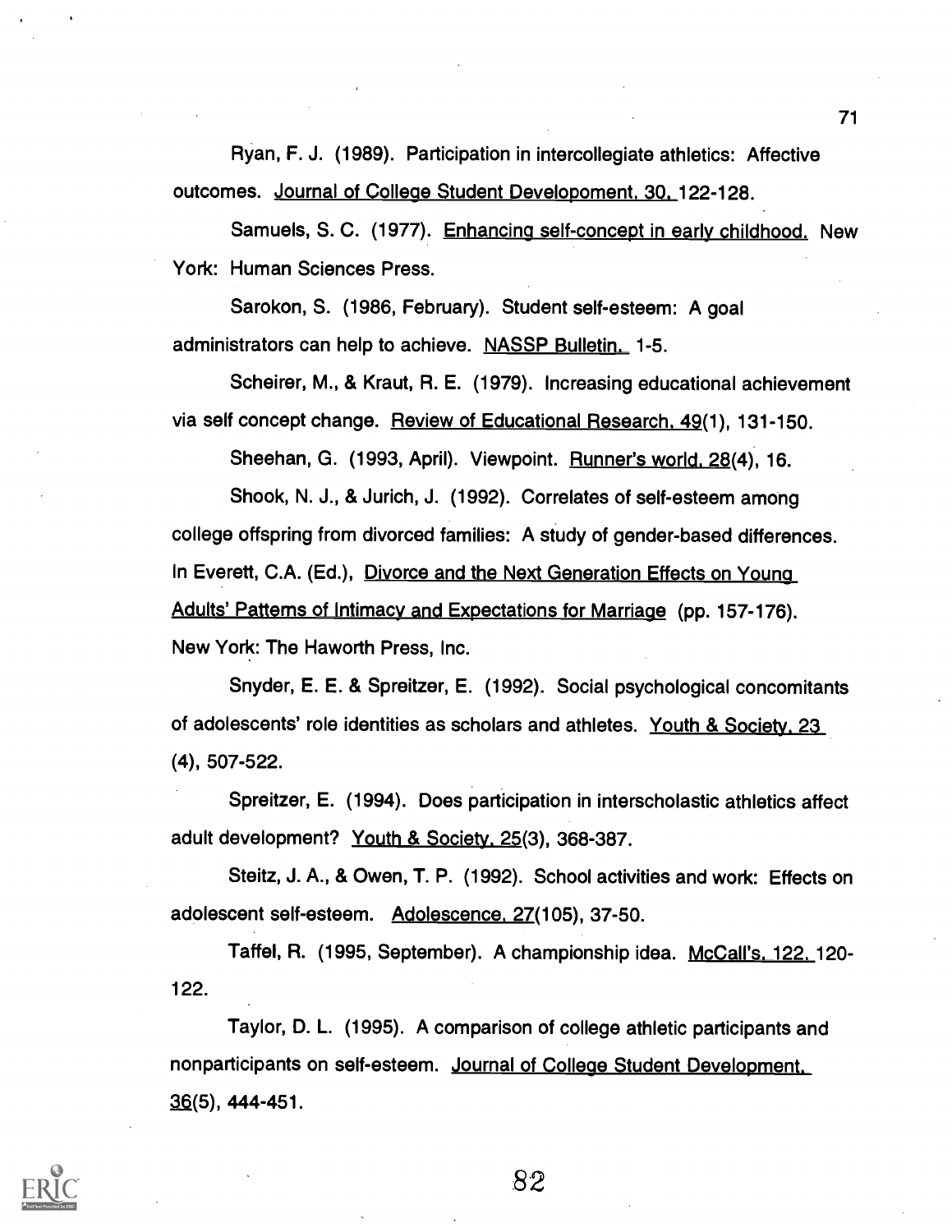Thoreau, H. (1971). The illustrated walden. Princeton, NJ: Princeton University Press.

Touliatos, J., & Lindholm, B. W. (1980). Teachers' perceptions of behavior problems in children from intact, single-parent, and stepparent families. Psychology in the Schools. 17. 264-269.

Van Ness, R. (1995). Raising self-esteem of learners. Bloomington, IN: Phi Delta Kappa Educational Foundation.

Wallerstein, J. S., & Kelly, J. B. (1980, January). California's children of divorce. Psychology Today. 13 (2), 67-76.

Walz, G. R. (1991). Counseling to enhance self-esteem. (Machinereadable data file). Washington, D. C.: Office of Educational Research and Improvement. (ERIC Document Reproduction Service No. ED 328827)

Weaver, R. L. (1991, October 1). Developing self-esteem. Vital Speeches. 58, 21-24.

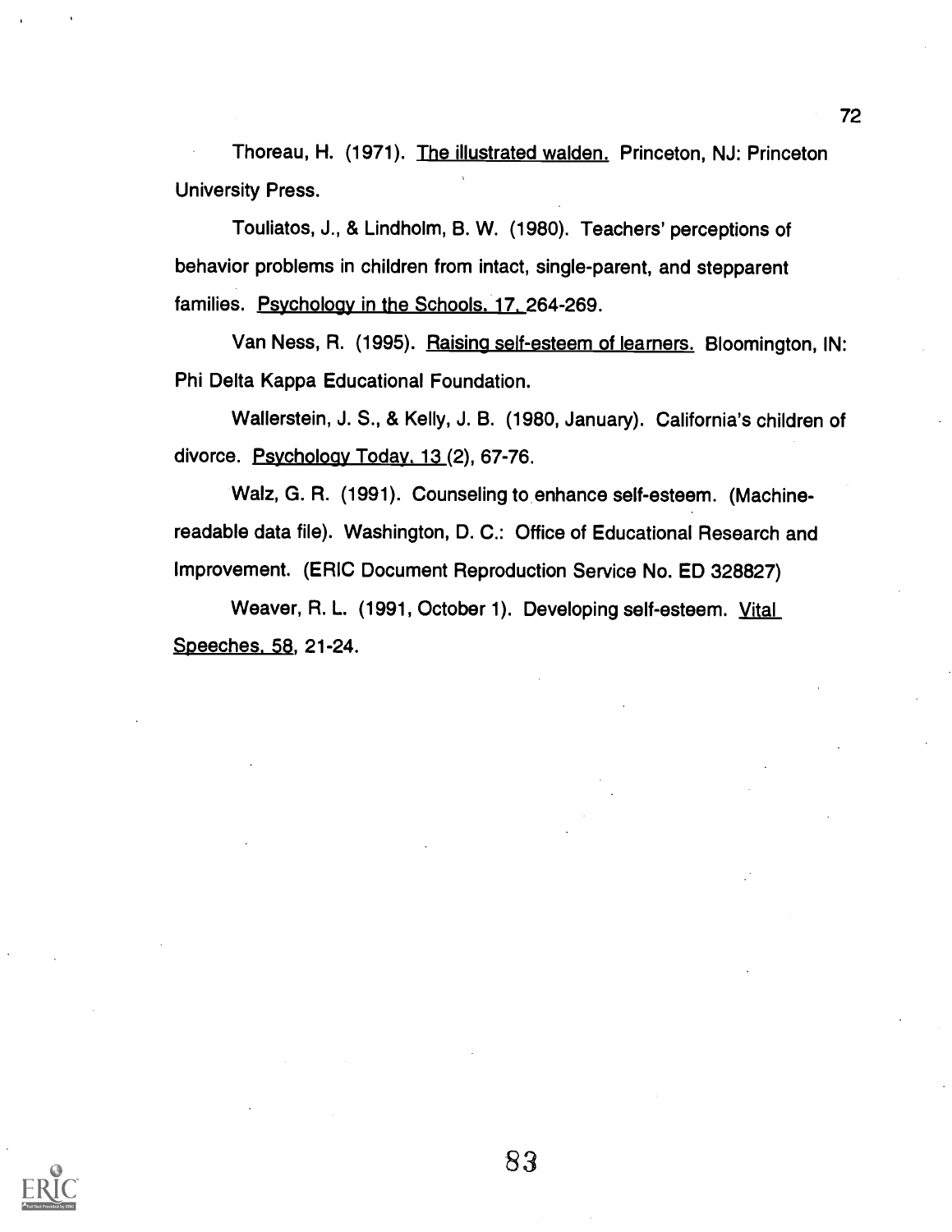### Appendix A

### Letter - Mr. Helmreich

E.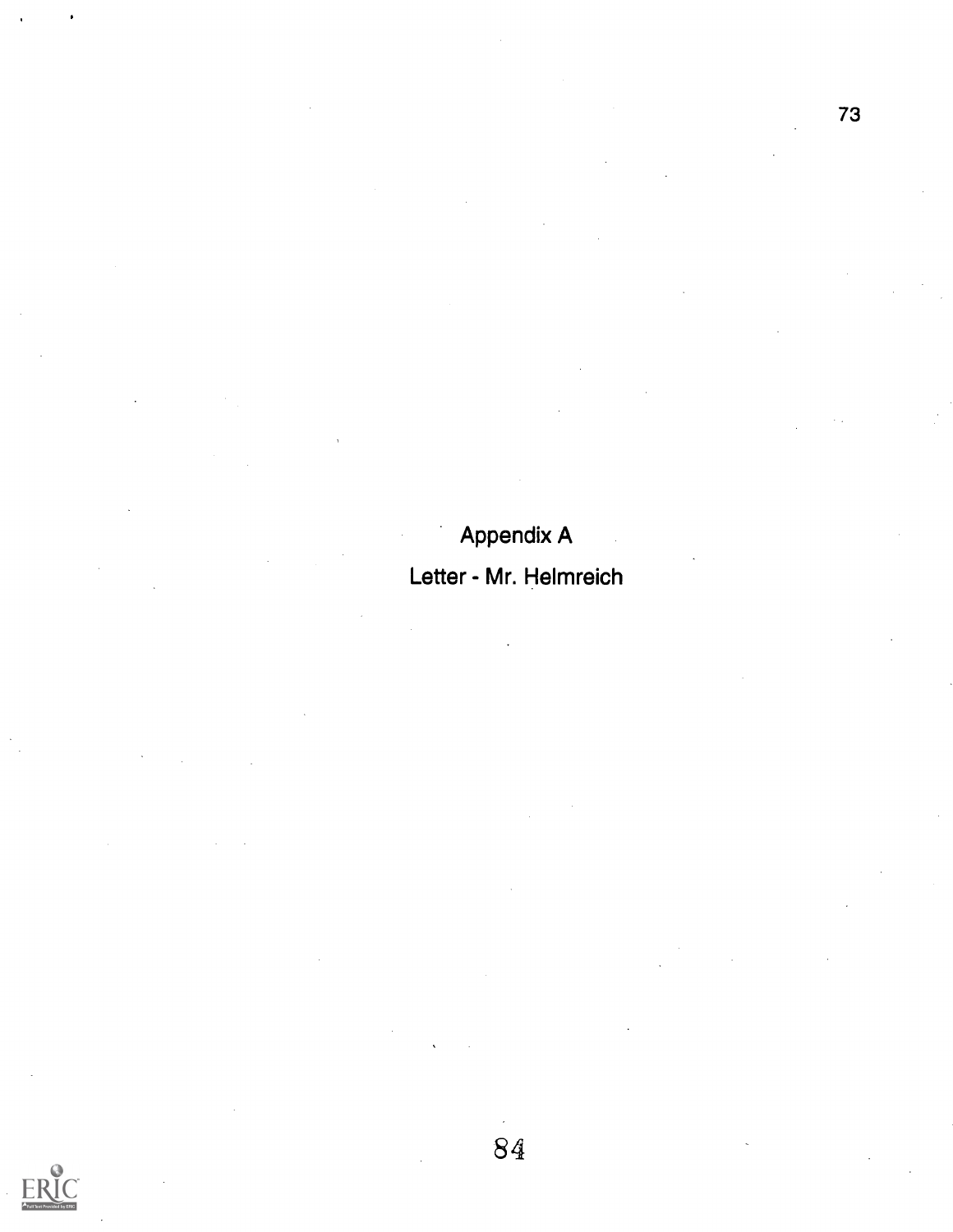501 Stout Pratt, KS 67124 June 6, 1996

Mr. Robert Helmreich The University of Texas at Austin Austin, Texas 78712

Dear Mr. Helmreich:

My name is Annette Lee. I am currently working on my Masters thesis in counseling through Fort Hays State University. As part of my thesis dealing with the self-esteem of high school students, I would like your permission to use your Texas Social Behavior Inventory. If I may use the instrument, I would also like to ask your permission to include your inventory in the appendix of my thesis. If you have any other information on the inventory or on its reliability and validity, I would appreciate any of that information also.

I plan to administer your instrument to 9th grade through freshmen college students in sports camps in late June or early July, 1996. I am looking for relationships between athletic participation and self-esteem. I have enclosed a self-addressed, stamped envelope for the purpose of assisting your response to my request. Thank you for your help in this matter.

Sincerely,

Unette L. Luc

Annette Lee

 $6/12/96$ <br>RH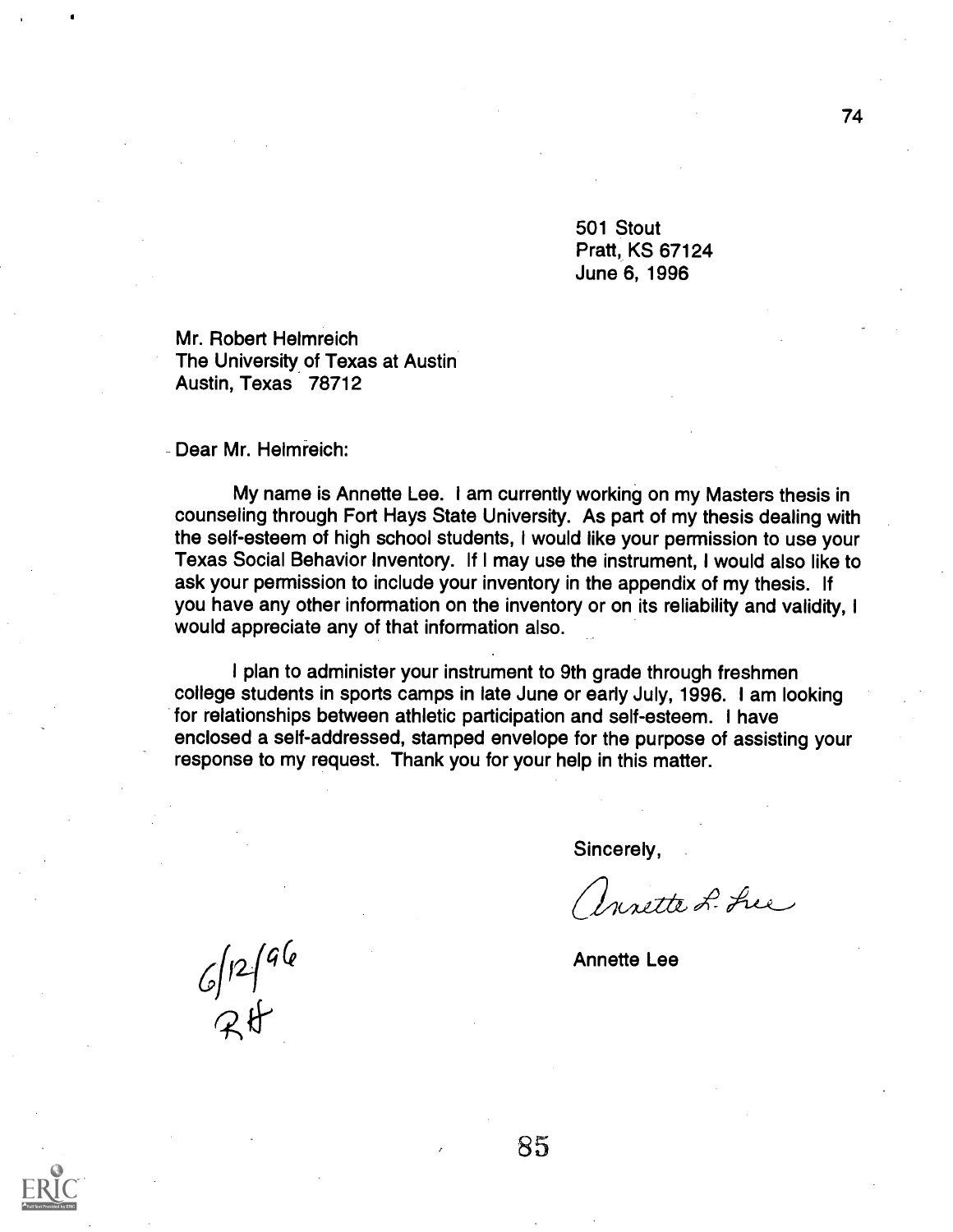### Appendix B

### Letters to summer sport camp directors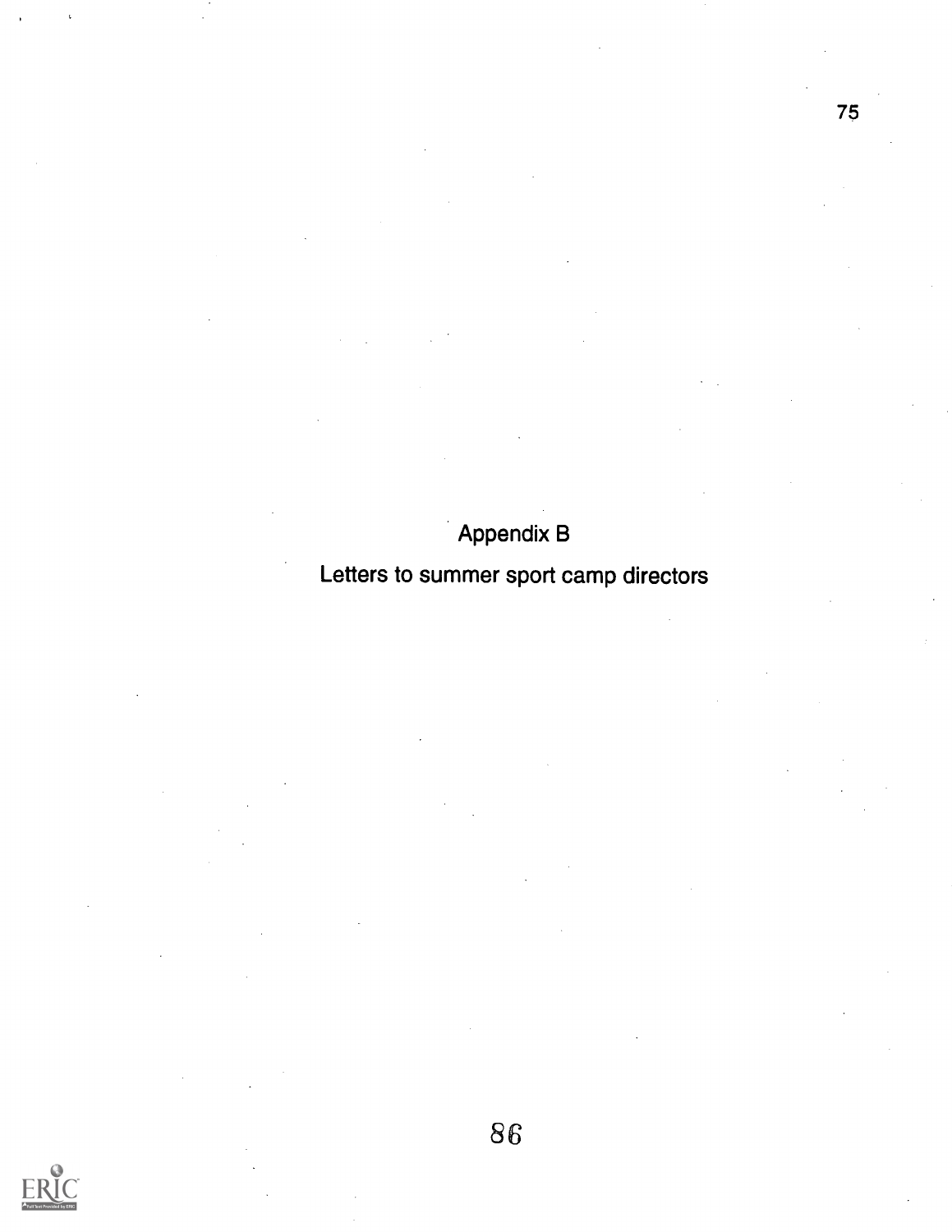501 Stout Pratt, KS 67124 June 7, 1996

Mr. Jimmy Lee Ladies Basketball Coach Pratt Community College Box 348 NE U. S. Highway 61 Pratt, KS 67124

Dear Mr. Lee:

I am requesting permission to survey the athletes in your summer league program. The information collected will be used in my thesis to complete the requirements for a Master of Science Degree in Counseling at Fort Hays State University. My thesis is dealing with athletic participation and self-esteem of high school students.

Should you decide to allow your athletes to be a part of this study, I would like to survey the athletes some time in late June or early July, 1996. The individual responses will be kept completely confidential. I would be glad to provide you with a copy of my findings upon completion of this thesis. Please return a written response regarding this matter. Thank you for your time.

Perme 500 Luis<br>Boom Luis<br>Overler

Sincerely,

antte L. Lue

Annette L. Lee

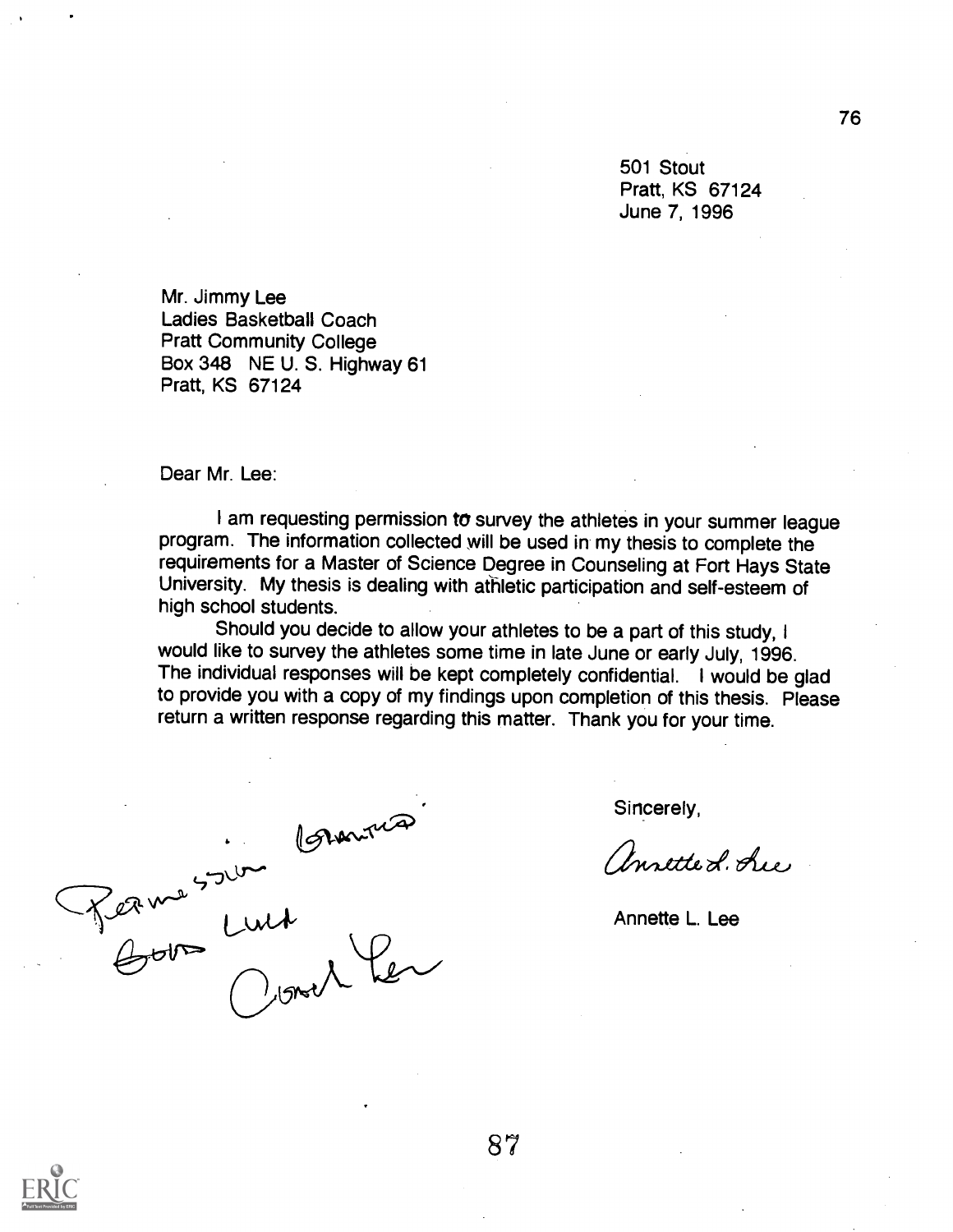501 Stout Pratt, KS 67124 June 7, 1996

Mr. Greg Morris Mens Basketball Coach Pratt Community College Box 348 NE U. S. Highway 61 Pratt, KS 67124

Dear Mr. Morris:

I am requesting permission.to survey the athletes in your summer league program. The information collected will be used in my thesis to complete the requirements for a Master of Science Degree in Counseling at Fort Hays State University. My thesis is dealing with athletic participation and self-esteem of high school students.

Should you decide to allow your athletes to be a part of this study, I would like to survey the athletes some time in late June or early July, 1996. The individual responses will be kept completely confidential. I would be glad to provide you with a copy of my findings upon completion of this thesis. Please return a written response regarding this matter. Thank you for your time.

 $01$ <br>Our Mourige

Sincerely,<br>*Insette L. Lee* 

Annette L. Lee

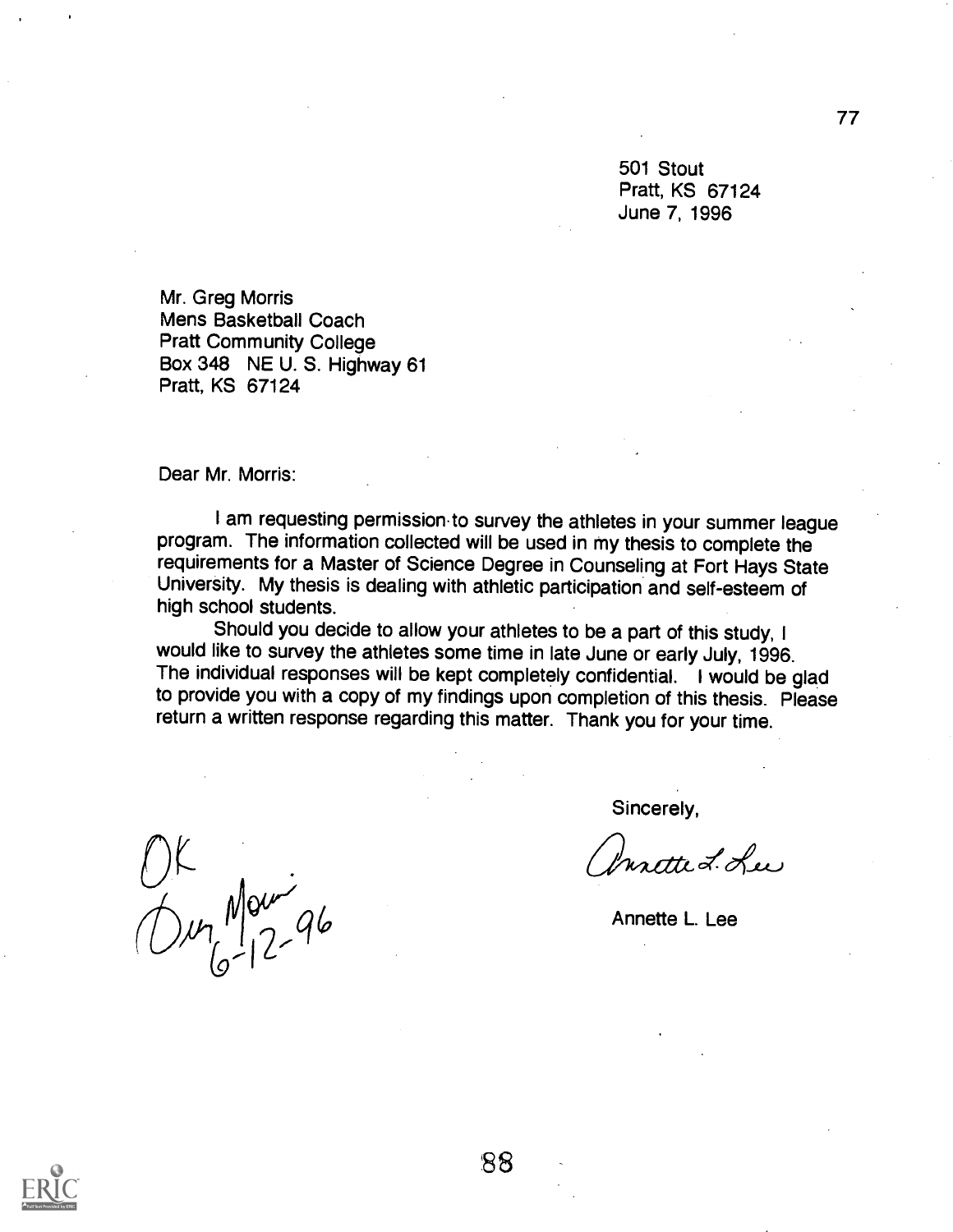501 Stout Pratt, KS 67124 June 9, 1996

Mrs. Dedra Brant: Volleyball Coach Pratt Community College Box 348 NE U. S. Highway 61 Pratt, KS 67124

Dear. Mrs. Brant:

I am requesting permission to survey the athletes in your summer league program. The information collected will be used in my thesis to complete the requirements for a Master of Science Degree in Counseling at Fort Hays State University. My thesis is dealing with athletic participation and self-esteem of high school students.

Should you decide to allow your athletes to be a part of this study, I would like to survey the athletes some time in late June or early July, 1996. The individual responses will be kept completely confidential. I would be glad to provide you with a copy of my findings upon completion of this thesis. Please return a written response regarding this matter. Thank you for your time.

de inoudant<br>papas<br>you Dedro Brond

Sincerely,

Unrette L. Lue

Annette L. Lee

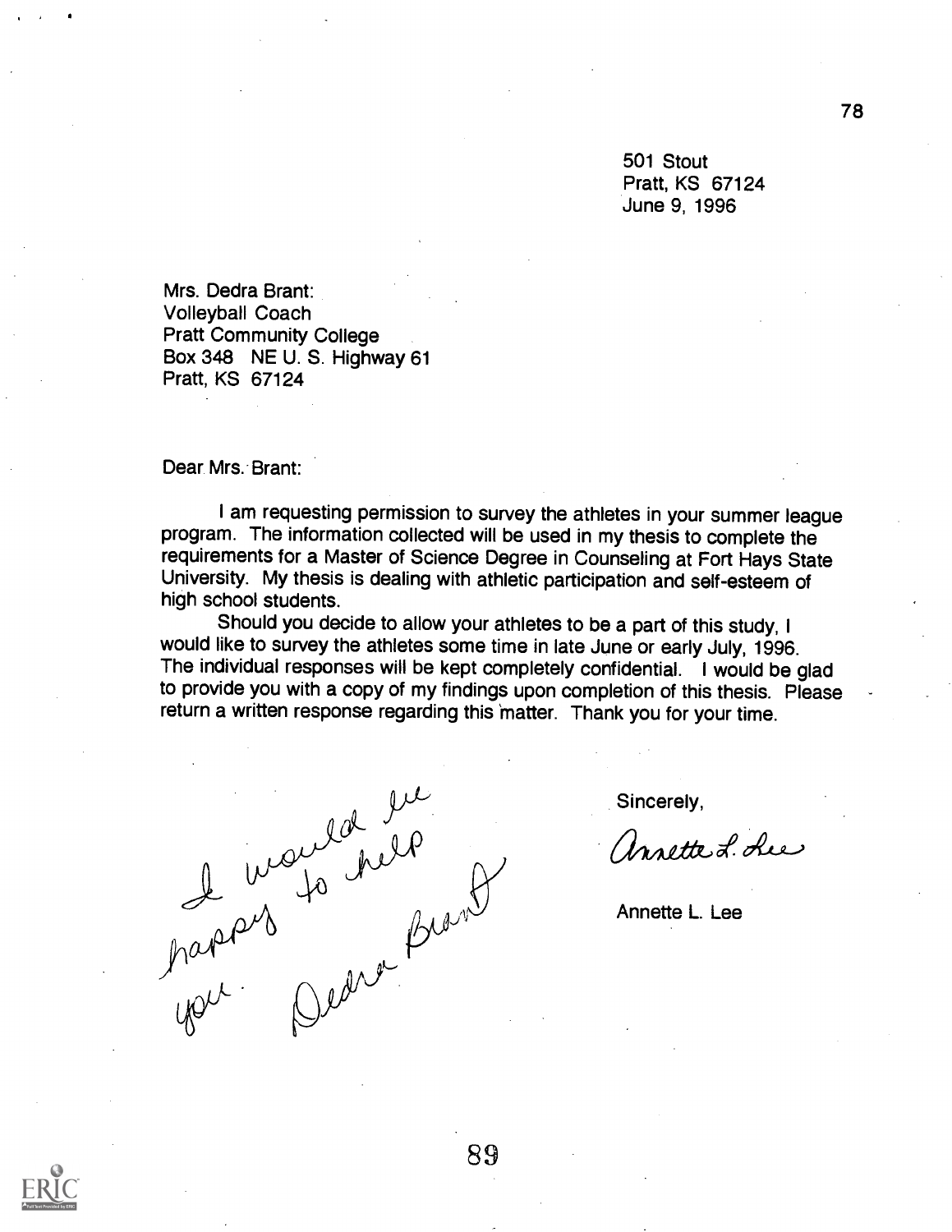501 Stout Pratt, KS 67124 June 9, 1996

Mr. Rich Anderson Pratt High School F000tball Coach 202 N. Jackson Pratt, KS 67124

Dear Mr. Anderson:

I am requesting permission to survey the athletes in your high intensity program. The information collected will be used in my thesis to complete the requirements for a Master of Science Degree in Counseling at Fort Hays State University. My thesis is dealing with athletic participation and self-esteem of high school students.

Should you decide to allow your athletes to be a part of this study, I would like to survey the athletes some time in late June or early July, 1996. The individual responses will be kept completely confidential. I would be glad to provide you with a copy of my findings upon completion of this thesis. Please return a written response regarding this matter. Thank you for your time.

Sincerely,

mette L. Ly,

Annette L. Lee

Sure<br>Jack a



90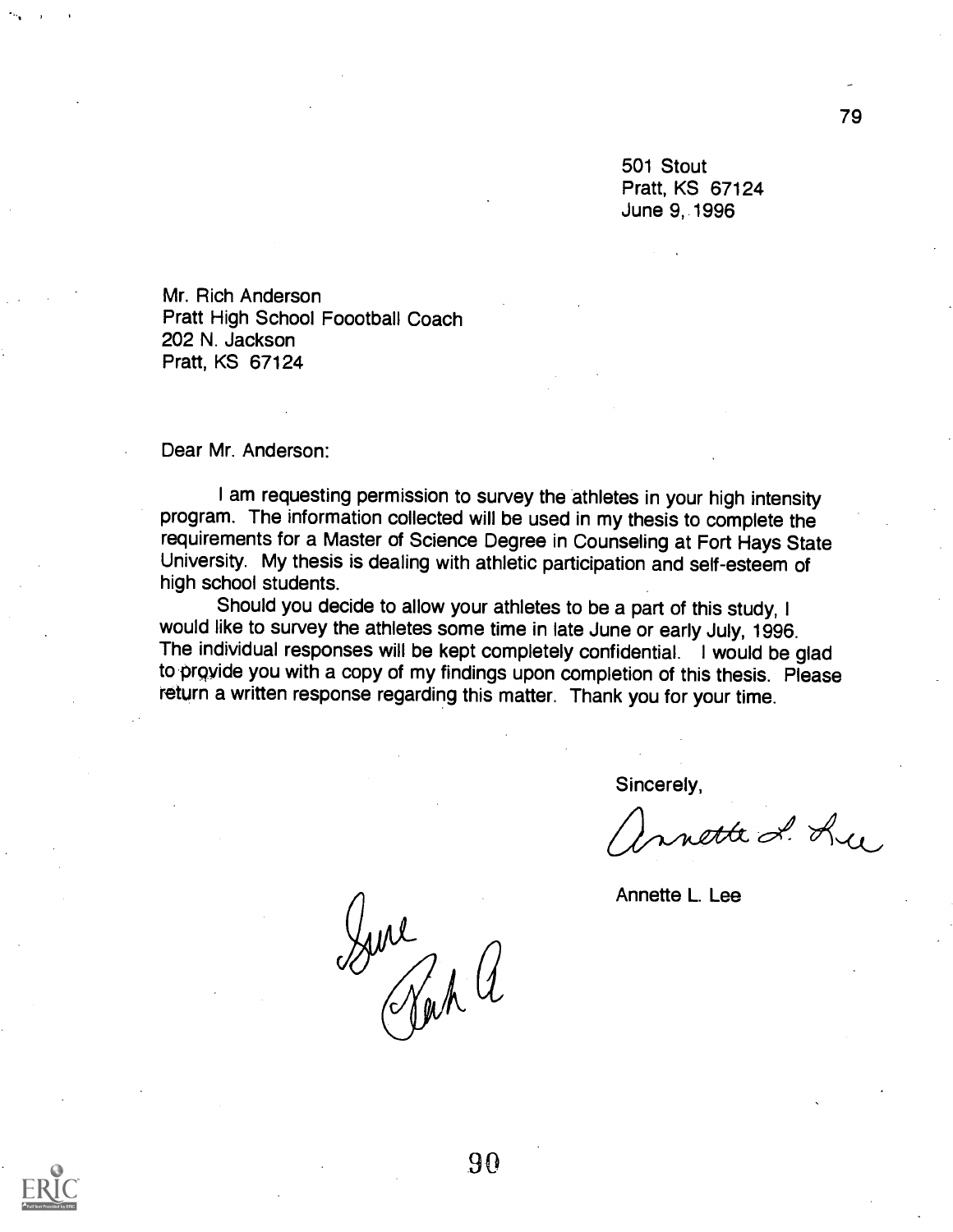### Appendix C

### Letter to drivers education class teacher

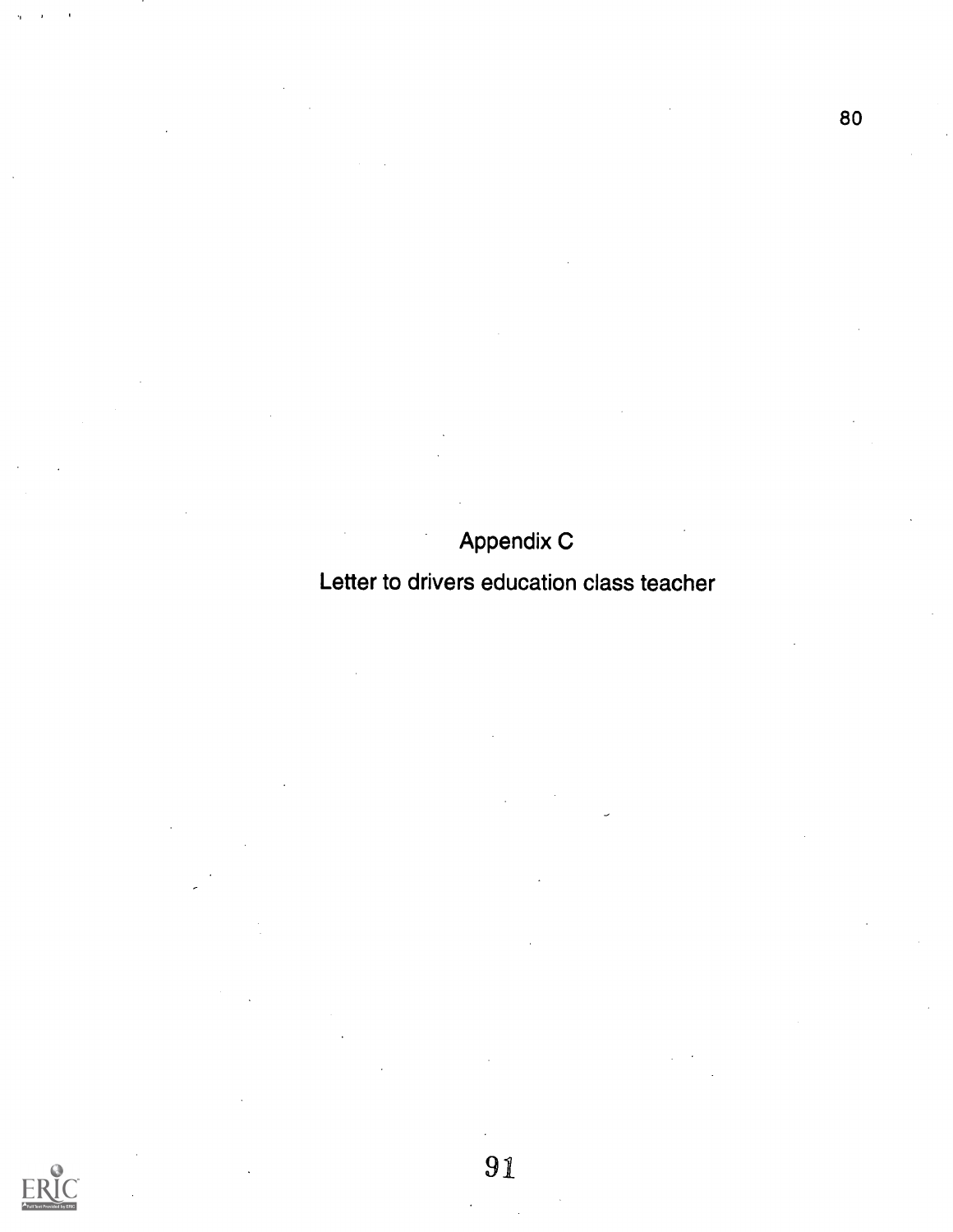501 Stout Pratt, KS 67124 June 29, 1996

Mr. Al Schoen 303 West River Road Pratt, KS 67124

Dear Mr. Schoen:

I am requesting permission to survey the students enrolled in your drivers education class. The information collected will be used in my thesis to complete the requirements for a Master of Science Degree in Counseling at Fort Hays State University. My thesis is dealing with athletic participation and self-esteem of high school students.

Should you decide to allow your students to be a part of this study, I would like to survey the students some time in late June or early July, 1996. The individual responses will be kept completely confidential. I would be glad to provide you with a copy of my findings upon completion of this thesis. Please return a written response regarding this matter. Thank you for your time.

Sincerely,

Unitled Lee

Annette L. Lee

OK<br>El Schoen

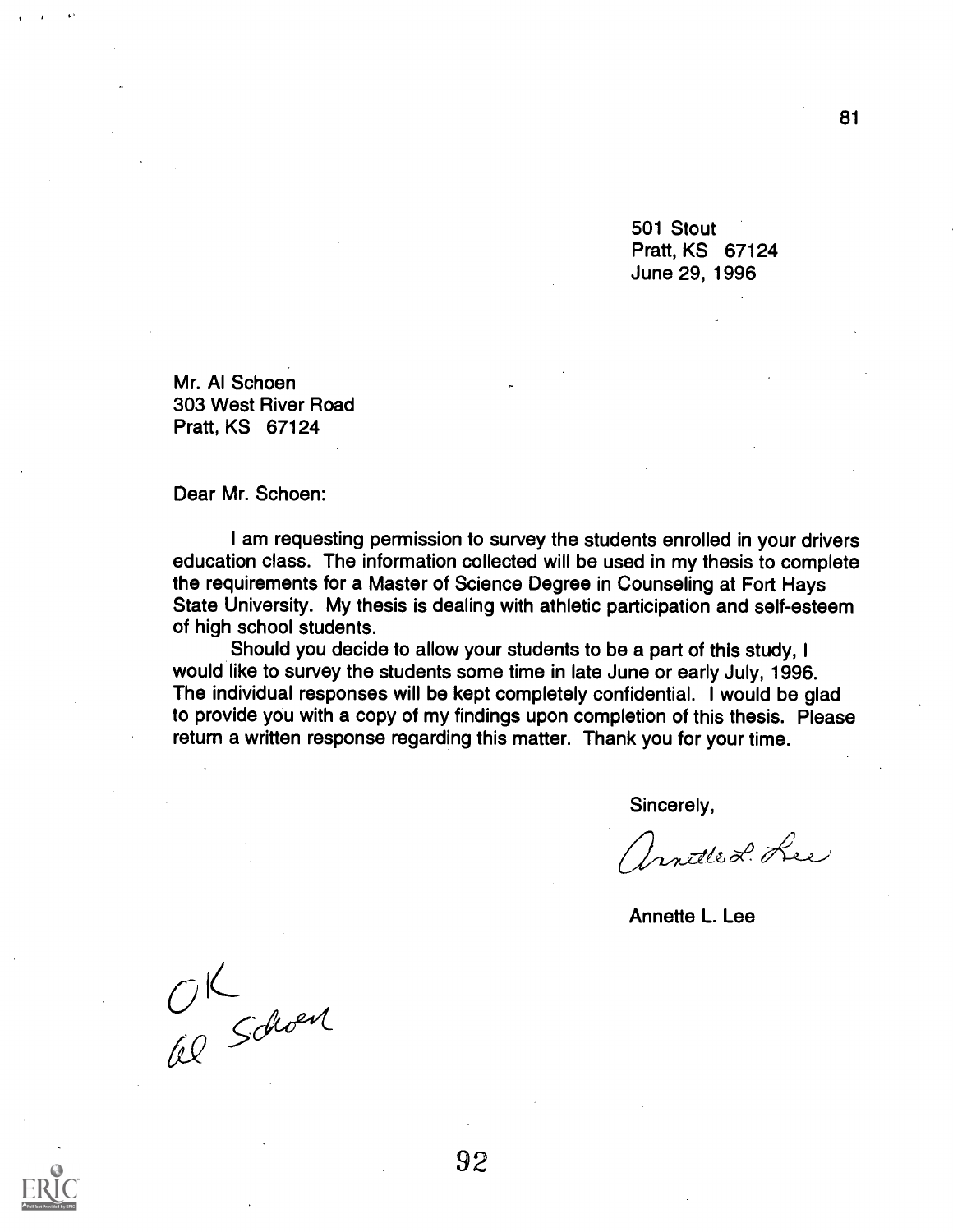# Appendix D Testing Procedure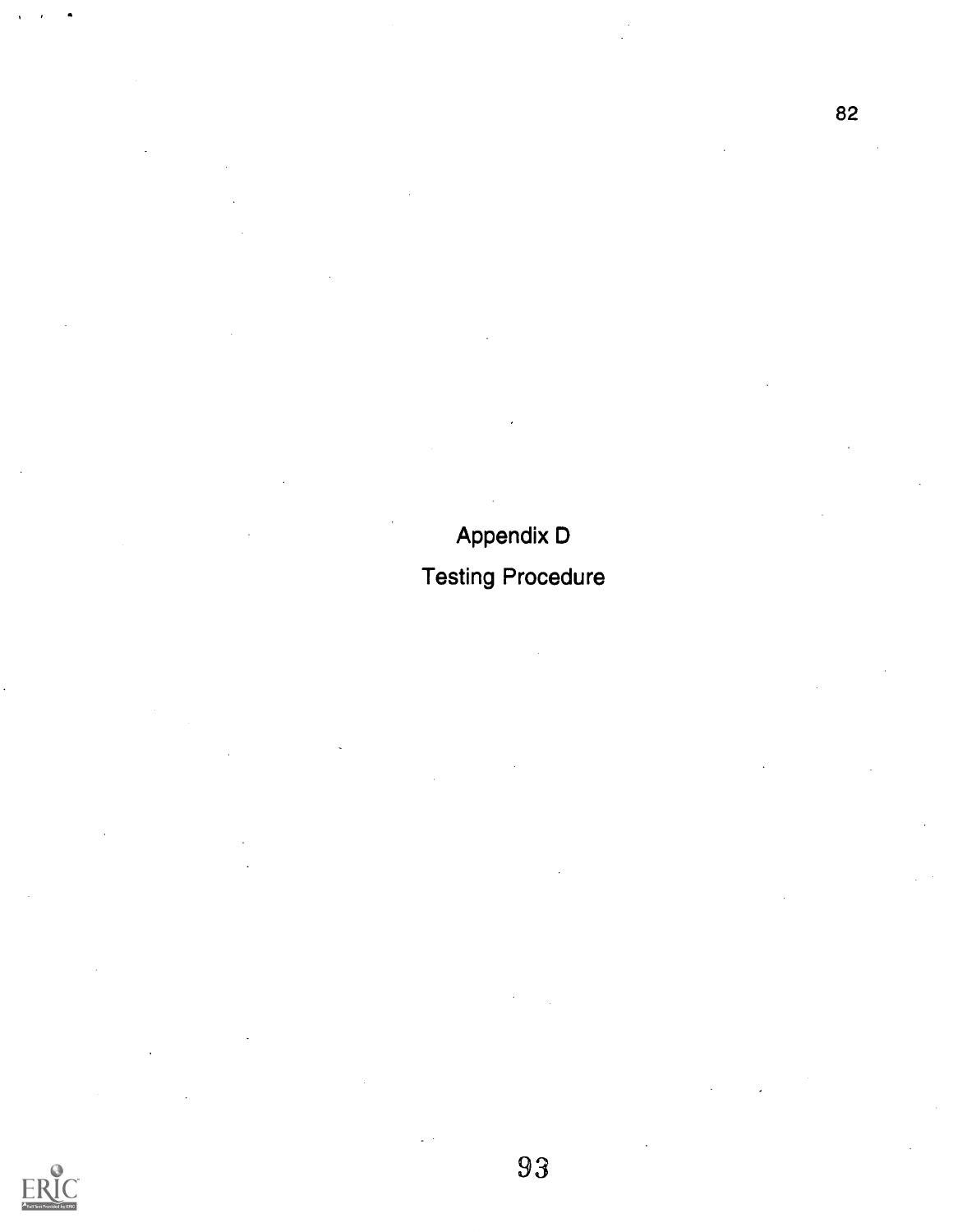#### Testing Procedure

- 1. Say: My name is Annette Lee and I am completing a thesis for my Master's Degree in counseling from Fort Hays State University. For this thesis, I am collecting data about students' attitudes and opinions to see how they differ on various factors including participation in sports. All your individual responses will be kept confidential. In order for your responses to be used, please complete all questions on both surveys. PLEASE DO NOT PUT YOUR NAME ON ANY OF THE SURVEYS. If you have any questions at any time during this process, please raise your hand and ask for help.
- 2. Hand out the packet of two instruments.
- 3. Say: The information form on the top page will give me some information about you. Please fill it out completely. Do not skip any questions. Please wait until everyone is finished before going on to the next survey.
- 4. Read the directions given at the top of the TSBI.
- 5. Say: The Texas Social Behavior Inventory is designed to gather background and social behavior data. Please read and answer every question asked. Write the number that best describes how characteristic the item is of you on the line beside the question. With (1) indicating "not at all characteristic of me" and (5) "very much characteristic of me," and the other numbers, points in between.

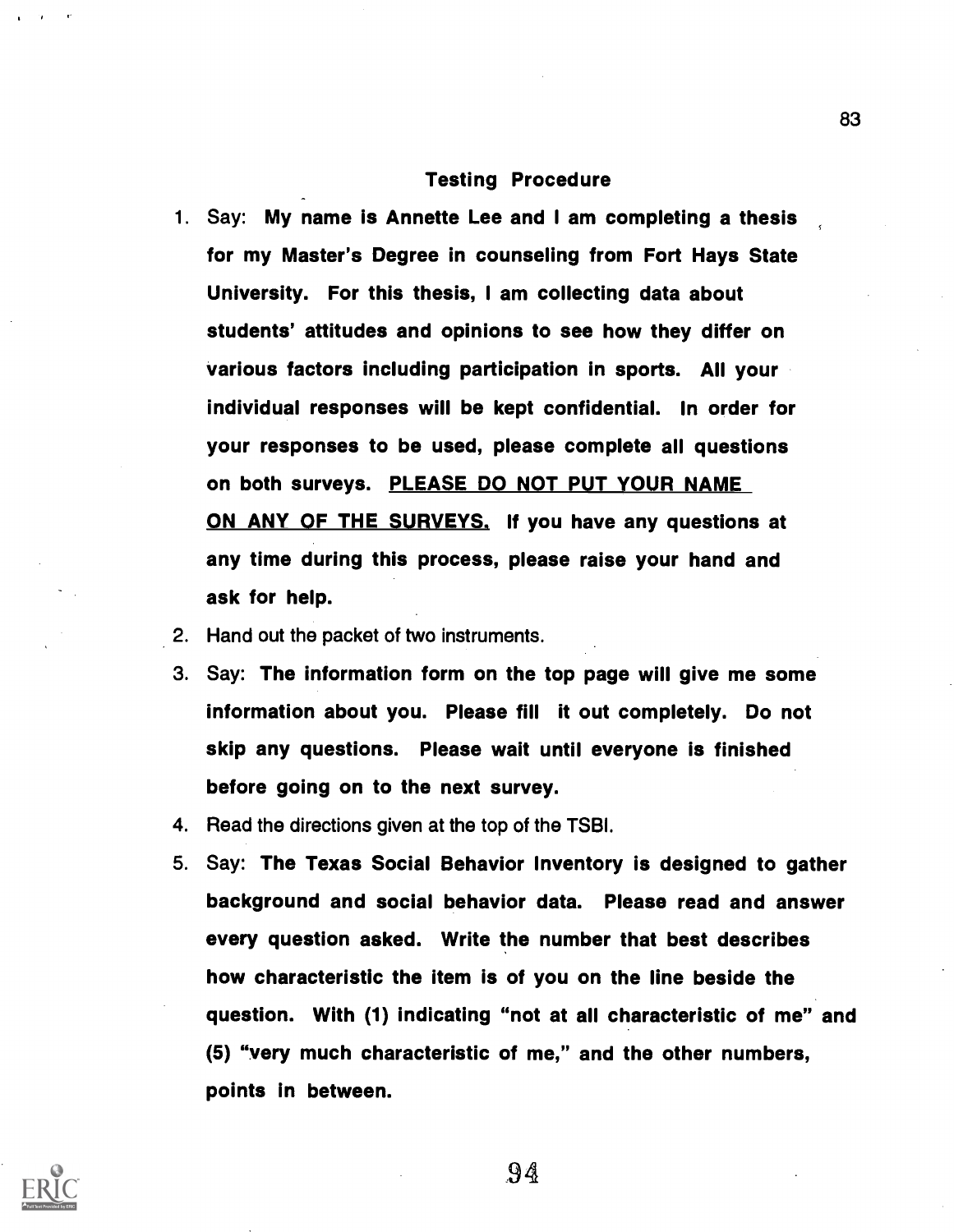- 6. After all have finished, collect the surveys.
- 7. Say: Thank you all very much for taking the time to complete these instruments and for being a part of my thesis.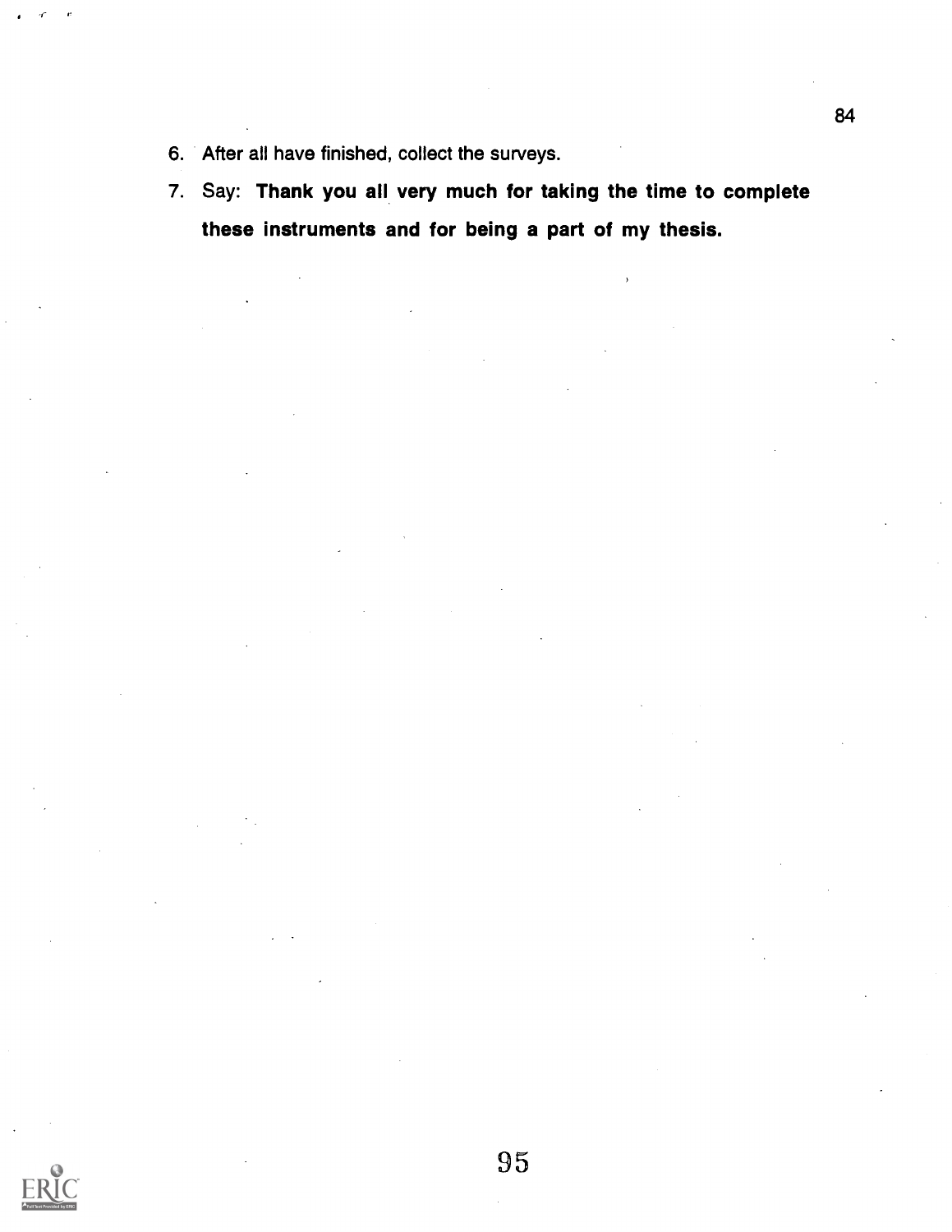## Appendix E

### Student Information Form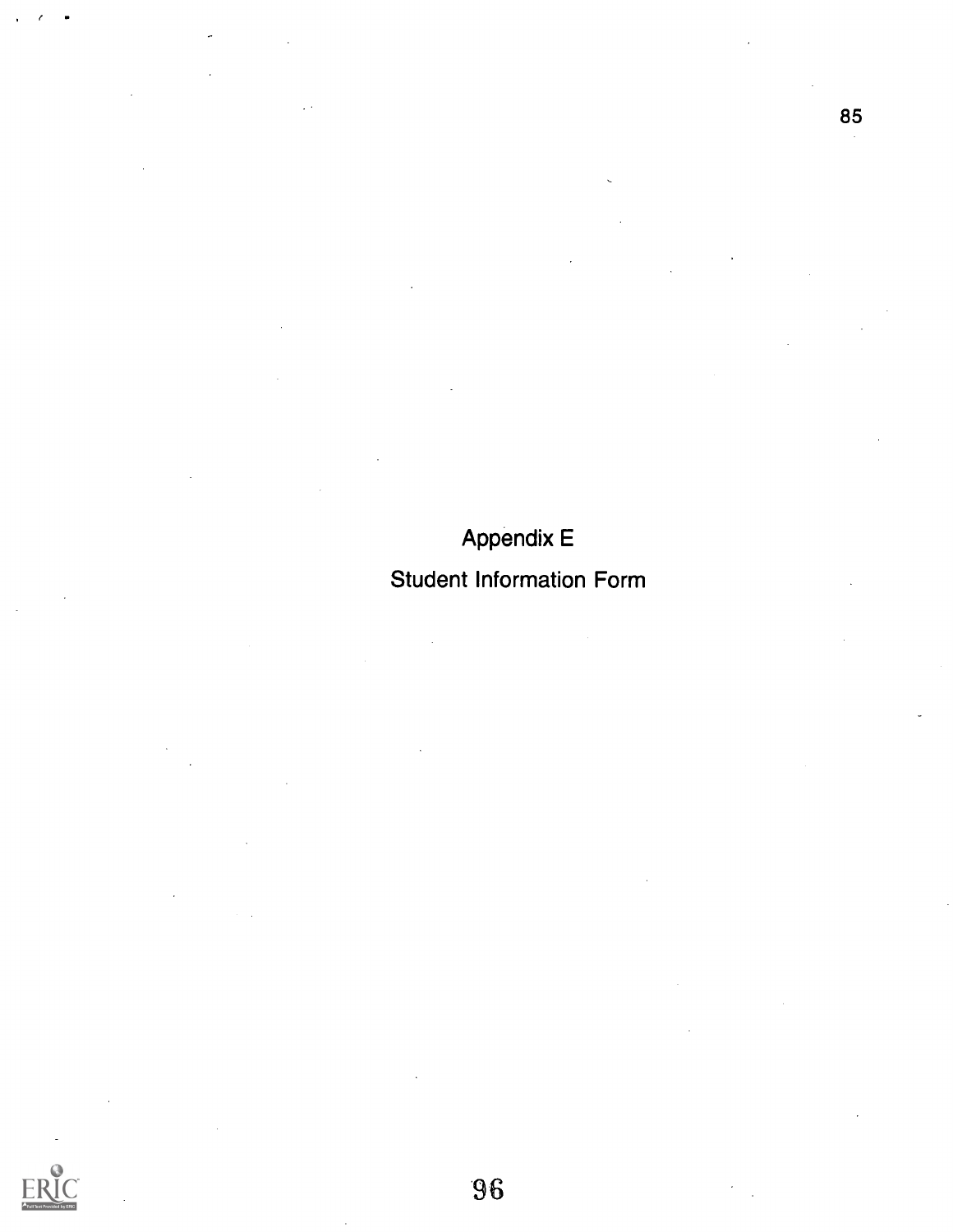In order for your responses to be used, you must complete all of the questions on this form. All information for the individual will be kept confidential.

- 1. Please check the appropriate response. Male **Male Female**
- 2. Please check your appropriate grade level or college classification for the 1996-97 school year.

| 9th grade  | 11th grade | college freshman   |
|------------|------------|--------------------|
| 10th grade | 12th grade | _college sophomore |

3. Please check all the following interscholastic sports that you participated in the last school year.

| nonparticipant | football | track      |
|----------------|----------|------------|
| baseball       | golf     | volleyball |
| basketball     | softball | wrestling  |
| cross country  | tennis   |            |

4. Please check the option that best represents your family structure that you have lived with for the majority of your life.

| both biological parents              | father and stepmother  |
|--------------------------------------|------------------------|
| mother only                          | other relative         |
| father only<br>mother and stepfather | other (please specify) |

5. Please mark only one level that best represents your grades last school year.

| all A's            | A's, B's and C's   |
|--------------------|--------------------|
| mostly A's and B's | mostly D's and F's |
| mostly B's and C's |                    |

6. Please check the level that best represents the size of your school that you have attended for the longest time.

| less than 50 students | 251 - 300 students     |
|-----------------------|------------------------|
| 51 - 100 students     | 301 - 350 students     |
| 101 - 150 students    | 351 - 400 students     |
| 151 - 200 students    | 401 - 450 students     |
| 201 - 250 students    | more than 451 students |

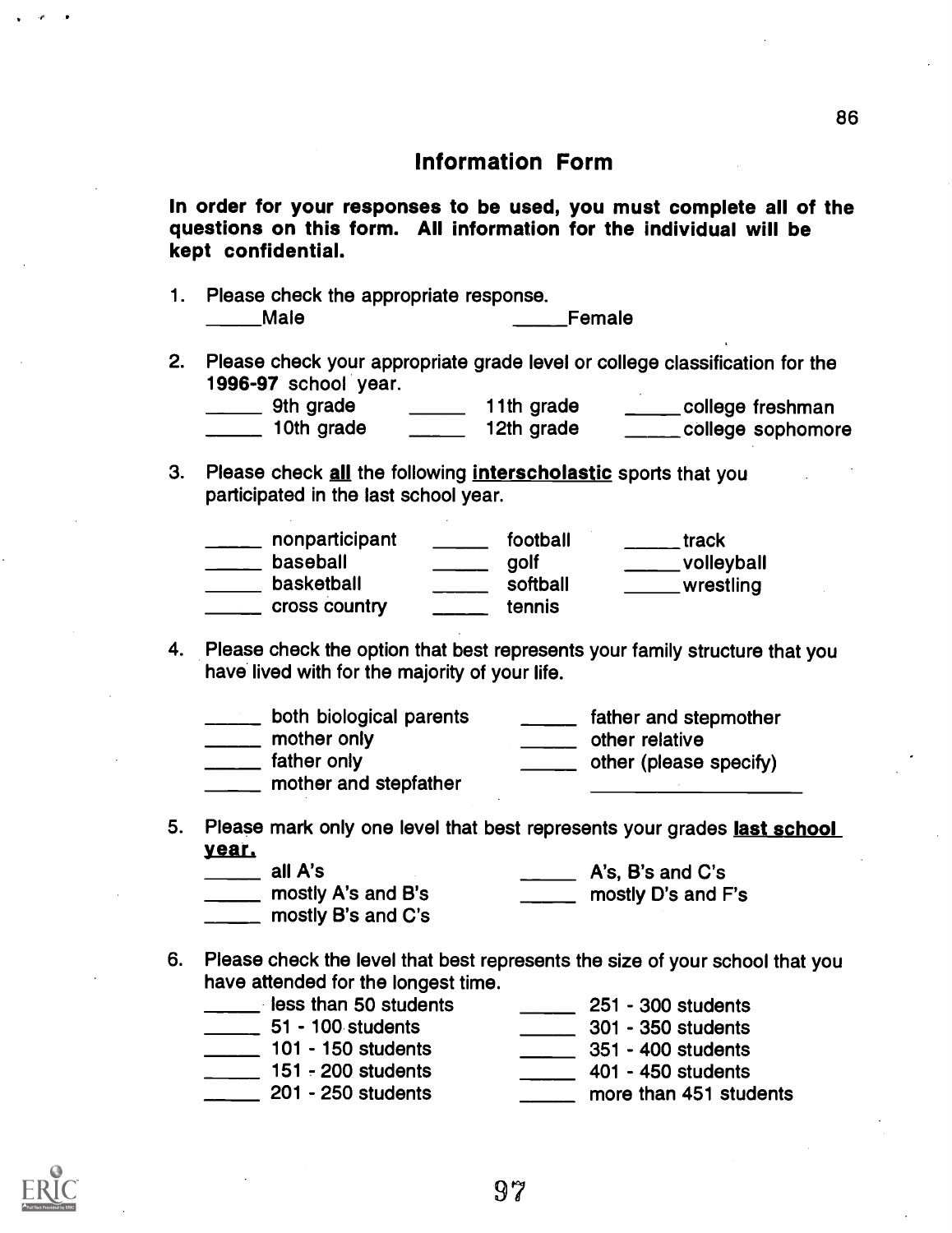## Appendix F

## Texas Social Behavior Inventory

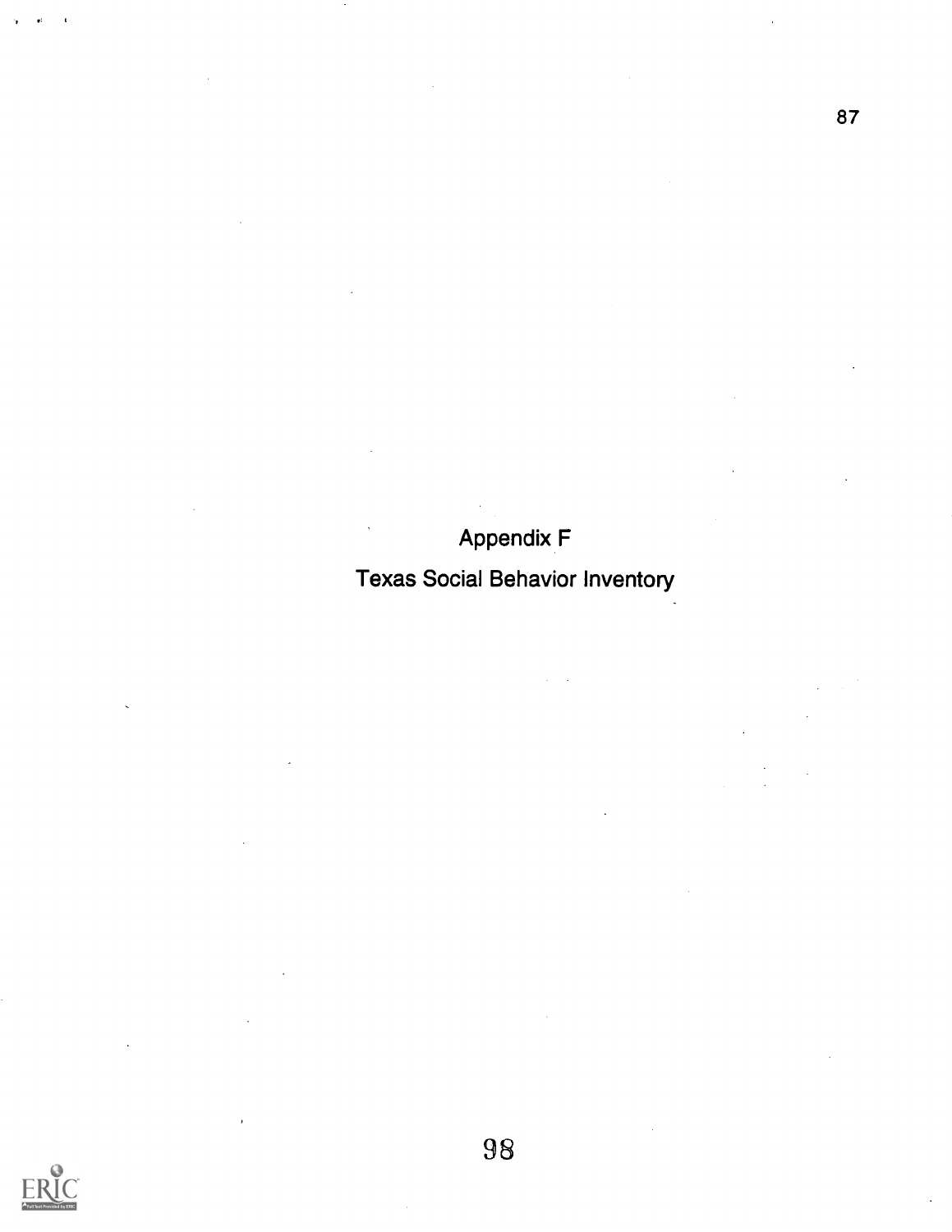#### Texas Social Behavior Inventory

The Texas Social Behavior Inventory is designed to gather background and social behavior data. Please read and answer every question asked. Write the number that best describes how characteristic the item is of you on the line beside the question.

Use the following scale to rate your answers:

- <sup>1</sup> Not at all characteristic of me
- 2 Not very characteristic of me
- 3 Slightly characteristic of me
- 4 Fairly characteristic of me
- 5 Very much characteristic of me
- 1. I am not likely to speak to people until they speak to me.
- **2.** I would describe myself as socially unskilled.
- 3. I frequently find it difficult to defend my point of view when confronted with the opinions of others.
- **4. I would be willing to describe myself as a pretty "strong" personality.**
- 5. When I work on a committee I like to take charge of things.
- 6. I would describe myself as self-confident.
- **\_\_\_\_** 7. I usually expect to succeed in the things I do.
- **EXECUTE:** 8. I feel confident of my appearance.
- $\frac{1}{\sqrt{1-\frac{1}{2}}}\$  9. I am a good mixer.
- 10. I feel comfortable approaching someone in a position of authority over me.
- 11. I enjoy being around other people, and seek out social encounters frequently.
- 12. When in a group of people, I have trouble thinking of the right thing to say.

13. When in a group of people, I usually do what the others want rather than make suggestions.

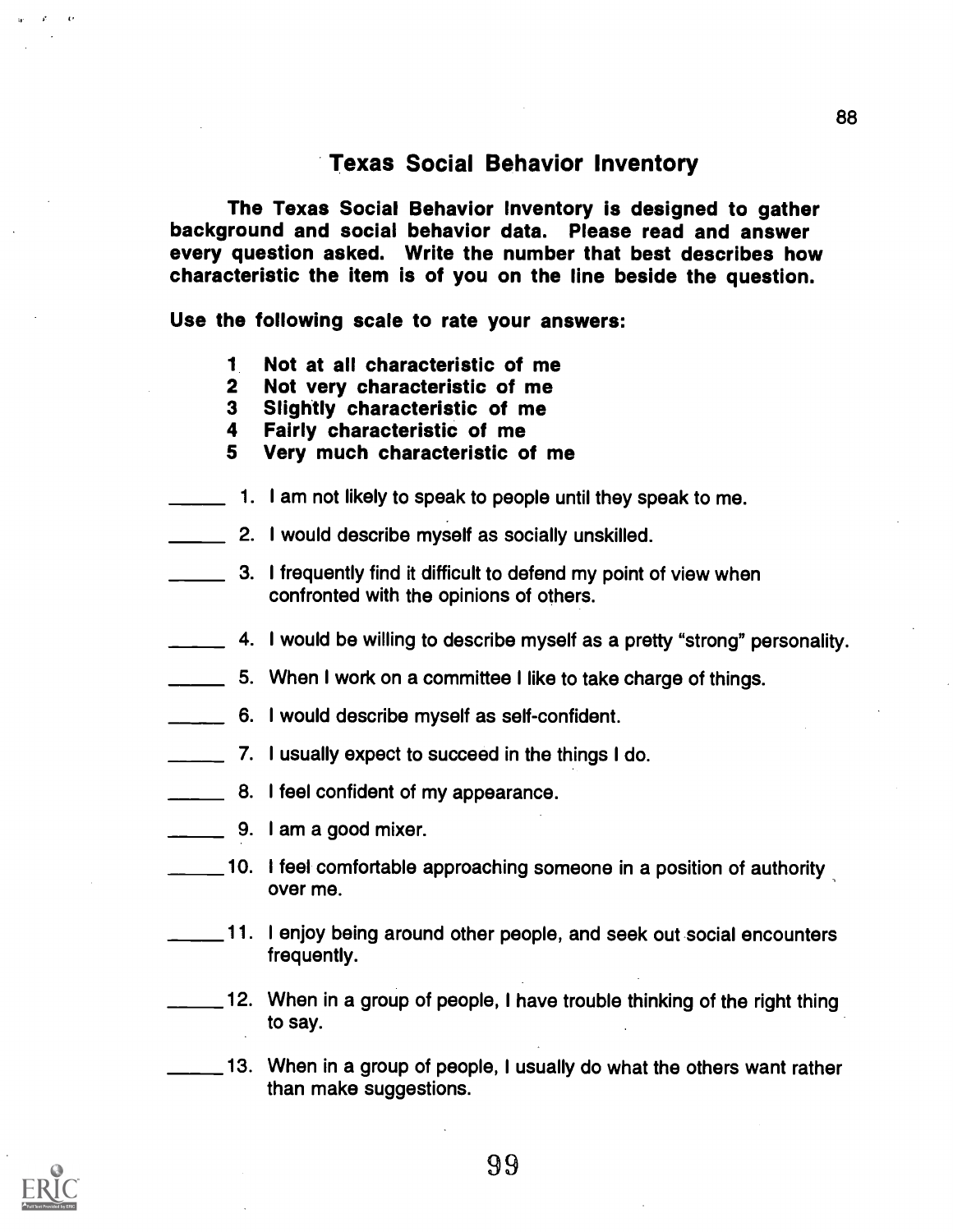- <sup>1</sup> Not at all characteristic of me 2 Not very characteristic of me
- 4 Fairly characteristic of me
	- 5 Very much characteristic of me
- 3 Slightly characteristic of me
- 14. When I am in disagreement with other people, my opinion usually prevails.
- 15. I feel confident of my social behavior.
- 16. I feel I can confidently approach and deal with anyone I meet.
- 17. I would describe myself as one who attempts to master situations.
- 18. I would describe myself as happy.
- 19. Other people look up to me.
- 20. I enjoy being in front of large audiences.
- 21. When I meet a stranger, I often think that he or she is better than I am.
- 22. I enjoy social gatherings just to be with people.
- 123. It is hard for me to start a conversation with strangers.
- 24. People seem naturally to turn to me when decisions have to be made.
- 25. I make a point of looking other people in the eye.
- 26. I feel secure in social situations.
- 27. I like to exert my influence over other people.
- 28. I cannot seem to get others to notice me.
- 29. I would rather not have very much responsibility for other people.
- 30. I feel comfortable being approached by someone in a position of authority.
- 31. I would describe myself as indecisive.
- 32. I have no doubts about my social competence.



100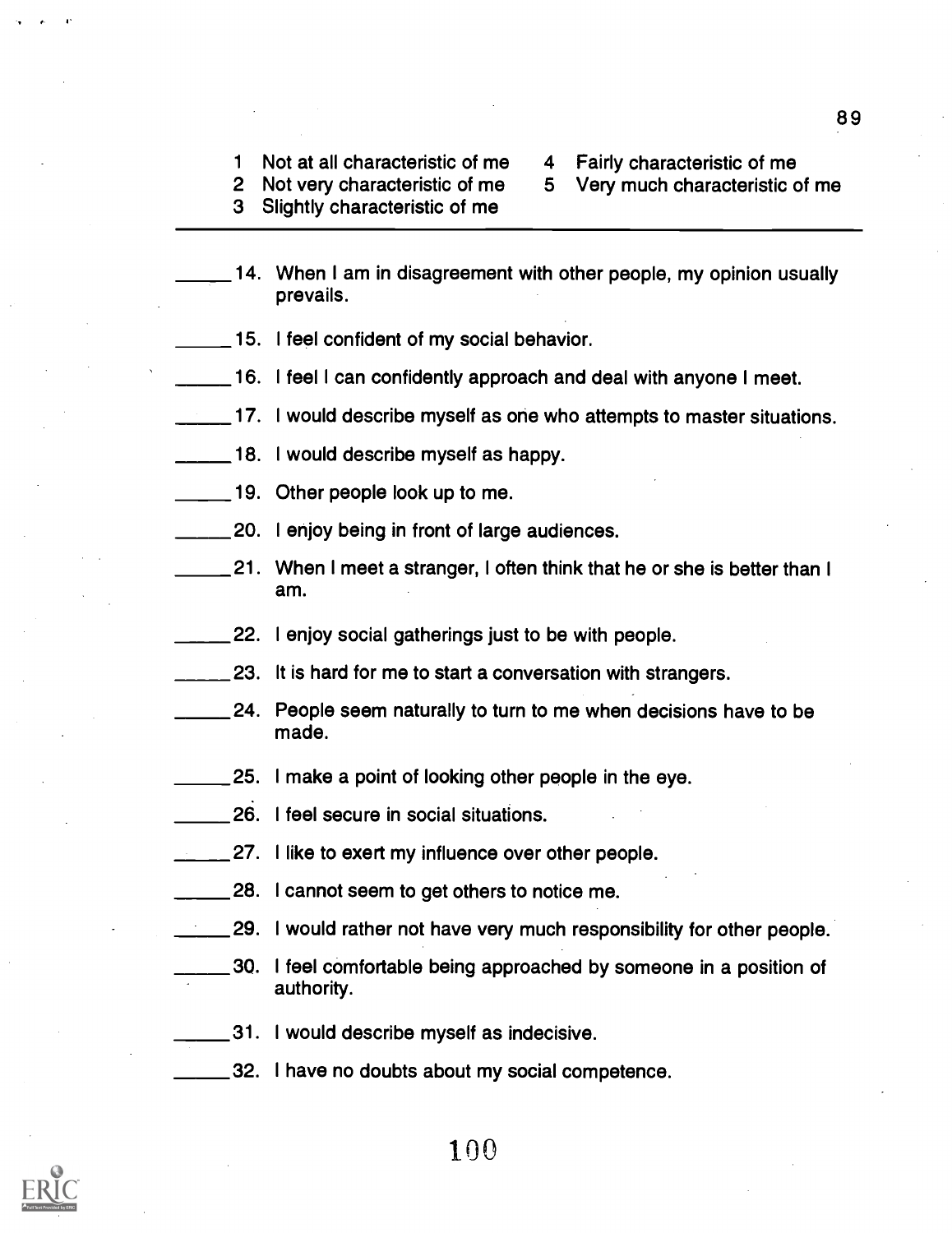# Appendix G

### Scoring of Texas Social Behavior Inventory

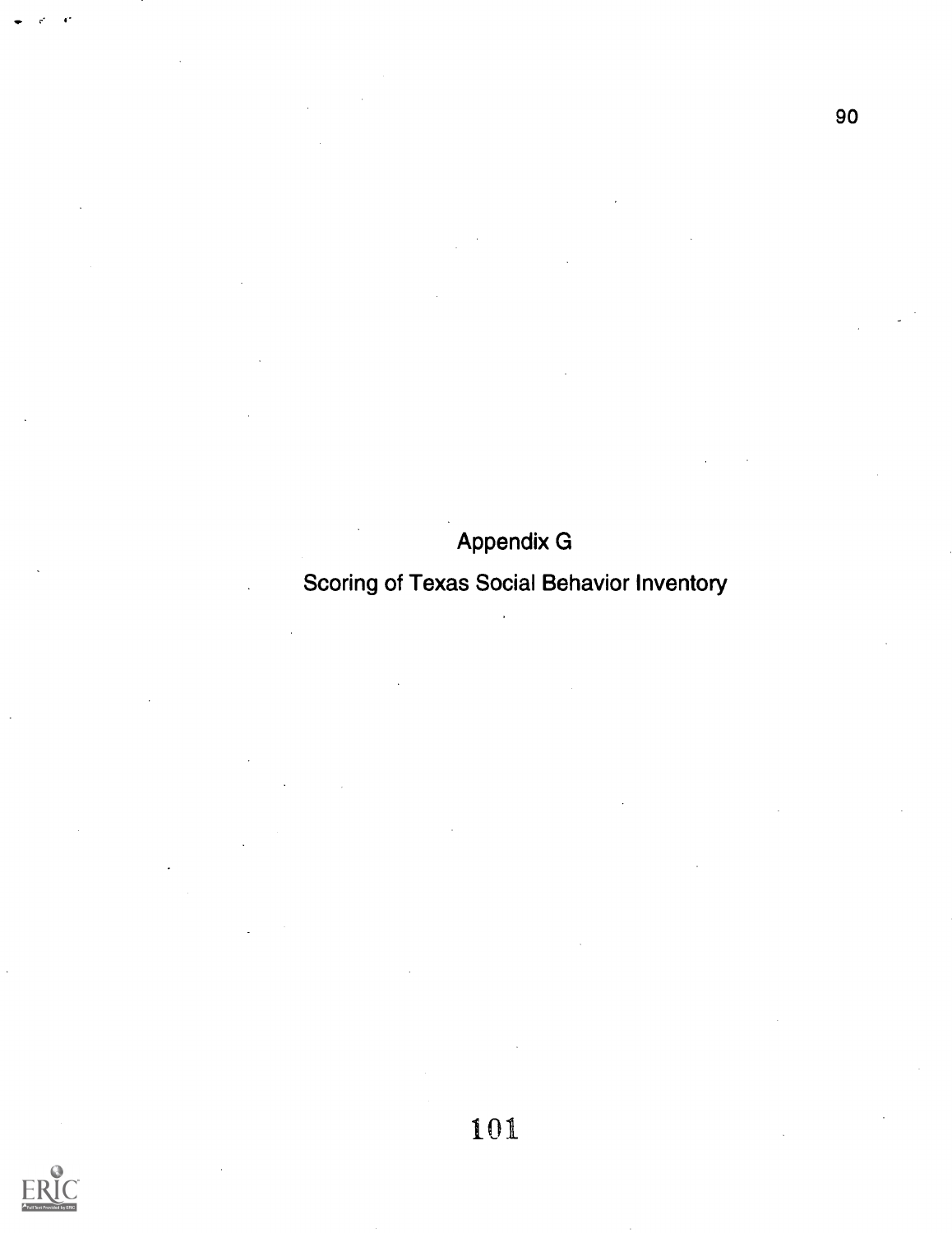#### Scoring - Texas Social Behavior Inventory

The Texas Social Behavior Inventory consisted of 32 items. To score the TSBI, all items were given scores ranging from 1 to 5. Items numbers 1, 2, 3, 12, 13, 21, 23, 28, 29 and 31 were negative items so the scoring was reversed; 1 was scored a 5, 2 was scored a 4, 4 was scored a 2, and 5 was scored a 1. The total score for each subject is the sum of all items giving a possible range of 32 to 160.

Three sub scales were used; Confidence, Dominance and Social Competence. These scores were obtained by totaling the scores from the items included in the appropriate sub scale. The scores for Confidence have a possible range of 6 to 30. The item numbers for Confidence include 6, 7, 8, 15, 21,and 28. The scores for Dominance have a possible range of 10 to 50. The item numbers for Dominance include 3, 4, 5, 14, 17, 19, 20, 24, 27 and 31. The scores for Social Competence have a possible range of 9 to 45. The item numbers for Social Competence include 3, 9, 11, 12, 13, 22, 23, 26 and 28.



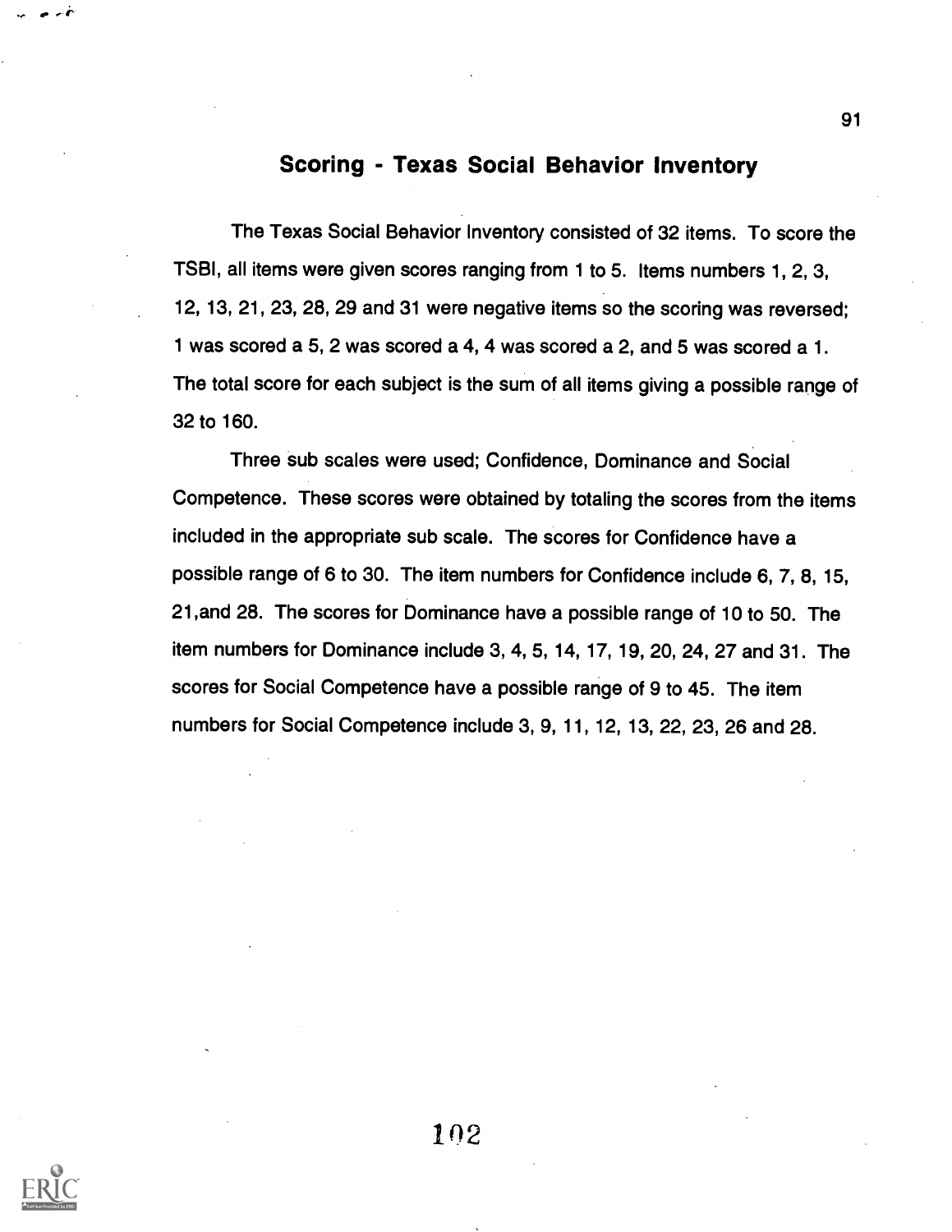

U.S. Department of Education



Office of Educational Research and Improvement (OERI) Educational Resources Information Center (ERIC)

# REPRODUCTION RELEASE

(Specific Document)

#### I. DOCUMENT IDENTIFICATION:

| Title:            | Self-Esteem of Adolescent Athletes |                                            |
|-------------------|------------------------------------|--------------------------------------------|
| Author(s):        | Annette L. Lee                     |                                            |
| Corporate Source: | Fort Hays State University         | <b>Publication Date:</b><br>$07 - 23 - 96$ |

#### II. REPRODUCTION RELEASE:

In order to disseminate as widely as possible timely and significant materials of interest to the educational community, documents announced in the monthly abstract journal of the ERIC system, Resources in Education (RIE), are usually made available to users in microfiche, reproduced paper copy, and electronic/optical media, and sold through the ERIC Document Reproduction Service (EDRS) or other ERIC vendors. Credit is given to the source of each document, and, if reproduction release is granted, one of the following notices is affixed to the document.

If permission is granted to reproduce and disseminate the identified document, please CHECK ONE of the following two options and sign at the bottom of the page.



Documents will be processed as indicated provided reproduction quality permits. If permission to reproduce is granted, but neither box is checked, documents will be processed at Level 1.

hereby grant to the Educational Resources Information Center (ERIC) nonexclusive permission to reproduce and disseminate this document as indicated above. Reproduction from the ERIC microfiche or electronic/optical media by persons other than ERIC employees and its system contractors requires permission from the copyright holder. Exception is made for non-profit reproduction by libraries and other service agencies to satisfy information needs of educators in response to discrete inquiries."

| Sign               | Signature:             | Printed Name/Position/Title: |                |
|--------------------|------------------------|------------------------------|----------------|
| here $\rightarrow$ | motte L. Que           |                              |                |
| please             |                        | <u>.ee </u><br>Annette       |                |
|                    | Organization/Address:  | Telephone:                   | <b>FAX:</b>    |
|                    | Stout                  | 316-672-2842                 |                |
|                    |                        | E-Mail Address:              | Date:          |
| R                  | Pratt, Kansas<br>67124 |                              | $07 - 23 - 96$ |